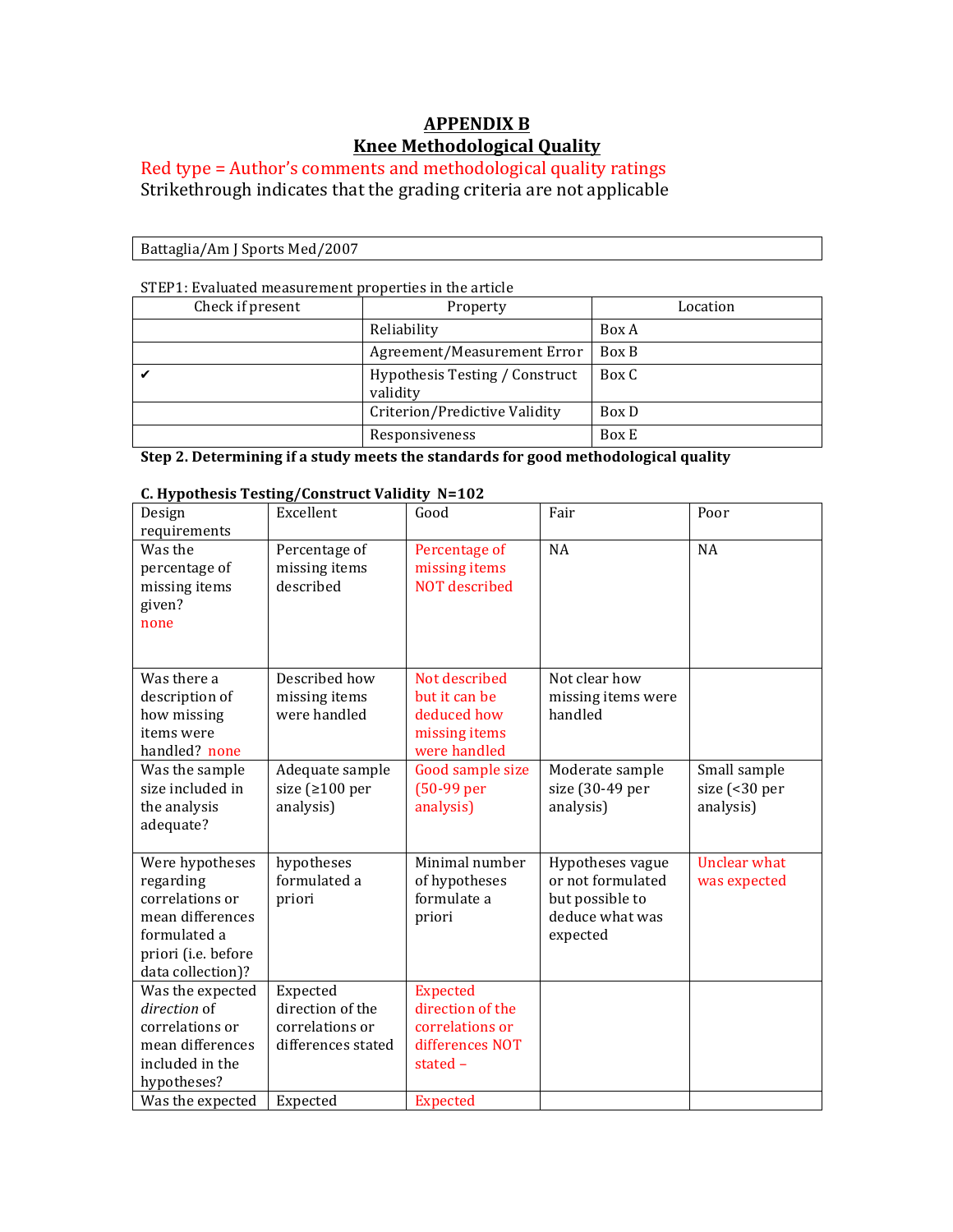| absolute or<br>relative<br>magnitude of<br>correlations or<br>mean differences<br>included in the<br>hypotheses?<br>for convergent<br>validity: Was an<br>adequate<br>description<br>provided of the<br>comparator | magnitude of the<br>correlations or<br>differences stated<br>Adequate<br>description of the<br>constructs<br>measured by the<br>comparator<br>instrument(s) | magnitude of the<br>correlations or<br>differences NOT<br>stated<br>Adequate<br>description of<br>most of the<br>constructs<br>measured by the<br>comparator                | Poor description of<br>the constructs<br>measured by the<br>comparator<br>instrument(s)                                                                                                           | NO description<br>of the constructs<br>measured by the<br>comparator<br>instrument(s)       |
|--------------------------------------------------------------------------------------------------------------------------------------------------------------------------------------------------------------------|-------------------------------------------------------------------------------------------------------------------------------------------------------------|-----------------------------------------------------------------------------------------------------------------------------------------------------------------------------|---------------------------------------------------------------------------------------------------------------------------------------------------------------------------------------------------|---------------------------------------------------------------------------------------------|
| instrument(s)?<br>for convergent<br>validity: Were the<br>measurement<br>properties of the<br>comparator<br>instrument(s)<br>adequately<br>described?                                                              | Adequate<br>measurement<br>properties of the<br>comparator<br>$instrument(s)$ in a<br>population<br>similar to the<br>study population                      | instrument(s)<br>Adequate<br>measurement<br>properties of the<br>comparator<br>instrument(s)<br>but not sure if<br>these apply to<br>the study<br>population                | Some information<br>on measurement<br>properties (or a<br>reference to a study<br>on measurement<br>properties) of the<br>comparator<br>$instrument(s)$ in<br>any study<br>population             | No information<br>on the<br>measurement<br>properties of the<br>comparator<br>instrument(s) |
| Were there any<br>important flaws<br>in the design or<br>methods of the<br>study?                                                                                                                                  | No other<br>important<br>methodological<br>flaws in the<br>design or<br>execution of the<br>study                                                           |                                                                                                                                                                             | Other minor<br>methodological<br>flaws in the design<br>or execution of the<br>study (e.g. only<br>data presented on a<br>comparison with<br>an instrument that<br>measures another<br>construct) | Other important<br>methodological<br>flaws in the<br>design or<br>execution of the<br>study |
| Were design and<br>statistical<br>methods<br>adequate for the<br>hypotheses to be<br>tested?                                                                                                                       | <b>Statistical</b><br>methods applied<br>appropriate                                                                                                        | Assumable that<br>statistical<br>methods were<br>appropriate, e.g.<br>Pearson<br>correlations<br>applied, but<br>distribution of<br>scores or mean<br>(SD) not<br>presented | Statistical methods<br>applied NOT<br>optimal                                                                                                                                                     | Statistical<br>methods applied<br>NOT appropriate                                           |

Bjorklund/Knee Surg Sports Traumatol/2006

## **STEP1:** Evaluated measurement properties in the article

| Check if present | Property                       | Location |
|------------------|--------------------------------|----------|
|                  | Reliability                    | Box A    |
|                  | Agreement/Measurement Error    | Box B    |
|                  | Hypothesis Testing / Construct | Box C    |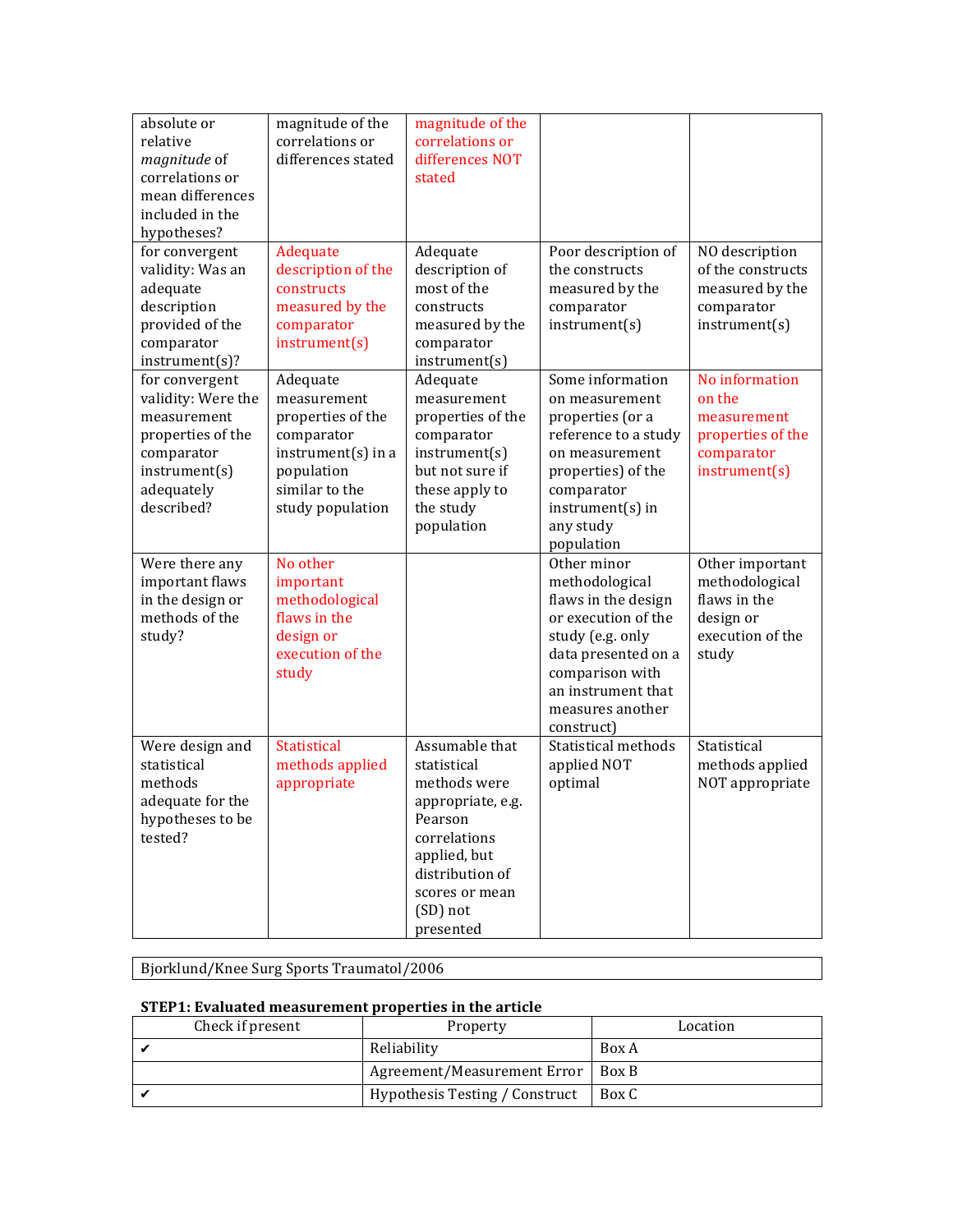| validity                      |       |
|-------------------------------|-------|
| Criterion/Predictive Validity | Box D |

### **Step 2. Determining if a study meets the standards for good methodological quality A. Reliability**

| Design requirements                                        | Excellent                | Good                      | Fair                                  | Poor                     |
|------------------------------------------------------------|--------------------------|---------------------------|---------------------------------------|--------------------------|
| Was the percentage of missing                              | Percentage of            | Percentage of             |                                       |                          |
| subjects given?                                            | missing                  | missing                   |                                       |                          |
| none                                                       | subjects                 | subjects NOT              |                                       |                          |
|                                                            | described                | described                 |                                       |                          |
| Was there a description of                                 | Described how            | Not described             | Not clear how                         |                          |
| how missing subjects were                                  | missing                  | but it can be             | missing                               |                          |
| handled? none                                              | subjects were            | deduced how               | subjects were                         |                          |
|                                                            | handled                  | missing                   | handled                               |                          |
|                                                            |                          | subjects were             |                                       |                          |
|                                                            |                          | handled                   |                                       |                          |
| Was the sample size included                               | Adequate                 | <b>Good sample</b>        | Moderate                              | Small sample             |
| in the analysis adequate?                                  | sample size              | size (50-99)              | sample size                           | size $($ <30)            |
|                                                            | (≥100)                   |                           | $(30-49)$                             |                          |
| Were at least two                                          | At least two             |                           |                                       | Only one                 |
| measurements available?                                    | measurements             |                           |                                       | measurement              |
| Intra and inter intra only                                 |                          |                           |                                       |                          |
| Were the administrations                                   | Independent              | Assumable                 | Doubtful                              | Measurements             |
| independent? Intra                                         | measurements             | that the                  | whether the                           | <b>NOT</b>               |
|                                                            |                          | measurement               | measurements                          | independent              |
|                                                            |                          | s were                    | were                                  |                          |
|                                                            |                          | independent               | independent                           |                          |
| Was the time interval stated?                              | Time interval            |                           | Time interval                         |                          |
| Intra                                                      | stated                   |                           | NOT stated                            |                          |
| Were patients stable in the                                | Patients were            | Assumable                 | Unclear if                            | Patients were            |
| interim period on the                                      | stable                   | that patients             | patients were                         | NOT stable               |
| construct to be measured?                                  | (evidence                | were stable               | stable                                |                          |
| Intra                                                      | provided)                |                           |                                       |                          |
| Was the time interval                                      | Time interval            |                           | Doubtful                              | Time interval            |
| appropriate?                                               | appropriate              |                           | whether time                          |                          |
| Intra                                                      |                          |                           |                                       | <b>NOT</b>               |
|                                                            |                          |                           | interval was                          | appropriate              |
|                                                            |                          |                           |                                       |                          |
| Were the test conditions                                   | Test                     | Assumable                 | appropriate<br><b>Unclear if test</b> | Test                     |
| similar for both                                           | conditions               | that test                 | conditions                            | conditions               |
|                                                            | were similar             | conditions                | were similar                          | were NOT                 |
| measurements? e.g. type of<br>administration, environment, | (evidence                | were similar              |                                       | similar                  |
| instructions                                               | provided)                |                           |                                       |                          |
| Were there any important                                   | No other                 |                           | Other minor                           | Other                    |
| flaws in the design or                                     | important                |                           | methodologica                         | important                |
| methods of the study?                                      | methodologica            |                           | I flaws in the                        | methodologica            |
| Intra                                                      | I flaws in the           |                           | design or                             | I flaws in the           |
|                                                            | design or                |                           | execution of                          | design or                |
|                                                            | execution of             |                           | the study                             | execution of             |
|                                                            | the study                |                           |                                       | the study                |
| for continuous scores: Was an                              | <b>ICC</b> calculated    | <b>ICC</b> calculated     | Pearson or                            | No ICC or                |
| intraclass correlation                                     | and model or             | but model or              | Spearman                              | Pearson or               |
| coefficient (ICC) calculated?                              | formula of the<br>ICC is | formula of the<br>ICC not | correlation<br>coefficient            | Spearman<br>correlations |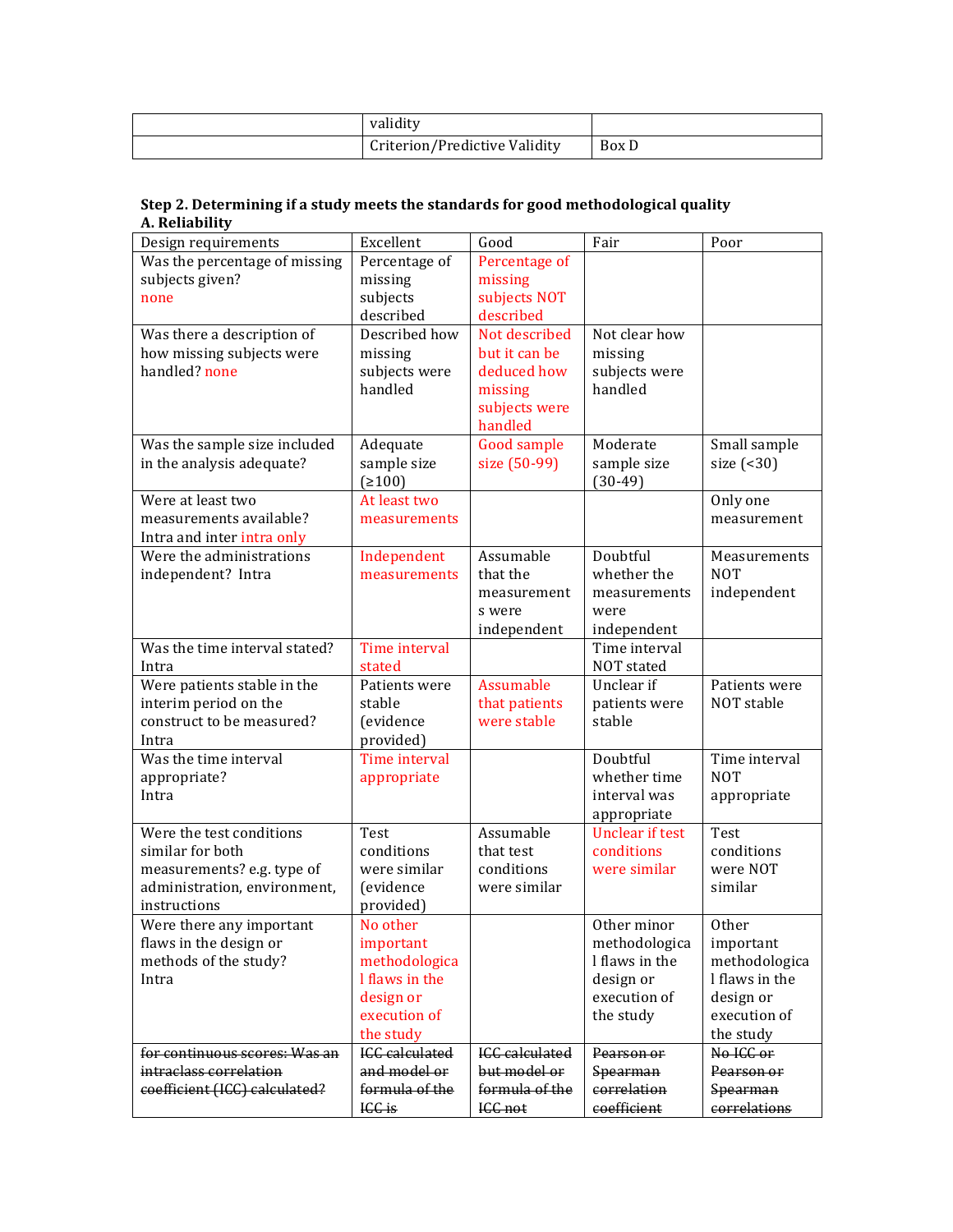|                                                                                      | described                        | described or<br>not optimal.<br>Pearson or<br><del>Spearman</del>          | calculated<br>WITHOUT<br>evidence<br>provided that                         | calculated                                    |
|--------------------------------------------------------------------------------------|----------------------------------|----------------------------------------------------------------------------|----------------------------------------------------------------------------|-----------------------------------------------|
|                                                                                      |                                  | correlation<br>coefficient<br>calculated<br>with evidence<br>provided that | no systematic<br>change has<br>occurred or<br><b>WITH</b><br>evidence that |                                               |
|                                                                                      |                                  | no systematic<br>change has<br>occurred                                    | systematic<br>change has<br>occurred                                       |                                               |
| For<br>dichotomous/nominal/ordina<br>l scores: Was kappa<br>calculated?              | Kappa<br>calculated              |                                                                            |                                                                            | Only<br>percentage<br>agreement<br>calculated |
| discriminantfor ordinal<br>scores: Was a weighted kappa<br>calculated?               | Weighted<br>Kappa<br>calculated  |                                                                            | Unweighted<br>Kappa<br>calculated                                          | Only<br>percentage<br>agreement<br>calculated |
| for ordinal scores: Was the<br>weighting scheme described?<br>e.g. linear, quadratic | Weighting<br>scheme<br>described | Weighting<br>scheme NOT<br>described                                       |                                                                            |                                               |

## **C. Hypothesis Testing / Construct Validity**

| Design<br>requirements                                                                                                          | Excellent                                             | Good                                                                           | Fair                                                                                    | Poor                                       |
|---------------------------------------------------------------------------------------------------------------------------------|-------------------------------------------------------|--------------------------------------------------------------------------------|-----------------------------------------------------------------------------------------|--------------------------------------------|
| Was the<br>percentage of<br>missing items<br>given?<br>none                                                                     | Percentage of<br>missing items<br>described           | Percentage of<br>missing items<br><b>NOT</b> described                         | <b>NA</b>                                                                               | <b>NA</b>                                  |
| Was there a<br>description of<br>how missing<br>items were<br>handled? none                                                     | Described how<br>missing items<br>were handled        | Not described<br>but it can be<br>deduced how<br>missing items<br>were handled | Not clear how<br>missing items were<br>handled                                          |                                            |
| Was the sample<br>size included in<br>the analysis<br>adequate?                                                                 | Adequate sample<br>size ( $\geq 100$ per<br>analysis) | Good sample size<br>$(50-99)$ per<br>analysis)                                 | Moderate sample<br>size (30-49 per<br>analysis)                                         | Small sample<br>size (<30 per<br>analysis) |
| Were hypotheses<br>regarding<br>correlations or<br>mean differences<br>formulated a<br>priori (i.e. before<br>data collection)? | hypotheses<br>formulated a<br>priori                  | Minimal number<br>of hypotheses<br>formulate a<br>priori                       | Hypotheses vague<br>or not formulated<br>but possible to<br>deduce what was<br>expected | Unclear what<br>was expected               |
| Was the expected<br>direction of<br>correlations or                                                                             | Expected<br>direction of the<br>correlations or       | <b>Expected</b><br>direction of the<br>correlations or                         |                                                                                         |                                            |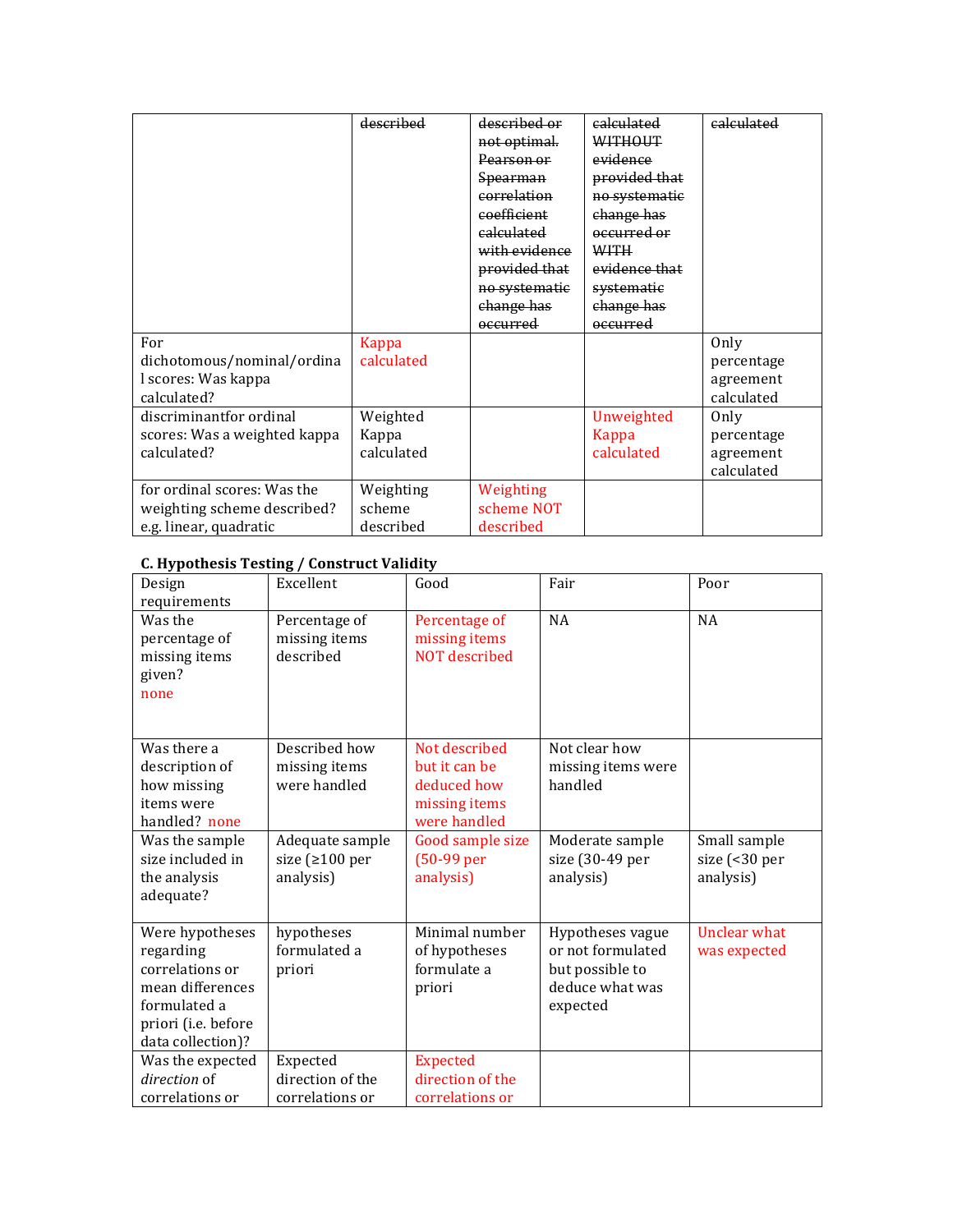| mean differences<br>included in the                                                                                                  | differences stated                                                                                                                   | differences NOT<br>stated $-$                                                                                                                                               |                                                                                                                                                                                                   |                                                                                                                                                   |
|--------------------------------------------------------------------------------------------------------------------------------------|--------------------------------------------------------------------------------------------------------------------------------------|-----------------------------------------------------------------------------------------------------------------------------------------------------------------------------|---------------------------------------------------------------------------------------------------------------------------------------------------------------------------------------------------|---------------------------------------------------------------------------------------------------------------------------------------------------|
| hypotheses?                                                                                                                          |                                                                                                                                      |                                                                                                                                                                             |                                                                                                                                                                                                   |                                                                                                                                                   |
| Was the expected<br>absolute or<br>relative<br>magnitude of<br>correlations or<br>mean differences<br>included in the<br>hypotheses? | Expected<br>magnitude of the<br>correlations or<br>differences stated                                                                | <b>Expected</b><br>magnitude of the<br>correlations or<br>differences NOT<br>stated                                                                                         |                                                                                                                                                                                                   |                                                                                                                                                   |
| for convergent<br>validity: Was an<br>adequate<br>description<br>provided of the<br>comparator<br>instrument(s)?                     | Adequate<br>description of the<br>constructs<br>measured by the<br>comparator<br>instrument(s)                                       | Adequate<br>description of<br>most of the<br>constructs<br>measured by the<br>comparator<br>instrument(s)                                                                   | Poor description of<br>the constructs<br>measured by the<br>comparator<br>instrument(s)                                                                                                           | NO description<br>of the constructs<br>measured by the<br>comparator<br>instrument(s)                                                             |
| for convergent<br>validity: Were the<br>measurement<br>properties of the<br>comparator<br>instrument(s)<br>adequately<br>described?  | Adequate<br>measurement<br>properties of the<br>comparator<br>instrument(s) in a<br>population<br>similar to the<br>study population | Adequate<br>measurement<br>properties of the<br>comparator<br>instrument(s)<br>but not sure if<br>these apply to<br>the study<br>population                                 | Some information<br>on measurement<br>properties (or a<br>reference to a study<br>on measurement<br>properties) of the<br>comparator<br>$instrument(s)$ in<br>any study<br>population             | No information<br>on the<br>measurement<br>properties of the<br>comparator<br>instrument(s)<br>NOTE:<br><b>First time tested</b><br>in this study |
| Were there any<br>important flaws<br>in the design or<br>methods of the<br>study?                                                    | No other<br>important<br>methodological<br>flaws in the<br>design or<br>execution of the<br>study                                    |                                                                                                                                                                             | Other minor<br>methodological<br>flaws in the design<br>or execution of the<br>study (e.g. only<br>data presented on a<br>comparison with<br>an instrument that<br>measures another<br>construct) | Other important<br>methodological<br>flaws in the<br>design or<br>execution of the<br>study                                                       |
| Were design and<br>statistical<br>methods<br>adequate for the<br>hypotheses to be<br>tested?                                         | Statistical<br>methods applied<br>appropriate                                                                                        | Assumable that<br>statistical<br>methods were<br>appropriate, e.g.<br>Pearson<br>correlations<br>applied, but<br>distribution of<br>scores or mean<br>(SD) not<br>presented | Statistical methods<br>applied NOT<br>optimal                                                                                                                                                     | Statistical<br>methods applied<br>NOT appropriate                                                                                                 |

Bjorklund/Knee Surg Sports Traumatol/2009

**STEP1:** Evaluated measurement properties in the article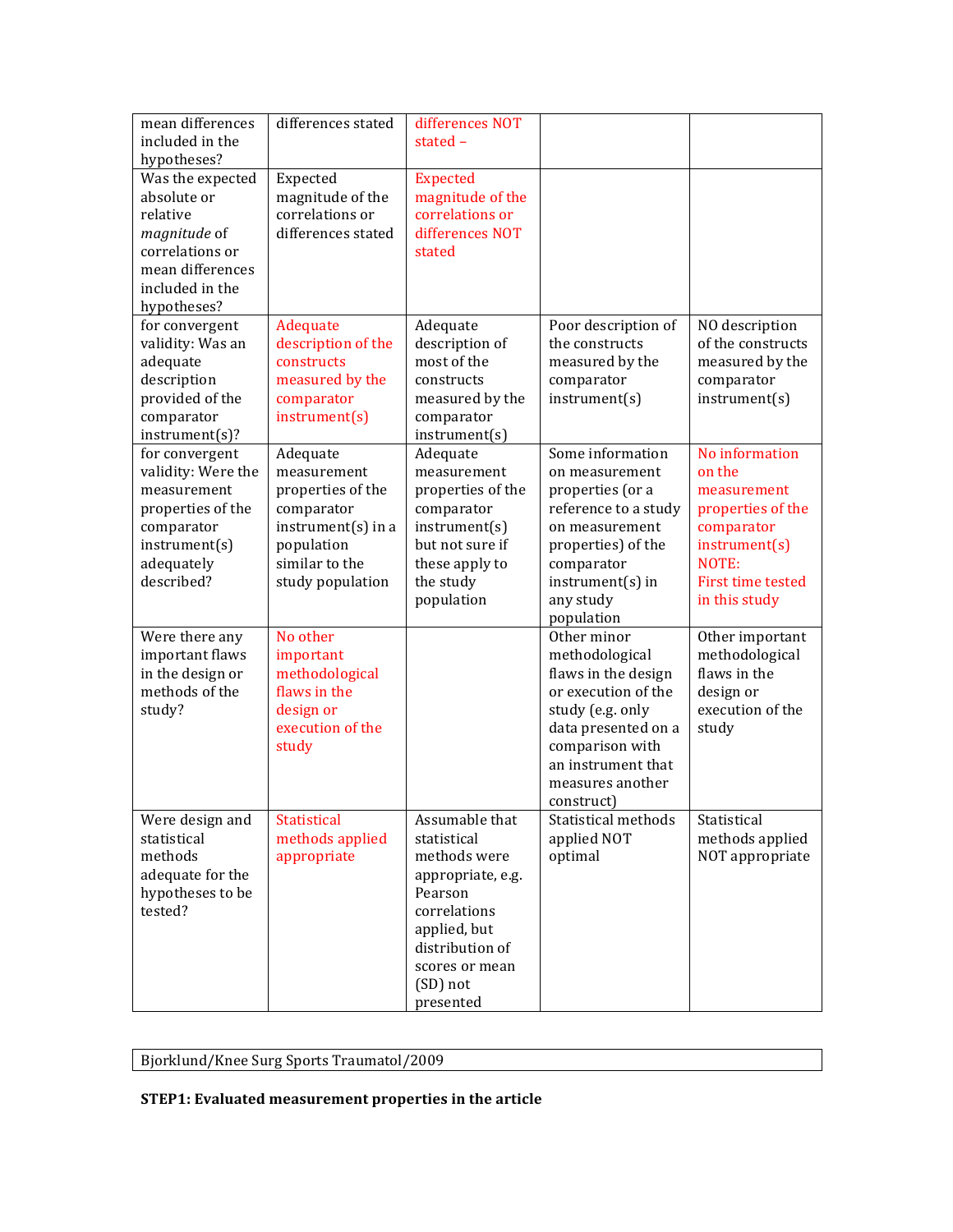| Check if present | Property                                   | Location |
|------------------|--------------------------------------------|----------|
|                  | Reliability                                | Box A    |
|                  | Agreement/Measurement Error                | Box B    |
|                  | Hypothesis Testing / Construct<br>validity | Box C    |
|                  | Criterion/Predictive Validity              | Box D    |
|                  | Responsiveness                             | Box E    |
|                  | Predictive/Criterion validity              | Box F    |

| Step 2. Determining if a study meets the standards for good methodological quality |
|------------------------------------------------------------------------------------|
| C. Hypothesis Testing / Construct Validity                                         |

| Design                              | Excellent             | Good                 | Fair                | Poor              |
|-------------------------------------|-----------------------|----------------------|---------------------|-------------------|
| requirements                        |                       |                      |                     |                   |
| Was the                             | Percentage of         | Percentage of        | $\overline{NA}$     | <b>NA</b>         |
| percentage of                       | missing items         | missing items        |                     |                   |
| missing items                       | described             | <b>NOT</b> described |                     |                   |
| given?                              |                       |                      |                     |                   |
| none                                |                       |                      |                     |                   |
|                                     |                       |                      |                     |                   |
| Was there a                         | Described how         | Not described        | Not clear how       |                   |
| description of                      | missing items         | but it can be        | missing items were  |                   |
| how missing                         | were handled          | deduced how          | handled             |                   |
| items were                          |                       | missing items        |                     |                   |
| handled? none                       |                       | were handled         |                     |                   |
| Was the sample                      | Adequate sample       | Good sample size     | Moderate sample     | Small sample      |
| size included in                    | size ( $\geq 100$ per | (50-99 per           | size (30-49 per     | size (<30 per     |
| the analysis                        | analysis)             | analysis)            | analysis)           | analysis)         |
| adequate?                           |                       |                      |                     |                   |
|                                     |                       |                      |                     |                   |
| Were hypotheses                     | hypotheses            | Minimal number       | Hypotheses vague    | Unclear what      |
| regarding                           | formulated a          | of hypotheses        | or not formulated   | was expected      |
| correlations or                     | priori                | formulate a          | but possible to     |                   |
| mean differences                    |                       | priori               | deduce what was     |                   |
| formulated a                        |                       |                      | expected            |                   |
| priori (i.e. before                 |                       |                      |                     |                   |
| data collection)?                   |                       |                      |                     |                   |
| Was the expected                    | <b>Expected</b>       | Expected             |                     |                   |
| direction of                        | direction of the      | direction of the     |                     |                   |
| correlations or<br>mean differences | correlations or       | correlations or      |                     |                   |
|                                     | differences stated    | differences NOT      |                     |                   |
| included in the                     |                       | stated -             |                     |                   |
| hypotheses?<br>Was the expected     | Expected              | <b>Expected</b>      |                     |                   |
| absolute or                         | magnitude of the      | magnitude of the     |                     |                   |
| relative                            | correlations or       | correlations or      |                     |                   |
| magnitude of                        | differences stated    | differences NOT      |                     |                   |
| correlations or                     |                       | stated               |                     |                   |
| mean differences                    |                       |                      |                     |                   |
| included in the                     |                       |                      |                     |                   |
| hypotheses?                         |                       |                      |                     |                   |
| for convergent                      | Adequate              | Adequate             | Poor description of | NO description    |
| validity: Was an                    | description of the    | description of       | the constructs      | of the constructs |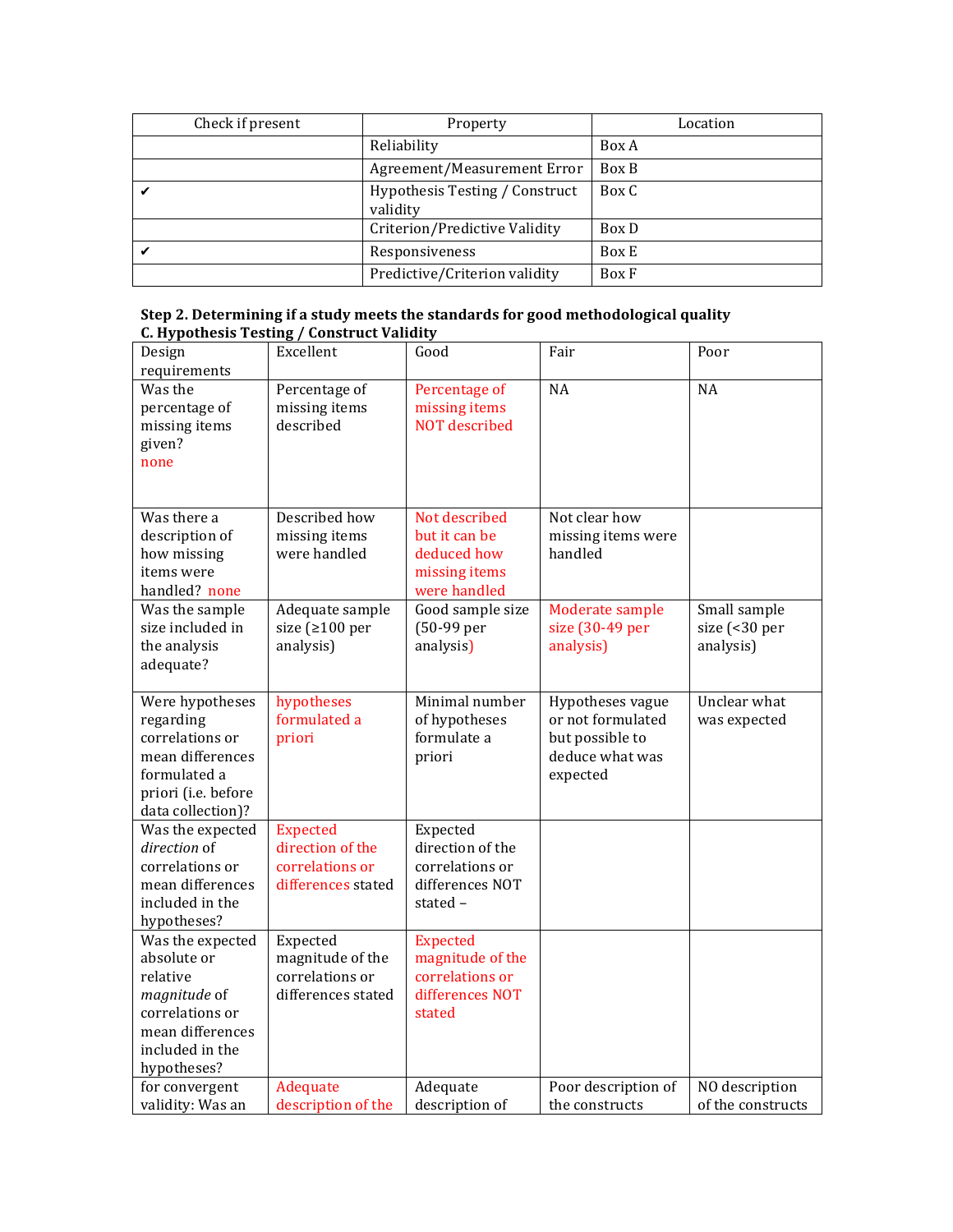| instrument(s)<br>instrument(s)<br>provided of the<br>comparator<br>measured by the<br>instrument(s)<br>comparator<br>comparator<br>instrument(s)?<br>instrument(s)<br>Some information<br>No information<br>Adequate<br>for convergent<br>Adequate<br>validity: Were the<br>measurement<br>on the<br>measurement<br>on measurement<br>measurement<br>properties of the<br>properties of the<br>properties (or a<br>measurement<br>reference to a study<br>properties of the<br>comparator<br>comparator<br>properties of the<br>$instrument(s)$ in a<br>instrument(s)<br>on measurement<br>comparator<br>comparator<br>but not sure if<br>instrument(s)<br>population<br>instrument(s)<br>properties) of the<br>similar to the<br>NOTE:<br>adequately<br>these apply to<br>comparator<br>described?<br>study population<br>the study<br>$instrument(s)$ in<br>First time tested<br>IKDC, SF-36<br>population<br>any study<br>in this study<br>population<br>Other minor<br>No other<br>Other important<br>Were there any<br>important flaws<br>important<br>methodological<br>methodological<br>methodological<br>in the design or<br>flaws in the design<br>flaws in the<br>methods of the<br>flaws in the<br>design or<br>or execution of the<br>execution of the<br>design or<br>study?<br>study (e.g. only<br>execution of the<br>data presented on a<br>study<br>comparison with<br>study<br>an instrument that<br>measures another<br>construct)<br>Assumable that<br>Statistical methods<br>Were design and<br><b>Statistical</b><br>Statistical<br>statistical<br>methods applied<br>applied NOT<br>methods applied<br>statistical<br>methods<br>appropriate<br>methods were<br>optimal<br>NOT appropriate<br>adequate for the<br>appropriate, e.g.<br>hypotheses to be<br>Pearson<br>tested?<br>correlations<br>applied, but<br>distribution of<br>scores or mean<br>(SD) not<br>presented<br><b>E. Responsiveness</b><br>Excellent<br>Good<br>Fair<br>Poor<br>Design<br>requirements<br>Was the<br>Percentage of<br>Percentage of<br>percentage of<br>missing items<br>missing items<br>NOT described<br>missing items<br>described<br>given?<br>Described how<br>Not described<br>Not clear how<br>Was there a<br>description of how<br>but it can be<br>missing items<br>missing items were<br>were handled<br>deduced how<br>handled<br>missing items<br>were handled?<br>missing items<br>were handled<br>Was the sample<br>Adequate sample<br>Good sample<br>Small sample size<br>Moderate sample<br>size included in<br>size $(2100)$<br>size (50-99)<br>size (30-49)<br>( < 30)<br>the analysis<br>adequate?<br>Was a longitudinal<br>Longitudinal<br>No longitudinal | adequate       | constructs      | most of the | measured by the | measured by the |
|----------------------------------------------------------------------------------------------------------------------------------------------------------------------------------------------------------------------------------------------------------------------------------------------------------------------------------------------------------------------------------------------------------------------------------------------------------------------------------------------------------------------------------------------------------------------------------------------------------------------------------------------------------------------------------------------------------------------------------------------------------------------------------------------------------------------------------------------------------------------------------------------------------------------------------------------------------------------------------------------------------------------------------------------------------------------------------------------------------------------------------------------------------------------------------------------------------------------------------------------------------------------------------------------------------------------------------------------------------------------------------------------------------------------------------------------------------------------------------------------------------------------------------------------------------------------------------------------------------------------------------------------------------------------------------------------------------------------------------------------------------------------------------------------------------------------------------------------------------------------------------------------------------------------------------------------------------------------------------------------------------------------------------------------------------------------------------------------------------------------------------------------------------------------------------------------------------------------------------------------------------------------------------------------------------------------------------------------------------------------------------------------------------------------------------------------------------------------------------------------------------------------------------------------------------------------------------------------------------------------------------------------------------------------------------------|----------------|-----------------|-------------|-----------------|-----------------|
|                                                                                                                                                                                                                                                                                                                                                                                                                                                                                                                                                                                                                                                                                                                                                                                                                                                                                                                                                                                                                                                                                                                                                                                                                                                                                                                                                                                                                                                                                                                                                                                                                                                                                                                                                                                                                                                                                                                                                                                                                                                                                                                                                                                                                                                                                                                                                                                                                                                                                                                                                                                                                                                                                        | description    | measured by the | constructs  | comparator      | comparator      |
|                                                                                                                                                                                                                                                                                                                                                                                                                                                                                                                                                                                                                                                                                                                                                                                                                                                                                                                                                                                                                                                                                                                                                                                                                                                                                                                                                                                                                                                                                                                                                                                                                                                                                                                                                                                                                                                                                                                                                                                                                                                                                                                                                                                                                                                                                                                                                                                                                                                                                                                                                                                                                                                                                        |                |                 |             |                 |                 |
|                                                                                                                                                                                                                                                                                                                                                                                                                                                                                                                                                                                                                                                                                                                                                                                                                                                                                                                                                                                                                                                                                                                                                                                                                                                                                                                                                                                                                                                                                                                                                                                                                                                                                                                                                                                                                                                                                                                                                                                                                                                                                                                                                                                                                                                                                                                                                                                                                                                                                                                                                                                                                                                                                        |                |                 |             |                 |                 |
|                                                                                                                                                                                                                                                                                                                                                                                                                                                                                                                                                                                                                                                                                                                                                                                                                                                                                                                                                                                                                                                                                                                                                                                                                                                                                                                                                                                                                                                                                                                                                                                                                                                                                                                                                                                                                                                                                                                                                                                                                                                                                                                                                                                                                                                                                                                                                                                                                                                                                                                                                                                                                                                                                        |                |                 |             |                 |                 |
|                                                                                                                                                                                                                                                                                                                                                                                                                                                                                                                                                                                                                                                                                                                                                                                                                                                                                                                                                                                                                                                                                                                                                                                                                                                                                                                                                                                                                                                                                                                                                                                                                                                                                                                                                                                                                                                                                                                                                                                                                                                                                                                                                                                                                                                                                                                                                                                                                                                                                                                                                                                                                                                                                        |                |                 |             |                 |                 |
|                                                                                                                                                                                                                                                                                                                                                                                                                                                                                                                                                                                                                                                                                                                                                                                                                                                                                                                                                                                                                                                                                                                                                                                                                                                                                                                                                                                                                                                                                                                                                                                                                                                                                                                                                                                                                                                                                                                                                                                                                                                                                                                                                                                                                                                                                                                                                                                                                                                                                                                                                                                                                                                                                        |                |                 |             |                 |                 |
|                                                                                                                                                                                                                                                                                                                                                                                                                                                                                                                                                                                                                                                                                                                                                                                                                                                                                                                                                                                                                                                                                                                                                                                                                                                                                                                                                                                                                                                                                                                                                                                                                                                                                                                                                                                                                                                                                                                                                                                                                                                                                                                                                                                                                                                                                                                                                                                                                                                                                                                                                                                                                                                                                        |                |                 |             |                 |                 |
|                                                                                                                                                                                                                                                                                                                                                                                                                                                                                                                                                                                                                                                                                                                                                                                                                                                                                                                                                                                                                                                                                                                                                                                                                                                                                                                                                                                                                                                                                                                                                                                                                                                                                                                                                                                                                                                                                                                                                                                                                                                                                                                                                                                                                                                                                                                                                                                                                                                                                                                                                                                                                                                                                        |                |                 |             |                 |                 |
|                                                                                                                                                                                                                                                                                                                                                                                                                                                                                                                                                                                                                                                                                                                                                                                                                                                                                                                                                                                                                                                                                                                                                                                                                                                                                                                                                                                                                                                                                                                                                                                                                                                                                                                                                                                                                                                                                                                                                                                                                                                                                                                                                                                                                                                                                                                                                                                                                                                                                                                                                                                                                                                                                        |                |                 |             |                 |                 |
|                                                                                                                                                                                                                                                                                                                                                                                                                                                                                                                                                                                                                                                                                                                                                                                                                                                                                                                                                                                                                                                                                                                                                                                                                                                                                                                                                                                                                                                                                                                                                                                                                                                                                                                                                                                                                                                                                                                                                                                                                                                                                                                                                                                                                                                                                                                                                                                                                                                                                                                                                                                                                                                                                        |                |                 |             |                 |                 |
|                                                                                                                                                                                                                                                                                                                                                                                                                                                                                                                                                                                                                                                                                                                                                                                                                                                                                                                                                                                                                                                                                                                                                                                                                                                                                                                                                                                                                                                                                                                                                                                                                                                                                                                                                                                                                                                                                                                                                                                                                                                                                                                                                                                                                                                                                                                                                                                                                                                                                                                                                                                                                                                                                        |                |                 |             |                 |                 |
|                                                                                                                                                                                                                                                                                                                                                                                                                                                                                                                                                                                                                                                                                                                                                                                                                                                                                                                                                                                                                                                                                                                                                                                                                                                                                                                                                                                                                                                                                                                                                                                                                                                                                                                                                                                                                                                                                                                                                                                                                                                                                                                                                                                                                                                                                                                                                                                                                                                                                                                                                                                                                                                                                        |                |                 |             |                 |                 |
|                                                                                                                                                                                                                                                                                                                                                                                                                                                                                                                                                                                                                                                                                                                                                                                                                                                                                                                                                                                                                                                                                                                                                                                                                                                                                                                                                                                                                                                                                                                                                                                                                                                                                                                                                                                                                                                                                                                                                                                                                                                                                                                                                                                                                                                                                                                                                                                                                                                                                                                                                                                                                                                                                        |                |                 |             |                 |                 |
|                                                                                                                                                                                                                                                                                                                                                                                                                                                                                                                                                                                                                                                                                                                                                                                                                                                                                                                                                                                                                                                                                                                                                                                                                                                                                                                                                                                                                                                                                                                                                                                                                                                                                                                                                                                                                                                                                                                                                                                                                                                                                                                                                                                                                                                                                                                                                                                                                                                                                                                                                                                                                                                                                        |                |                 |             |                 |                 |
|                                                                                                                                                                                                                                                                                                                                                                                                                                                                                                                                                                                                                                                                                                                                                                                                                                                                                                                                                                                                                                                                                                                                                                                                                                                                                                                                                                                                                                                                                                                                                                                                                                                                                                                                                                                                                                                                                                                                                                                                                                                                                                                                                                                                                                                                                                                                                                                                                                                                                                                                                                                                                                                                                        |                |                 |             |                 |                 |
|                                                                                                                                                                                                                                                                                                                                                                                                                                                                                                                                                                                                                                                                                                                                                                                                                                                                                                                                                                                                                                                                                                                                                                                                                                                                                                                                                                                                                                                                                                                                                                                                                                                                                                                                                                                                                                                                                                                                                                                                                                                                                                                                                                                                                                                                                                                                                                                                                                                                                                                                                                                                                                                                                        |                |                 |             |                 |                 |
|                                                                                                                                                                                                                                                                                                                                                                                                                                                                                                                                                                                                                                                                                                                                                                                                                                                                                                                                                                                                                                                                                                                                                                                                                                                                                                                                                                                                                                                                                                                                                                                                                                                                                                                                                                                                                                                                                                                                                                                                                                                                                                                                                                                                                                                                                                                                                                                                                                                                                                                                                                                                                                                                                        |                |                 |             |                 |                 |
|                                                                                                                                                                                                                                                                                                                                                                                                                                                                                                                                                                                                                                                                                                                                                                                                                                                                                                                                                                                                                                                                                                                                                                                                                                                                                                                                                                                                                                                                                                                                                                                                                                                                                                                                                                                                                                                                                                                                                                                                                                                                                                                                                                                                                                                                                                                                                                                                                                                                                                                                                                                                                                                                                        |                |                 |             |                 |                 |
|                                                                                                                                                                                                                                                                                                                                                                                                                                                                                                                                                                                                                                                                                                                                                                                                                                                                                                                                                                                                                                                                                                                                                                                                                                                                                                                                                                                                                                                                                                                                                                                                                                                                                                                                                                                                                                                                                                                                                                                                                                                                                                                                                                                                                                                                                                                                                                                                                                                                                                                                                                                                                                                                                        |                |                 |             |                 |                 |
|                                                                                                                                                                                                                                                                                                                                                                                                                                                                                                                                                                                                                                                                                                                                                                                                                                                                                                                                                                                                                                                                                                                                                                                                                                                                                                                                                                                                                                                                                                                                                                                                                                                                                                                                                                                                                                                                                                                                                                                                                                                                                                                                                                                                                                                                                                                                                                                                                                                                                                                                                                                                                                                                                        |                |                 |             |                 |                 |
|                                                                                                                                                                                                                                                                                                                                                                                                                                                                                                                                                                                                                                                                                                                                                                                                                                                                                                                                                                                                                                                                                                                                                                                                                                                                                                                                                                                                                                                                                                                                                                                                                                                                                                                                                                                                                                                                                                                                                                                                                                                                                                                                                                                                                                                                                                                                                                                                                                                                                                                                                                                                                                                                                        |                |                 |             |                 |                 |
|                                                                                                                                                                                                                                                                                                                                                                                                                                                                                                                                                                                                                                                                                                                                                                                                                                                                                                                                                                                                                                                                                                                                                                                                                                                                                                                                                                                                                                                                                                                                                                                                                                                                                                                                                                                                                                                                                                                                                                                                                                                                                                                                                                                                                                                                                                                                                                                                                                                                                                                                                                                                                                                                                        |                |                 |             |                 |                 |
|                                                                                                                                                                                                                                                                                                                                                                                                                                                                                                                                                                                                                                                                                                                                                                                                                                                                                                                                                                                                                                                                                                                                                                                                                                                                                                                                                                                                                                                                                                                                                                                                                                                                                                                                                                                                                                                                                                                                                                                                                                                                                                                                                                                                                                                                                                                                                                                                                                                                                                                                                                                                                                                                                        |                |                 |             |                 |                 |
|                                                                                                                                                                                                                                                                                                                                                                                                                                                                                                                                                                                                                                                                                                                                                                                                                                                                                                                                                                                                                                                                                                                                                                                                                                                                                                                                                                                                                                                                                                                                                                                                                                                                                                                                                                                                                                                                                                                                                                                                                                                                                                                                                                                                                                                                                                                                                                                                                                                                                                                                                                                                                                                                                        |                |                 |             |                 |                 |
|                                                                                                                                                                                                                                                                                                                                                                                                                                                                                                                                                                                                                                                                                                                                                                                                                                                                                                                                                                                                                                                                                                                                                                                                                                                                                                                                                                                                                                                                                                                                                                                                                                                                                                                                                                                                                                                                                                                                                                                                                                                                                                                                                                                                                                                                                                                                                                                                                                                                                                                                                                                                                                                                                        |                |                 |             |                 |                 |
|                                                                                                                                                                                                                                                                                                                                                                                                                                                                                                                                                                                                                                                                                                                                                                                                                                                                                                                                                                                                                                                                                                                                                                                                                                                                                                                                                                                                                                                                                                                                                                                                                                                                                                                                                                                                                                                                                                                                                                                                                                                                                                                                                                                                                                                                                                                                                                                                                                                                                                                                                                                                                                                                                        |                |                 |             |                 |                 |
|                                                                                                                                                                                                                                                                                                                                                                                                                                                                                                                                                                                                                                                                                                                                                                                                                                                                                                                                                                                                                                                                                                                                                                                                                                                                                                                                                                                                                                                                                                                                                                                                                                                                                                                                                                                                                                                                                                                                                                                                                                                                                                                                                                                                                                                                                                                                                                                                                                                                                                                                                                                                                                                                                        |                |                 |             |                 |                 |
|                                                                                                                                                                                                                                                                                                                                                                                                                                                                                                                                                                                                                                                                                                                                                                                                                                                                                                                                                                                                                                                                                                                                                                                                                                                                                                                                                                                                                                                                                                                                                                                                                                                                                                                                                                                                                                                                                                                                                                                                                                                                                                                                                                                                                                                                                                                                                                                                                                                                                                                                                                                                                                                                                        |                |                 |             |                 |                 |
|                                                                                                                                                                                                                                                                                                                                                                                                                                                                                                                                                                                                                                                                                                                                                                                                                                                                                                                                                                                                                                                                                                                                                                                                                                                                                                                                                                                                                                                                                                                                                                                                                                                                                                                                                                                                                                                                                                                                                                                                                                                                                                                                                                                                                                                                                                                                                                                                                                                                                                                                                                                                                                                                                        |                |                 |             |                 |                 |
|                                                                                                                                                                                                                                                                                                                                                                                                                                                                                                                                                                                                                                                                                                                                                                                                                                                                                                                                                                                                                                                                                                                                                                                                                                                                                                                                                                                                                                                                                                                                                                                                                                                                                                                                                                                                                                                                                                                                                                                                                                                                                                                                                                                                                                                                                                                                                                                                                                                                                                                                                                                                                                                                                        |                |                 |             |                 |                 |
|                                                                                                                                                                                                                                                                                                                                                                                                                                                                                                                                                                                                                                                                                                                                                                                                                                                                                                                                                                                                                                                                                                                                                                                                                                                                                                                                                                                                                                                                                                                                                                                                                                                                                                                                                                                                                                                                                                                                                                                                                                                                                                                                                                                                                                                                                                                                                                                                                                                                                                                                                                                                                                                                                        |                |                 |             |                 |                 |
|                                                                                                                                                                                                                                                                                                                                                                                                                                                                                                                                                                                                                                                                                                                                                                                                                                                                                                                                                                                                                                                                                                                                                                                                                                                                                                                                                                                                                                                                                                                                                                                                                                                                                                                                                                                                                                                                                                                                                                                                                                                                                                                                                                                                                                                                                                                                                                                                                                                                                                                                                                                                                                                                                        |                |                 |             |                 |                 |
|                                                                                                                                                                                                                                                                                                                                                                                                                                                                                                                                                                                                                                                                                                                                                                                                                                                                                                                                                                                                                                                                                                                                                                                                                                                                                                                                                                                                                                                                                                                                                                                                                                                                                                                                                                                                                                                                                                                                                                                                                                                                                                                                                                                                                                                                                                                                                                                                                                                                                                                                                                                                                                                                                        |                |                 |             |                 |                 |
|                                                                                                                                                                                                                                                                                                                                                                                                                                                                                                                                                                                                                                                                                                                                                                                                                                                                                                                                                                                                                                                                                                                                                                                                                                                                                                                                                                                                                                                                                                                                                                                                                                                                                                                                                                                                                                                                                                                                                                                                                                                                                                                                                                                                                                                                                                                                                                                                                                                                                                                                                                                                                                                                                        |                |                 |             |                 |                 |
|                                                                                                                                                                                                                                                                                                                                                                                                                                                                                                                                                                                                                                                                                                                                                                                                                                                                                                                                                                                                                                                                                                                                                                                                                                                                                                                                                                                                                                                                                                                                                                                                                                                                                                                                                                                                                                                                                                                                                                                                                                                                                                                                                                                                                                                                                                                                                                                                                                                                                                                                                                                                                                                                                        |                |                 |             |                 |                 |
|                                                                                                                                                                                                                                                                                                                                                                                                                                                                                                                                                                                                                                                                                                                                                                                                                                                                                                                                                                                                                                                                                                                                                                                                                                                                                                                                                                                                                                                                                                                                                                                                                                                                                                                                                                                                                                                                                                                                                                                                                                                                                                                                                                                                                                                                                                                                                                                                                                                                                                                                                                                                                                                                                        |                |                 |             |                 |                 |
|                                                                                                                                                                                                                                                                                                                                                                                                                                                                                                                                                                                                                                                                                                                                                                                                                                                                                                                                                                                                                                                                                                                                                                                                                                                                                                                                                                                                                                                                                                                                                                                                                                                                                                                                                                                                                                                                                                                                                                                                                                                                                                                                                                                                                                                                                                                                                                                                                                                                                                                                                                                                                                                                                        |                |                 |             |                 |                 |
|                                                                                                                                                                                                                                                                                                                                                                                                                                                                                                                                                                                                                                                                                                                                                                                                                                                                                                                                                                                                                                                                                                                                                                                                                                                                                                                                                                                                                                                                                                                                                                                                                                                                                                                                                                                                                                                                                                                                                                                                                                                                                                                                                                                                                                                                                                                                                                                                                                                                                                                                                                                                                                                                                        |                |                 |             |                 |                 |
|                                                                                                                                                                                                                                                                                                                                                                                                                                                                                                                                                                                                                                                                                                                                                                                                                                                                                                                                                                                                                                                                                                                                                                                                                                                                                                                                                                                                                                                                                                                                                                                                                                                                                                                                                                                                                                                                                                                                                                                                                                                                                                                                                                                                                                                                                                                                                                                                                                                                                                                                                                                                                                                                                        |                |                 |             |                 |                 |
|                                                                                                                                                                                                                                                                                                                                                                                                                                                                                                                                                                                                                                                                                                                                                                                                                                                                                                                                                                                                                                                                                                                                                                                                                                                                                                                                                                                                                                                                                                                                                                                                                                                                                                                                                                                                                                                                                                                                                                                                                                                                                                                                                                                                                                                                                                                                                                                                                                                                                                                                                                                                                                                                                        |                |                 |             |                 |                 |
|                                                                                                                                                                                                                                                                                                                                                                                                                                                                                                                                                                                                                                                                                                                                                                                                                                                                                                                                                                                                                                                                                                                                                                                                                                                                                                                                                                                                                                                                                                                                                                                                                                                                                                                                                                                                                                                                                                                                                                                                                                                                                                                                                                                                                                                                                                                                                                                                                                                                                                                                                                                                                                                                                        |                |                 |             |                 |                 |
|                                                                                                                                                                                                                                                                                                                                                                                                                                                                                                                                                                                                                                                                                                                                                                                                                                                                                                                                                                                                                                                                                                                                                                                                                                                                                                                                                                                                                                                                                                                                                                                                                                                                                                                                                                                                                                                                                                                                                                                                                                                                                                                                                                                                                                                                                                                                                                                                                                                                                                                                                                                                                                                                                        |                |                 |             |                 |                 |
|                                                                                                                                                                                                                                                                                                                                                                                                                                                                                                                                                                                                                                                                                                                                                                                                                                                                                                                                                                                                                                                                                                                                                                                                                                                                                                                                                                                                                                                                                                                                                                                                                                                                                                                                                                                                                                                                                                                                                                                                                                                                                                                                                                                                                                                                                                                                                                                                                                                                                                                                                                                                                                                                                        |                |                 |             |                 |                 |
|                                                                                                                                                                                                                                                                                                                                                                                                                                                                                                                                                                                                                                                                                                                                                                                                                                                                                                                                                                                                                                                                                                                                                                                                                                                                                                                                                                                                                                                                                                                                                                                                                                                                                                                                                                                                                                                                                                                                                                                                                                                                                                                                                                                                                                                                                                                                                                                                                                                                                                                                                                                                                                                                                        |                |                 |             |                 |                 |
|                                                                                                                                                                                                                                                                                                                                                                                                                                                                                                                                                                                                                                                                                                                                                                                                                                                                                                                                                                                                                                                                                                                                                                                                                                                                                                                                                                                                                                                                                                                                                                                                                                                                                                                                                                                                                                                                                                                                                                                                                                                                                                                                                                                                                                                                                                                                                                                                                                                                                                                                                                                                                                                                                        |                |                 |             |                 |                 |
|                                                                                                                                                                                                                                                                                                                                                                                                                                                                                                                                                                                                                                                                                                                                                                                                                                                                                                                                                                                                                                                                                                                                                                                                                                                                                                                                                                                                                                                                                                                                                                                                                                                                                                                                                                                                                                                                                                                                                                                                                                                                                                                                                                                                                                                                                                                                                                                                                                                                                                                                                                                                                                                                                        |                |                 |             |                 |                 |
|                                                                                                                                                                                                                                                                                                                                                                                                                                                                                                                                                                                                                                                                                                                                                                                                                                                                                                                                                                                                                                                                                                                                                                                                                                                                                                                                                                                                                                                                                                                                                                                                                                                                                                                                                                                                                                                                                                                                                                                                                                                                                                                                                                                                                                                                                                                                                                                                                                                                                                                                                                                                                                                                                        |                |                 |             |                 |                 |
|                                                                                                                                                                                                                                                                                                                                                                                                                                                                                                                                                                                                                                                                                                                                                                                                                                                                                                                                                                                                                                                                                                                                                                                                                                                                                                                                                                                                                                                                                                                                                                                                                                                                                                                                                                                                                                                                                                                                                                                                                                                                                                                                                                                                                                                                                                                                                                                                                                                                                                                                                                                                                                                                                        | design with at | design used     |             |                 | design used     |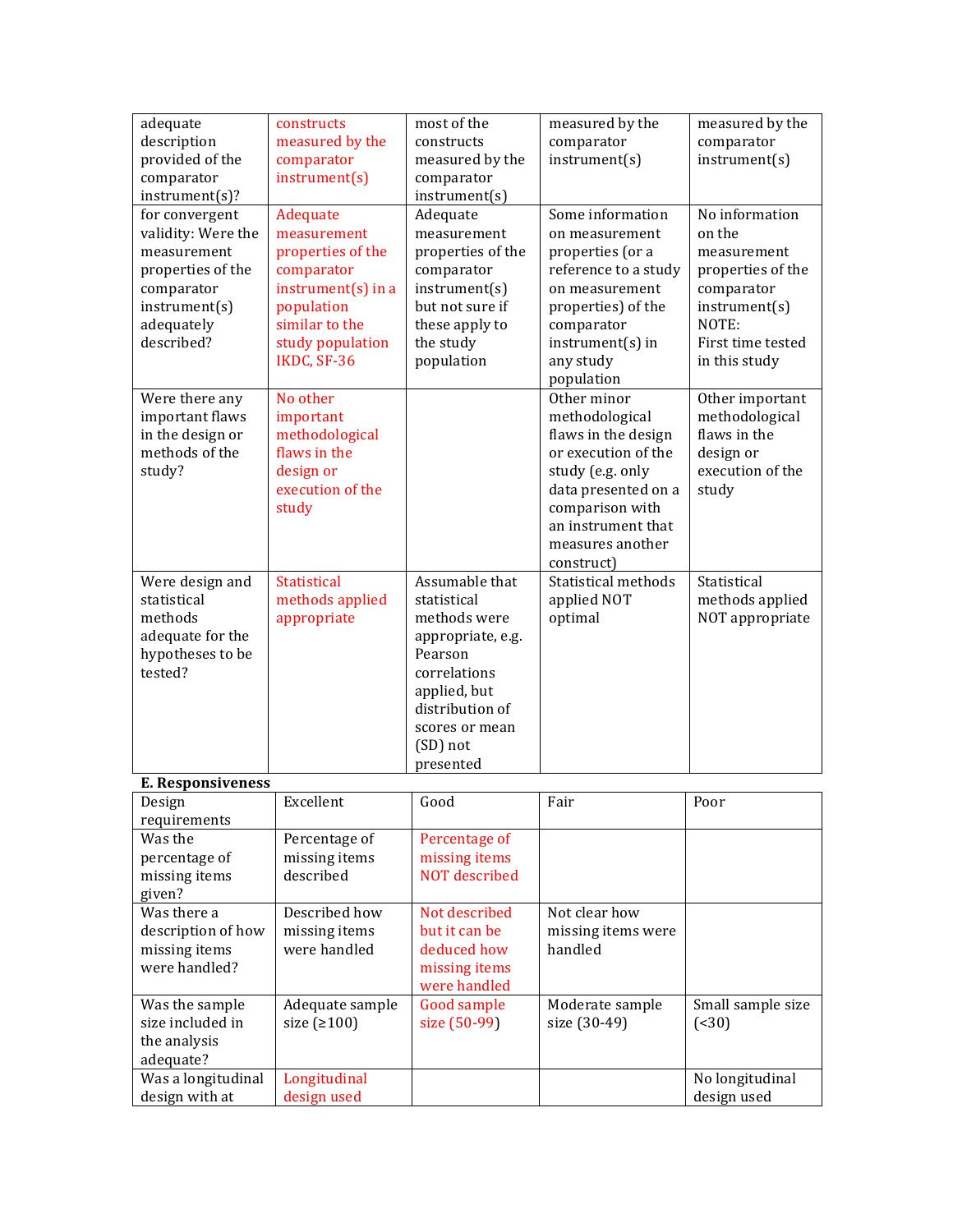| least two                                |                                                             |                                     |                                       |                     |
|------------------------------------------|-------------------------------------------------------------|-------------------------------------|---------------------------------------|---------------------|
| measurement                              |                                                             |                                     |                                       |                     |
| used?                                    |                                                             |                                     |                                       |                     |
| Was the time                             | Time interval                                               |                                     |                                       | Time interval       |
| interval stated?                         | adequately                                                  |                                     |                                       | NOT described       |
|                                          | described                                                   |                                     |                                       |                     |
| If anything                              | Anything that                                               | <b>Assumable what</b>               | Unclear or NOT                        | If anything         |
| occurred in the                          | occurred during                                             | occurred during                     | described what                        | occurred in the     |
| interim period                           | the interim                                                 | the interim                         | occurred during                       | interim period      |
| (e.g. intervention,                      | period (e.g.                                                | period                              | the interim period                    | (e.g. intervention, |
| other relevant                           | treatment)                                                  |                                     |                                       | other relevant      |
| events), was it                          | adequately                                                  |                                     |                                       | events), was it     |
| adequately                               | described                                                   |                                     |                                       | adequately          |
| described?                               |                                                             |                                     |                                       | described?          |
| Was a proportion                         | Part of the                                                 | NO evidence                         | Unclear if part of                    | Patients were       |
| of the patients                          | patients were                                               | provided, but                       | the patients were                     | NOT changed         |
| changed (i.e.                            | changed                                                     | assumable that                      | changed                               |                     |
| improvement or                           | (evidence                                                   | part of the                         |                                       |                     |
| deterioration)?                          | provided)                                                   | patients were                       |                                       |                     |
|                                          |                                                             | changed                             |                                       |                     |
|                                          | For constructs for which a gold standard was not available: |                                     |                                       |                     |
|                                          |                                                             |                                     |                                       |                     |
| Were hypotheses                          | <b>Hypotheses</b>                                           |                                     | <b>Hypotheses vague</b>               | Unclear what was    |
| about changes in                         | formulated a                                                |                                     | or not formulated                     | expected            |
| scores formulated                        | priori                                                      |                                     | but possible to                       |                     |
| a priori (i.e. before                    |                                                             |                                     | deduce what was                       |                     |
| data collection)?                        |                                                             |                                     | expected                              |                     |
|                                          |                                                             |                                     |                                       |                     |
|                                          |                                                             |                                     |                                       |                     |
| Was the expected<br>direction of         | <b>Expected</b><br>direction of the                         | <b>Expected</b><br>direction of the |                                       |                     |
| correlations or                          | correlations or                                             | correlations or                     |                                       |                     |
| mean differences                         | differences stated                                          | differences NOT                     |                                       |                     |
| of the change                            |                                                             | <del>stated</del>                   |                                       |                     |
| scores of HR-PRO                         |                                                             |                                     |                                       |                     |
| instruments                              |                                                             |                                     |                                       |                     |
| included in these                        |                                                             |                                     |                                       |                     |
|                                          |                                                             |                                     |                                       |                     |
| hypotheses?                              |                                                             |                                     |                                       |                     |
| Were the expected                        | <b>Expected</b>                                             | <b>Expected</b>                     |                                       |                     |
| absolute or                              | magnitude of the<br>correlations or                         | magnitude of<br>the correlations    |                                       |                     |
| relative magnitude<br>of correlations or | differences stated                                          | or differences                      |                                       |                     |
| mean differences                         |                                                             | NOT stated                          |                                       |                     |
|                                          |                                                             |                                     |                                       |                     |
| of the change<br>scores of HR-PRO        |                                                             |                                     |                                       |                     |
| instruments                              |                                                             |                                     |                                       |                     |
| included in these                        |                                                             |                                     |                                       |                     |
|                                          |                                                             |                                     |                                       |                     |
| hypotheses?<br>Was an adequate           | Adequate                                                    |                                     |                                       | NO description of   |
| description                              | description of the                                          |                                     | Poor description of<br>the constructs | the constructs      |
| provided of the                          | constructs                                                  |                                     | measured by the                       | measured by the     |
| comparator                               | measured by the                                             |                                     | comparator                            | comparator          |
| $instrument(s)$ ?                        | comparator                                                  |                                     | instrument(s)                         | instrument(s)       |
|                                          | instrument(s)                                               |                                     |                                       |                     |
| Were the                                 | <del>Adequate</del>                                         | Adequate                            | Some information                      | NO information      |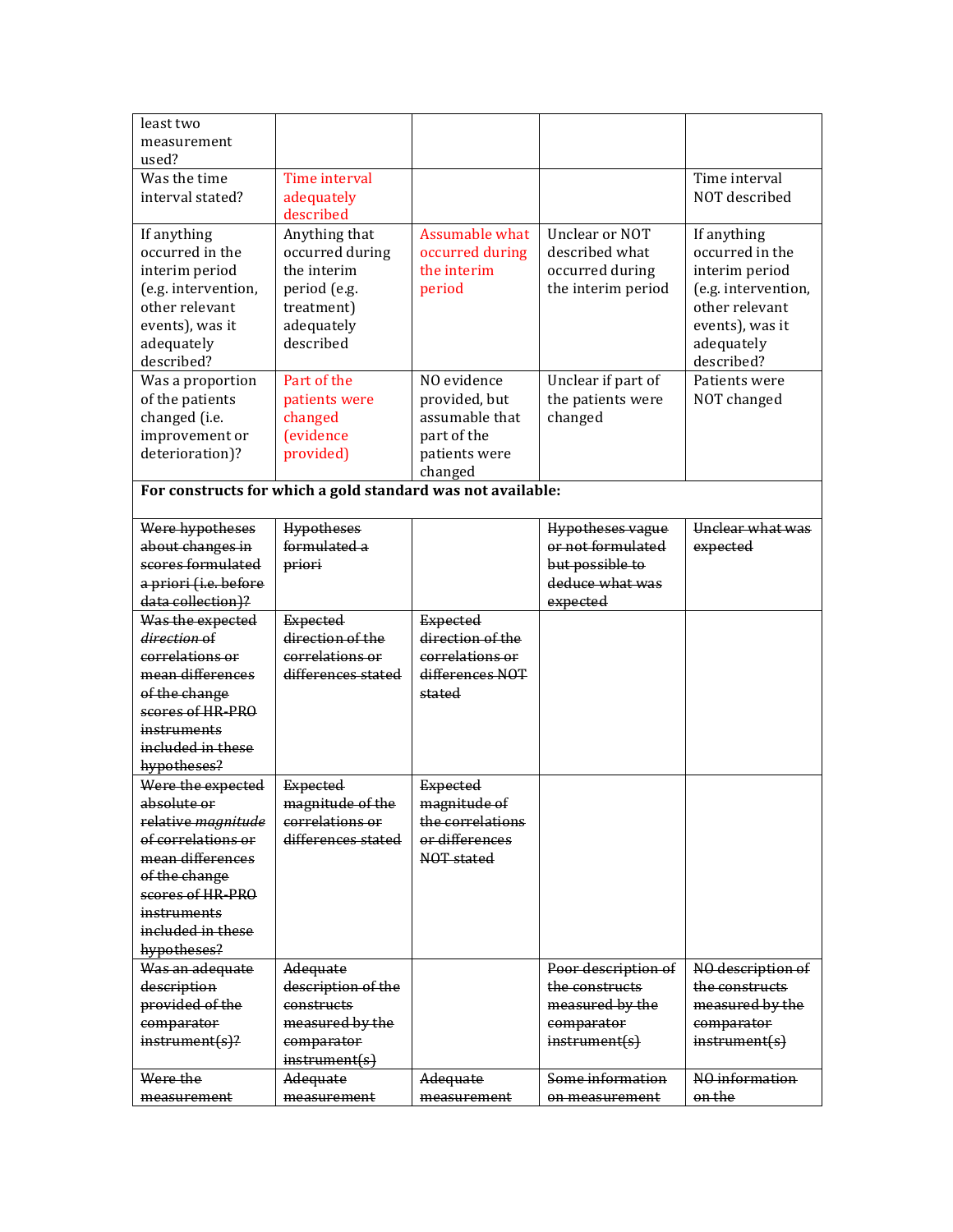| properties of the<br>comparator<br>instrument(s)<br>adequately<br>described?                                                                                  | properties of the<br>comparator<br>$instrument(s)$ in<br>a population<br>similar to the<br>study population       | properties of<br>the comparator<br>instrument(s)<br>but not sure if<br>these apply to<br>the study<br>population               | properties (or a<br>reference to a<br>study on<br>measurement<br>properties) of the<br>comparator<br>$instrument(s)$ in<br>any study<br>population                                                           | measurement<br>properties of the<br>comparator<br>instrument(s)                             |
|---------------------------------------------------------------------------------------------------------------------------------------------------------------|-------------------------------------------------------------------------------------------------------------------|--------------------------------------------------------------------------------------------------------------------------------|--------------------------------------------------------------------------------------------------------------------------------------------------------------------------------------------------------------|---------------------------------------------------------------------------------------------|
| Were there any<br>important flaws in<br>the design or<br>methods of the<br>study?                                                                             | No other<br>important<br>methodological<br>flaws in the<br>design or<br>execution of the<br>study                 |                                                                                                                                | Other minor<br>methodological<br>flaws in the design<br>or execution of the<br>study (e.g. only<br>data presented on<br>a comparison with<br>an instrument that<br>measures another<br><del>construct)</del> | Other important<br>methodological<br>flaws in the<br>design or<br>execution of the<br>study |
| Were design and<br>statistical methods<br>adequate for the<br>hypotheses to be<br>tested?                                                                     | <b>Statistical</b><br>methods applied<br>appropriate                                                              |                                                                                                                                | <b>Statistical methods</b><br>applied NOT<br>optimal                                                                                                                                                         | <b>Statistical</b><br>methods applied<br>NOT appropriate                                    |
|                                                                                                                                                               | For constructs for which a gold standard was available:                                                           |                                                                                                                                |                                                                                                                                                                                                              |                                                                                             |
| Can the criterion<br>for change be<br>considered as a<br>reasonable gold<br>standard?                                                                         | <b>Criterion used</b><br>can be<br>considered an<br>adequate 'gold<br>standard'<br><i>(evidence)</i><br>provided) | No evidence<br>provided, but<br>assumable that<br>the criterion<br>used can be<br>considered an<br>adequate 'gold<br>standard' | Unclear whether<br>the criterion used<br>can be considered<br>an adequate 'gold<br>standard'                                                                                                                 | Criterion used<br>can NOT be<br>considered an<br>adequate 'gold<br>standard'                |
| Were there any<br>important flaws in<br>the design or<br>methods of the<br>study?                                                                             | No other<br>important<br>methodological<br>flaws in the<br>design or<br>execution of the<br>study                 |                                                                                                                                | Other minor<br>methodological<br>flaws in the design<br>or execution of the<br>study                                                                                                                         | Other important<br>methodological<br>flaws in the<br>design or<br>execution of the<br>study |
| for continuous<br>scores: Were<br>correlations<br>between change<br>scores, or the area<br>under the<br>Receiver Operator<br>Curve (ROC) curve<br>calculated? | <b>Correlations or</b><br>Area under the<br><b>ROC Curve (AUC)</b><br>calculated                                  |                                                                                                                                |                                                                                                                                                                                                              | Correlations or<br><b>AUC NOT</b><br>calculated                                             |
| for dichotomous<br>scales: Were<br>sensitivity and<br>specificity<br>(changed versus                                                                          | Sensitivity and<br>specificity<br>calculated                                                                      |                                                                                                                                |                                                                                                                                                                                                              | Sensitivity and<br>specificity NOT<br>calculated                                            |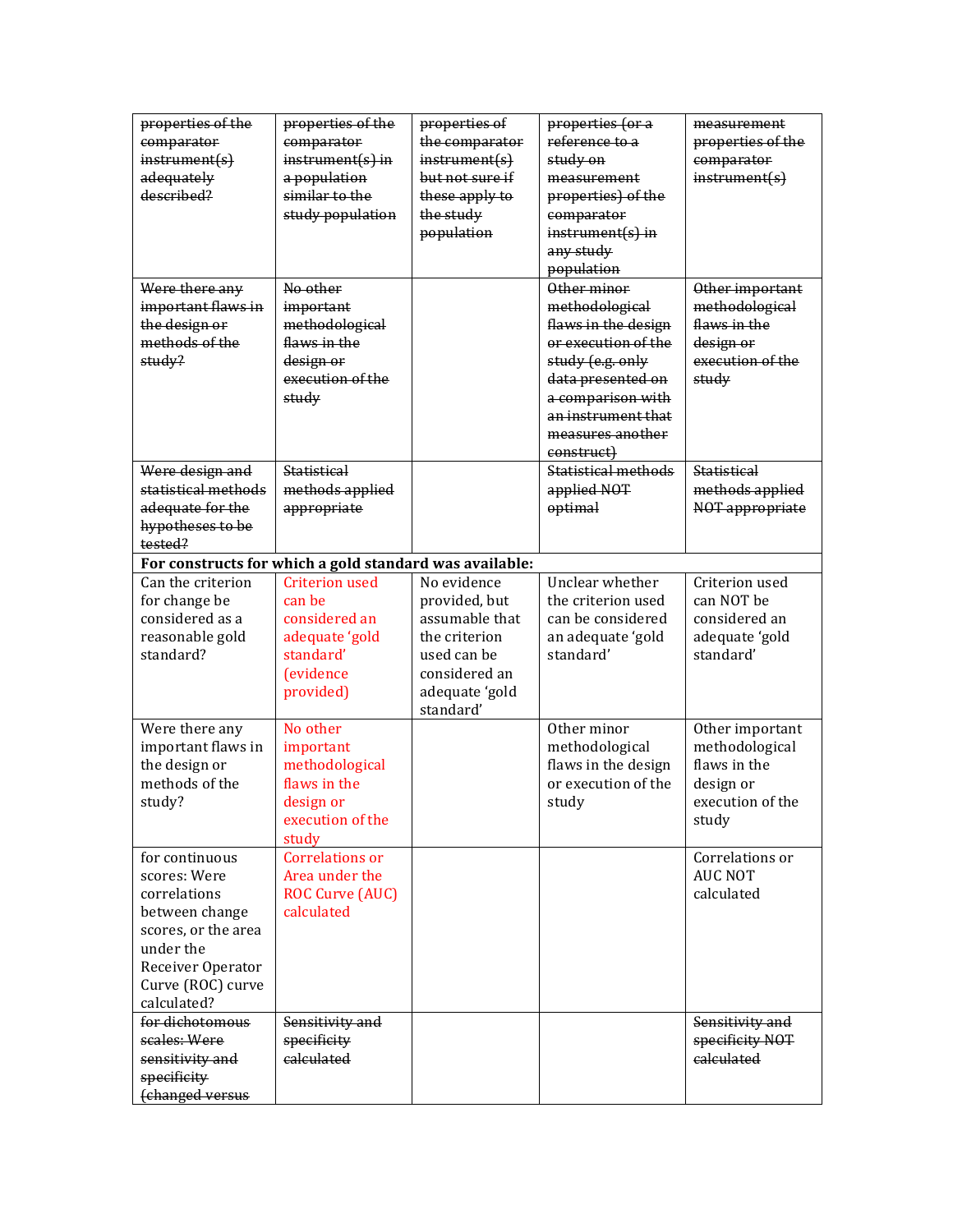| <del>not changed)</del> |  |  |
|-------------------------|--|--|
| determined?             |  |  |

| aa'<br>' Sports Med,<br>$\mu$ carter $\mu$<br>.<br>DF |  |
|-------------------------------------------------------|--|

## **STEP1:** Evaluated measurement properties in the article

| Check if present | Property                                                | Location |
|------------------|---------------------------------------------------------|----------|
|                  | Reliability                                             | Box A    |
|                  | Agreement/Measurement Error                             | Box B    |
|                  | Hypothesis Testing / Construct<br>validity              | Box C    |
|                  | Criterion/Predictive Validity                           | Box D    |
| ✔                | Responsiveness                                          | Box E    |
|                  | Predictive<br>validity/Criterion/Predictive<br>Validity | Box F    |

| Design<br>requirements                                                                                                          | Excellent                                                             | Good                                                                                 | Fair                                                                                    | Poor                                                        |
|---------------------------------------------------------------------------------------------------------------------------------|-----------------------------------------------------------------------|--------------------------------------------------------------------------------------|-----------------------------------------------------------------------------------------|-------------------------------------------------------------|
| Was the<br>percentage of<br>missing items<br>given?<br>none                                                                     | Percentage of<br>missing items<br>described                           | Percentage of<br>missing items<br><b>NOT</b> described                               | <b>NA</b>                                                                               | <b>NA</b>                                                   |
| Was there a<br>description of<br>how missing<br>items were<br>handled? none                                                     | Described how<br>missing items<br>were handled                        | Not described<br>but it can be<br>deduced how<br>missing items<br>were handled       | Not clear how<br>missing items were<br>handled                                          |                                                             |
| Was the sample<br>size included in<br>the analysis<br>adequate?                                                                 | Adequate sample<br>size ( $\geq 100$ per<br>analysis)                 | Good sample size<br>$(50-99$ per<br>analysis)<br>$50 + 23$ controls                  | Moderate sample<br>size (30-49 per<br>analysis)                                         | Small sample<br>size $\left( < 30 \right)$ per<br>analysis) |
| Were hypotheses<br>regarding<br>correlations or<br>mean differences<br>formulated a<br>priori (i.e. before<br>data collection)? | hypotheses<br>formulated a<br>priori                                  | Minimal number<br>of hypotheses<br>formulate a<br>priori                             | Hypotheses vague<br>or not formulated<br>but possible to<br>deduce what was<br>expected | Unclear what<br>was expected                                |
| Was the expected<br>direction of<br>correlations or<br>mean differences<br>included in the<br>hypotheses?                       | Expected<br>direction of the<br>correlations or<br>differences stated | <b>Expected</b><br>direction of the<br>correlations or<br>differences NOT<br>stated- |                                                                                         |                                                             |
| Was the expected<br>absolute or                                                                                                 | Expected<br>magnitude of the                                          | <b>Expected</b><br>magnitude of the                                                  |                                                                                         |                                                             |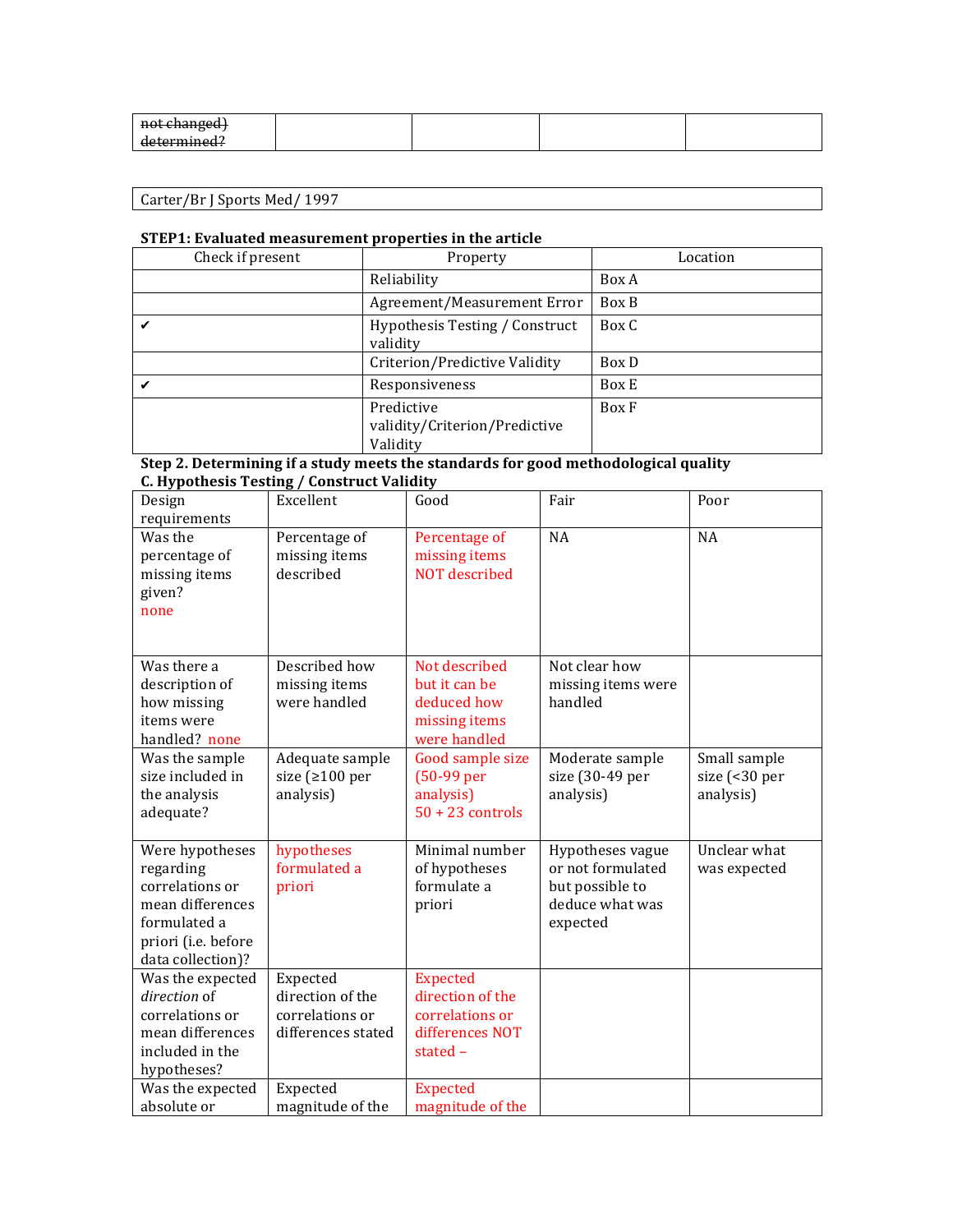| relative<br>magnitude of<br>correlations or<br>mean differences<br>included in the<br>hypotheses?                                   | correlations or<br>differences stated                                                                                                               | correlations or<br>differences NOT<br>stated                                                                                                                                |                                                                                                                                                                                                   |                                                                                             |
|-------------------------------------------------------------------------------------------------------------------------------------|-----------------------------------------------------------------------------------------------------------------------------------------------------|-----------------------------------------------------------------------------------------------------------------------------------------------------------------------------|---------------------------------------------------------------------------------------------------------------------------------------------------------------------------------------------------|---------------------------------------------------------------------------------------------|
| for convergent<br>validity: Was an<br>adequate<br>description<br>provided of the<br>comparator<br>instrument(s)?                    | Adequate<br>description of the<br>constructs<br>measured by the<br>comparator<br>instrument(s)                                                      | Adequate<br>description of<br>most of the<br>constructs<br>measured by the<br>comparator<br>instrument(s)                                                                   | Poor description of<br>the constructs<br>measured by the<br>comparator<br>instrument(s)                                                                                                           | NO description<br>of the constructs<br>measured by the<br>comparator<br>instrument(s)       |
| for convergent<br>validity: Were the<br>measurement<br>properties of the<br>comparator<br>instrument(s)<br>adequately<br>described? | Adequate<br>measurement<br>properties of the<br>comparator<br>instrument(s) in a<br>population<br>similar to the<br>study population<br>IKDC, SF-36 | Adequate<br>measurement<br>properties of the<br>comparator<br>instrument(s)<br>but not sure if<br>these apply to<br>the study<br>population                                 | Some information<br>on measurement<br>properties (or a<br>reference to a study<br>on measurement<br>properties) of the<br>comparator<br>$instrument(s)$ in<br>any study<br>population             | No information<br>on the<br>measurement<br>properties of the<br>comparator<br>instrument(s) |
| Were there any<br>important flaws<br>in the design or<br>methods of the<br>study?                                                   | No other<br>important<br>methodological<br>flaws in the<br>design or<br>execution of the<br>study                                                   |                                                                                                                                                                             | Other minor<br>methodological<br>flaws in the design<br>or execution of the<br>study (e.g. only<br>data presented on a<br>comparison with<br>an instrument that<br>measures another<br>construct) | Other important<br>methodological<br>flaws in the<br>design or<br>execution of the<br>study |
| Were design and<br>statistical<br>methods<br>adequate for the<br>hypotheses to be<br>tested?                                        | <b>Statistical</b><br>methods applied<br>appropriate                                                                                                | Assumable that<br>statistical<br>methods were<br>appropriate, e.g.<br>Pearson<br>correlations<br>applied, but<br>distribution of<br>scores or mean<br>(SD) not<br>presented | Statistical methods<br>applied NOT<br>optimal                                                                                                                                                     | Statistical<br>methods applied<br>NOT appropriate                                           |

### **E. Responsiveness**

| Design             | Excellent     | Good          | Fair               | Poor |
|--------------------|---------------|---------------|--------------------|------|
| requirements       |               |               |                    |      |
| Was the            | Percentage of | Percentage of |                    |      |
| percentage of      | missing items | missing items |                    |      |
| missing items      | described     | NOT described |                    |      |
| given? none        |               |               |                    |      |
| Was there a        | Described how | Not described | Not clear how      |      |
| description of how | missing items | but it can be | missing items were |      |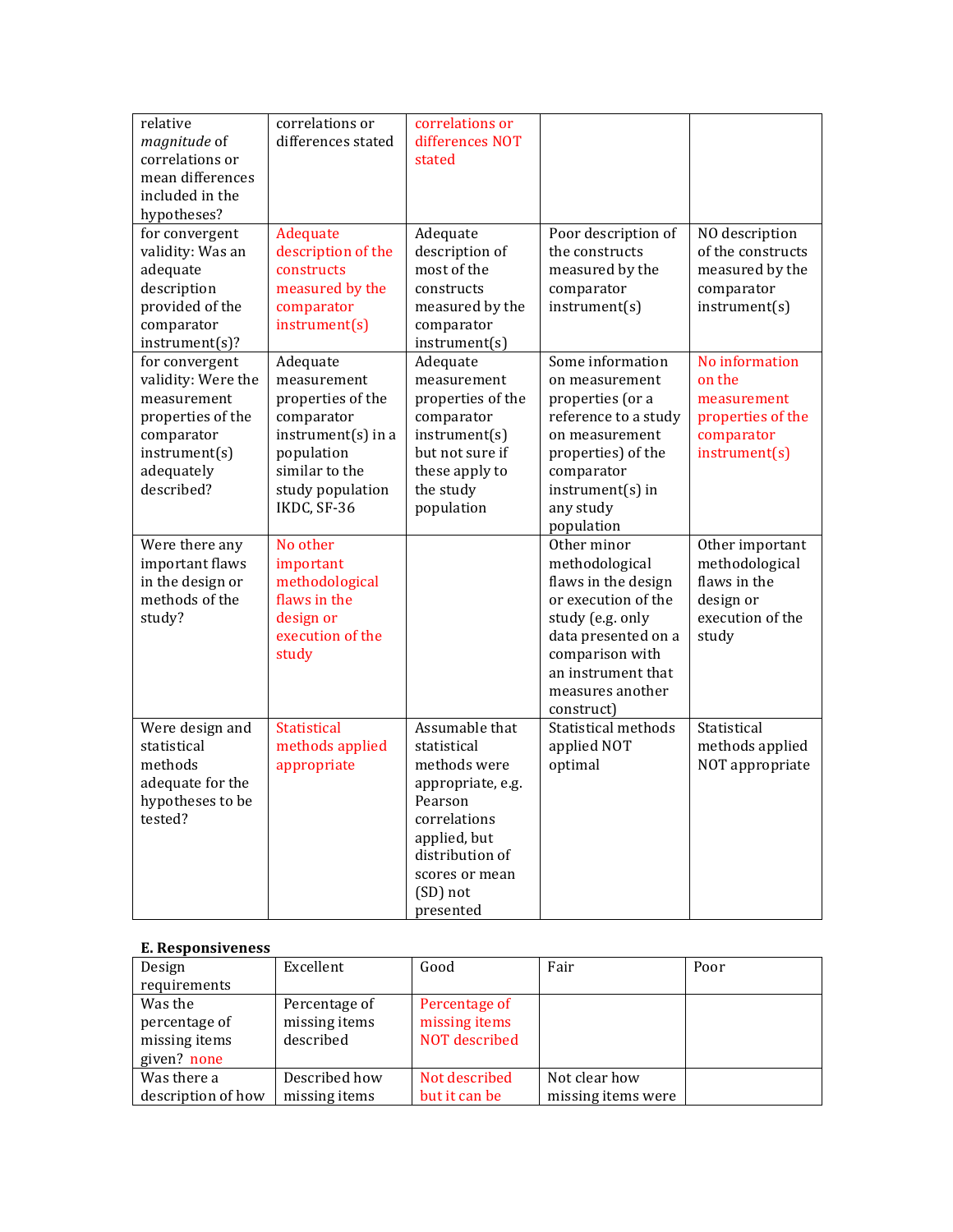| missing items         | were handled                                                | deduced how      | handled                 |                     |
|-----------------------|-------------------------------------------------------------|------------------|-------------------------|---------------------|
| were handled?         |                                                             | missing items    |                         |                     |
| none                  |                                                             | were handled     |                         |                     |
| Was the sample        | Adequate sample                                             | Good sample      | Moderate sample         | Small sample size   |
| size included in      | size $(2100)$                                               | size (50-99)     | size (30-49)            | ( < 30)             |
| the analysis          |                                                             |                  |                         |                     |
| adequate?             |                                                             |                  |                         |                     |
| Was a longitudinal    | Longitudinal                                                |                  |                         | No longitudinal     |
| design with at        | design used                                                 |                  |                         | design used         |
| least two             |                                                             |                  |                         |                     |
| measurement           |                                                             |                  |                         |                     |
| used?                 |                                                             |                  |                         |                     |
| Was the time          | Time interval                                               |                  |                         | Time interval       |
| interval stated?      | adequately                                                  |                  |                         | NOT described       |
|                       | described                                                   |                  |                         |                     |
| If anything           | Anything that                                               | Assumable what   | Unclear or NOT          | If anything         |
| occurred in the       | occurred during                                             | occurred during  | described what          | occurred in the     |
| interim period        | the interim                                                 | the interim      | occurred during         | interim period      |
| (e.g. intervention,   | period (e.g.                                                | period           | the interim period      | (e.g. intervention, |
| other relevant        | treatment)                                                  |                  |                         | other relevant      |
| events), was it       | adequately                                                  |                  |                         | events), was it     |
| adequately            | described                                                   |                  |                         | adequately          |
| described?            |                                                             |                  |                         | described?          |
| Was a proportion      | Part of the                                                 | NO evidence      | Unclear if part of      | Patients were       |
| of the patients       | patients were                                               | provided, but    | the patients were       | NOT changed         |
| changed (i.e.         | changed                                                     | assumable that   | changed                 |                     |
| improvement or        | <i>(evidence)</i>                                           | part of the      |                         |                     |
| deterioration)?       | provided)                                                   | patients were    |                         |                     |
|                       | For constructs for which a gold standard was not available: | changed          |                         |                     |
|                       |                                                             |                  |                         |                     |
| Were hypotheses       | Hypotheses                                                  |                  | <b>Hypotheses vague</b> | Unclear what was    |
| about changes in      | formulated a                                                |                  | or not formulated       | expected            |
| scores formulated     | priori                                                      |                  | but possible to         |                     |
| a priori (i.e. before |                                                             |                  | deduce what was         |                     |
| data collection)?     |                                                             |                  | expected                |                     |
| Was the expected      | <b>Expected</b>                                             | <b>Expected</b>  |                         |                     |
| direction of          | direction of the                                            | direction of the |                         |                     |
| correlations or       | correlations or                                             | correlations or  |                         |                     |
| mean differences      | differences stated                                          | differences NOT  |                         |                     |
| of the change         |                                                             | stated           |                         |                     |
| scores of HR-PRO      |                                                             |                  |                         |                     |
| instruments           |                                                             |                  |                         |                     |
| included in these     |                                                             |                  |                         |                     |
| hypotheses?           |                                                             |                  |                         |                     |
| Were the expected     | <b>Expected</b>                                             | <b>Expected</b>  |                         |                     |
| absolute or           | magnitude of the                                            | magnitude of     |                         |                     |
| relative magnitude    | correlations or                                             | the correlations |                         |                     |
| of correlations or    | differences stated                                          | or differences   |                         |                     |
| mean differences      |                                                             | NOT stated       |                         |                     |
| of the change         |                                                             |                  |                         |                     |
| scores of HR-PRO      |                                                             |                  |                         |                     |
| instruments           |                                                             |                  |                         |                     |
| included in these     |                                                             |                  |                         |                     |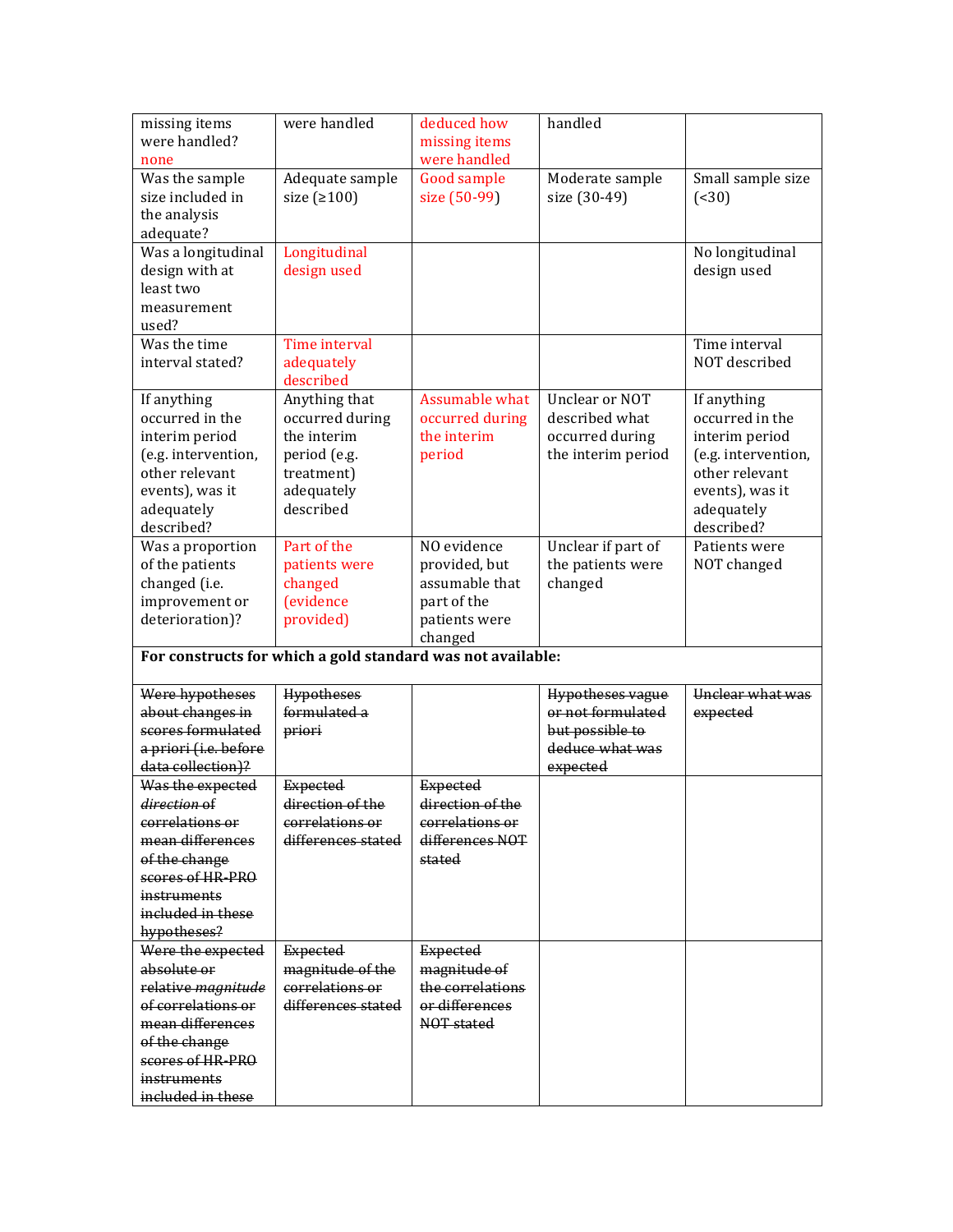| hypotheses?         |                                                         |                 |                            |                    |
|---------------------|---------------------------------------------------------|-----------------|----------------------------|--------------------|
| Was an adequate     | Adequate                                                |                 | Poor description of        | NO description of  |
| description         | description of the                                      |                 | the constructs             | the constructs     |
| provided of the     | constructs                                              |                 | measured by the            | measured by the    |
| comparator          | measured by the                                         |                 | comparator                 | comparator         |
| $instrument(s)$ ?   | comparator                                              |                 | instrument(s)              | instrument(s)      |
|                     | instrument(s)                                           |                 |                            |                    |
| Were the            | Adequate                                                | Adequate        | Some information           | NO information     |
| measurement         | measurement                                             | measurement     | on measurement             | on the             |
| properties of the   | properties of the                                       | properties of   | properties (or a           | measurement        |
| comparator          | comparator                                              | the comparator  | reference to a             | properties of the  |
| instrument(s)       | $instrument(s)$ in                                      | instrument(s)   | <del>study on</del>        | comparator         |
| adequately          | a population                                            | but not sure if | measurement                | instrument(s)      |
| described?          | similar to the                                          | these apply to  | properties) of the         |                    |
|                     | study population                                        | the study       | comparator                 |                    |
|                     |                                                         | population      | $instructor(s)$ in         |                    |
|                     |                                                         |                 | any study                  |                    |
|                     |                                                         |                 | population                 |                    |
| Were there any      | No other                                                |                 | Other minor                | Other important    |
| important flaws in  | important                                               |                 | methodological             | methodological     |
| the design or       | methodological                                          |                 | flaws in the design        | flaws in the       |
| methods of the      | flaws in the                                            |                 | or execution of the        | design or          |
| study?              | design or                                               |                 | study (e.g. only           | execution of the   |
|                     | execution of the                                        |                 | data presented on          | study              |
|                     | study                                                   |                 | a comparison with          |                    |
|                     |                                                         |                 | an instrument that         |                    |
|                     |                                                         |                 | measures another           |                    |
|                     |                                                         |                 | <del>construct)</del>      |                    |
| Were design and     | <b>Statistical</b>                                      |                 | <b>Statistical methods</b> | <b>Statistical</b> |
| statistical methods | methods applied                                         |                 | applied NOT                | methods applied    |
| adequate for the    | appropriate                                             |                 | optimal                    | NOT appropriate    |
| hypotheses to be    |                                                         |                 |                            |                    |
| tested?             |                                                         |                 |                            |                    |
|                     | For constructs for which a gold standard was available: |                 |                            |                    |
| Can the criterion   | Criterion used                                          | No evidence     | <b>Unclear whether</b>     | Criterion used     |
| for change be       | can be                                                  | provided, but   | the criterion used         | can NOT be         |
| considered as a     | considered an                                           | assumable that  | can be considered          | considered an      |
| reasonable gold     | adequate 'gold                                          | the criterion   | an adequate 'gold          | adequate 'gold     |
| standard?           | standard'                                               | used can be     | standard'                  | standard'          |
|                     | (evidence                                               | considered an   |                            |                    |
|                     | provided)                                               | adequate 'gold  |                            |                    |
|                     |                                                         | standard'       |                            |                    |
| Were there any      | No other                                                |                 | Other minor                | Other important    |
| important flaws in  | important                                               |                 | methodological             | methodological     |
| the design or       | methodological                                          |                 | flaws in the design        | flaws in the       |
| methods of the      | flaws in the                                            |                 | or execution of the        | design or          |
| study?              | design or                                               |                 | study                      | execution of the   |
|                     | execution of the                                        |                 |                            | study              |
|                     | study                                                   |                 |                            |                    |
| for continuous      | <b>Correlations or</b>                                  |                 |                            | Correlations or    |
| scores: Were        | Area under the                                          |                 |                            | <b>AUC NOT</b>     |
| correlations        | ROC Curve (AUC)                                         |                 |                            | calculated         |
| between change      | calculated                                              |                 |                            |                    |
| scores, or the area |                                                         |                 |                            |                    |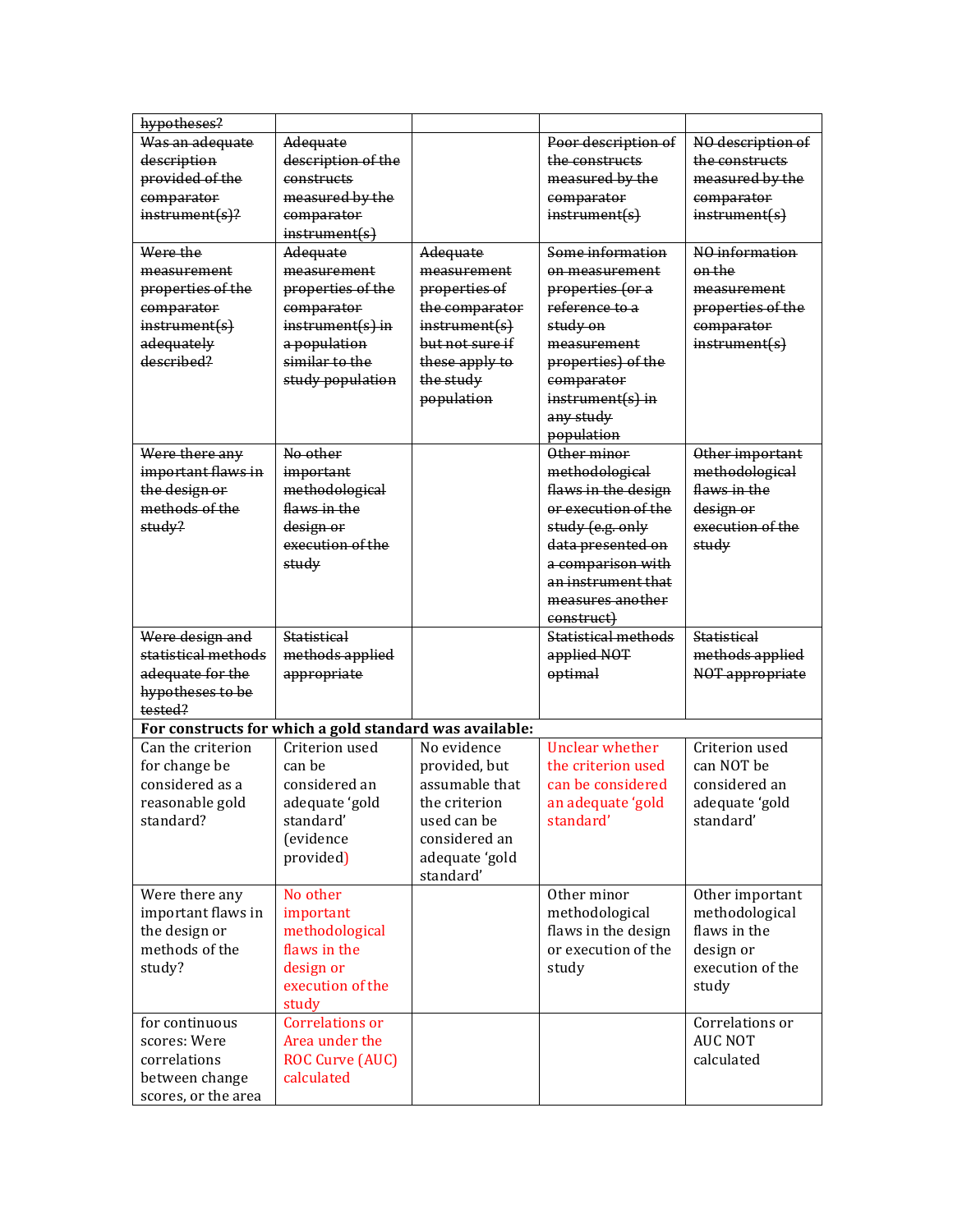| under the<br>Receiver Operator<br>Curve (ROC) curve<br>calculated?                                                             |                                                         |  |                                                             |
|--------------------------------------------------------------------------------------------------------------------------------|---------------------------------------------------------|--|-------------------------------------------------------------|
| for dichotomous<br>scales: Were<br>sensitivity and<br>specificity<br><del>(changed versus</del><br>not changed)<br>determined? | Sensitivity and<br>specificity<br><del>calculated</del> |  | Sensitivity and<br>specificity NOT<br><del>calculated</del> |

| Crossley/J Orthop Res/2007                             |                                                   |          |  |  |
|--------------------------------------------------------|---------------------------------------------------|----------|--|--|
| STEP1: Evaluated measurement properties in the article |                                                   |          |  |  |
| Check if present                                       | Property                                          | Location |  |  |
|                                                        | Reliability                                       | Box A    |  |  |
|                                                        | Agreement/Measurement Error                       | Box B    |  |  |
|                                                        | <b>Hypothesis Testing / Construct</b><br>validity | Box C    |  |  |
|                                                        | Criterion/Predictive Validity                     | Box D    |  |  |
|                                                        | Responsiveness                                    | Box E    |  |  |

**Step 2. Determining if a study meets the standards for good methodological quality A. Reliability n=10**

| Design requirements           | Excellent     | Good          | Fair          | Poor                |
|-------------------------------|---------------|---------------|---------------|---------------------|
| Was the percentage of missing | Percentage of | Percentage of |               |                     |
| subjects given?               | missing       | missing       |               |                     |
| none                          | subjects      | subjects NOT  |               |                     |
|                               | described     | described     |               |                     |
| Was there a description of    | Described how | Not described | Not clear how |                     |
| how missing subjects were     | missing       | but it can be | missing       |                     |
| handled? none                 | subjects were | deduced how   | subjects were |                     |
|                               | handled       | missing       | handled       |                     |
|                               |               | subjects were |               |                     |
|                               |               | handled       |               |                     |
| Was the sample size included  | Adequate      | Good sample   | Moderate      | <b>Small sample</b> |
| in the analysis adequate?     | sample size   | size (50-99)  | sample size   | size $($ <30)       |
|                               | (≥100)        |               | (30-49)       |                     |
| Were at least two             | At least two  |               |               | Only one            |
| measurements available?       | measurements  |               |               | measurement         |
| Intra and inter intra only    |               |               |               |                     |
| Were the administrations      | Independent   | Assumable     | Doubtful      | Measurements        |
| independent? Intra            | measurements  | that the      | whether the   | <b>NOT</b>          |
|                               |               | measurement   | measurements  | independent         |
|                               |               | s were        | were          |                     |
|                               |               | independent   | independent   |                     |
| Was the time interval stated? | Time interval |               | Time interval |                     |
|                               |               |               |               |                     |
| Intra                         | stated        |               | NOT stated    |                     |
| Were patients stable in the   | Patients were | Assumable     | Unclear if    | Patients were       |
| interim period on the         | stable        | that patients | patients were | NOT stable          |
| construct to be measured?     | (evidence     | were stable   | stable        |                     |
| Intra                         | provided)     |               |               |                     |
| Was the time interval         | Time interval |               | Doubtful      | Time interval       |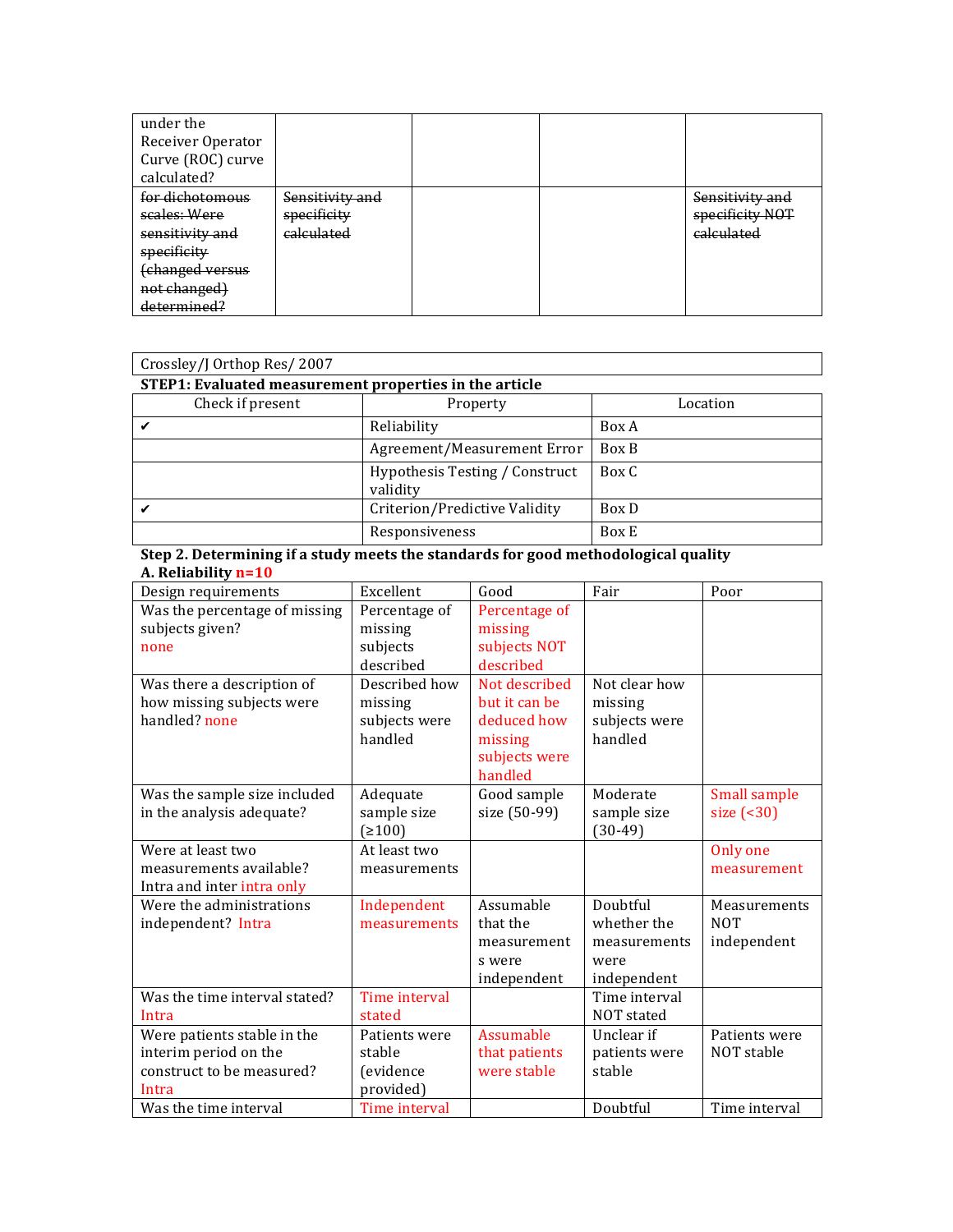| appropriate?<br>Intra                                                                                                      | appropriate-<br>$7-10$ days                                                                        |                                                                                                                                                                                                                                                              | whether time<br>interval was<br>appropriate                                                                                                                                                                                      | <b>NOT</b><br>appropriate                                                                       |
|----------------------------------------------------------------------------------------------------------------------------|----------------------------------------------------------------------------------------------------|--------------------------------------------------------------------------------------------------------------------------------------------------------------------------------------------------------------------------------------------------------------|----------------------------------------------------------------------------------------------------------------------------------------------------------------------------------------------------------------------------------|-------------------------------------------------------------------------------------------------|
| Were the test conditions<br>similar for both<br>measurements? e.g. type of<br>administration, environment,<br>instructions | Test<br>conditions<br>were similar<br><i>(evidence)</i><br>provided)                               | Assumable<br>that test<br>conditions<br>were similar                                                                                                                                                                                                         | <b>Unclear if test</b><br>conditions<br>were similar                                                                                                                                                                             | Test<br>conditions<br>were NOT<br>similar                                                       |
| Were there any important<br>flaws in the design or<br>methods of the study?<br>Intra                                       | No other<br>important<br>methodologica<br>I flaws in the<br>design or<br>execution of<br>the study |                                                                                                                                                                                                                                                              | Other minor<br>methodologica<br>I flaws in the<br>design or<br>execution of<br>the study                                                                                                                                         | Other<br>important<br>methodologica<br>I flaws in the<br>design or<br>execution of<br>the study |
| for continuous scores: Was an<br>intraclass correlation<br>coefficient (ICC) calculated?                                   | <b>ICC</b> calculated<br>and model or<br>formula of the<br>ICC is<br>described                     | <b>ICC</b> calculated<br>but model or<br>formula of the<br><b>ICC</b> not<br>described or<br>not optimal.<br>Pearson or<br>Spearman<br>correlation<br>coefficient<br>calculated<br>with evidence<br>provided that<br>no systematic<br>change has<br>occurred | Pearson or<br>Spearman<br>correlation<br>coefficient<br>calculated<br>WITHOUT<br>evidence<br>provided that<br>no systematic<br>change has<br>occurred or<br><b>WITH</b><br>evidence that<br>systematic<br>change has<br>occurred | No ICC or<br>Pearson or<br>Spearman<br>correlations<br>calculated                               |
| For<br>dichotomous/nominal/ordina<br>I scores: Was kappa<br>calculated?                                                    | Kappa<br>calculated                                                                                |                                                                                                                                                                                                                                                              |                                                                                                                                                                                                                                  | 0 <sub>nly</sub><br>percentage<br>agreement<br>calculated                                       |
| for ordinal scores: Was a<br>weighted kappa calculated?                                                                    | Weighted<br>Kappa<br>calculated                                                                    |                                                                                                                                                                                                                                                              | Unweighted<br>Kappa<br>calculated                                                                                                                                                                                                | 0 <sub>nly</sub><br>percentage<br>agreement<br>calculated                                       |
| for ordinal scores: Was the<br>weighting scheme described?<br>e.g. linear, quadratic                                       | Weighting<br>scheme<br>described                                                                   | Weighting<br>scheme NOT<br>described                                                                                                                                                                                                                         |                                                                                                                                                                                                                                  |                                                                                                 |

## **D.** Criterion/Predictive Validity (Predictive in this case **n=** 58 but only 27 used in analysis

| Design         | Excellent     | Good                 | Fair          | Poor      |
|----------------|---------------|----------------------|---------------|-----------|
| requirements   |               |                      |               |           |
| Was the        | Percentage of | Percentage of        | <b>NA</b>     | <b>NA</b> |
| percentage of  | missing items | missing items NOT    |               |           |
| missing items  | described     | described            |               |           |
| given? none    |               |                      |               |           |
| Was there a    | Described how | Not described but it | Not clear how |           |
| description of | missing items | can be deduced how   | missing items |           |
| how missing    | were handled  | missing items were   | were handled  |           |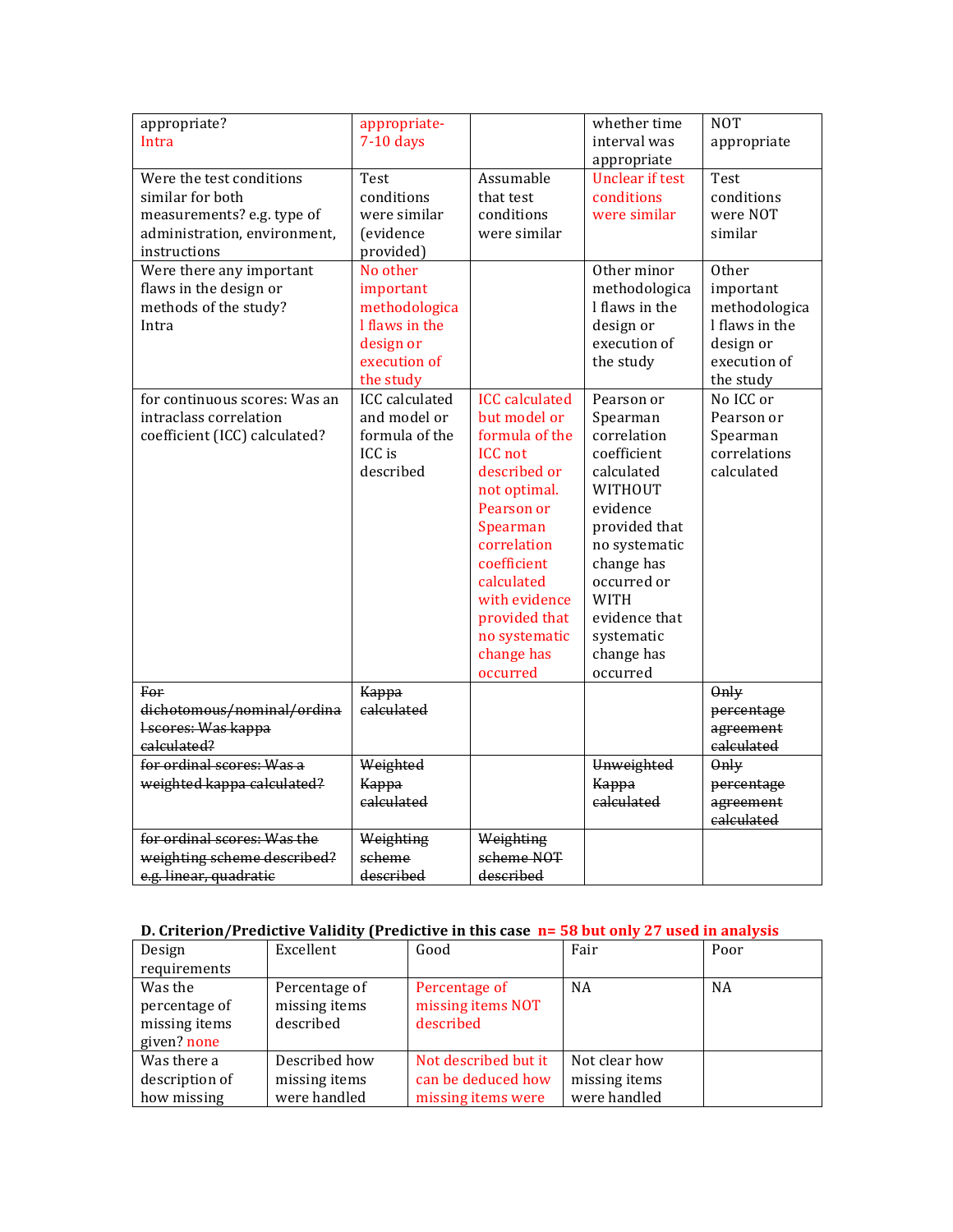| items were<br>handled? none<br>Was the sample<br>size included in<br>the analysis<br>adequate?                         | Adequate sample<br>size $(2100)$                                                                        | handled-did not use<br>controls in the final<br>linear regression<br>model<br>Good sample size<br>$(50-99)$                 | Moderate sample<br>size (30-49)                                                              | Small sample<br>size $( 30)$<br>$N=27$                                               |
|------------------------------------------------------------------------------------------------------------------------|---------------------------------------------------------------------------------------------------------|-----------------------------------------------------------------------------------------------------------------------------|----------------------------------------------------------------------------------------------|--------------------------------------------------------------------------------------|
| Can the criterion<br>used or<br>employed be<br>considered as a<br>reasonable 'gold<br>standard'?                       | Criterion used can<br>be considered an<br>adequate 'gold<br>standard'<br><i>(evidence)</i><br>provided) | No evidence<br>provided, but<br>assumable that the<br>criterion used can<br>be considered an<br>adequate 'gold<br>standard' | Unclear whether<br>the criterion used<br>can be considered<br>an adequate 'gold<br>standard' | Criterion used<br>can NOT be<br>considered an<br>adequate 'gold<br>standard'         |
| Were there any<br>important flaws<br>in the design or<br>methods of the<br>study?                                      | No other<br>important<br>methodological<br>flaws in the design<br>or execution of<br>the study          | Other minor<br>methodological<br>flaws in the design<br>or execution of the<br>study                                        | Other important<br>methodological<br>flaws in the design<br>or execution of<br>the study     | Were there<br>any important<br>flaws in the<br>design or<br>methods of the<br>study? |
| for continuous<br>scores: Were<br>correlations, or<br>the area under<br>the receiver<br>operating curve<br>calculated? | Correlations or<br><b>AUC</b> calculated                                                                |                                                                                                                             |                                                                                              | Correlations or<br><b>AUC NOT</b><br>calculated                                      |
| for dichotomous<br>scores: Were<br>sensitivity and<br>specificity<br>determined?                                       | Sensitivity and<br>specificity<br>calculated                                                            |                                                                                                                             |                                                                                              | Sensitivity and<br>specificity NOT<br>calculated                                     |

| Eastlack/MSSE/1999                                     |                                            |          |  |  |  |
|--------------------------------------------------------|--------------------------------------------|----------|--|--|--|
| STEP1: Evaluated measurement properties in the article |                                            |          |  |  |  |
| Check if present                                       | Property                                   | Location |  |  |  |
|                                                        | Reliability                                | Box A    |  |  |  |
|                                                        | Agreement/Measurement Error                | Box B    |  |  |  |
|                                                        | Hypothesis Testing / Construct<br>validity | Box C    |  |  |  |
|                                                        | Criterion/Predictive Validity              | Box D    |  |  |  |
|                                                        | Responsiveness                             | Box E    |  |  |  |

| Design        | Excellent     | Good          | Fair | Poor |
|---------------|---------------|---------------|------|------|
| requirements  |               |               |      |      |
| Was the       | Percentage of | Percentage of | NA   | NA   |
| percentage of | missing items | missing items |      |      |
| missing items | described     | NOT described |      |      |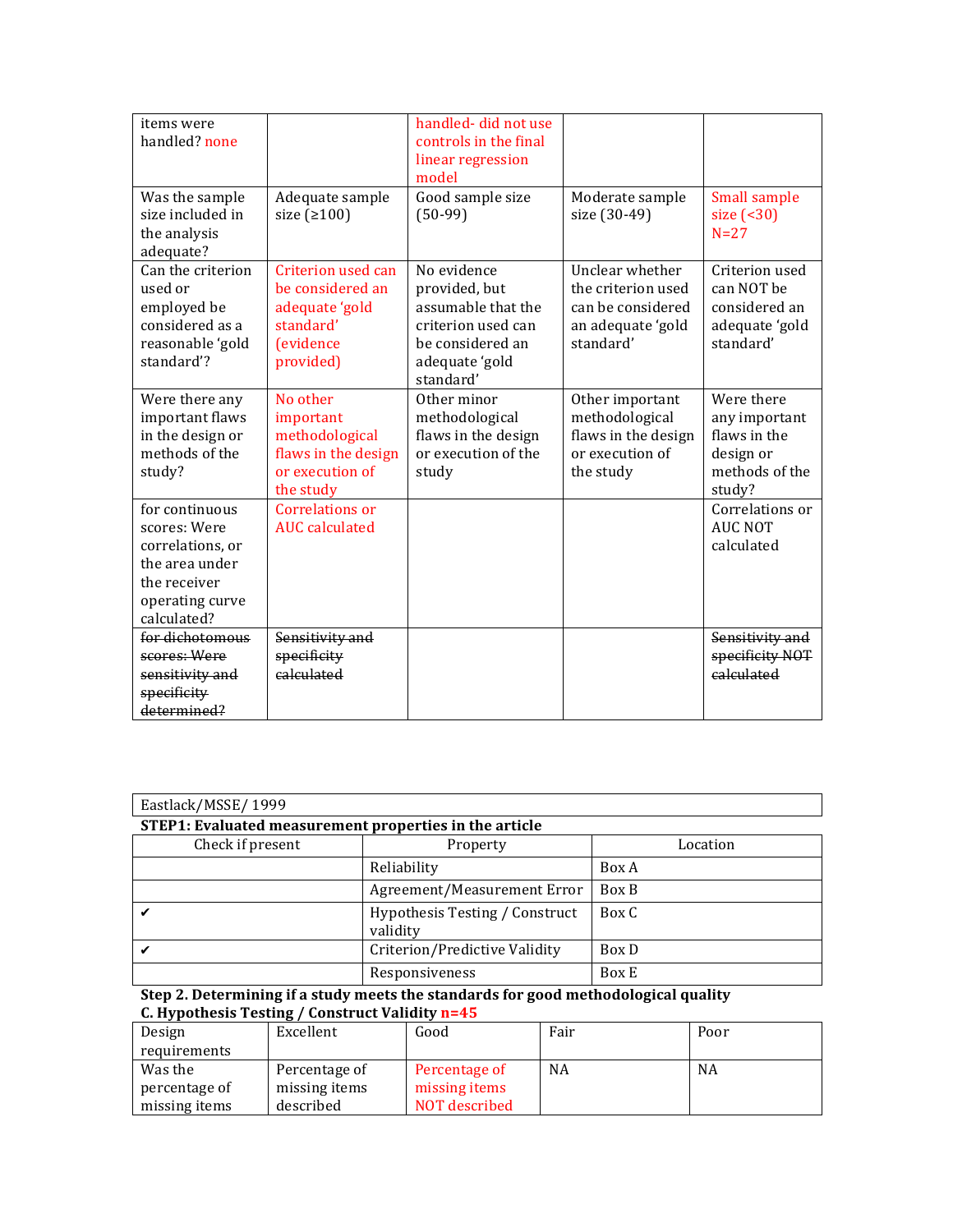| given?<br>none                                                                                                                       |                                                                                                                                                    |                                                                                                                                             |                                                                                                                                                                                                      |                                                                                                                                                               |
|--------------------------------------------------------------------------------------------------------------------------------------|----------------------------------------------------------------------------------------------------------------------------------------------------|---------------------------------------------------------------------------------------------------------------------------------------------|------------------------------------------------------------------------------------------------------------------------------------------------------------------------------------------------------|---------------------------------------------------------------------------------------------------------------------------------------------------------------|
| Was there a<br>description of<br>how missing<br>items were<br>handled? none                                                          | Described how<br>missing items<br>were handled                                                                                                     | Not described<br>but it can be<br>deduced how<br>missing items<br>were handled                                                              | Not clear how<br>missing items were<br>handled                                                                                                                                                       |                                                                                                                                                               |
| Was the sample<br>size included in<br>the analysis<br>adequate?                                                                      | Adequate sample<br>size (≥100 per<br>analysis)                                                                                                     | Good sample size<br>(50-99 per<br>analysis)                                                                                                 | Moderate sample<br>size (30-49 per<br>analysis)                                                                                                                                                      | Small sample<br>size (<30 per<br>analysis)                                                                                                                    |
| Were hypotheses<br>regarding<br>correlations or<br>mean differences<br>formulated a<br>priori (i.e. before<br>data collection)?      | hypotheses<br>formulated a<br>priori                                                                                                               | Minimal number<br>of hypotheses<br>formulate a<br>priori                                                                                    | Hypotheses vague<br>or not formulated<br>but possible to<br>deduce what was<br>expected                                                                                                              | <b>Unclear what</b><br>was expected                                                                                                                           |
| Was the expected<br>direction of<br>correlations or<br>mean differences<br>included in the<br>hypotheses?                            | Expected<br>direction of the<br>correlations or<br>differences stated                                                                              | <b>Expected</b><br>direction of the<br>correlations or<br>differences NOT<br>stated-                                                        |                                                                                                                                                                                                      |                                                                                                                                                               |
| Was the expected<br>absolute or<br>relative<br>magnitude of<br>correlations or<br>mean differences<br>included in the<br>hypotheses? | Expected<br>magnitude of the<br>correlations or<br>differences stated                                                                              | <b>Expected</b><br>magnitude of the<br>correlations or<br>differences NOT<br>stated                                                         |                                                                                                                                                                                                      |                                                                                                                                                               |
| for convergent<br>validity: Was an<br>adequate<br>description<br>provided of the<br>comparator<br>instrument(s)?                     | Adequate<br>description of the<br>constructs<br>measured by the<br>comparator<br>instrument(s)                                                     | Adequate<br>description of<br>most of the<br>constructs<br>measured by the<br>comparator<br>instrument(s)                                   | Poor description of<br>the constructs<br>measured by the<br>comparator<br>instrument(s)                                                                                                              | NO description<br>of the constructs<br>measured by the<br>comparator<br>instrument(s)                                                                         |
| for convergent<br>validity: Were the<br>measurement<br>properties of the<br>comparator<br>instrument(s)<br>adequately<br>described?  | Adequate<br>measurement<br>properties of the<br>comparator<br>$instrument(s)$ in a<br>population<br>similar to the<br>study population<br>No other | Adequate<br>measurement<br>properties of the<br>comparator<br>instrument(s)<br>but not sure if<br>these apply to<br>the study<br>population | Some information<br>on measurement<br>properties (or a<br>reference to a study<br>on measurement<br>properties) of the<br>comparator<br>$instrument(s)$ in<br>any study<br>population<br>Other minor | No information<br>on the<br>measurement<br>properties of the<br>comparator<br>instrument(s)<br>NOTE:<br>First time tested<br>in this study<br>Other important |
| Were there any<br>important flaws                                                                                                    | important                                                                                                                                          |                                                                                                                                             | methodological                                                                                                                                                                                       | methodological                                                                                                                                                |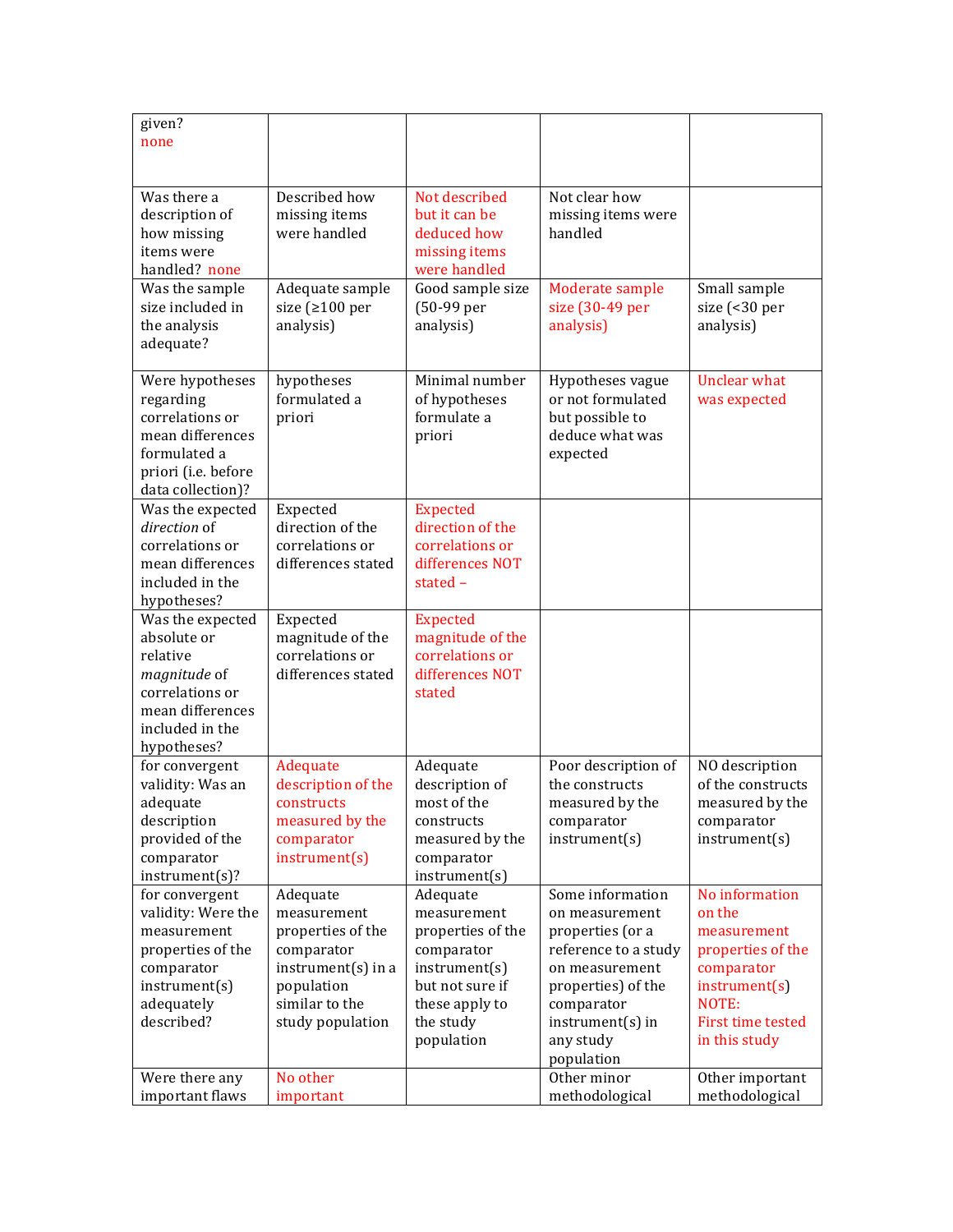| in the design or<br>methods of the<br>study?                                                 | methodological<br>flaws in the<br>design or<br>execution of the<br>study |                                                                                                                                                                             | flaws in the design<br>or execution of the<br>study (e.g. only<br>data presented on a<br>comparison with<br>an instrument that<br>measures another<br>construct) | flaws in the<br>design or<br>execution of the<br>study |
|----------------------------------------------------------------------------------------------|--------------------------------------------------------------------------|-----------------------------------------------------------------------------------------------------------------------------------------------------------------------------|------------------------------------------------------------------------------------------------------------------------------------------------------------------|--------------------------------------------------------|
| Were design and<br>statistical<br>methods<br>adequate for the<br>hypotheses to be<br>tested? | <b>Statistical</b><br>methods applied<br>appropriate                     | Assumable that<br>statistical<br>methods were<br>appropriate, e.g.<br>Pearson<br>correlations<br>applied, but<br>distribution of<br>scores or mean<br>(SD) not<br>presented | Statistical methods<br>applied NOT<br>optimal                                                                                                                    | Statistical<br>methods applied<br>NOT appropriate      |

## **D.** Criterion/Predictive Validity (Predictive in this case)

| Design                         | Excellent                      | Good                                      | Fair                          | Poor            |
|--------------------------------|--------------------------------|-------------------------------------------|-------------------------------|-----------------|
| requirements                   |                                |                                           |                               |                 |
| Was the                        | Percentage of<br>missing items | Percentage of<br>missing items NOT        | <b>NA</b>                     | NA              |
| percentage of<br>missing items | described                      | described                                 |                               |                 |
| given? none                    |                                |                                           |                               |                 |
| Was there a                    | Described how                  | Not described but it                      | Not clear how                 |                 |
|                                |                                | can be deduced how                        |                               |                 |
| description of                 | missing items<br>were handled  |                                           | missing items<br>were handled |                 |
| how missing<br>items were      |                                | missing items were<br>handled-did not use |                               |                 |
| handled? none                  |                                | controls in the final                     |                               |                 |
|                                |                                | linear regression                         |                               |                 |
|                                |                                | model                                     |                               |                 |
| Was the sample                 | Adequate sample                | Good sample size                          | Moderate sample               | Small sample    |
| size included in               | size $(2100)$                  | $(50-99)$                                 | size (30-49)                  | size $( < 30)$  |
| the analysis                   |                                |                                           |                               |                 |
| adequate?                      |                                |                                           |                               |                 |
| Can the criterion              | Criterion used can             | No evidence                               | Unclear whether               | Criterion used  |
| used or                        | be considered an               | provided, but                             | the criterion used            | can NOT be      |
| employed be                    | adequate 'gold                 | assumable that the                        | can be considered             | considered an   |
| considered as a                | standard'                      | criterion used can                        | an adequate 'gold             | adequate 'gold  |
| reasonable 'gold               | <i>(evidence)</i>              | be considered an                          | standard'                     | standard'       |
| standard'?                     | provided)                      | adequate 'gold                            |                               |                 |
|                                |                                | standard'                                 |                               |                 |
| Were there any                 | No other                       | Other minor                               | Other important               | Were there      |
| important flaws                | important                      | methodological                            | methodological                | any important   |
| in the design or               | methodological                 | flaws in the design                       | flaws in the design           | flaws in the    |
| methods of the                 | flaws in the design            | or execution of the                       | or execution of               | design or       |
| study?                         | or execution of                | study                                     | the study                     | methods of the  |
|                                | the study                      |                                           |                               | study?          |
| for continuous                 | Correlations or                |                                           |                               | Correlations or |
| scores: Were                   | AUC calculated -               |                                           |                               | <b>AUC NOT</b>  |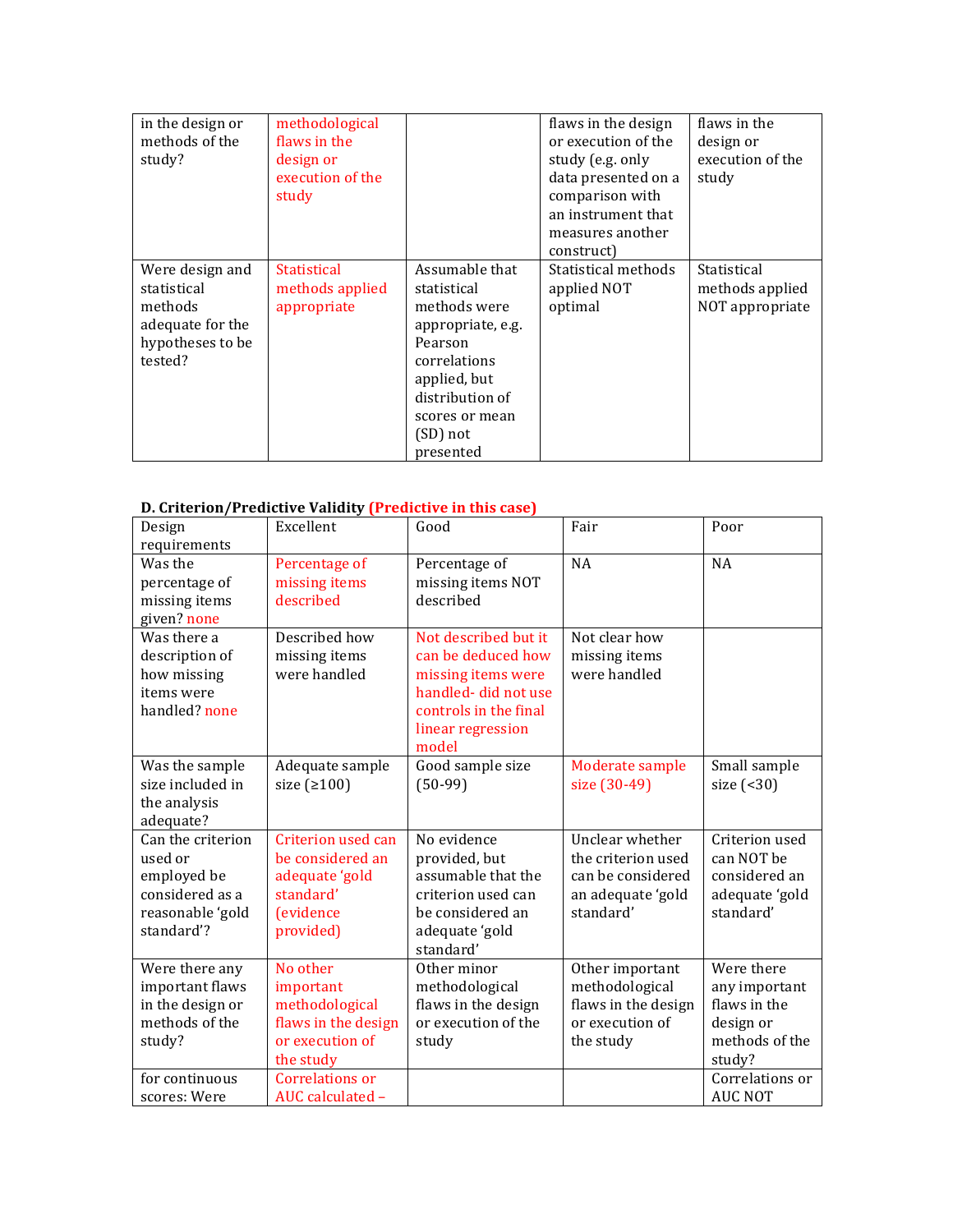| correlations, or<br>the area under<br>the receiver<br>operating curve<br>calculated? | Multiple<br>regression used<br>for predictive<br>validity |  | calculated                                       |
|--------------------------------------------------------------------------------------|-----------------------------------------------------------|--|--------------------------------------------------|
| for dichotomous<br>scores: Were<br>sensitivity and<br>specificity<br>determined?     | Sensitivity and<br>specificity<br>calculated              |  | Sensitivity and<br>specificity NOT<br>calculated |

| Gauffin/Int J Sports Med/1990 |                                                        |          |  |  |  |
|-------------------------------|--------------------------------------------------------|----------|--|--|--|
|                               | STEP1: Evaluated measurement properties in the article |          |  |  |  |
| Check if present              | Property                                               | Location |  |  |  |
|                               | Reliability                                            | Box A    |  |  |  |
|                               | Agreement/Measurement Error                            | Box B    |  |  |  |
|                               | Hypothesis Testing / Construct<br>validity             | Box C    |  |  |  |
|                               | Criterion/Predictive Validity                          | Box D    |  |  |  |
|                               | Responsiveness                                         | Box E    |  |  |  |

### **Step 2. Determining if a study meets the standards for good methodological quality C.** Hypothesis Testing / Construct Validity n=30? Never said how many in ref group and no **indication whether all were used in analyses**

| Design<br>requirements                                                                                                          | Excellent                                             | Good                                                                           | Fair                                                                                    | Poor                                       |
|---------------------------------------------------------------------------------------------------------------------------------|-------------------------------------------------------|--------------------------------------------------------------------------------|-----------------------------------------------------------------------------------------|--------------------------------------------|
| Was the<br>percentage of<br>missing items<br>given?                                                                             | Percentage of<br>missing items<br>described           | Percentage of<br>missing items<br><b>NOT</b> described                         | NA                                                                                      | <b>NA</b>                                  |
| Was there a<br>description of<br>how missing<br>items were<br>handled?                                                          | Described how<br>missing items<br>were handled        | Not described<br>but it can be<br>deduced how<br>missing items<br>were handled | Not clear how<br>missing items were<br>handled                                          |                                            |
| Was the sample<br>size included in<br>the analysis<br>adequate?                                                                 | Adequate sample<br>size ( $\geq 100$ per<br>analysis) | Good sample size<br>(50-99 per<br>analysis)                                    | Moderate sample<br>size (30-49 per<br>analysis)                                         | Small sample<br>size (<30 per<br>analysis) |
| Were hypotheses<br>regarding<br>correlations or<br>mean differences<br>formulated a<br>priori (i.e. before<br>data collection)? | hypotheses<br>formulated a<br>priori                  | Minimal number<br>of hypotheses<br>formulate a<br>priori                       | Hypotheses vague<br>or not formulated<br>but possible to<br>deduce what was<br>expected | <b>Unclear what</b><br>was expected        |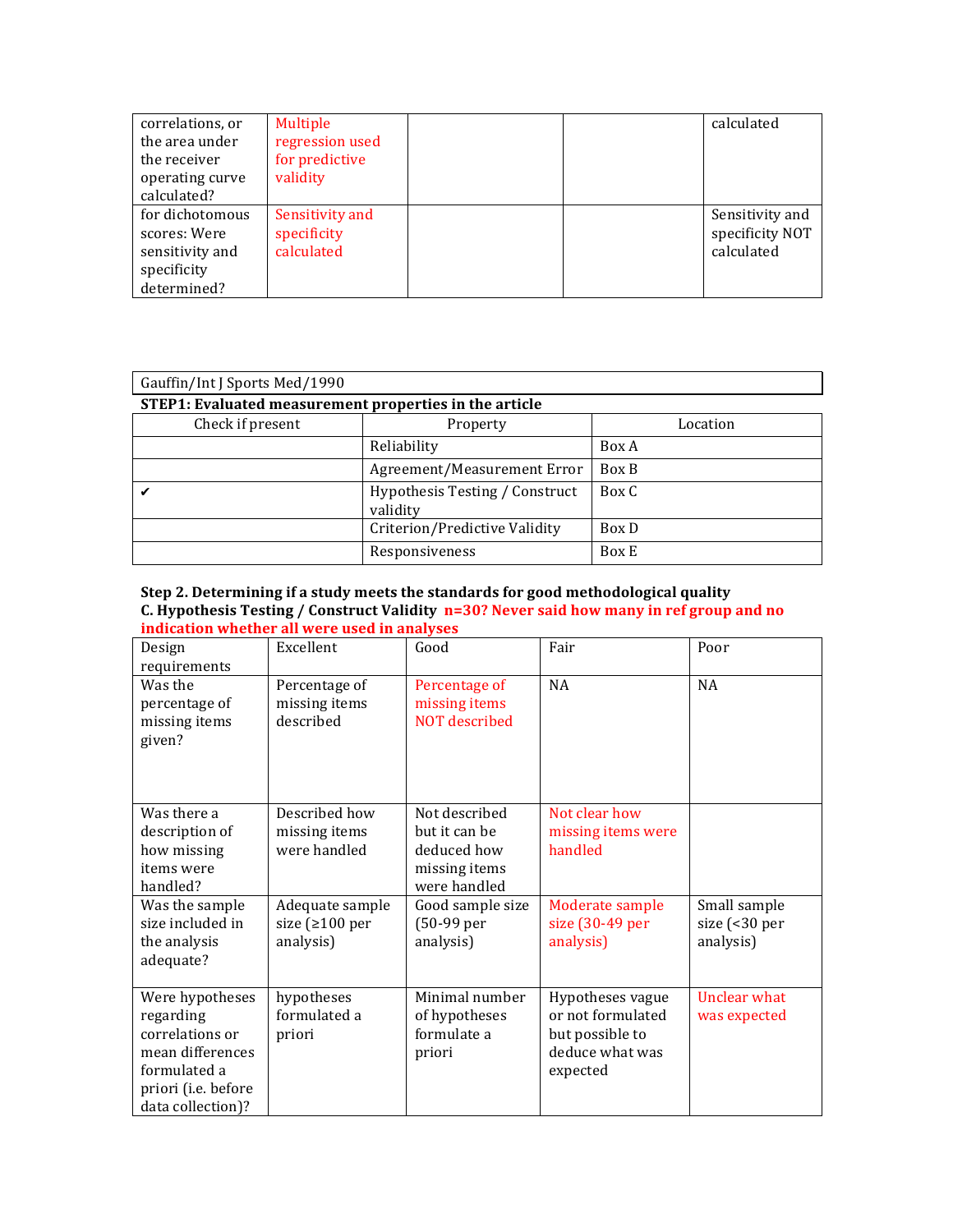| Was the expected<br>direction of<br>correlations or<br>mean differences<br>included in the<br>hypotheses?<br>Was the expected<br>absolute or<br>relative<br>magnitude of<br>correlations or<br>mean differences<br>included in the | Expected<br>direction of the<br>correlations or<br>differences stated<br>Expected<br>magnitude of the<br>correlations or<br>differences stated | <b>Expected</b><br>direction of the<br>correlations or<br>differences NOT<br>stated-<br><b>Expected</b><br>magnitude of the<br>correlations or<br>differences NOT<br>stated |                                                                                                                                                                                                   |                                                                                             |
|------------------------------------------------------------------------------------------------------------------------------------------------------------------------------------------------------------------------------------|------------------------------------------------------------------------------------------------------------------------------------------------|-----------------------------------------------------------------------------------------------------------------------------------------------------------------------------|---------------------------------------------------------------------------------------------------------------------------------------------------------------------------------------------------|---------------------------------------------------------------------------------------------|
| hypotheses?<br>for convergent<br>validity: Was an<br>adequate<br>description<br>provided of the<br>comparator<br>instrument(s)?                                                                                                    | Adequate<br>description of the<br>constructs<br>measured by the<br>comparator<br>instrument(s)                                                 | Adequate<br>description of<br>most of the<br>constructs<br>measured by the<br>comparator<br>instrument(s)                                                                   | Poor description of<br>the constructs<br>measured by the<br>comparator<br>instrument(s)                                                                                                           | NO description<br>of the constructs<br>measured by the<br>comparator<br>instrument(s)       |
| for convergent<br>validity: Were the<br>measurement<br>properties of the<br>comparator<br>instrument(s)<br>adequately<br>described?                                                                                                | Adequate<br>measurement<br>properties of the<br>comparator<br>instrument(s) in a<br>population<br>similar to the<br>study population           | Adequate<br>measurement<br>properties of the<br>comparator<br>instrument(s)<br>but not sure if<br>these apply to<br>the study<br>population                                 | Some information<br>on measurement<br>properties (or a<br>reference to a study<br>on measurement<br>properties) of the<br>comparator<br>$instrument(s)$ in<br>any study<br>population             | No information<br>on the<br>measurement<br>properties of the<br>comparator<br>instrument(s) |
| Were there any<br>important flaws<br>in the design or<br>methods of the<br>study?                                                                                                                                                  | No other<br>important<br>methodological<br>flaws in the<br>design or<br>execution of the<br>study                                              |                                                                                                                                                                             | Other minor<br>methodological<br>flaws in the design<br>or execution of the<br>study (e.g. only<br>data presented on a<br>comparison with<br>an instrument that<br>measures another<br>construct) | Other important<br>methodological<br>flaws in the<br>design or<br>execution of the<br>study |
| Were design and<br>statistical<br>methods<br>adequate for the<br>hypotheses to be<br>tested?                                                                                                                                       | Statistical<br>methods applied<br>appropriate                                                                                                  | Assumable that<br>statistical<br>methods were<br>appropriate, e.g.<br>Pearson<br>correlations<br>applied, but<br>distribution of<br>scores or mean<br>(SD) not<br>presented | Statistical methods<br>applied NOT<br>optimal                                                                                                                                                     | Statistical<br>methods applied<br>NOT appropriate                                           |

Holm/Clin J Sports Med/2004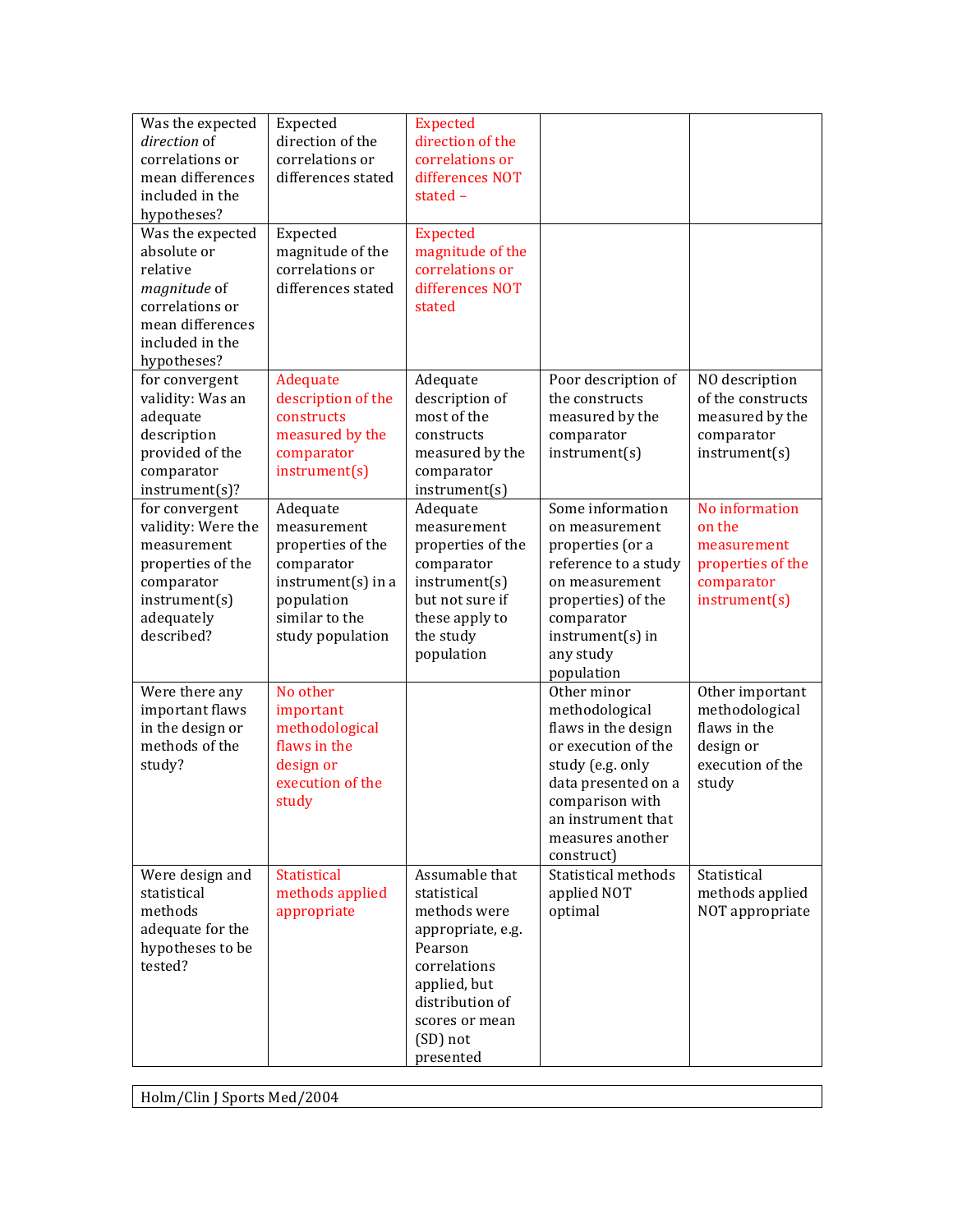| STEP1: Evaluated measurement properties in the article |  |  |
|--------------------------------------------------------|--|--|
|                                                        |  |  |

| Check if present | Property                                   | Location |
|------------------|--------------------------------------------|----------|
|                  | Reliability                                | Box A    |
|                  | Agreement/Measurement Error                | Box B    |
|                  | Hypothesis Testing / Construct<br>validity | Box C    |
|                  | Criterion/Predictive Validity              | Box D    |
|                  | Responsiveness                             | Box E    |

**Step 2. Determining if a study meets the standards for good methodological quality E. Responsiveness n=27**

| Design                                                      | Excellent               | Good            | Fair               | Poor                 |
|-------------------------------------------------------------|-------------------------|-----------------|--------------------|----------------------|
| requirements                                                |                         |                 |                    |                      |
| Was the                                                     | Percentage of           | Percentage of   |                    |                      |
| percentage of                                               | missing items           | missing items   |                    |                      |
| missing items                                               | described               | NOT described   |                    |                      |
| given?                                                      |                         |                 |                    |                      |
| Was there a                                                 | Described how           | Not described   | Not clear how      |                      |
| description of how                                          | missing items           | but it can be   | missing items were |                      |
| missing items                                               | were handled            | deduced how     | handled            |                      |
| were handled?                                               |                         | missing items   |                    |                      |
|                                                             |                         | were handled    |                    |                      |
| Was the sample                                              | Adequate sample         | Good sample     | Moderate sample    | Small sample size    |
| size included in                                            | size $(2100)$           | size (50-99)    | size (30-49)       | ( < 30)              |
| the analysis                                                |                         |                 |                    |                      |
| adequate?                                                   |                         |                 |                    |                      |
| Was a longitudinal                                          | Longitudinal            |                 |                    | No longitudinal      |
| design with at                                              | design used             |                 |                    | design used          |
| least two                                                   |                         |                 |                    |                      |
| measurement                                                 |                         |                 |                    |                      |
| used?                                                       |                         |                 |                    |                      |
| Was the time                                                | Time interval           |                 |                    | Time interval        |
| interval stated?                                            | adequately<br>described |                 |                    | NOT described        |
| If anything                                                 | Anything that           | Assumable what  | Unclear or NOT     | If anything          |
| occurred in the                                             | occurred during         | occurred during | described what     | occurred in the      |
| interim period                                              | the interim             | the interim     | occurred during    | interim period       |
| (e.g. intervention,                                         | period (e.g.            | period          | the interim period | (e.g. intervention,  |
| other relevant                                              | treatment)              |                 |                    | other relevant       |
| events), was it                                             | adequately              |                 |                    | events), was it      |
| adequately                                                  | described               |                 |                    | adequately           |
| described?                                                  |                         |                 |                    | described?           |
| Was a proportion                                            | Part of the             | NO evidence     | Unclear if part of | <b>Patients were</b> |
| of the patients                                             | patients were           | provided, but   | the patients were  | <b>NOT</b> changed   |
| changed (i.e.                                               | changed                 | assumable that  | changed            |                      |
| improvement or                                              | (evidence               | part of the     |                    |                      |
| deterioration)?                                             | provided)               | patients were   |                    |                      |
|                                                             |                         | changed         |                    |                      |
| For constructs for which a gold standard was not available: |                         |                 |                    |                      |
| Were hypotheses                                             | <b>Hypotheses</b>       |                 | Hypotheses vague   | Unclear what was     |
| about changes in                                            | formulated a            |                 | or not formulated  | expected             |
| scores formulated                                           | priori                  |                 | but possible to    |                      |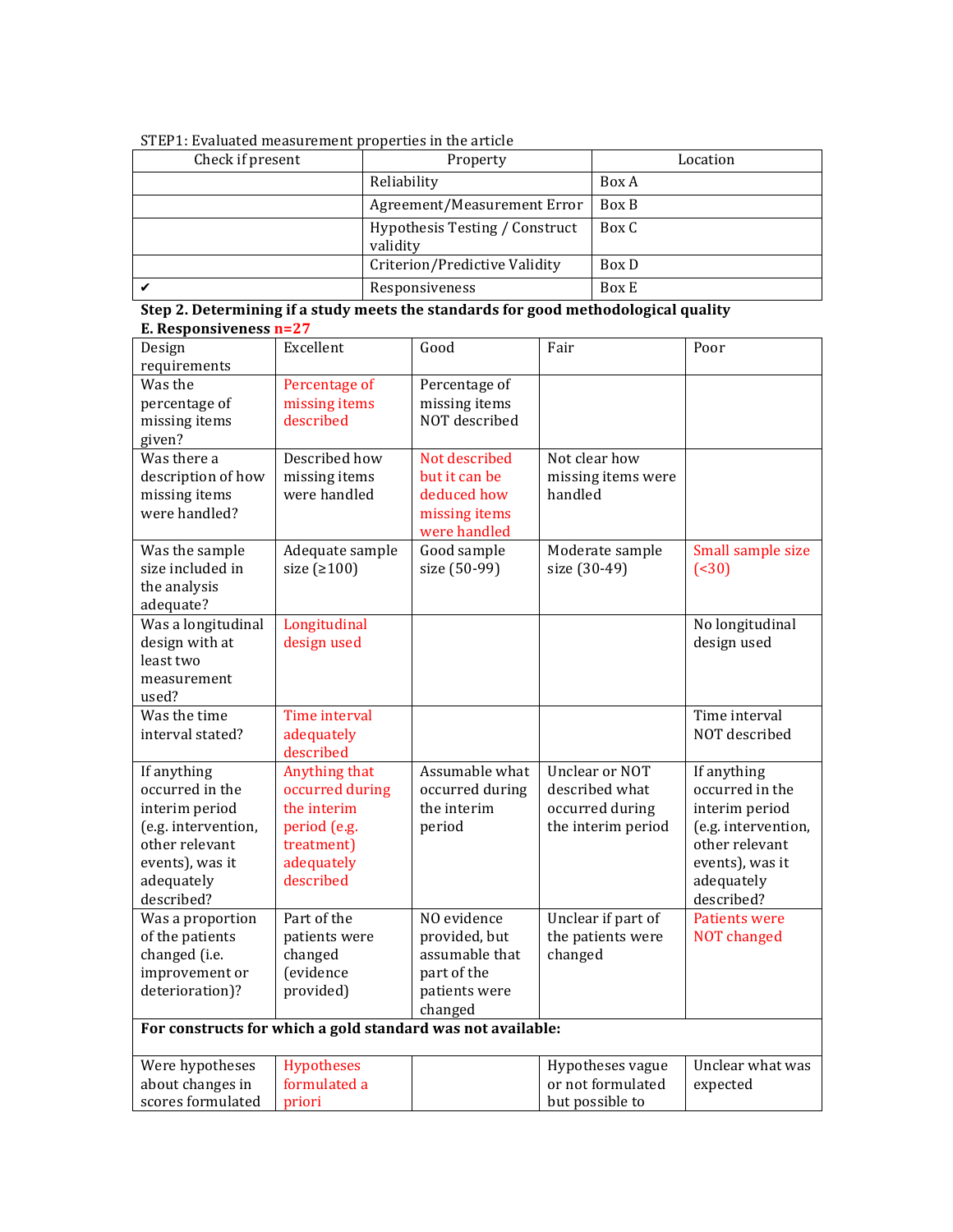| a priori (i.e. before |                                                         |                   | deduce what was     |                   |
|-----------------------|---------------------------------------------------------|-------------------|---------------------|-------------------|
| data collection)?     |                                                         |                   | expected            |                   |
| Was the expected      | <b>Expected</b>                                         | Expected          |                     |                   |
| direction of          | direction of the                                        | direction of the  |                     |                   |
| correlations or       | correlations or                                         | correlations or   |                     |                   |
| mean differences      | differences stated                                      | differences NOT   |                     |                   |
| of the change         |                                                         | stated            |                     |                   |
| scores of HR-PRO      |                                                         |                   |                     |                   |
| instruments           |                                                         |                   |                     |                   |
| included in these     |                                                         |                   |                     |                   |
| hypotheses?           |                                                         |                   |                     |                   |
| Were the expected     | Expected                                                | <b>Expected</b>   |                     |                   |
| absolute or           | magnitude of the                                        | magnitude of      |                     |                   |
| relative magnitude    | correlations or                                         | the correlations  |                     |                   |
| of correlations or    | differences stated                                      | or differences    |                     |                   |
| mean differences      |                                                         | <b>NOT</b> stated |                     |                   |
| of the change         |                                                         |                   |                     |                   |
| scores of HR-PRO      |                                                         |                   |                     |                   |
| instruments           |                                                         |                   |                     |                   |
| included in these     |                                                         |                   |                     |                   |
| hypotheses?           |                                                         |                   |                     |                   |
| Was an adequate       | Adequate                                                |                   | Poor description of | NO description of |
| description           | description of the                                      |                   | the constructs      | the constructs    |
| provided of the       | constructs<br>measured by the                           |                   | measured by the     | measured by the   |
| comparator            |                                                         |                   | comparator          | comparator        |
| instrument(s)?        | comparator<br>instrument(s)                             |                   | instrument(s)       | instrument(s)     |
| Were the              | Adequate                                                | Adequate          | Some information    | NO information    |
| measurement           | measurement                                             | measurement       | on measurement      | on the            |
| properties of the     | properties of the                                       | properties of     | properties (or a    | measurement       |
| comparator            | comparator                                              | the comparator    | reference to a      | properties of the |
| instrument(s)         | instrument(s) in                                        | instrument(s)     | study on            | comparator        |
| adequately            | a population                                            | but not sure if   | measurement         | instrument(s)     |
| described?            | similar to the                                          | these apply to    | properties) of the  |                   |
|                       | study population                                        | the study         | comparator          |                   |
|                       |                                                         | population        | instrument(s) in    |                   |
|                       |                                                         |                   | any study           |                   |
|                       |                                                         |                   | population          |                   |
| Were there any        | No other                                                |                   | Other minor         | Other important   |
| important flaws in    | important                                               |                   | methodological      | methodological    |
| the design or         | methodological                                          |                   | flaws in the design | flaws in the      |
| methods of the        | flaws in the                                            |                   | or execution of the | design or         |
| study?                | design or                                               |                   | study (e.g. only    | execution of the  |
|                       | execution of the                                        |                   | data presented on   | study             |
|                       | study                                                   |                   | a comparison with   |                   |
|                       |                                                         |                   | an instrument that  |                   |
|                       |                                                         |                   | measures another    |                   |
|                       |                                                         |                   | construct)          |                   |
| Were design and       | <b>Statistical</b>                                      |                   | Statistical methods | Statistical       |
| statistical methods   | methods applied                                         |                   | applied NOT         | methods applied   |
| adequate for the      | appropriate                                             |                   | optimal             | NOT appropriate   |
| hypotheses to be      |                                                         |                   |                     |                   |
| tested?               |                                                         |                   |                     |                   |
|                       | For constructs for which a gold standard was available: |                   |                     |                   |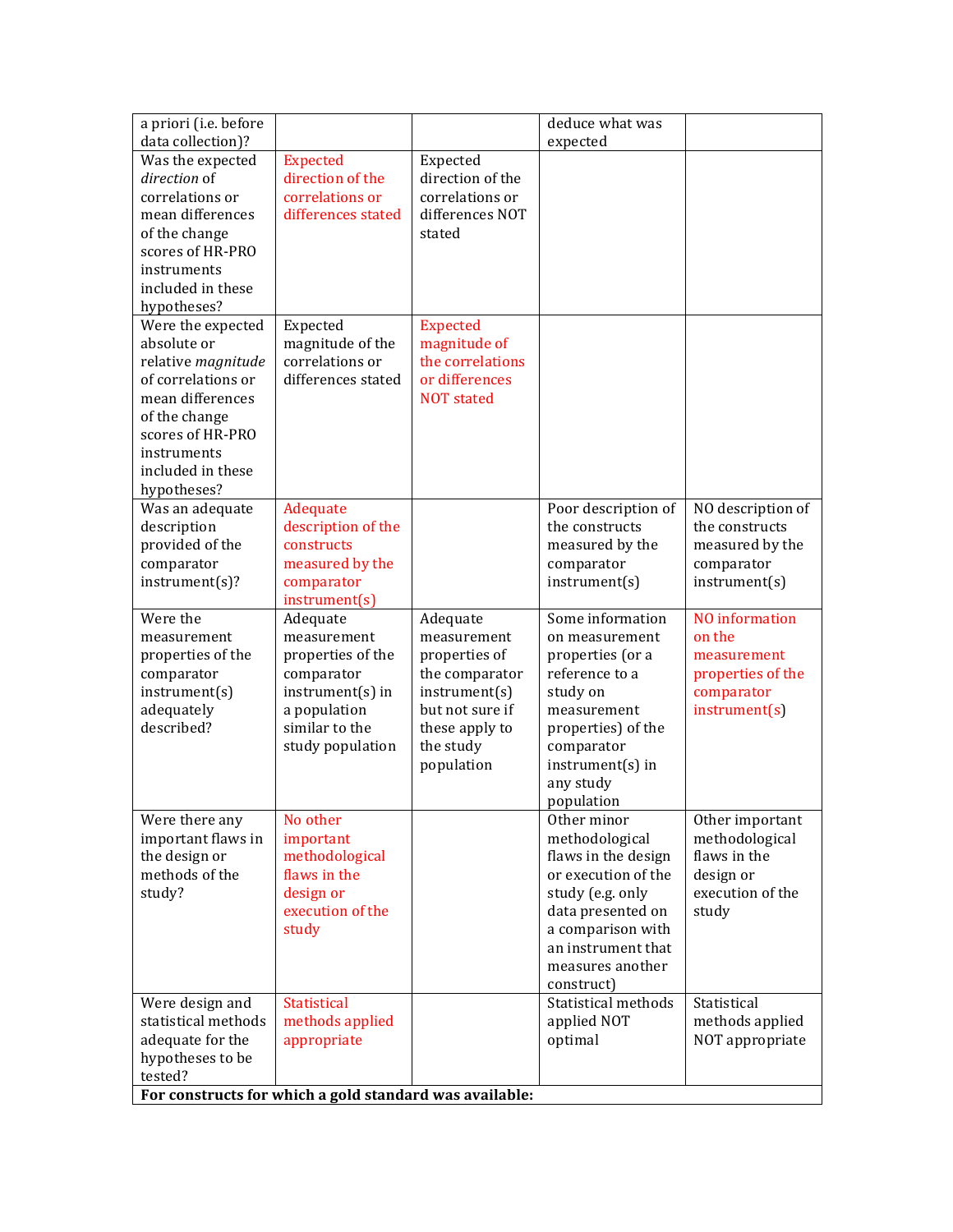| Can the criterion   | Criterion used   | No evidence    | Hnclear whether     | Criterion used   |
|---------------------|------------------|----------------|---------------------|------------------|
| for change be       | can be           | provided, but  | the criterion used  | can NOT be       |
| considered as a     | considered an    | assumable that | can be considered   | considered an    |
| reasonable gold     | adequate 'gold   | the criterion  | an adequate 'gold   | adequate 'gold   |
| standard?           | standard'        | used can be    | standard'           | standard'        |
|                     | fevidence        | considered an  |                     |                  |
|                     | provided)        | adequate 'gold |                     |                  |
|                     |                  | standard'      |                     |                  |
| Were there any      | No other         |                | Other minor         | Other important  |
| important flaws in  | important        |                | methodological      | methodological   |
| the design or       | methodological   |                | flaws in the design | flaws in the     |
| methods of the      | flaws in the     |                | or execution of the | design or        |
| study?              | design or        |                | study               | execution of the |
|                     | execution of the |                |                     | study            |
|                     | study            |                |                     |                  |
| for continuous      | Correlations or  |                |                     | Correlations or  |
| scores: Were        | Area under the   |                |                     | AUC NOT          |
| correlations        | ROC Curve (AUC)  |                |                     | calculated       |
| between change      | calculated       |                |                     |                  |
| scores, or the area |                  |                |                     |                  |
| under the           |                  |                |                     |                  |
| Receiver Operator   |                  |                |                     |                  |
| Gurve (ROG) curve   |                  |                |                     |                  |
| calculated?         |                  |                |                     |                  |
| for dichotomous     | Sensitivity and  |                |                     | Sensitivity and  |
| scales: Were        | specificity      |                |                     | specificity NOT  |
| sensitivity and     | calculated       |                |                     | calculated       |
| specificity         |                  |                |                     |                  |
| (changed versus     |                  |                |                     |                  |
| not changed)        |                  |                |                     |                  |
| determined?         |                  |                |                     |                  |

| Hurd/Am J Sports Med/2008 |                                                        |          |  |  |  |  |  |
|---------------------------|--------------------------------------------------------|----------|--|--|--|--|--|
|                           | STEP1: Evaluated measurement properties in the article |          |  |  |  |  |  |
| Check if present          | Property                                               | Location |  |  |  |  |  |
|                           | Reliability                                            | Box A    |  |  |  |  |  |
|                           | Agreement/Measurement Error                            | Box B    |  |  |  |  |  |
|                           | Hypothesis Testing / Construct<br>validity             | Box C    |  |  |  |  |  |
|                           | Criterion/Predictive Validity                          | Box D    |  |  |  |  |  |
|                           | Responsiveness                                         | Box E    |  |  |  |  |  |

### **Step 2. Determining if a study meets the standards for good methodological quality D.** Criterion/Predictive Validity (Predictive in this case) N= 345

| Design                                                   | Excellent                                   | Good                                            | Fair          | Poor      |
|----------------------------------------------------------|---------------------------------------------|-------------------------------------------------|---------------|-----------|
| requirements                                             |                                             |                                                 |               |           |
| Was the<br>percentage of<br>missing items<br>given? none | Percentage of<br>missing items<br>described | Percentage of<br>missing items NOT<br>described | <b>NA</b>     | <b>NA</b> |
| Was there a                                              | Described how                               | Not described but it                            | Not clear how |           |
| description of                                           | missing items were                          | can be deduced how                              | missing items |           |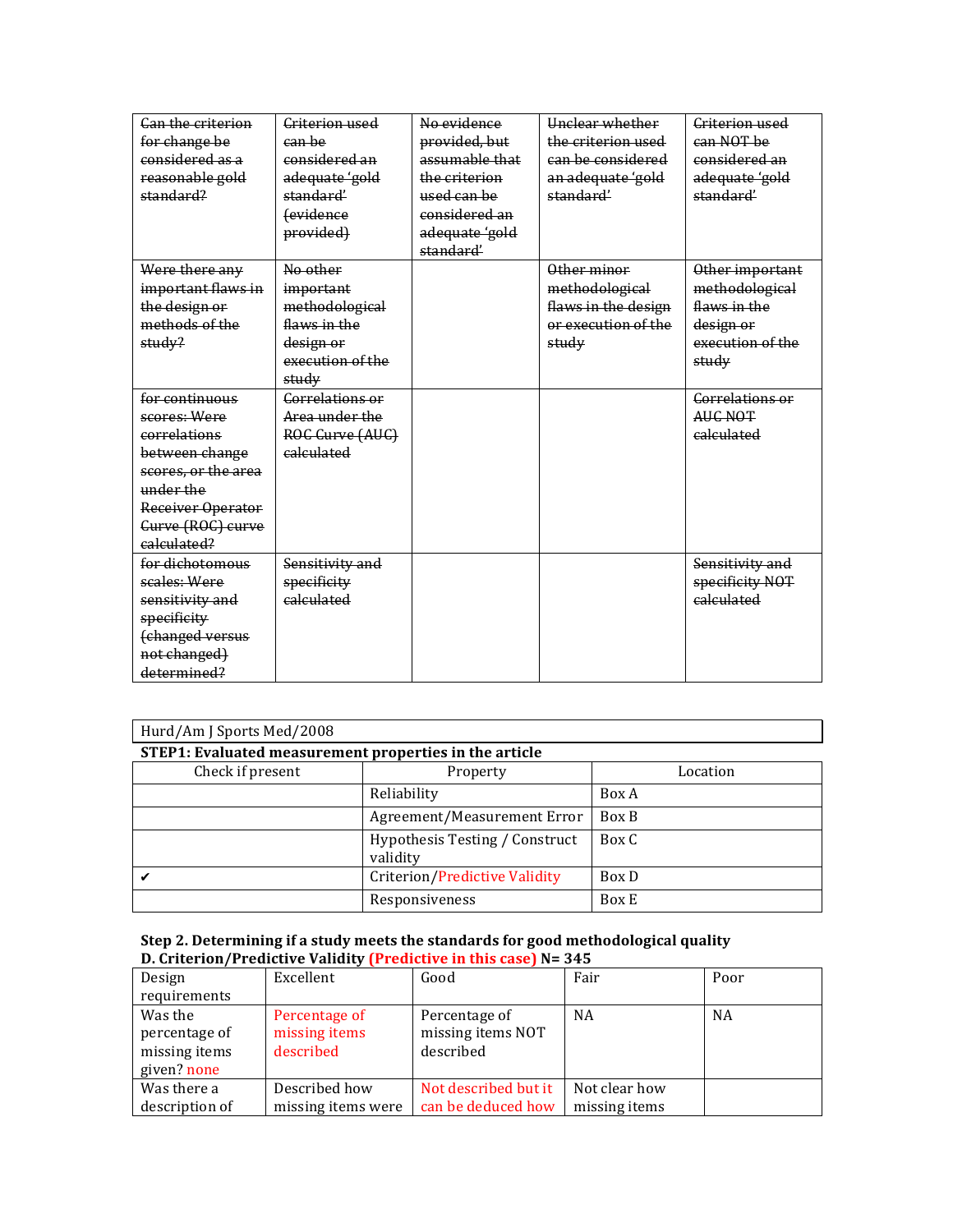| how missing<br>items were<br>handled? none                                                                             | handled                                                                                                                        | missing items were<br>handled-did not<br>use controls in the<br>final linear<br>regression model                            | were handled                                                                                 |                                                                                      |
|------------------------------------------------------------------------------------------------------------------------|--------------------------------------------------------------------------------------------------------------------------------|-----------------------------------------------------------------------------------------------------------------------------|----------------------------------------------------------------------------------------------|--------------------------------------------------------------------------------------|
| Was the sample<br>size included in<br>the analysis<br>adequate?                                                        | Adequate sample<br>size $(2100)$                                                                                               | Good sample size<br>$(50-99)$                                                                                               | Moderate sample<br>size (30-49)                                                              | Small sample<br>size $( 30)$                                                         |
| Can the criterion<br>used or<br>employed be<br>considered as a<br>reasonable 'gold<br>standard'?                       | Criterion used can<br>be considered an<br>adequate 'gold<br>standard'<br>(evidence<br>provided)                                | No evidence<br>provided, but<br>assumable that the<br>criterion used can<br>be considered an<br>adequate 'gold<br>standard' | Unclear whether<br>the criterion used<br>can be considered<br>an adequate 'gold<br>standard' | Criterion used<br>can NOT be<br>considered an<br>adequate 'gold<br>standard'         |
| Were there any<br>important flaws<br>in the design or<br>methods of the<br>study?                                      | No other important<br>methodological<br>flaws in the design<br>or execution of the<br>study                                    | Other minor<br>methodological<br>flaws in the design<br>or execution of the<br>study                                        | Other important<br>methodological<br>flaws in the<br>design or<br>execution of the<br>study  | Were there<br>any important<br>flaws in the<br>design or<br>methods of the<br>study? |
| for continuous<br>scores: Were<br>correlations, or<br>the area under<br>the receiver<br>operating curve<br>calculated? | Correlations or<br>AUC calculated -<br>since it was<br>predictive validity,<br>a hierarchical<br>regression method<br>was used |                                                                                                                             |                                                                                              | Correlations<br>or AUC NOT<br>calculated                                             |
| for dichotomous<br>scores: Were<br>sensitivity and<br>specificity<br>determined?                                       | Sensitivity and<br>specificity<br>calculated                                                                                   |                                                                                                                             |                                                                                              | Sensitivity and<br>specificity<br><b>NOT</b><br>calculated                           |

| Koutras/Int J Sports Med/2009 |  |  |
|-------------------------------|--|--|
|                               |  |  |

| STEP1: Evaluated measurement properties in the article |                                            |          |  |  |  |  |
|--------------------------------------------------------|--------------------------------------------|----------|--|--|--|--|
| Check if present                                       | Property                                   | Location |  |  |  |  |
|                                                        | Reliability                                | Box A    |  |  |  |  |
|                                                        | Agreement/Measurement Error                | Box B    |  |  |  |  |
|                                                        | Hypothesis Testing / Construct<br>validity | Box C    |  |  |  |  |
|                                                        | Criterion/Predictive Validity              | Box D    |  |  |  |  |
|                                                        | Responsiveness                             | Box E    |  |  |  |  |

# Step 2. Determining if a study meets the standards for good methodological quality

### **E. Responsiveness n=20**

| Design        | Excellent     | Good          | Fair | Poor |
|---------------|---------------|---------------|------|------|
| requirements  |               |               |      |      |
| Was the       | Percentage of | Percentage of |      |      |
| percentage of | missing items | missing items |      |      |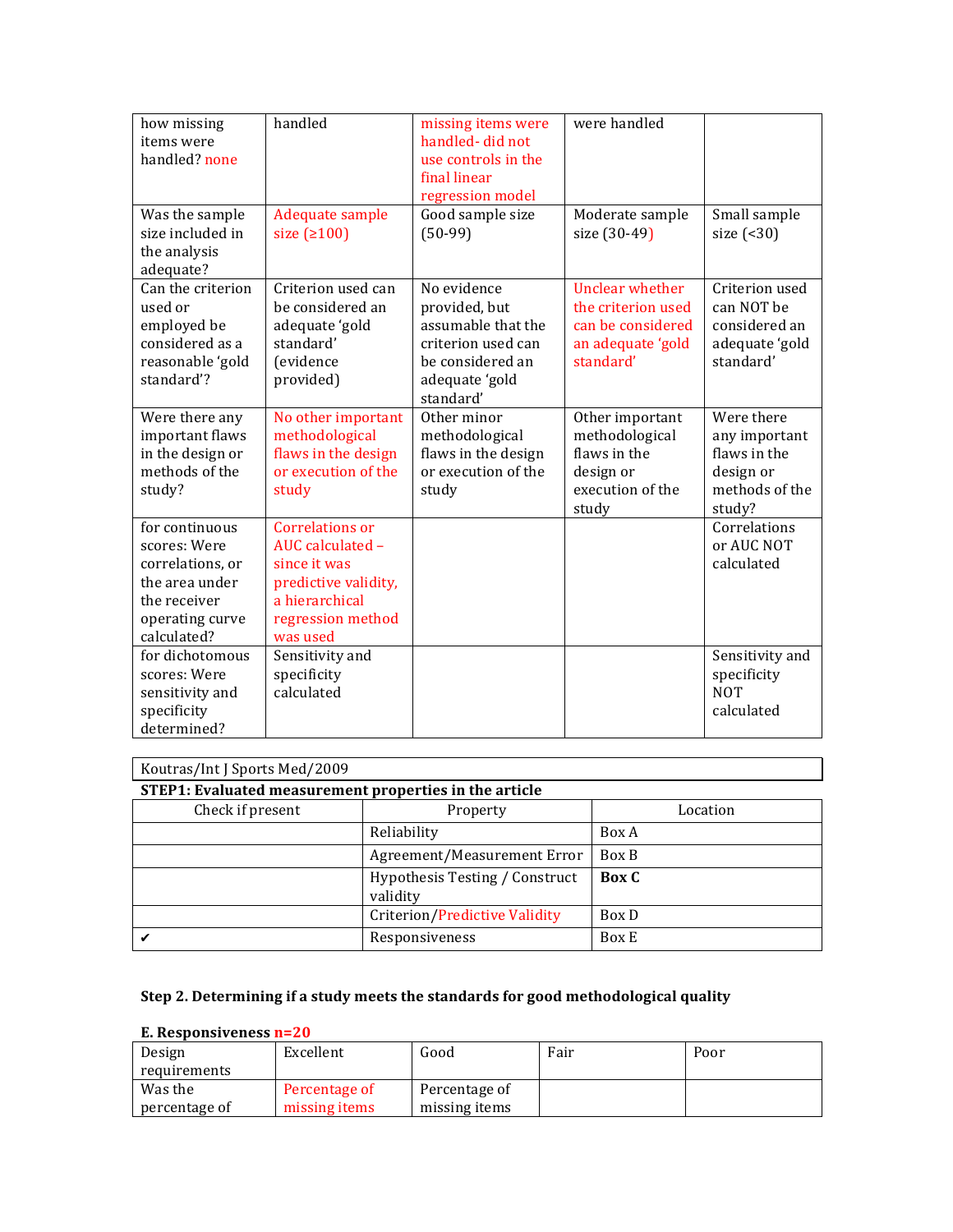| missing items         | described                                                   | NOT described    |                         |                          |
|-----------------------|-------------------------------------------------------------|------------------|-------------------------|--------------------------|
| given?                |                                                             |                  |                         |                          |
| Was there a           | Described how                                               | Not described    | Not clear how           |                          |
| description of how    | missing items                                               | but it can be    | missing items were      |                          |
| missing items         | were handled                                                | deduced how      | handled                 |                          |
| were handled?         |                                                             | missing items    |                         |                          |
|                       |                                                             | were handled     |                         |                          |
| Was the sample        | Adequate sample                                             | Good sample      | Moderate sample         | Small sample size        |
| size included in      | size $(2100)$                                               | size (50-99)     | size (30-49)            | ( <b><sub>30</sub></b> ) |
| the analysis          |                                                             |                  |                         |                          |
| adequate?             |                                                             |                  |                         |                          |
| Was a longitudinal    | Longitudinal                                                |                  |                         | No longitudinal          |
| design with at        | design used                                                 |                  |                         | design used              |
| least two             |                                                             |                  |                         |                          |
| measurement           |                                                             |                  |                         |                          |
| used?                 |                                                             |                  |                         |                          |
| Was the time          | Time interval                                               |                  |                         | Time interval            |
| interval stated?      | adequately                                                  |                  |                         | NOT described            |
|                       | described                                                   |                  |                         |                          |
| If anything           | Anything that                                               | Assumable what   | Unclear or NOT          | If anything              |
| occurred in the       | occurred during                                             | occurred during  | described what          | occurred in the          |
| interim period        | the interim                                                 | the interim      | occurred during         | interim period           |
| (e.g. intervention,   | period (e.g.                                                | period           | the interim period      | (e.g. intervention,      |
| other relevant        | treatment)                                                  |                  |                         | other relevant           |
| events), was it       | adequately                                                  |                  |                         | events), was it          |
| adequately            | described                                                   |                  |                         | adequately               |
| described?            |                                                             |                  |                         | described?               |
| Was a proportion      | Part of the                                                 | NO evidence      | Unclear if part of      | Patients were            |
| of the patients       | patients were                                               | provided, but    | the patients were       | NOT changed              |
| changed (i.e.         | changed                                                     | assumable that   | changed                 |                          |
| improvement or        | <i>(evidence)</i>                                           | part of the      |                         |                          |
| deterioration)?       | provided)                                                   | patients were    |                         |                          |
|                       |                                                             | changed          |                         |                          |
|                       | For constructs for which a gold standard was not available: |                  |                         |                          |
| Were hypotheses       | <b>Hypotheses</b>                                           |                  | <b>Hypotheses vague</b> | Unclear what was         |
| about changes in      | formulated a                                                |                  | or not formulated       | expected                 |
| scores formulated     | priori                                                      |                  | but possible to         |                          |
| a priori (i.e. before |                                                             |                  | deduce what was         |                          |
| data collection)?     |                                                             |                  | expected                |                          |
| Was the expected      | <b>Expected</b>                                             | <b>Expected</b>  |                         |                          |
| direction of          | direction of the                                            | direction of the |                         |                          |
| correlations or       | correlations or                                             | correlations or  |                         |                          |
| mean differences      | differences stated                                          | differences NOT  |                         |                          |
| of the change         |                                                             | stated           |                         |                          |
| scores of HR-PRO      |                                                             |                  |                         |                          |
| instruments           |                                                             |                  |                         |                          |
| included in these     |                                                             |                  |                         |                          |
| hypotheses?           |                                                             |                  |                         |                          |
| Were the expected     | <b>Expected</b>                                             | <b>Expected</b>  |                         |                          |
| absolute or           | magnitude of the                                            | magnitude of     |                         |                          |
| relative magnitude    | correlations or                                             | the correlations |                         |                          |
| of correlations or    | differences stated                                          | or differences   |                         |                          |
| mean differences      |                                                             | NOT stated       |                         |                          |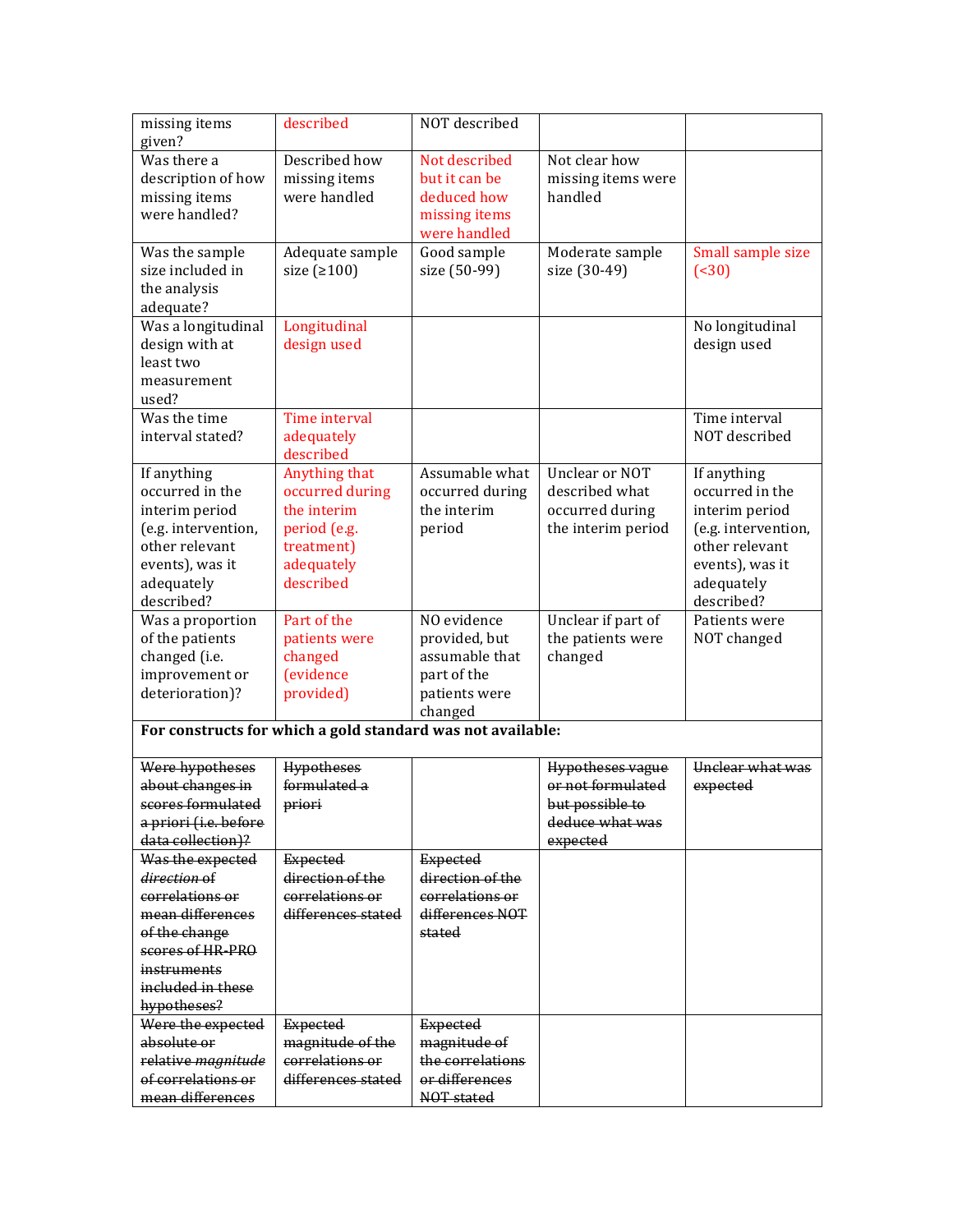| scores of HR-PRO                                                                              |                             |
|-----------------------------------------------------------------------------------------------|-----------------------------|
|                                                                                               |                             |
| <del>instruments</del>                                                                        |                             |
| included in these                                                                             |                             |
| hypotheses?                                                                                   |                             |
| Adequate<br>Poor description of<br>Was an adequate                                            | NO description of           |
| description<br>description of the<br>the constructs                                           | the constructs              |
| provided of the<br>measured by the<br>constructs                                              | measured by the             |
| comparator<br>measured by the<br>comparator                                                   | comparator                  |
| $instrument(s)$ ?<br>instrument(s)<br>comparator<br>instrument(s)                             | instrument(s)               |
| Some information<br>Were the                                                                  | $\overline{NO}$ information |
| Adequate<br>Adequate                                                                          | on the                      |
| measurement<br>measurement<br>measurement<br>on measurement                                   |                             |
| properties of the<br>properties of the<br>properties of<br>properties (or a<br>reference to a | measurement                 |
| comparator<br>the comparator<br>comparator                                                    | properties of the           |
| study on<br>instrument(s)<br>$instrument(s)$ in<br>instrument(s)                              | comparator                  |
| a population<br>but not sure if<br>adequately<br>measurement                                  | instrument(s)               |
| described?<br>similar to the<br>these apply to<br>properties) of the                          |                             |
| study population<br>the study<br>comparator                                                   |                             |
| population<br>$instrument(s)$ in                                                              |                             |
| any study                                                                                     |                             |
| population                                                                                    |                             |
| No other<br>Other minor<br>Were there any                                                     | Other important             |
| important flaws in<br>methodological<br>important                                             | methodological              |
| the design or<br>flaws in the design<br>methodological                                        | flaws in the                |
| methods of the<br>flaws in the<br>or execution of the                                         | design or                   |
| study (e.g. only<br>study?<br><del>design or</del>                                            | execution of the            |
| execution of the<br>data presented on                                                         | study                       |
| study<br>a comparison with                                                                    |                             |
| an instrument that                                                                            |                             |
| measures another                                                                              |                             |
| construct)                                                                                    |                             |
| Were design and<br>Statistical methods<br>Statistical                                         | <b>Statistical</b>          |
| statistical methods<br>methods applied<br>applied NOT                                         | methods applied             |
| adequate for the<br>optimal<br>appropriate                                                    | NOT appropriate             |
| hypotheses to be                                                                              |                             |
| tested?                                                                                       |                             |
| For constructs for which a gold standard was available:                                       |                             |
| No evidence<br>Unclear whether<br>Can the criterion<br>Criterion used                         | Criterion used              |
| for change be<br>can be<br>provided, but<br>the criterion used                                | can NOT be                  |
| considered as a<br>considered an<br>assumable that<br>can be considered                       | considered an               |
| reasonable gold<br>the criterion<br>an adequate 'gold<br>adequate 'gold                       | adequate 'gold              |
| used can be<br>standard'<br>standard?<br>standard'                                            | standard'                   |
| considered an<br>(evidence                                                                    |                             |
| adequate 'gold<br>provided)                                                                   |                             |
| standard'                                                                                     |                             |
| No other<br>Other minor<br>Were there any                                                     | Other important             |
| important flaws in<br>methodological<br>important                                             | methodological              |
| the design or<br>methodological<br>flaws in the design                                        | flaws in the                |
| methods of the<br>flaws in the<br>or execution of the                                         | design or                   |
| design or<br>study<br>study?                                                                  | execution of the            |
| execution of the                                                                              | study                       |
| study                                                                                         |                             |
| Correlations or<br>for continuous                                                             | Correlations or             |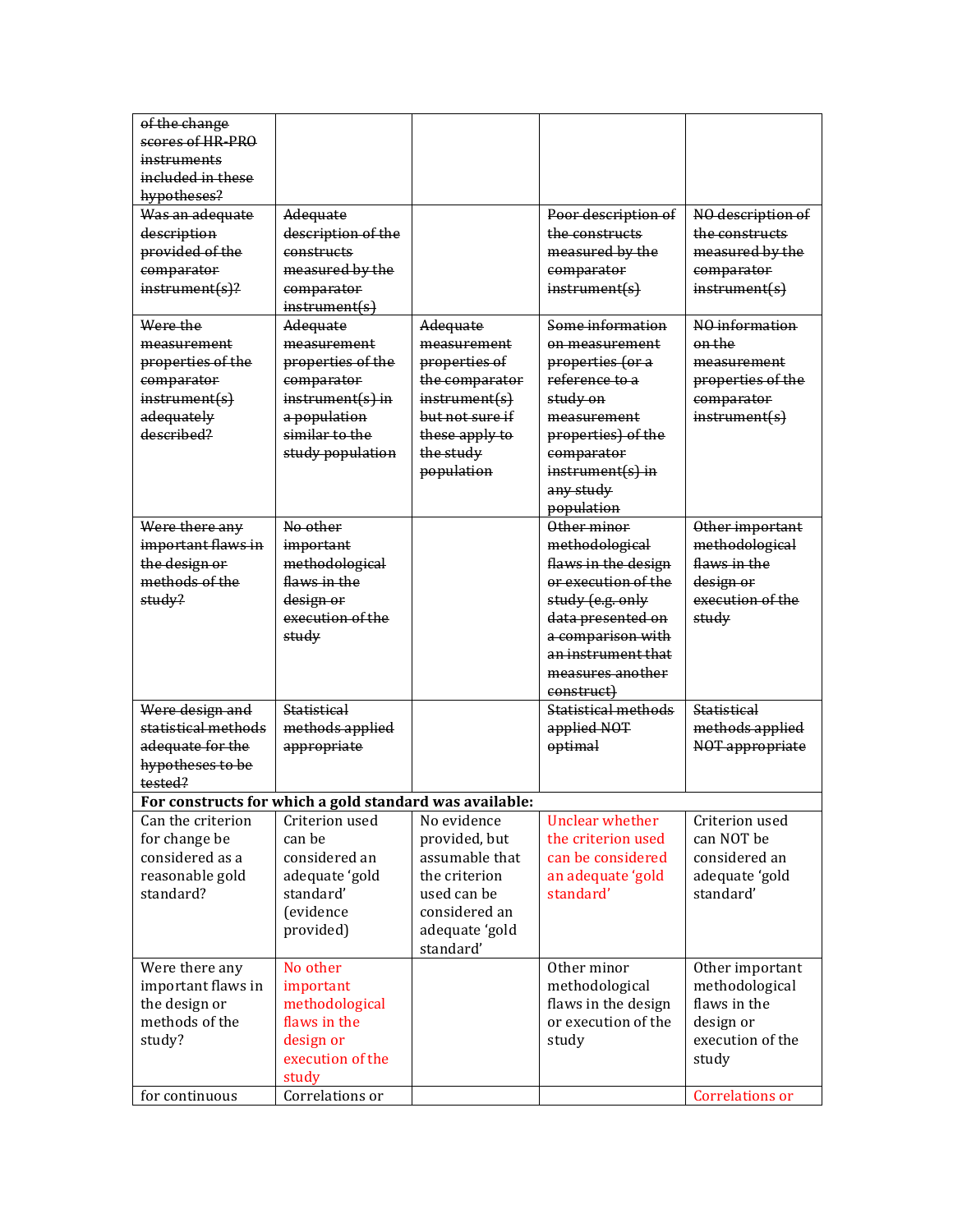| scores: Were        | Area under the  |  | <b>AUC NOT</b>        |
|---------------------|-----------------|--|-----------------------|
| correlations        | ROC Curve (AUC) |  | calculated            |
| between change      | calculated      |  |                       |
| scores, or the area |                 |  |                       |
| under the           |                 |  |                       |
| Receiver Operator   |                 |  |                       |
| Curve (ROC) curve   |                 |  |                       |
| calculated?         |                 |  |                       |
| for dichotomous     | Sensitivitv and |  | Sensitivity and       |
| scales: Were        | specificity     |  | specificity NOT       |
| sensitivity and     | calculated      |  | <del>calculated</del> |
| specificity         |                 |  |                       |
| (changed versus     |                 |  |                       |
| not changed)        |                 |  |                       |
| determined?         |                 |  |                       |

| Myer/JOSPT/2011                                        |                                            |          |  |  |  |  |
|--------------------------------------------------------|--------------------------------------------|----------|--|--|--|--|
| STEP1: Evaluated measurement properties in the article |                                            |          |  |  |  |  |
| Check if present                                       | Property                                   | Location |  |  |  |  |
|                                                        | Reliability                                | Box A    |  |  |  |  |
|                                                        | Agreement/Measurement Error                | Box B    |  |  |  |  |
|                                                        | Hypothesis Testing / Construct<br>validity | Box C    |  |  |  |  |
|                                                        | Criterion/Predictive Validity              | Box D    |  |  |  |  |
|                                                        | Responsiveness                             | Box E    |  |  |  |  |

| Step 2. Determining if a study meets the standards for good methodological quality |
|------------------------------------------------------------------------------------|
| <b>C.</b> Hypothesis Testing / Construct <b>Validity N = 18</b>                    |

| Design<br>requirements                                                           | Excellent                                             | Good                                                                           | Fair                                                                        | Poor                                           |
|----------------------------------------------------------------------------------|-------------------------------------------------------|--------------------------------------------------------------------------------|-----------------------------------------------------------------------------|------------------------------------------------|
| Was the<br>percentage of<br>missing items<br>given?<br>none                      | Percentage of<br>missing items<br>described           | Percentage of<br>missing items<br>NOT described                                | <b>NA</b>                                                                   | <b>NA</b>                                      |
| Was there a<br>description of<br>how missing<br>items were<br>handled?<br>unsure | Described how<br>missing items<br>were handled        | Not described<br>but it can be<br>deduced how<br>missing items<br>were handled | Not clear how<br>missing items were<br>handled                              |                                                |
| Was the sample<br>size included in<br>the analysis<br>adequate?                  | Adequate sample<br>size ( $\geq 100$ per<br>analysis) | Good sample size<br>(50-99 per<br>analysis)                                    | Moderate sample<br>size (30-49 per<br>analysis)                             | Small sample<br>size $($ < 30 per<br>analysis) |
| Were hypotheses<br>regarding<br>correlations or<br>mean differences              | hypotheses<br>formulated a<br>priori                  | Minimal number<br>of hypotheses<br>formulate a<br>priori                       | Hypotheses vague<br>or not formulated<br>but possible to<br>deduce what was | Unclear what<br>was expected                   |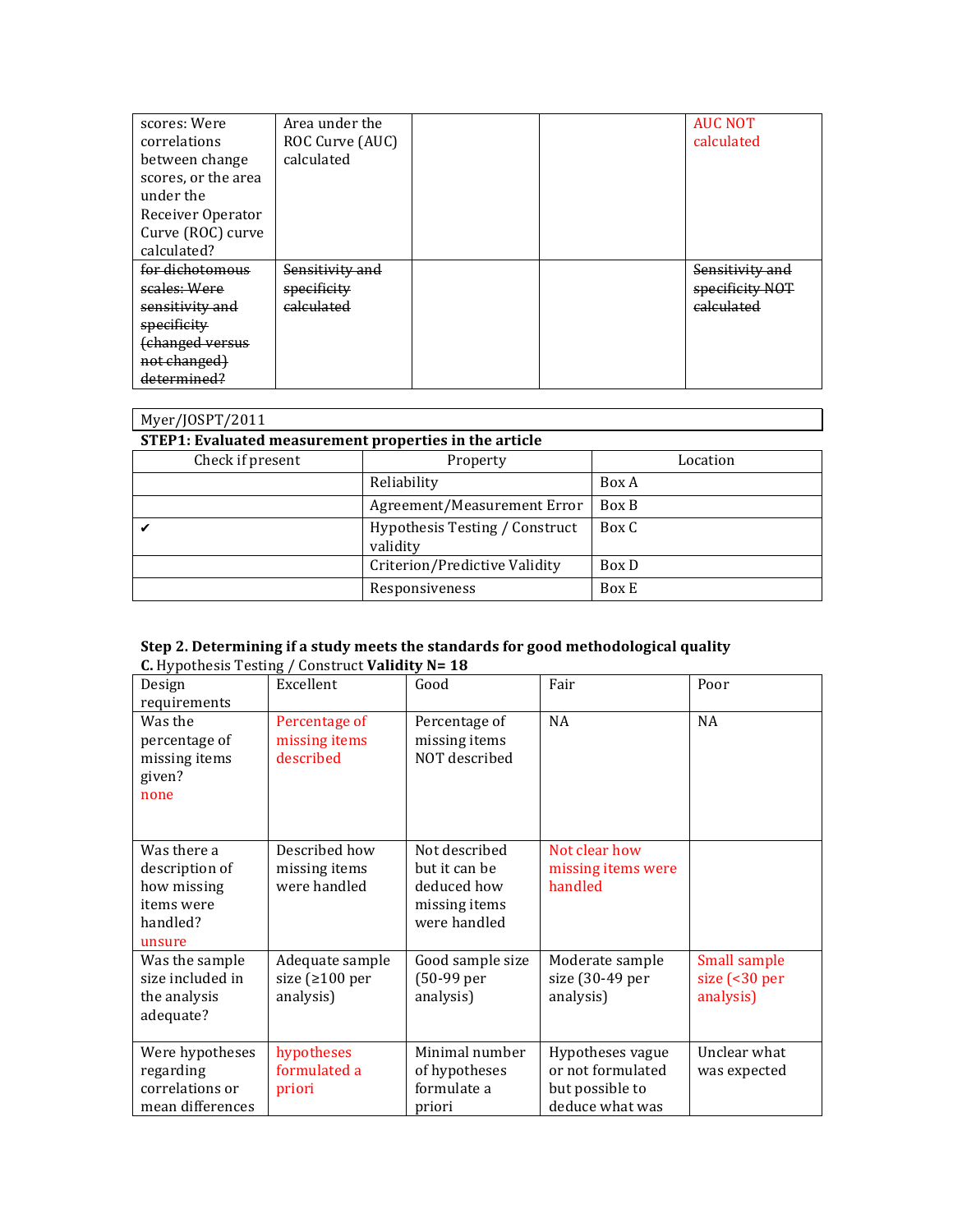| formulated a<br>priori (i.e. before                                                                                                  |                                                                       |                                                                                     | expected                               |                                     |
|--------------------------------------------------------------------------------------------------------------------------------------|-----------------------------------------------------------------------|-------------------------------------------------------------------------------------|----------------------------------------|-------------------------------------|
| data collection)?<br>Was the expected                                                                                                | <b>Expected</b>                                                       | Expected                                                                            |                                        |                                     |
| direction of<br>correlations or                                                                                                      | direction of the<br>correlations or                                   | direction of the<br>correlations or                                                 |                                        |                                     |
| mean differences<br>included in the<br>hypotheses?                                                                                   | differences stated                                                    | differences NOT<br>stated-                                                          |                                        |                                     |
| Was the expected<br>absolute or<br>relative<br>magnitude of<br>correlations or<br>mean differences<br>included in the<br>hypotheses? | Expected<br>magnitude of the<br>correlations or<br>differences stated | <b>Expected</b><br>magnitude of the<br>correlations or<br>differences NOT<br>stated |                                        |                                     |
| for convergent<br>validity: Was an                                                                                                   | Adequate<br>description of the                                        | Adequate<br>description of                                                          | Poor description of<br>the constructs  | NO description<br>of the constructs |
| adequate                                                                                                                             | constructs                                                            | most of the                                                                         | measured by the                        | measured by the                     |
| description                                                                                                                          | measured by the                                                       | constructs                                                                          | comparator                             | comparator                          |
| provided of the<br>comparator                                                                                                        | comparator<br>instrument(s)                                           | measured by the<br>comparator                                                       | instrument(s)                          | instrument(s)                       |
| $instrument(s)$ ?                                                                                                                    |                                                                       | instrument(s)                                                                       | Some information                       | No information                      |
| for convergent<br>validity: Were the                                                                                                 | Adequate<br>measurement                                               | Adequate<br>measurement                                                             | on measurement                         | on the                              |
| measurement                                                                                                                          | properties of the                                                     | properties of the                                                                   | properties (or a                       | measurement                         |
| properties of the                                                                                                                    | comparator                                                            | comparator                                                                          | reference to a study                   | properties of the                   |
| comparator                                                                                                                           | $instrument(s)$ in a                                                  | instrument(s)                                                                       | on measurement                         | comparator                          |
| instrument(s)                                                                                                                        | population                                                            | but not sure if                                                                     | properties) of the                     | instrument(s)                       |
| adequately                                                                                                                           | similar to the                                                        | these apply to                                                                      | comparator                             |                                     |
| described?                                                                                                                           | study population                                                      | the study                                                                           | $instrument(s)$ in                     |                                     |
|                                                                                                                                      |                                                                       | population                                                                          | any study<br>population                |                                     |
| Were there any                                                                                                                       | No other                                                              |                                                                                     | Other minor                            | Other important                     |
| important flaws                                                                                                                      | important                                                             |                                                                                     | methodological                         | methodological                      |
| in the design or                                                                                                                     | methodological                                                        |                                                                                     | flaws in the design                    | flaws in the                        |
| methods of the                                                                                                                       | flaws in the                                                          |                                                                                     | or execution of the                    | design or                           |
| study?                                                                                                                               | design or<br>execution of the                                         |                                                                                     | study (e.g. only                       | execution of the                    |
|                                                                                                                                      | study                                                                 |                                                                                     | data presented on a<br>comparison with | study                               |
|                                                                                                                                      |                                                                       |                                                                                     | an instrument that                     |                                     |
|                                                                                                                                      |                                                                       |                                                                                     | measures another                       |                                     |
|                                                                                                                                      |                                                                       |                                                                                     | construct)                             |                                     |
| Were design and                                                                                                                      | <b>Statistical</b>                                                    | Assumable that                                                                      | Statistical methods                    | Statistical                         |
| statistical                                                                                                                          | methods applied                                                       | statistical                                                                         | applied NOT                            | methods applied                     |
| methods                                                                                                                              | appropriate                                                           | methods were                                                                        | optimal                                | NOT appropriate                     |
| adequate for the<br>hypotheses to be                                                                                                 |                                                                       | appropriate, e.g.<br>Pearson                                                        |                                        |                                     |
| tested?                                                                                                                              |                                                                       | correlations                                                                        |                                        |                                     |
|                                                                                                                                      |                                                                       | applied, but                                                                        |                                        |                                     |
|                                                                                                                                      |                                                                       | distribution of                                                                     |                                        |                                     |
|                                                                                                                                      |                                                                       | scores or mean                                                                      |                                        |                                     |
|                                                                                                                                      |                                                                       | (SD) not                                                                            |                                        |                                     |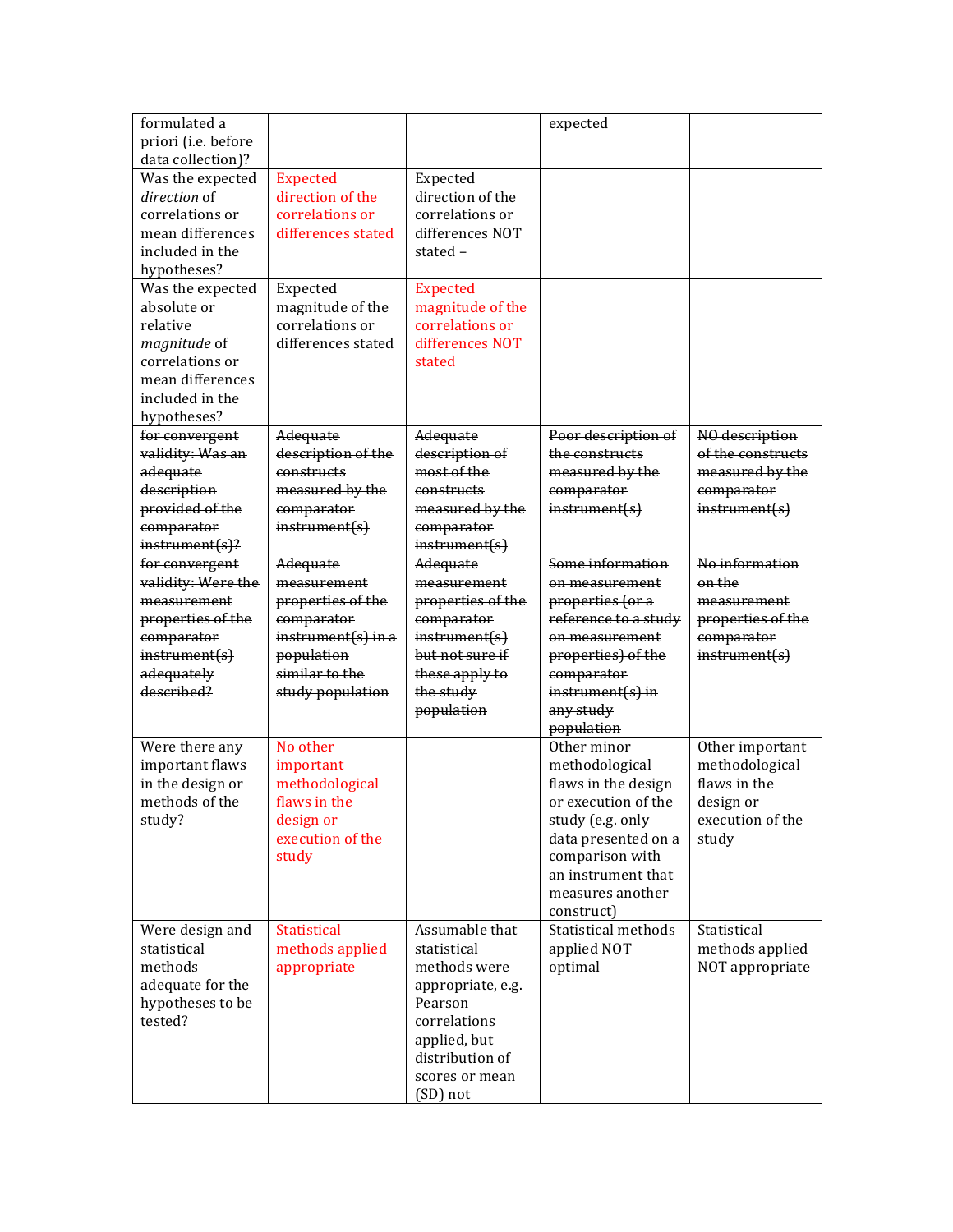|--|--|--|--|--|--|

## Nagano/ Open Sports Medicine Journal/2010

**STEP1:** Evaluated measurement properties in the article

| Check if present | Property                                   | Location |
|------------------|--------------------------------------------|----------|
|                  | Reliability                                | Box A    |
|                  | Agreement/Measurement Error                | Box B    |
|                  | Hypothesis Testing / Construct<br>validity | Box C    |
|                  | Criterion/Predictive Validity              | Box D    |
|                  | Responsiveness                             | Box E    |

#### **Step 2. Determining if a study meets the standards for good methodological quality A. Reliability n=14 subjects**

| Design requirements              | Excellent                   | Good                      | Fair                                  | Poor                       |
|----------------------------------|-----------------------------|---------------------------|---------------------------------------|----------------------------|
| Was the percentage of missing    | Percentage of               | Percentage of             |                                       |                            |
| subjects given?<br>Not addressed | missing                     | missing                   |                                       |                            |
|                                  | subjects<br>described       | subjects NOT<br>described |                                       |                            |
| Was there a description of       | Described how               | Not described             | Not clear how                         |                            |
| how missing subjects were        | missing                     | but it can be             | missing                               |                            |
| handled?                         | subjects were               | deduced how               | subjects were                         |                            |
|                                  | handled                     | missing                   | handled                               |                            |
|                                  |                             | subjects were             |                                       |                            |
|                                  |                             | handled                   |                                       |                            |
| Was the sample size included     | Adequate                    | Good sample               | Moderate                              | Small sample               |
| in the analysis adequate?        | sample size                 | size (50-99)              | sample size                           | size $( 30)$               |
|                                  | (2100)                      |                           | $(30-49)$                             |                            |
| Were at least two                | At least two                |                           |                                       | Only one                   |
| measurements available?          | measurements                |                           |                                       | measurement                |
| Intra and inter intra only       |                             |                           |                                       |                            |
| Were the administrations         | Independent<br>measurements | Assumable<br>that the     | Doubtful<br>whether the               | Measurements<br><b>NOT</b> |
| independent? Intra               |                             |                           | measurements                          | independent                |
|                                  |                             | measurement<br>s were     | were                                  |                            |
|                                  |                             | independent               | independent                           |                            |
| Was the time interval stated?    | Time interval               |                           | Time interval                         |                            |
| Intra                            | stated                      |                           | NOT stated                            |                            |
| Were patients stable in the      | Patients were               | Assumable                 | Unclear if                            | Patients were              |
| interim period on the            | stable                      | that patients             | patients were                         | NOT stable                 |
| construct to be measured?        | (evidence                   | were stable               | stable                                |                            |
| Intra                            | provided)                   |                           |                                       |                            |
| Was the time interval            | Time interval               |                           | Doubtful                              | Time interval              |
| appropriate?                     | appropriate                 |                           | whether time                          | <b>NOT</b>                 |
| Intra                            |                             |                           | interval was                          | appropriate                |
| Were the test conditions         | Test                        | Assumable                 | appropriate<br><b>Unclear if test</b> | Test                       |
| similar for both                 | conditions                  | that test                 | conditions                            | conditions                 |
| measurements? e.g. type of       | were similar                | conditions                | were similar                          | were NOT                   |
| administration, environment,     | (evidence                   | were similar              |                                       | similar                    |
| instructions                     | provided)                   |                           |                                       |                            |
| Were there any important         | No other                    |                           | Other minor                           | Other                      |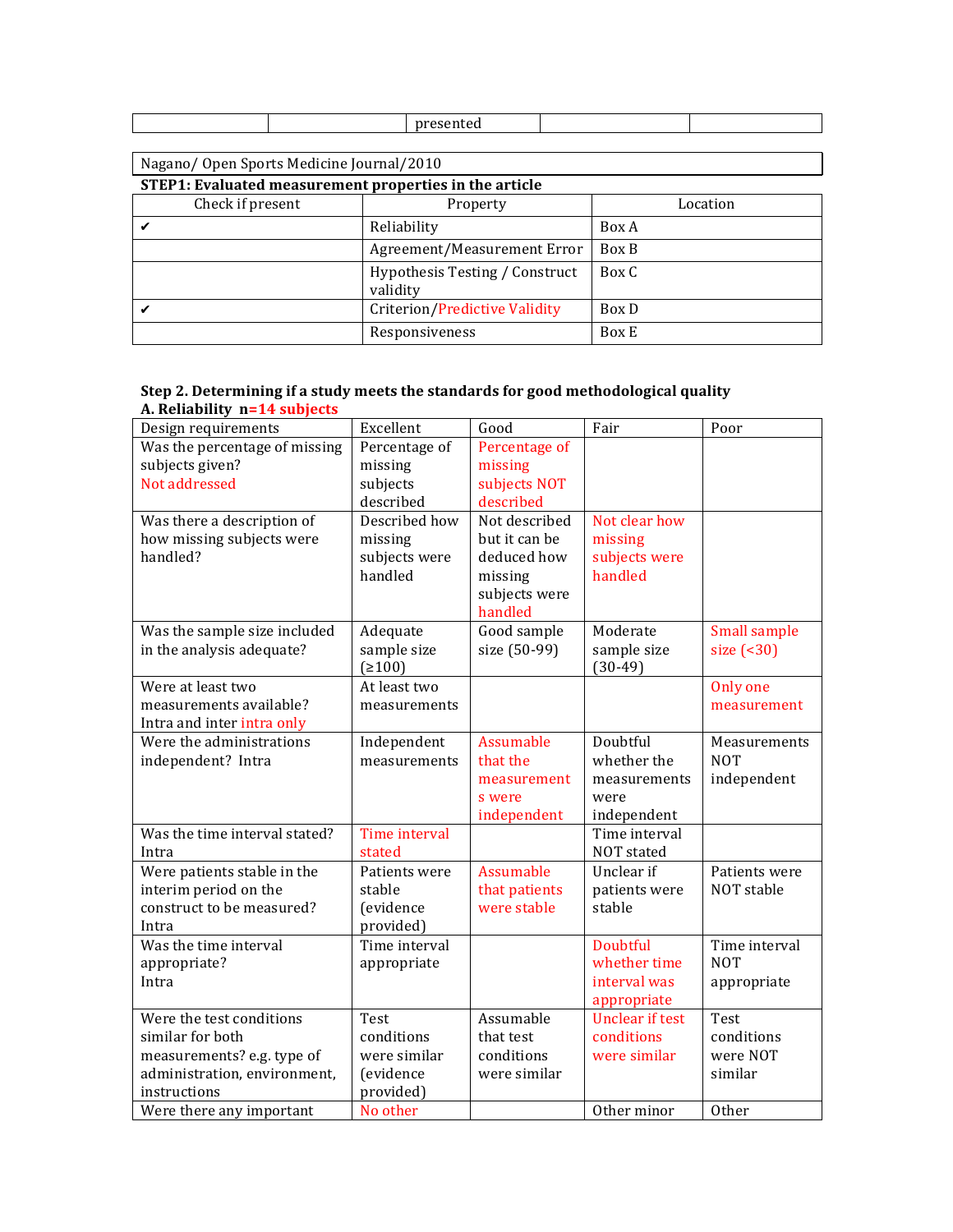| flaws in the design or<br>methods of the study?<br>Intra<br>for continuous scores: Was an | important<br>methodologica<br>I flaws in the<br>design or<br>execution of<br>the study<br><b>ICC</b> calculated | <b>ICC</b> calculated                                                                                                                                                                                                        | methodologica<br>I flaws in the<br>design or<br>execution of<br>the study<br>Pearson or                                                                                                                            | important<br>methodologica<br>I flaws in the<br>design or<br>execution of<br>the study<br>No ICC or |
|-------------------------------------------------------------------------------------------|-----------------------------------------------------------------------------------------------------------------|------------------------------------------------------------------------------------------------------------------------------------------------------------------------------------------------------------------------------|--------------------------------------------------------------------------------------------------------------------------------------------------------------------------------------------------------------------|-----------------------------------------------------------------------------------------------------|
| intraclass correlation<br>coefficient (ICC) calculated?                                   | and model or<br>formula of the<br><b>ICC</b> is<br>described                                                    | but model or<br>formula of the<br>ICC not<br>described or<br>not optimal.<br>Pearson or<br>Spearman<br>correlation<br>coefficient<br>calculated<br>with evidence<br>provided that<br>no systematic<br>change has<br>occurred | Spearman<br>correlation<br>coefficient<br>calculated<br>WITHOUT<br>evidence<br>provided that<br>no systematic<br>change has<br>occurred or<br><b>WITH</b><br>evidence that<br>systematic<br>change has<br>occurred | Pearson or<br>Spearman<br>correlations<br>calculated                                                |
| For<br>dichotomous/nominal/ordina                                                         | Kappa<br>calculated                                                                                             |                                                                                                                                                                                                                              |                                                                                                                                                                                                                    | Only<br>percentage                                                                                  |
| I scores: Was kappa<br>calculated?                                                        |                                                                                                                 |                                                                                                                                                                                                                              |                                                                                                                                                                                                                    | agreement<br>calculated                                                                             |
| for ordinal scores: Was a                                                                 | Weighted                                                                                                        |                                                                                                                                                                                                                              | <b>Unweighted</b>                                                                                                                                                                                                  | Only                                                                                                |
| weighted kappa calculated?                                                                | Kappa                                                                                                           |                                                                                                                                                                                                                              | <del>Kappa</del>                                                                                                                                                                                                   | percentage                                                                                          |
|                                                                                           | calculated                                                                                                      |                                                                                                                                                                                                                              | calculated                                                                                                                                                                                                         | agreement<br>calculated                                                                             |
| for ordinal scores: Was the                                                               | Weighting                                                                                                       | Weighting                                                                                                                                                                                                                    |                                                                                                                                                                                                                    |                                                                                                     |
| weighting scheme described?                                                               | scheme                                                                                                          | scheme NOT                                                                                                                                                                                                                   |                                                                                                                                                                                                                    |                                                                                                     |
| e.g. linear, quadratic                                                                    | described                                                                                                       | described                                                                                                                                                                                                                    |                                                                                                                                                                                                                    |                                                                                                     |

## **D.** Criterion/Predictive Validity (Predictive in this case) N= 59 subjects; 114 legs

| Design<br>requirements                                                 | Excellent                                      | Good                                                                                                                                           | Fair                                                                                          | Poor                         |
|------------------------------------------------------------------------|------------------------------------------------|------------------------------------------------------------------------------------------------------------------------------------------------|-----------------------------------------------------------------------------------------------|------------------------------|
| Was the<br>percentage of<br>missing items<br>given?                    | Percentage of missing<br>items described       | Percentage of<br>missing items NOT<br>described                                                                                                | NA                                                                                            | <b>NA</b>                    |
| Was there a<br>description of<br>how missing<br>items were<br>handled? | Described how<br>missing items were<br>handled | Not described but<br>it can be deduced<br>how missing items<br>were handled-did<br>not use controls in<br>the final linear<br>regression model | Not clear how<br>missing items<br>were handled<br>Not clear if there<br>were missing<br>items |                              |
| Was the sample<br>size included in<br>the analysis<br>adequate?        | Adequate sample size<br>(≥100)                 | Good sample size<br>$(50-99)$                                                                                                                  | Moderate sample<br>size (30-49)                                                               | Small sample<br>size $($     |
| Can the<br>criterion used or                                           | Criterion used can be<br>considered an         | No evidence<br>provided, but                                                                                                                   | Unclear whether<br>the criterion used                                                         | Criterion used<br>can NOT be |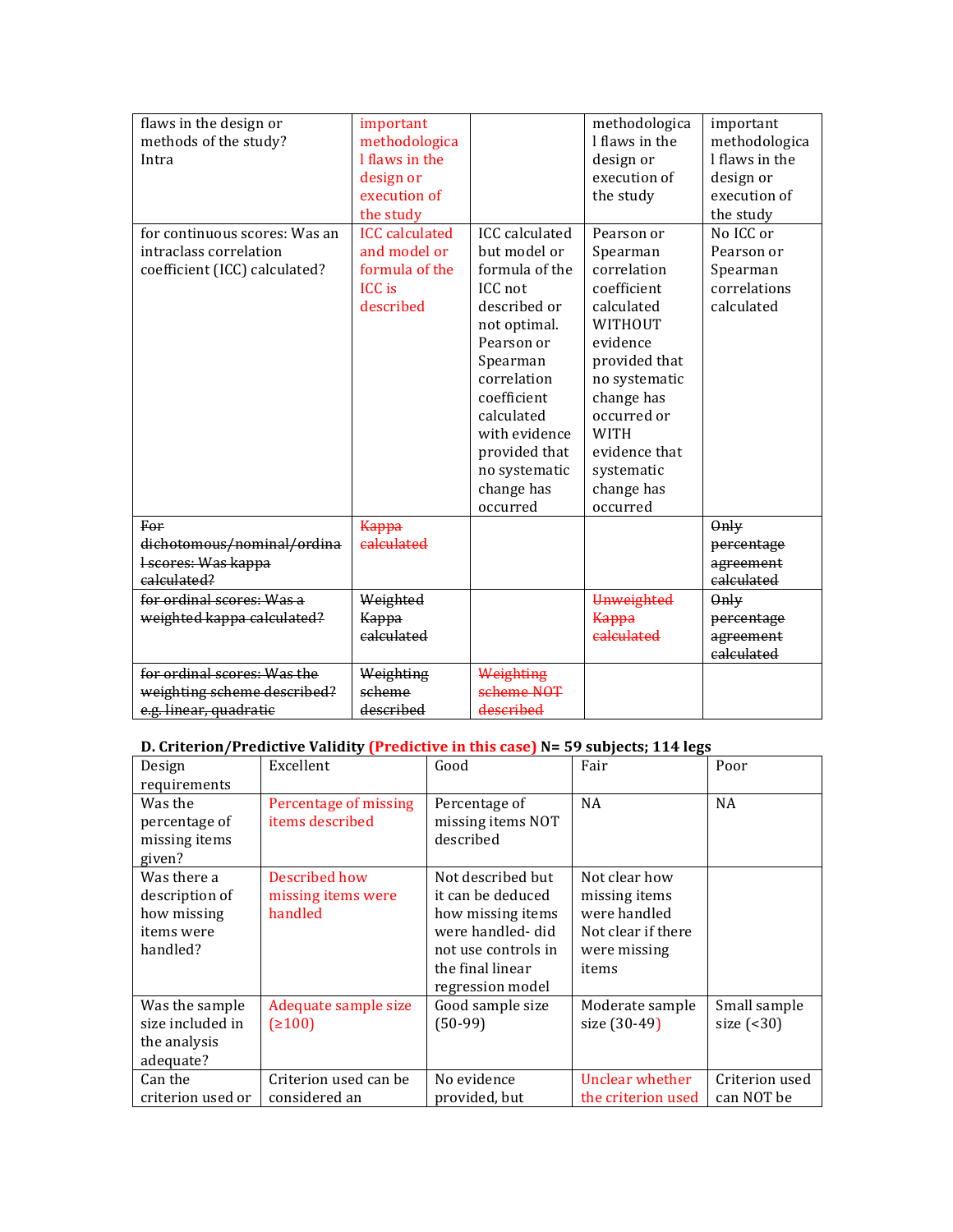| employed be      | adequate 'gold             | assumable that the  | can be           | considered an   |
|------------------|----------------------------|---------------------|------------------|-----------------|
| considered as a  | standard' (evidence        | criterion used can  | considered an    | adequate        |
| reasonable 'gold | provided)                  | be considered an    | adequate 'gold   | 'gold           |
| standard'?       |                            | adequate 'gold      | standard'        | standard'       |
|                  |                            | standard'           |                  |                 |
| Were there any   | No other important         | Other minor         | Other important  | Were there      |
| important flaws  | methodological flaws       | methodological      | methodological   | any important   |
| in the design or | in the design or           | flaws in the design | flaws in the     | flaws in the    |
| methods of the   | execution of the study     | or execution of the | design or        | design or       |
| study?           |                            | study               | execution of the | methods of      |
|                  |                            |                     | study            | the study?      |
| for continuous   | <b>Correlations or AUC</b> |                     |                  | Correlations    |
| scores: Were     | calculated                 |                     |                  | or AUC NOT      |
| correlations, or | 1. correlation             |                     |                  | calculated      |
| the area under   | between video peak         |                     |                  |                 |
| the receiver     | knee flexion and the       |                     |                  |                 |
| operating curve  | anterior reach of the      |                     |                  |                 |
| calculated?      | YBT 2. No correlation      |                     |                  |                 |
|                  | between YBT and            |                     |                  |                 |
|                  | peak knee valgus 3.        |                     |                  |                 |
|                  | since it was predictive    |                     |                  |                 |
|                  | validity, a stepwise       |                     |                  |                 |
|                  | regression method          |                     |                  |                 |
|                  | was used                   |                     |                  |                 |
| for dichotomous  | Sensitivity and            |                     |                  | Sensitivity     |
| scores: Were     | specificity calculated     |                     |                  | and specificity |
| sensitivity and  |                            |                     |                  | <b>NOT</b>      |
| specificity      |                            |                     |                  | calculated      |
| determined?      |                            |                     |                  |                 |

## Noyes/Am J Sports Med/1991

### STEP1: Evaluated measurement properties in the article

| Check if present | Property                                   | Location |
|------------------|--------------------------------------------|----------|
|                  | Reliability                                | Box A    |
|                  | Agreement/Measurement Error                | Box B    |
|                  | Hypothesis Testing / Construct<br>validity | Box C    |
|                  | Criterion/Predictive Validity              | Box D    |
|                  | Responsiveness                             | Box E    |

| Design                                                      | Excellent                                   | Good                                            | Fair | Poor |
|-------------------------------------------------------------|---------------------------------------------|-------------------------------------------------|------|------|
| requirements                                                |                                             |                                                 |      |      |
| Was the<br>percentage of<br>missing items<br>given?<br>none | Percentage of<br>missing items<br>described | Percentage of<br>missing items<br>NOT described | NA   | NA   |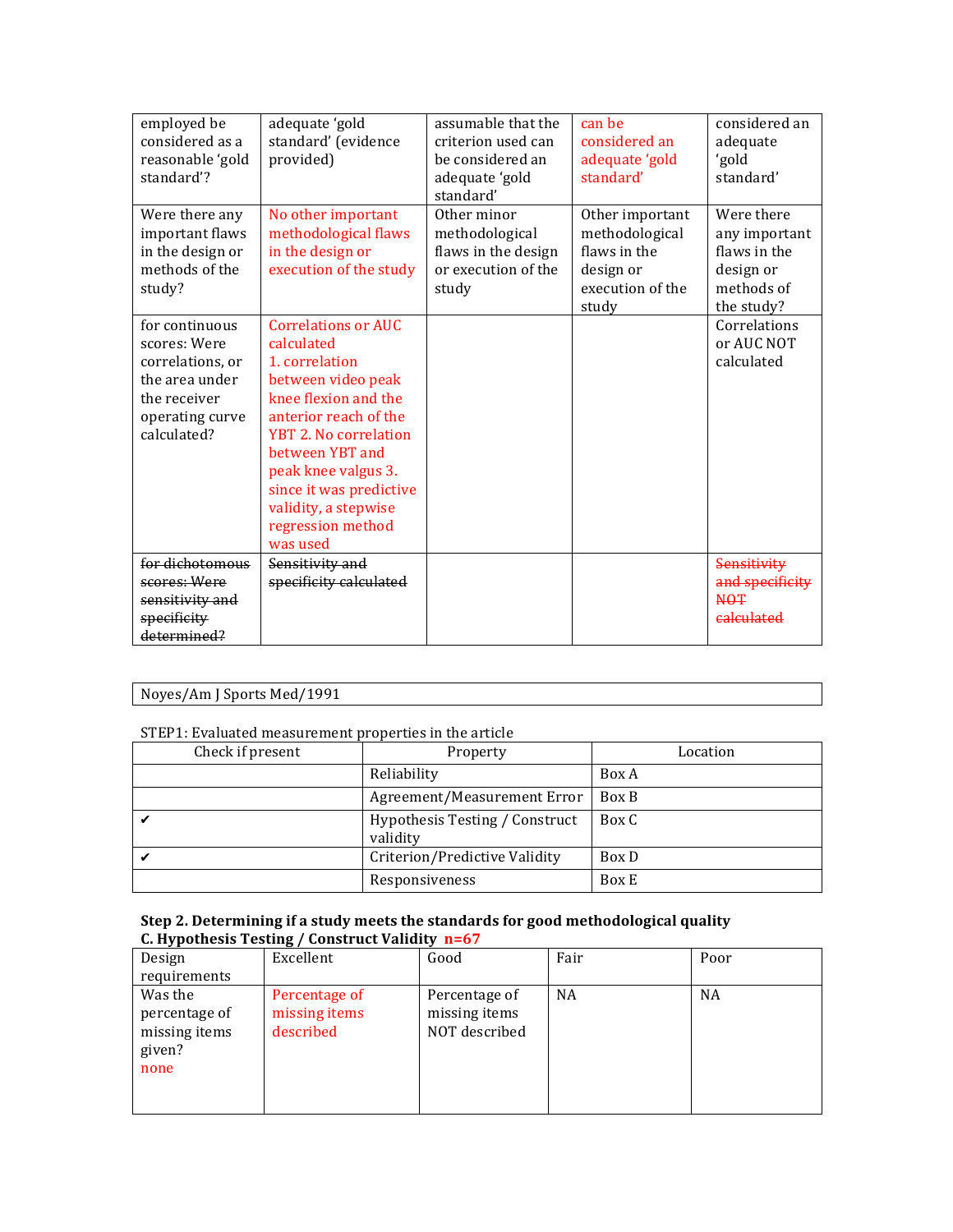| Was there a<br>description of<br>how missing<br>items were<br>handled? none                                                             | Described how<br>missing items were<br>handled                                                                                         | Not described<br>but it can be<br>deduced how<br>missing items<br>were handled                                                              | Not clear how<br>missing items<br>were handled                                                                                                                                         |                                                                                             |
|-----------------------------------------------------------------------------------------------------------------------------------------|----------------------------------------------------------------------------------------------------------------------------------------|---------------------------------------------------------------------------------------------------------------------------------------------|----------------------------------------------------------------------------------------------------------------------------------------------------------------------------------------|---------------------------------------------------------------------------------------------|
| Was the sample<br>size included in<br>the analysis<br>adequate?                                                                         | Adequate sample<br>size ( $\geq 100$ per<br>analysis)                                                                                  | <b>Good sample</b><br>size (50-99 per<br>analysis)                                                                                          | Moderate sample<br>size (30-49 per<br>analysis)                                                                                                                                        | Small sample<br>size (<30 per<br>analysis)                                                  |
| Were<br>hypotheses<br>regarding<br>correlations or<br>mean differences<br>formulated a<br>priori (i.e. before<br>data collection)?      | hypotheses<br>formulated a priori                                                                                                      | Minimal number<br>of hypotheses<br>formulate a<br>priori                                                                                    | <b>Hypotheses vague</b><br>or not formulated<br>but possible to<br>deduce what was<br>expected                                                                                         | Unclear what<br>was expected                                                                |
| Was the<br>expected<br>direction of<br>correlations or<br>mean differences<br>included in the<br>hypotheses?                            | <b>Expected direction</b><br>of the correlations<br>or differences stated                                                              | <b>Expected</b><br>direction of the<br>correlations or<br>differences NOT<br>stated -                                                       |                                                                                                                                                                                        |                                                                                             |
| Was the<br>expected<br>absolute or<br>relative<br>magnitude of<br>correlations or<br>mean differences<br>included in the<br>hypotheses? | Expected magnitude<br>of the correlations<br>or differences stated                                                                     | <b>Expected</b><br>magnitude of the<br>correlations or<br>differences NOT<br>stated                                                         |                                                                                                                                                                                        |                                                                                             |
| for convergent<br>validity: Was an<br>adequate<br>description<br>provided of the<br>comparator<br>instrument(s)?                        | Adequate<br>description of the<br>constructs<br>measured by the<br>comparator<br>instrument(s)                                         | Adequate<br>description of<br>most of the<br>constructs<br>measured by the<br>comparator<br>instrument(s)                                   | Poor description<br>of the constructs<br>measured by the<br>comparator<br>instrument(s)                                                                                                | NO description<br>of the constructs<br>measured by the<br>comparator<br>instrument(s)       |
| for convergent<br>validity: Were<br>the<br>measurement<br>properties of the<br>comparator<br>instrument(s)<br>adequately<br>described?  | Adequate<br>measurement<br>properties of the<br>comparator<br>$instrument(s)$ in a<br>population similar<br>to the study<br>population | Adequate<br>measurement<br>properties of the<br>comparator<br>instrument(s)<br>but not sure if<br>these apply to<br>the study<br>population | Some information<br>on measurement<br>properties (or a<br>reference to a<br>study on<br>measurement<br>properties) of the<br>comparator<br>instrument(s) in<br>any study<br>population | No information<br>on the<br>measurement<br>properties of the<br>comparator<br>instrument(s) |
| Were there any<br>important flaws                                                                                                       | No other important<br>methodological                                                                                                   |                                                                                                                                             | Other minor<br>methodological                                                                                                                                                          | Other important<br>methodological                                                           |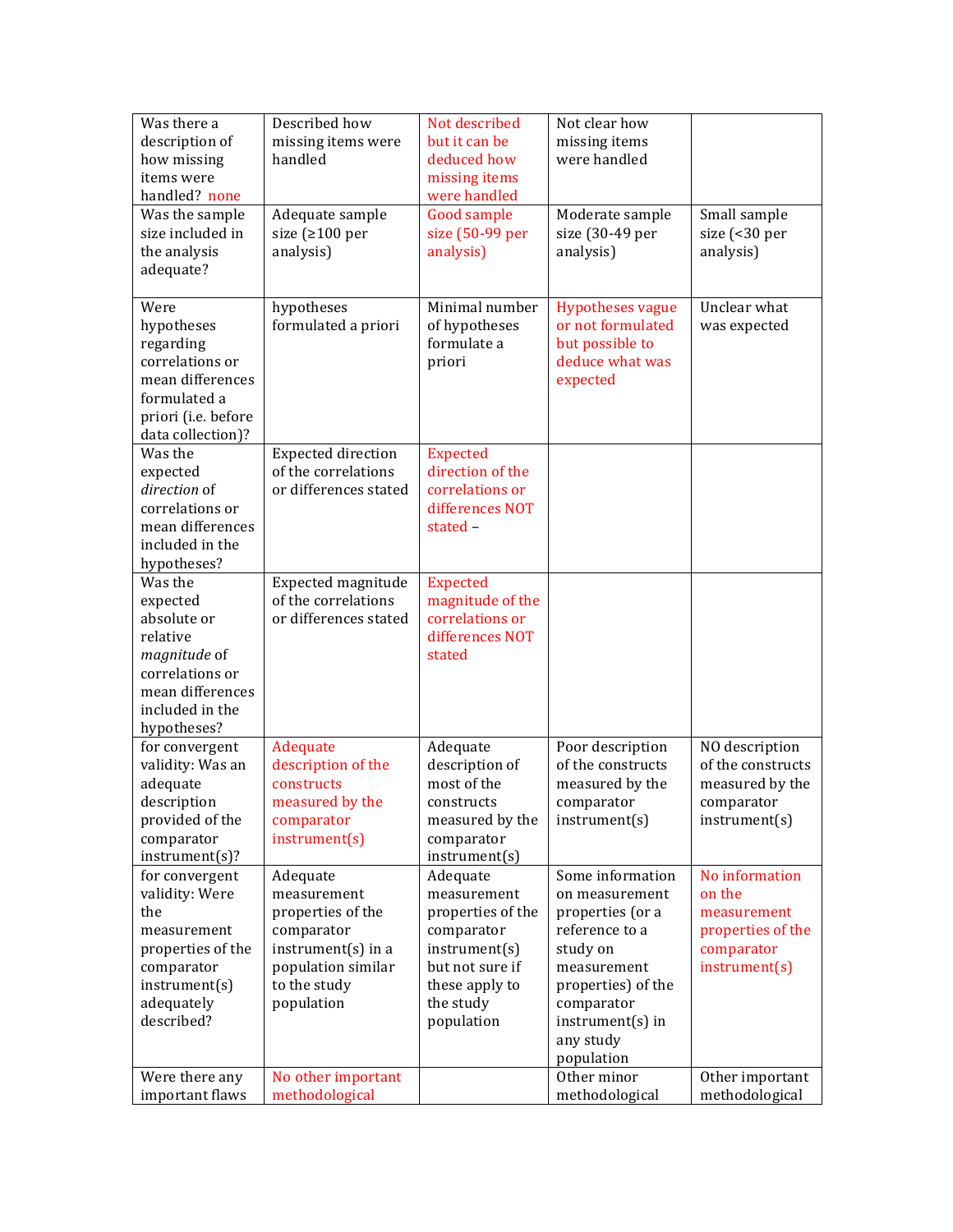| in the design or<br>methods of the<br>study?                                                 | flaws in the design<br>or execution of the<br>study                                                                                                                                                                                                            |                                                                                                                                                                             | flaws in the design<br>or execution of the<br>study (e.g. only<br>data presented on<br>a comparison with<br>an instrument that<br>measures another<br>construct) | flaws in the<br>design or<br>execution of the<br>study      |
|----------------------------------------------------------------------------------------------|----------------------------------------------------------------------------------------------------------------------------------------------------------------------------------------------------------------------------------------------------------------|-----------------------------------------------------------------------------------------------------------------------------------------------------------------------------|------------------------------------------------------------------------------------------------------------------------------------------------------------------|-------------------------------------------------------------|
| Were design and<br>statistical<br>methods<br>adequate for the<br>hypotheses to be<br>tested? | Statistical methods<br>applied appropriate-<br>single and then<br>multiple linear<br>regression for limb<br>symmetry as<br>dependent variable<br>and only significant<br>correlation was a<br>low one (.49) with<br>isokinetic testing at<br>60 degrees/second | Assumable that<br>statistical<br>methods were<br>appropriate, e.g.<br>Pearson<br>correlations<br>applied, but<br>distribution of<br>scores or mean<br>(SD) not<br>presented | Statistical<br>methods applied<br>NOT optimal                                                                                                                    | Statistical<br>methods applied<br><b>NOT</b><br>appropriate |

## **D. Criterion/Predictive Validity N= 67 subjects**

| Design                                                                                           | Excellent                                                                                       | Good                                                                                                                                           | Fair                                                                                          | Poor                                                                                 |
|--------------------------------------------------------------------------------------------------|-------------------------------------------------------------------------------------------------|------------------------------------------------------------------------------------------------------------------------------------------------|-----------------------------------------------------------------------------------------------|--------------------------------------------------------------------------------------|
| requirements                                                                                     |                                                                                                 |                                                                                                                                                |                                                                                               |                                                                                      |
| Was the<br>percentage of<br>missing items<br>given? none                                         | Percentage of<br>missing items<br>described                                                     | Percentage of<br>missing items NOT<br>described                                                                                                | <b>NA</b>                                                                                     | <b>NA</b>                                                                            |
| Was there a<br>description of<br>how missing<br>items were<br>handled?                           | Described how<br>missing items<br>were handled                                                  | Not described but it<br>can be deduced how<br>missing items were<br>handled-did not use<br>controls in the final<br>linear regression<br>model | Not clear how<br>missing items<br>were handled<br>Not clear if there<br>were missing<br>items |                                                                                      |
| Was the sample<br>size included in<br>the analysis<br>adequate?                                  | Adequate sample<br>size $(2100)$                                                                | Good sample size<br>$(50-99)$                                                                                                                  | Moderate sample<br>size (30-49)                                                               | Small sample<br>size $( 30)$                                                         |
| Can the criterion<br>used or<br>employed be<br>considered as a<br>reasonable 'gold<br>standard'? | Criterion used can<br>be considered an<br>adequate 'gold<br>standard'<br>(evidence<br>provided) | No evidence<br>provided, but<br>assumable that the<br>criterion used can<br>be considered an<br>adequate 'gold<br>standard'                    | Unclear whether<br>the criterion used<br>can be considered<br>an adequate 'gold<br>standard'  | Criterion used<br>can NOT be<br>considered an<br>adequate 'gold<br>standard'         |
| Were there any<br>important flaws<br>in the design or<br>methods of the<br>study?                | No other<br>important<br>methodological<br>flaws in the design<br>or execution of<br>the study  | Other minor<br>methodological<br>flaws in the design<br>or execution of the<br>study                                                           | Other important<br>methodological<br>flaws in the design<br>or execution of<br>the study      | Were there<br>any important<br>flaws in the<br>design or<br>methods of the<br>study? |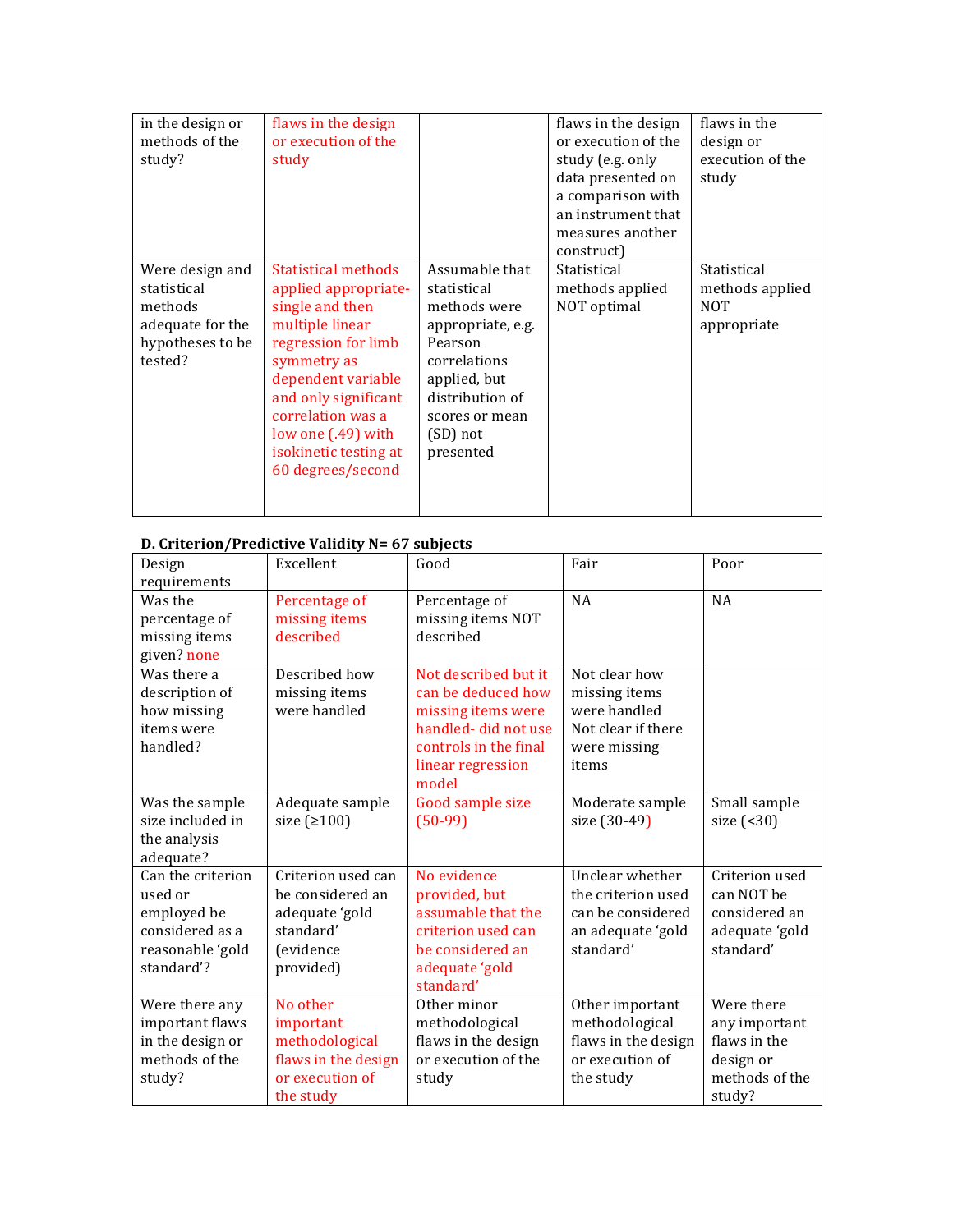| for continuous<br>scores: Were | Correlations or<br>AUC calculated |  | Correlations or<br><b>AUC NOT</b> |
|--------------------------------|-----------------------------------|--|-----------------------------------|
| correlations, or               |                                   |  | calculated                        |
| the area under                 |                                   |  |                                   |
| the receiver                   |                                   |  |                                   |
| operating curve                |                                   |  |                                   |
| calculated?                    |                                   |  |                                   |
| for dichotomous                | Sensitivity and                   |  | Sensitivity and                   |
| scores: Were                   | specificity                       |  | specificity NOT                   |
| sensitivity and                | calculated                        |  | calculated                        |
| specificity                    | Single hop 52;97;                 |  |                                   |
| determined?                    | $LR + 17.3$                       |  |                                   |
|                                | Timed hop                         |  |                                   |
|                                | 49;92;LR+ 6.125                   |  |                                   |

Purdam/PT in Sport/2003

### STEP1: Evaluated measurement properties in the article

| Check if present | Property                                   | Location |
|------------------|--------------------------------------------|----------|
|                  | Reliability                                | Box A    |
|                  | Agreement/Measurement Error                | Box B    |
|                  | Hypothesis Testing / Construct<br>validity | Box C    |
|                  | Criterion/Predictive Validity              | Box D    |
|                  | Responsiveness                             | Box E    |

### **Step 2. Determining if a study meets the standards for good methodological quality A. Reliability n=46 subjects**

| Design requirements                                                        | Excellent                                            | Good                                                                                 | Fair                                                           | Poor                                      |
|----------------------------------------------------------------------------|------------------------------------------------------|--------------------------------------------------------------------------------------|----------------------------------------------------------------|-------------------------------------------|
| Was the percentage of missing<br>subjects given?                           | Percentage of<br>missing<br>subjects<br>described    | Percentage of<br>missing<br>subjects NOT<br>described                                |                                                                |                                           |
| Was there a description of<br>how missing subjects were<br>handled?        | Described how<br>missing<br>subjects were<br>handled | Not described<br>but it can be<br>deduced how<br>missing<br>subjects were<br>handled | Not clear how<br>missing<br>subjects were<br>handled           |                                           |
| Was the sample size included<br>in the analysis adequate?                  | Adequate<br>sample size<br>(2100)                    | Good sample<br>size (50-99)                                                          | Moderate<br>sample size<br>$(30-49)$                           | Small sample<br>size $($ < 30)            |
| Were at least two<br>measurements available?<br>Intra and inter intra only | At least two<br>measurements                         |                                                                                      |                                                                | Only one<br>measurement                   |
| Were the administrations<br>independent? Intra                             | Independent<br>measurements                          | Assumable<br>that the<br>measurement<br>s were<br>independent                        | Doubtful<br>whether the<br>measurements<br>were<br>independent | Measurements<br><b>NOT</b><br>independent |
| Was the time interval stated?<br>Intra                                     | Time interval<br>stated                              |                                                                                      | Time interval<br>NOT stated                                    |                                           |
| Were patients stable in the<br>interim period on the                       | Patients were<br>stable                              | Assumable<br>that patients                                                           | Unclear if<br>patients were                                    | <b>Patients were</b><br><b>NOT</b> stable |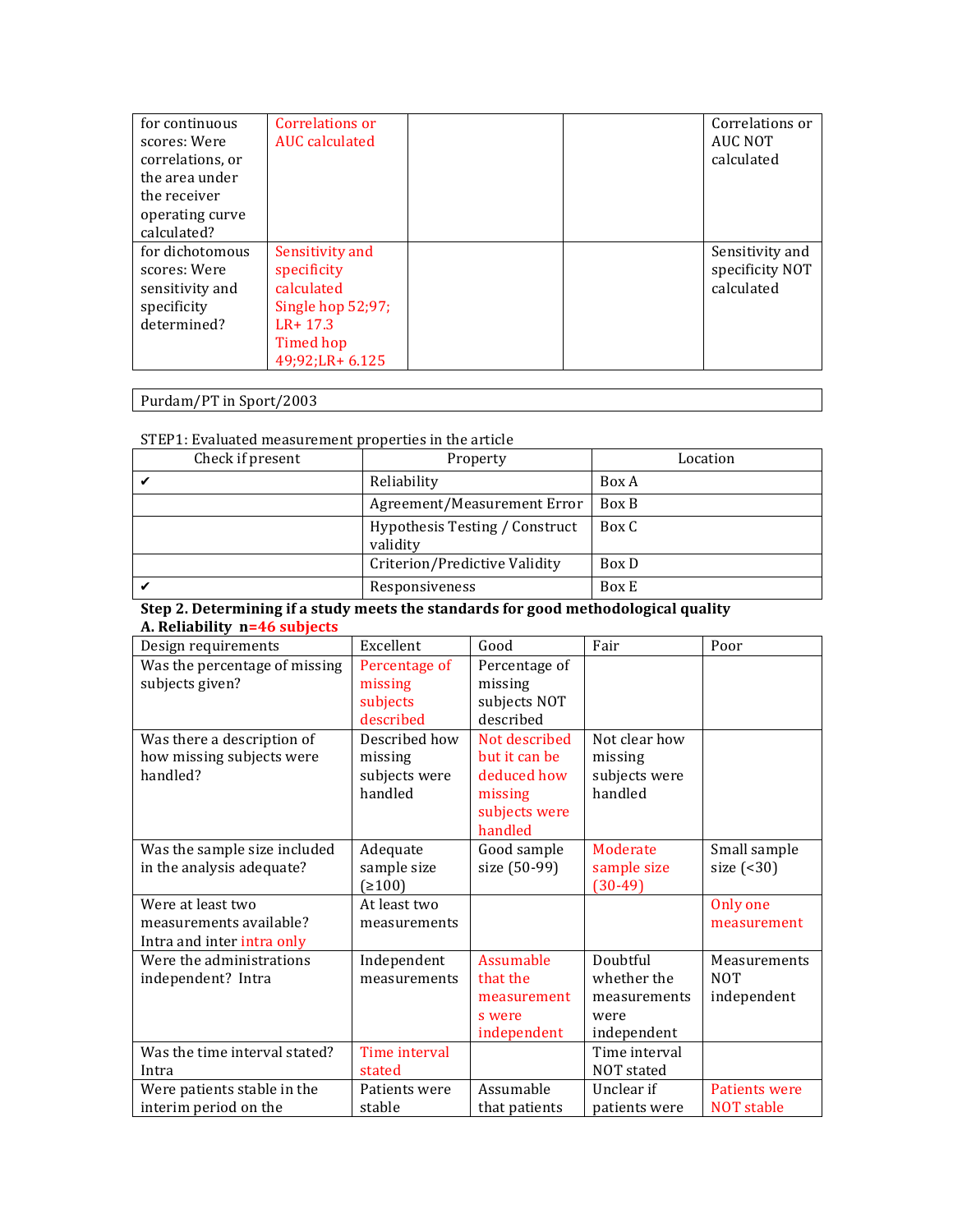| construct to be measured?<br>Intra                                                                                         | <i>(evidence)</i><br>provided)                                                                     | were stable                                                                                                                                                                                                                                           | stable                                                                                                                                                                                                                           |                                                                                                 |
|----------------------------------------------------------------------------------------------------------------------------|----------------------------------------------------------------------------------------------------|-------------------------------------------------------------------------------------------------------------------------------------------------------------------------------------------------------------------------------------------------------|----------------------------------------------------------------------------------------------------------------------------------------------------------------------------------------------------------------------------------|-------------------------------------------------------------------------------------------------|
| Was the time interval<br>appropriate?<br>Intra                                                                             | Time interval<br>appropriate                                                                       |                                                                                                                                                                                                                                                       | Doubtful<br>whether time<br>interval was<br>appropriate                                                                                                                                                                          | Time interval<br><b>NOT</b><br>appropriate                                                      |
| Were the test conditions<br>similar for both<br>measurements? e.g. type of<br>administration, environment,<br>instructions | Test<br>conditions<br>were similar<br><i>(evidence)</i><br>provided)                               | <b>Assumable</b><br>that test<br>conditions<br>were similar                                                                                                                                                                                           | Unclear if test<br>conditions<br>were similar                                                                                                                                                                                    | <b>Test</b><br>conditions<br>were NOT<br>similar                                                |
| Were there any important<br>flaws in the design or<br>methods of the study?<br>Intra                                       | No other<br>important<br>methodologica<br>I flaws in the<br>design or<br>execution of<br>the study |                                                                                                                                                                                                                                                       | Other minor<br>methodologica<br>I flaws in the<br>design or<br>execution of<br>the study                                                                                                                                         | Other<br>important<br>methodologica<br>I flaws in the<br>design or<br>execution of<br>the study |
| for continuous scores: Was an<br>intraclass correlation<br>coefficient (ICC) calculated?                                   | <b>ICC</b> calculated<br>and model or<br>formula of the<br>ICC is<br>described                     | <b>ICC</b> calculated<br>but model or<br>formula of the<br>ICC not<br>described or<br>not optimal.<br>Pearson or<br>Spearman<br>correlation<br>coefficient<br>calculated<br>with evidence<br>provided that<br>no systematic<br>change has<br>occurred | Pearson or<br>Spearman<br>correlation<br>coefficient<br>calculated<br>WITHOUT<br>evidence<br>provided that<br>no systematic<br>change has<br>occurred or<br><b>WITH</b><br>evidence that<br>systematic<br>change has<br>occurred | No ICC or<br>Pearson or<br><b>Spearman</b><br>correlations<br>calculated                        |
| For<br>dichotomous/nominal/ordina<br>l scores: Was kappa<br>calculated?                                                    | Kappa<br>calculated                                                                                |                                                                                                                                                                                                                                                       |                                                                                                                                                                                                                                  | Only<br>percentage<br>agreement<br>calculated                                                   |
| for ordinal scores: Was a<br>weighted kappa calculated?                                                                    | Weighted<br>Kappa<br>calculated                                                                    |                                                                                                                                                                                                                                                       | Unweighted<br>Kappa<br>calculated                                                                                                                                                                                                | Only<br>percentage<br>agreement<br>calculated -<br>actually TEM<br>calculated                   |
| for ordinal scores: Was the<br>weighting scheme described?<br>e.g. linear, quadratic                                       | Weighting<br>scheme<br>described                                                                   | Weighting<br>scheme NOT<br>described                                                                                                                                                                                                                  | With TEM-not<br>sure how to<br>answer this                                                                                                                                                                                       |                                                                                                 |

### **E.** Responsiveness n=56, then 50 eligible, then 15/17 control and 13/15 case subjects completing 3 testing sessions + 18 more added for reliability study

| Design        | Excellent     | Good          | Fair | Poor |
|---------------|---------------|---------------|------|------|
| requirements  |               |               |      |      |
| Was the       | Percentage of | Percentage of |      |      |
| percentage of | missing items | missing items |      |      |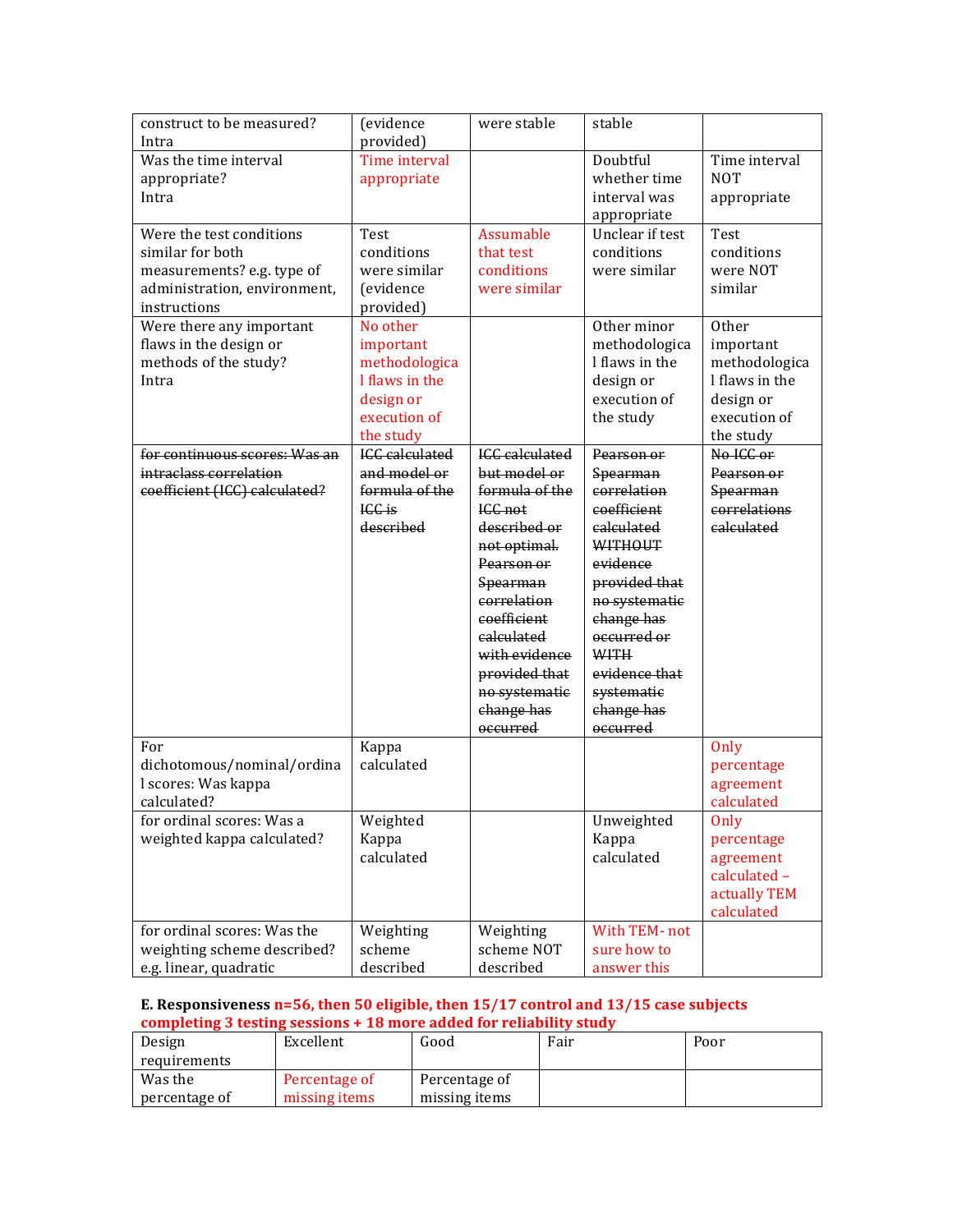| missing items         | described                                                   | NOT described    |                         |                     |
|-----------------------|-------------------------------------------------------------|------------------|-------------------------|---------------------|
| given?                |                                                             |                  |                         |                     |
| Was there a           | Described how                                               | Not described    | Not clear how           |                     |
| description of how    | missing items                                               | but it can be    | missing items were      |                     |
| missing items         | were handled                                                | deduced how      | handled                 |                     |
| were handled?         |                                                             | missing items    |                         |                     |
|                       |                                                             | were handled     |                         |                     |
| Was the sample        | Adequate sample                                             | Good sample      | Moderate sample         | Small sample size   |
| size included in      | size $(2100)$                                               | size (50-99)     | size (30-49)            | ( < 30)             |
| the analysis          |                                                             |                  |                         | $N=28$              |
| adequate?             |                                                             |                  |                         |                     |
| Was a longitudinal    | Longitudinal                                                |                  |                         | No longitudinal     |
| design with at        | design used                                                 |                  |                         | design used         |
| least two             |                                                             |                  |                         |                     |
| measurement           |                                                             |                  |                         |                     |
| used?                 |                                                             |                  |                         |                     |
| Was the time          | Time interval                                               |                  |                         | Time interval       |
| interval stated?      | adequately                                                  |                  |                         | NOT described       |
|                       | described                                                   |                  |                         |                     |
| If anything           | Anything that                                               | Assumable what   | Unclear or NOT          | If anything         |
| occurred in the       | occurred during                                             | occurred during  | described what          | occurred in the     |
| interim period        | the interim                                                 | the interim      | occurred during         | interim period      |
| (e.g. intervention,   | period (e.g.                                                | period           | the interim period      | (e.g. intervention, |
| other relevant        | treatment)                                                  |                  |                         | other relevant      |
| events), was it       | adequately                                                  |                  |                         | events), was it     |
| adequately            | described                                                   |                  |                         | adequately          |
| described?            |                                                             |                  |                         | described?          |
| Was a proportion      | Part of the                                                 | NO evidence      | Unclear if part of      | Patients were       |
| of the patients       | patients were                                               | provided, but    | the patients were       | NOT changed         |
| changed (i.e.         | changed                                                     | assumable that   | changed                 |                     |
| improvement or        | <i>(evidence)</i>                                           | part of the      |                         |                     |
| deterioration)?       | provided)                                                   | patients were    |                         |                     |
|                       |                                                             | changed          |                         |                     |
|                       | For constructs for which a gold standard was not available: |                  |                         |                     |
| Were hypotheses       | <b>Hypotheses</b>                                           |                  | <b>Hypotheses vague</b> | Unclear what was    |
| about changes in      | formulated a                                                |                  | or not formulated       | expected            |
| scores formulated     | priori                                                      |                  | but possible to         |                     |
| a priori (i.e. before |                                                             |                  | deduce what was         |                     |
| data collection)?     |                                                             |                  | expected                |                     |
| Was the expected      | <b>Expected</b>                                             | <b>Expected</b>  |                         |                     |
| direction of          | direction of the                                            | direction of the |                         |                     |
| correlations or       | correlations or                                             | correlations or  |                         |                     |
| mean differences      | differences stated                                          | differences NOT  |                         |                     |
| of the change         |                                                             | stated           |                         |                     |
| scores of HR-PRO      |                                                             |                  |                         |                     |
| instruments           |                                                             |                  |                         |                     |
| included in these     |                                                             |                  |                         |                     |
| hypotheses?           |                                                             |                  |                         |                     |
| Were the expected     | <b>Expected</b>                                             | <b>Expected</b>  |                         |                     |
| absolute or           | magnitude of the                                            | magnitude of     |                         |                     |
| relative magnitude    | correlations or                                             | the correlations |                         |                     |
| of correlations or    | differences stated                                          | or differences   |                         |                     |
| mean differences      |                                                             | NOT stated       |                         |                     |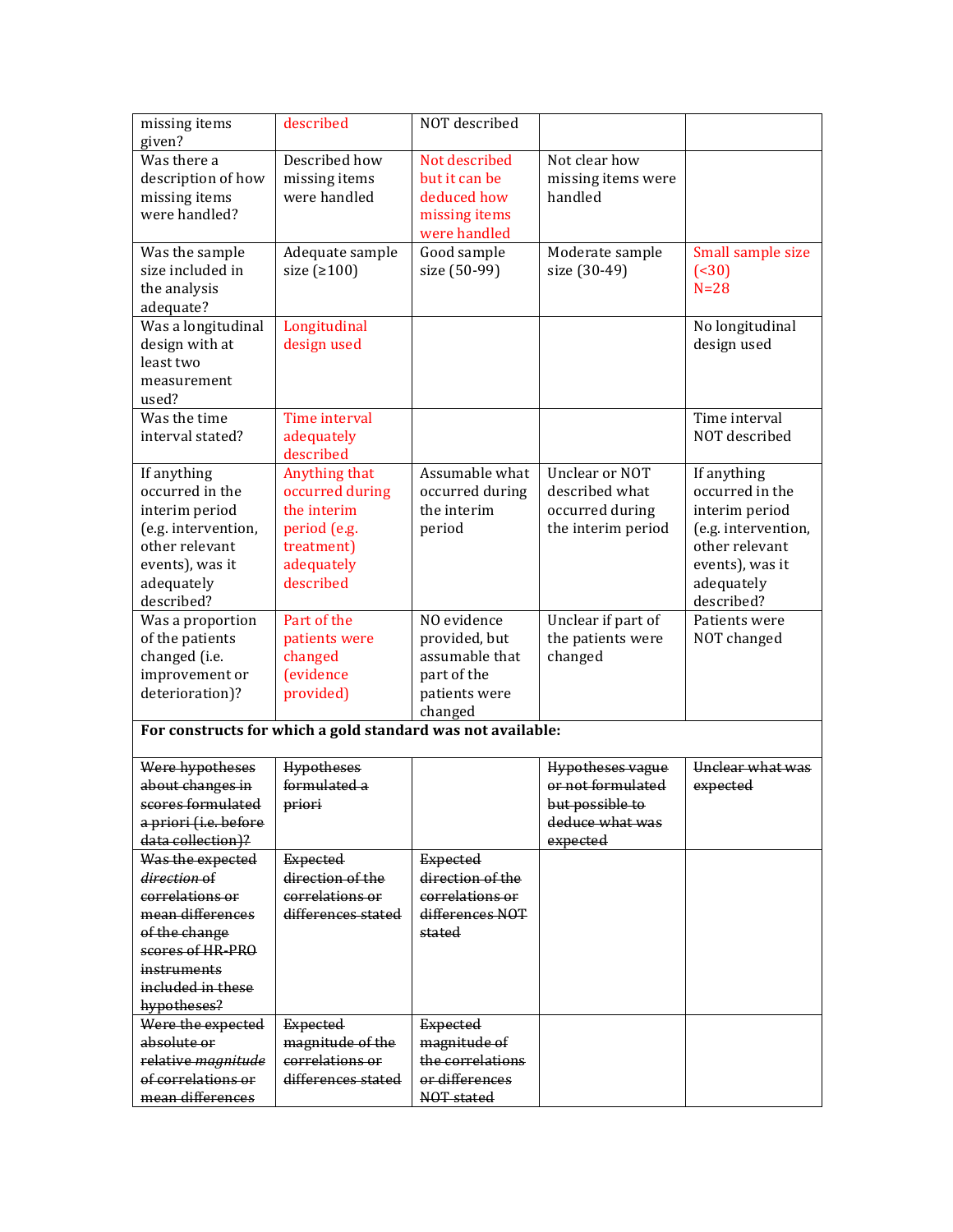| of the change       |                                                         |                 |                         |                                   |
|---------------------|---------------------------------------------------------|-----------------|-------------------------|-----------------------------------|
| scores of HR-PRO    |                                                         |                 |                         |                                   |
| instruments         |                                                         |                 |                         |                                   |
| included in these   |                                                         |                 |                         |                                   |
| hypotheses?         |                                                         |                 |                         |                                   |
| Was an adequate     | Adequate                                                |                 | Poor description of     | NO description of                 |
| description         | description of the                                      |                 | the constructs          | the constructs                    |
| provided of the     | constructs                                              |                 | measured by the         | measured by the                   |
| comparator          | measured by the                                         |                 | comparator              | comparator                        |
| $instrument(s)$ ?   | comparator                                              |                 | instrument(s)           | instrument(s)                     |
|                     | instrument(s)                                           |                 |                         |                                   |
| Were the            | Adequate                                                | Adequate        | Some information        | NO information                    |
| measurement         | measurement                                             | measurement     | on measurement          | on the                            |
| properties of the   | properties of the                                       | properties of   | properties (or a        | measurement                       |
| comparator          | comparator                                              | the comparator  | reference to a          | properties of the                 |
| instrument(s)       | $instrument(s)$ in                                      | instrument(s)   | study on                | comparator                        |
| adequately          | a population                                            | but not sure if | measurement             | instrument(s)                     |
| described?          | similar to the                                          | these apply to  | properties) of the      |                                   |
|                     | study population                                        | the study       | comparator              |                                   |
|                     |                                                         | population      | $instrument(s)$ in      |                                   |
|                     |                                                         |                 | any study<br>population |                                   |
| Were there any      | No other                                                |                 | Other minor             |                                   |
| important flaws in  |                                                         |                 | methodological          | Other important<br>methodological |
| the design or       | important<br>methodological                             |                 | flaws in the design     | flaws in the                      |
| methods of the      | flaws in the                                            |                 | or execution of the     | design or                         |
| study?              | design or                                               |                 | study (e.g. only        | execution of the                  |
|                     | execution of the                                        |                 | data presented on       | study                             |
|                     | study                                                   |                 | a comparison with       |                                   |
|                     |                                                         |                 | an instrument that      |                                   |
|                     |                                                         |                 | measures another        |                                   |
|                     |                                                         |                 | construct)              |                                   |
| Were design and     | <b>Statistical</b>                                      |                 | Statistical methods     | <b>Statistical</b>                |
| statistical methods | methods applied                                         |                 | applied NOT             | methods applied                   |
| adequate for the    | appropriate                                             |                 | optimal                 | NOT appropriate                   |
| hypotheses to be    |                                                         |                 |                         |                                   |
| tested?             |                                                         |                 |                         |                                   |
|                     | For constructs for which a gold standard was available: |                 |                         |                                   |
| Can the criterion   | <b>Criterion used</b>                                   | No evidence     | Unclear whether         | Criterion used                    |
| for change be       | can be                                                  | provided, but   | the criterion used      | can NOT be                        |
| considered as a     | considered an                                           | assumable that  | can be considered       | considered an                     |
| reasonable gold     | adequate 'gold                                          | the criterion   | an adequate 'gold       | adequate 'gold                    |
| standard?           | standard'                                               | used can be     | standard'               | standard'                         |
|                     | <i>(evidence)</i>                                       | considered an   |                         |                                   |
|                     | provided)                                               | adequate 'gold  |                         |                                   |
|                     |                                                         | standard'       |                         |                                   |
| Were there any      | No other                                                |                 | Other minor             | Other important                   |
| important flaws in  | important                                               |                 | methodological          | methodological                    |
| the design or       | methodological                                          |                 | flaws in the design     | flaws in the                      |
| methods of the      | flaws in the                                            |                 | or execution of the     | design or                         |
| study?              | design or                                               |                 | study                   | execution of the                  |
|                     | execution of the                                        |                 |                         | study                             |
|                     | study                                                   |                 |                         |                                   |
| for continuous      | <b>Correlations or</b>                                  | Change in 0-10  |                         | Correlations or                   |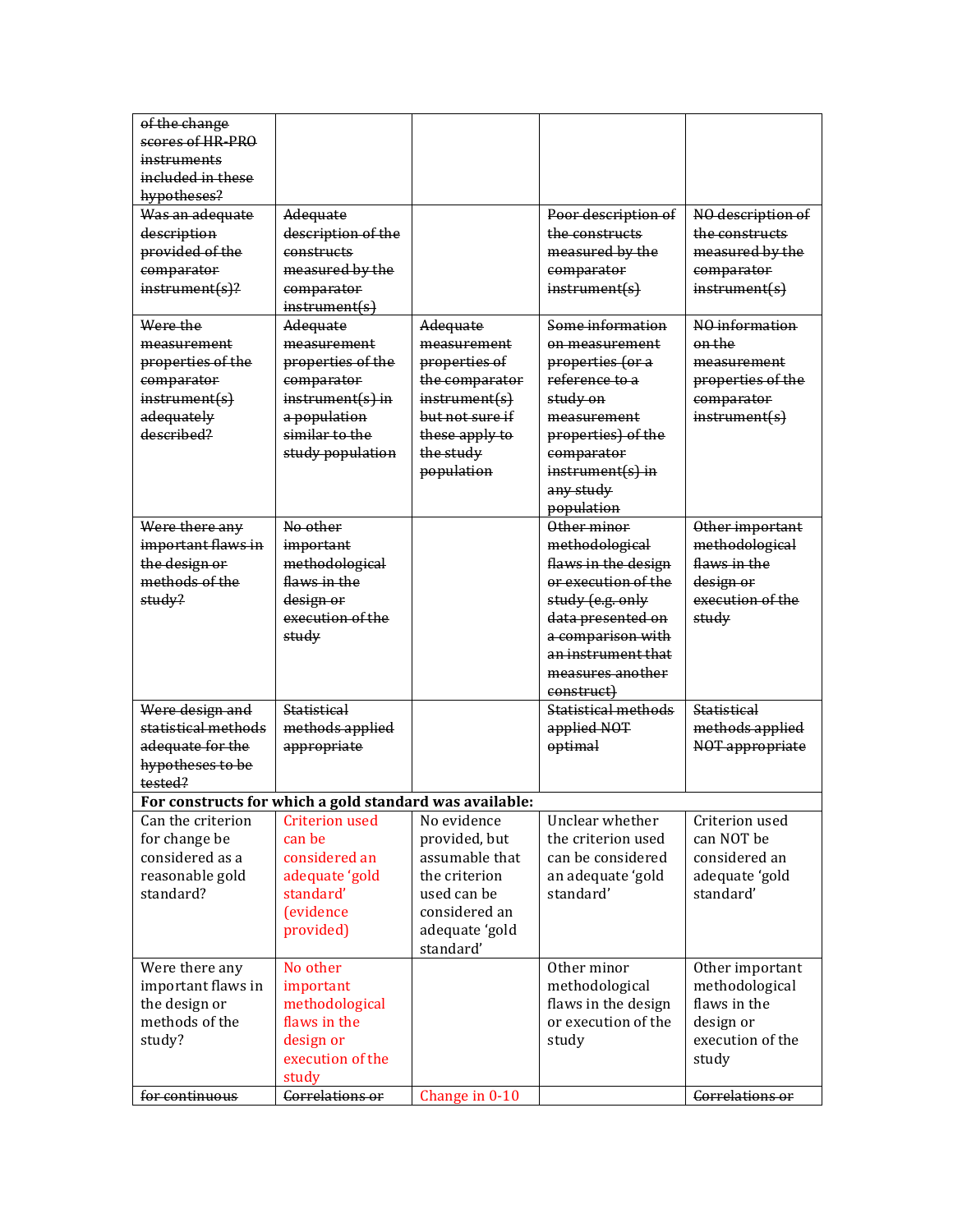| scores: Were        | Area under the        | pain scale is | AUC NOT               |
|---------------------|-----------------------|---------------|-----------------------|
| correlations        | ROC Curve (AUC)       | interval data | <del>calculated</del> |
| between change      | calculated            |               |                       |
| scores, or the area |                       |               |                       |
| under the           |                       |               |                       |
| Receiver Operator   |                       |               |                       |
| Gurve (ROG) curve   |                       |               |                       |
| calculated?         |                       |               |                       |
| for dichotomous     | Sensitivity and       |               | Sensitivity and       |
| scales: Were        | specificity           |               | specificity NOT       |
| sensitivity and     | <del>calculated</del> |               | <del>calculated</del> |
| specificity         |                       |               |                       |
| (changed versus     |                       |               |                       |
| not changed)        |                       |               |                       |
| determined?         |                       |               |                       |

| Ross/Knee Sport Taumatol/2002                 |                                                        |          |  |  |  |  |
|-----------------------------------------------|--------------------------------------------------------|----------|--|--|--|--|
|                                               | STEP1: Evaluated measurement properties in the article |          |  |  |  |  |
| Check if present                              | Property                                               | Location |  |  |  |  |
|                                               | Reliability                                            | Box A    |  |  |  |  |
|                                               | Agreement/Measurement Error                            | Box B    |  |  |  |  |
|                                               | Hypothesis Testing / Construct<br>validity             | Box C    |  |  |  |  |
| Criterion/Predictive Validity<br><b>Box D</b> |                                                        |          |  |  |  |  |
|                                               | Responsiveness                                         | Box E    |  |  |  |  |

### **Step 2. Determining if a study meets the standards for good methodological quality A. Reliability n=50 subjects but only 10 for reliability**

| Design requirements           | Excellent     | Good          | Fair              | Poor          |
|-------------------------------|---------------|---------------|-------------------|---------------|
| Was the percentage of missing | Percentage of | Percentage of |                   |               |
| subjects given?               | missing       | missing       |                   |               |
|                               | subjects      | subjects NOT  |                   |               |
|                               | described     | described     |                   |               |
| Was there a description of    | Described how | Not described | Not clear how     |               |
| how missing subjects were     | missing       | but it can be | missing           |               |
| handled?                      | subjects were | deduced how   | subjects were     |               |
|                               | handled       | missing       | handled           |               |
|                               |               | subjects were |                   |               |
|                               |               | handled       |                   |               |
| Was the sample size included  | Adequate      | Good sample   | Moderate          | Small sample  |
| in the analysis adequate?     | sample size   | size (50-99)  | sample size       | size $( 30)$  |
|                               | (≥100)        |               | $(30-49)$         |               |
| Were at least two             | At least two  |               |                   | Only one      |
| measurements available?       | measurements  |               |                   | measurement   |
| Intra and inter intra only    |               |               |                   |               |
| Were the administrations      | Independent   | Assumable     | Doubtful          | Measurements  |
| independent? Intra            | measurements  | that the      | whether the       | <b>NOT</b>    |
|                               |               | measurement   | measurements      | independent   |
|                               |               | s were        | were              |               |
|                               |               | independent   | independent       |               |
| Was the time interval stated? | Time interval |               | Time interval     |               |
| Intra                         | stated        |               | <b>NOT</b> stated |               |
| Were patients stable in the   | Patients were | Assumable     | Unclear if        | Patients were |
| interim period on the         | stable        | that patients | patients were     | NOT stable    |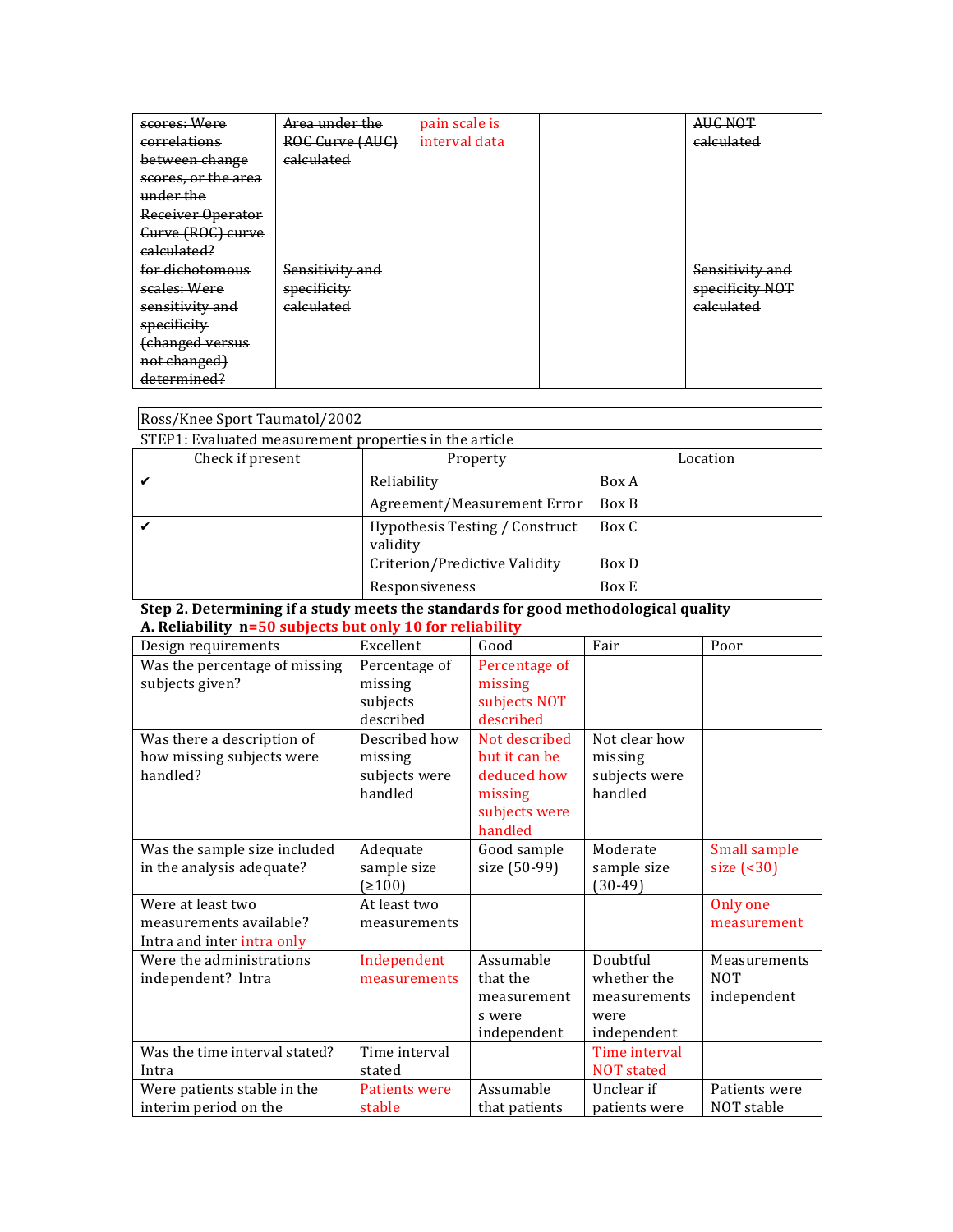| construct to be measured?<br>Intra                                                             | <i>(evidence)</i><br>provided)                                                                     | were stable                                                                                                                                                                                                                                           | stable                                                                                                                                                                                                                                  |                                                                                                 |
|------------------------------------------------------------------------------------------------|----------------------------------------------------------------------------------------------------|-------------------------------------------------------------------------------------------------------------------------------------------------------------------------------------------------------------------------------------------------------|-----------------------------------------------------------------------------------------------------------------------------------------------------------------------------------------------------------------------------------------|-------------------------------------------------------------------------------------------------|
| Was the time interval<br>appropriate?<br>Intra<br>Were the test conditions                     | Time interval<br>appropriate<br><b>Test</b>                                                        | Assumable                                                                                                                                                                                                                                             | Doubtful<br>whether time<br>interval was<br>appropriate<br>Unclear if test                                                                                                                                                              | Time interval<br><b>NOT</b><br>appropriate<br><b>Test</b>                                       |
| similar for both<br>measurements? e.g. type of<br>administration, environment,<br>instructions | conditions<br>were similar<br><i>(evidence)</i><br>provided)                                       | that test<br>conditions<br>were similar                                                                                                                                                                                                               | conditions<br>were similar                                                                                                                                                                                                              | conditions<br>were NOT<br>similar                                                               |
| Were there any important<br>flaws in the design or<br>methods of the study?<br>Intra           | No other<br>important<br>methodologica<br>I flaws in the<br>design or<br>execution of<br>the study |                                                                                                                                                                                                                                                       | Other minor<br>methodologica<br>I flaws in the<br>design or<br>execution of<br>the study                                                                                                                                                | Other<br>important<br>methodologica<br>I flaws in the<br>design or<br>execution of<br>the study |
| for continuous scores: Was an<br>intraclass correlation<br>coefficient (ICC) calculated?       | <b>ICC</b> calculated<br>and model or<br>formula of the<br><b>ICC</b> is<br>described              | <b>ICC</b> calculated<br>but model or<br>formula of the<br>ICC not<br>described or<br>not optimal.<br>Pearson or<br>Spearman<br>correlation<br>coefficient<br>calculated<br>with evidence<br>provided that<br>no systematic<br>change has<br>occurred | Pearson or<br>Spearman<br>correlation<br>coefficient<br>calculated<br><b>WITHOUT</b><br>evidence<br>provided that<br>no systematic<br>change has<br>occurred or<br><b>WITH</b><br>evidence that<br>systematic<br>change has<br>occurred | No ICC or<br>Pearson or<br>Spearman<br>correlations<br>calculated                               |
| For<br>dichotomous/nominal/ordina<br>I scores: Was kappa<br>calculated?                        | Kappa<br>calculated                                                                                |                                                                                                                                                                                                                                                       |                                                                                                                                                                                                                                         | 0 <sub>n</sub><br>percentage<br>agreement<br>calculated                                         |
| for ordinal scores: Was a<br>weighted kappa calculated?                                        | Weighted<br>Kappa<br>calculated                                                                    |                                                                                                                                                                                                                                                       | Unweighted<br>Kappa<br>calculated                                                                                                                                                                                                       | <b>Only</b><br>percentage<br>agreement<br>calculated-<br>actually TEM<br>ealculated             |
| for ordinal scores: Was the<br>weighting scheme described?<br>e.g. linear, quadratie           | Weighting<br>scheme<br>described                                                                   | Weighting<br>scheme NOT<br>described                                                                                                                                                                                                                  | With TEM-not<br>sure how to<br>answer this                                                                                                                                                                                              |                                                                                                 |

## **C. Hypothesis Testing / Construct Validity**

| Design        | Excellent     | Good          | Fair | Poor |
|---------------|---------------|---------------|------|------|
| requirements  |               |               |      |      |
| Was the       | Percentage of | Percentage of | NA   | NA   |
| percentage of | missing items | missing items |      |      |
| missing items | described     | NOT described |      |      |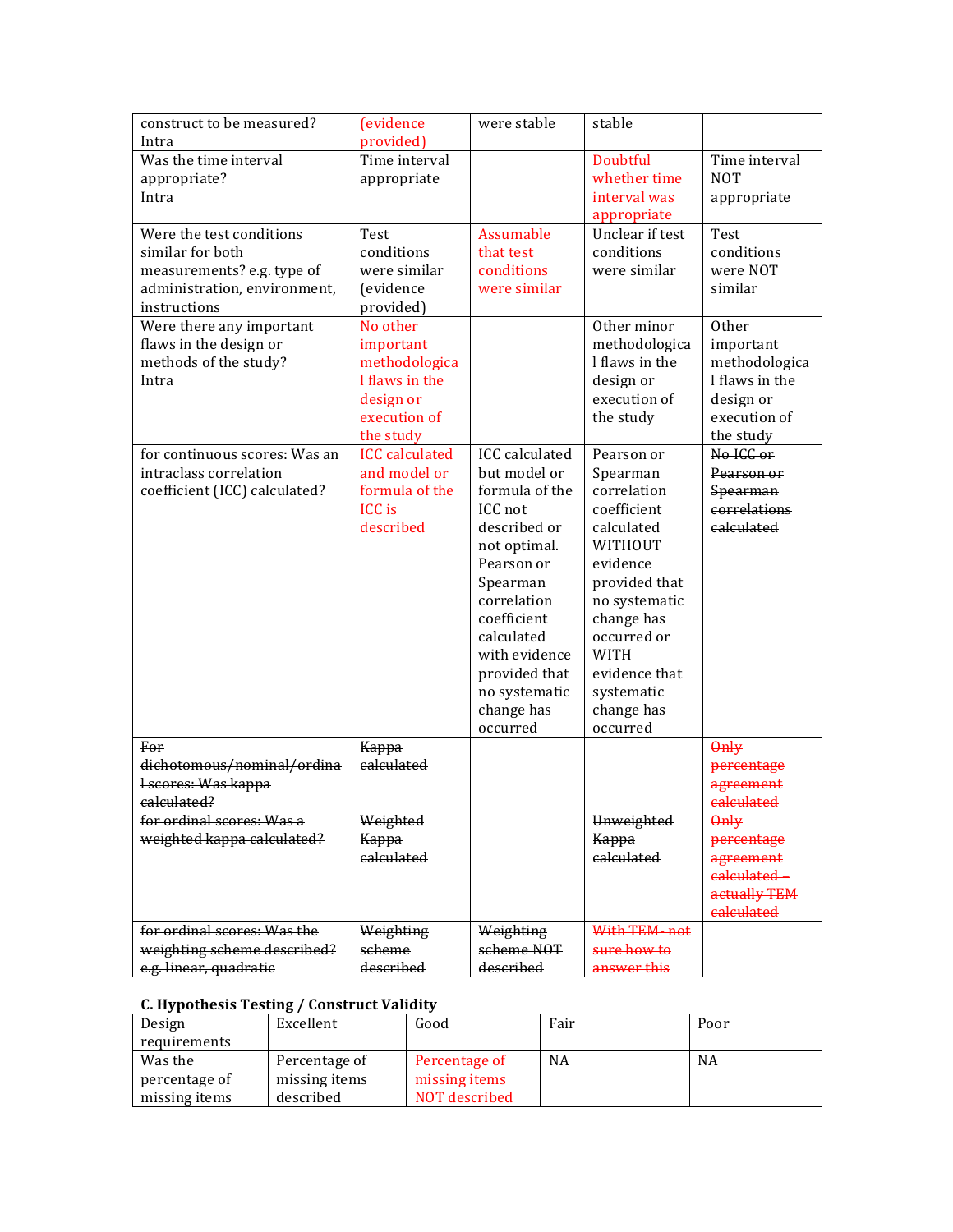| given?                              |                                      |                                  |                                     |                             |
|-------------------------------------|--------------------------------------|----------------------------------|-------------------------------------|-----------------------------|
|                                     |                                      |                                  |                                     |                             |
|                                     |                                      |                                  |                                     |                             |
| Was there a<br>description of       | Described how<br>missing items       | Not described<br>but it can be   | Not clear how<br>missing items were |                             |
| how missing                         | were handled                         | deduced how                      | handled                             |                             |
| items were                          |                                      | missing items                    |                                     |                             |
| handled?                            |                                      | were handled                     |                                     |                             |
| Was the sample                      | Adequate sample                      | Good sample size                 | Moderate sample                     | Small sample                |
| size included in                    | size ( $\geq 100$ per                | $(50-99$ per                     | size (30-49 per                     | size (<30 per               |
| the analysis                        | analysis)                            | analysis)                        | analysis)                           | analysis)                   |
| adequate?                           |                                      |                                  |                                     |                             |
| Were hypotheses                     | hypotheses                           | Minimal number                   | Hypotheses vague                    | Unclear what                |
| regarding                           | formulated a                         | of hypotheses                    | or not formulated                   | was expected                |
| correlations or                     | priori                               | formulate a                      | but possible to                     |                             |
| mean differences                    |                                      | priori                           | deduce what was                     |                             |
| formulated a<br>priori (i.e. before |                                      |                                  | expected                            |                             |
| data collection)?                   |                                      |                                  |                                     |                             |
| Was the expected                    | <b>Expected</b>                      | Expected                         |                                     |                             |
| direction of                        | direction of the                     | direction of the                 |                                     |                             |
| correlations or                     | correlations or                      | correlations or                  |                                     |                             |
| mean differences                    | differences                          | differences NOT                  |                                     |                             |
| included in the                     | stated-functional<br>tests correlate | stated-                          |                                     |                             |
| hypotheses?                         | positively with                      |                                  |                                     |                             |
|                                     | self-report                          |                                  |                                     |                             |
| Was the expected                    | Expected                             | <b>Expected</b>                  |                                     |                             |
| absolute or                         | magnitude of the                     | magnitude of the                 |                                     |                             |
| relative                            | correlations or                      | correlations or                  |                                     |                             |
| magnitude of<br>correlations or     | differences stated                   | differences NOT<br>stated        |                                     |                             |
| mean differences                    |                                      |                                  |                                     |                             |
| included in the                     |                                      |                                  |                                     |                             |
| hypotheses?                         |                                      |                                  |                                     |                             |
| for convergent                      | Adequate                             | Adequate                         | Poor description of                 | NO description              |
| validity: Was an                    | description of the                   | description of                   | the constructs                      | of the constructs           |
| adequate                            | constructs                           | most of the                      | measured by the                     | measured by the             |
| description<br>provided of the      | measured by the                      | constructs<br>measured by the    | comparator<br>instrument(s)         | comparator<br>instrument(s) |
| comparator                          | comparator<br>instrument(s)          | comparator                       |                                     |                             |
| instrument(s)?                      |                                      | instrument(s)                    |                                     |                             |
| for convergent                      | Adequate                             | Adequate                         | Some information                    | No information              |
| validity: Were the                  | measurement                          | measurement                      | on measurement                      | on the                      |
| measurement                         | properties of the                    | properties of the                | properties (or a                    | measurement                 |
| properties of the                   | comparator                           | comparator                       | reference to a study                | properties of the           |
| comparator<br>instrument(s)         | $instrument(s)$ in a                 | instrument(s)<br>but not sure if | on measurement                      | comparator<br>instrument(s) |
| adequately                          | population<br>similar to the         | these apply to                   | properties) of the<br>comparator    | NOTE:                       |
| described?                          | study population-                    | the study                        | instrument(s) in                    | First time tested           |
|                                     | KOS, ADLS, SAS                       | population                       | any study                           | in this study               |
|                                     | used but only the                    |                                  | population                          |                             |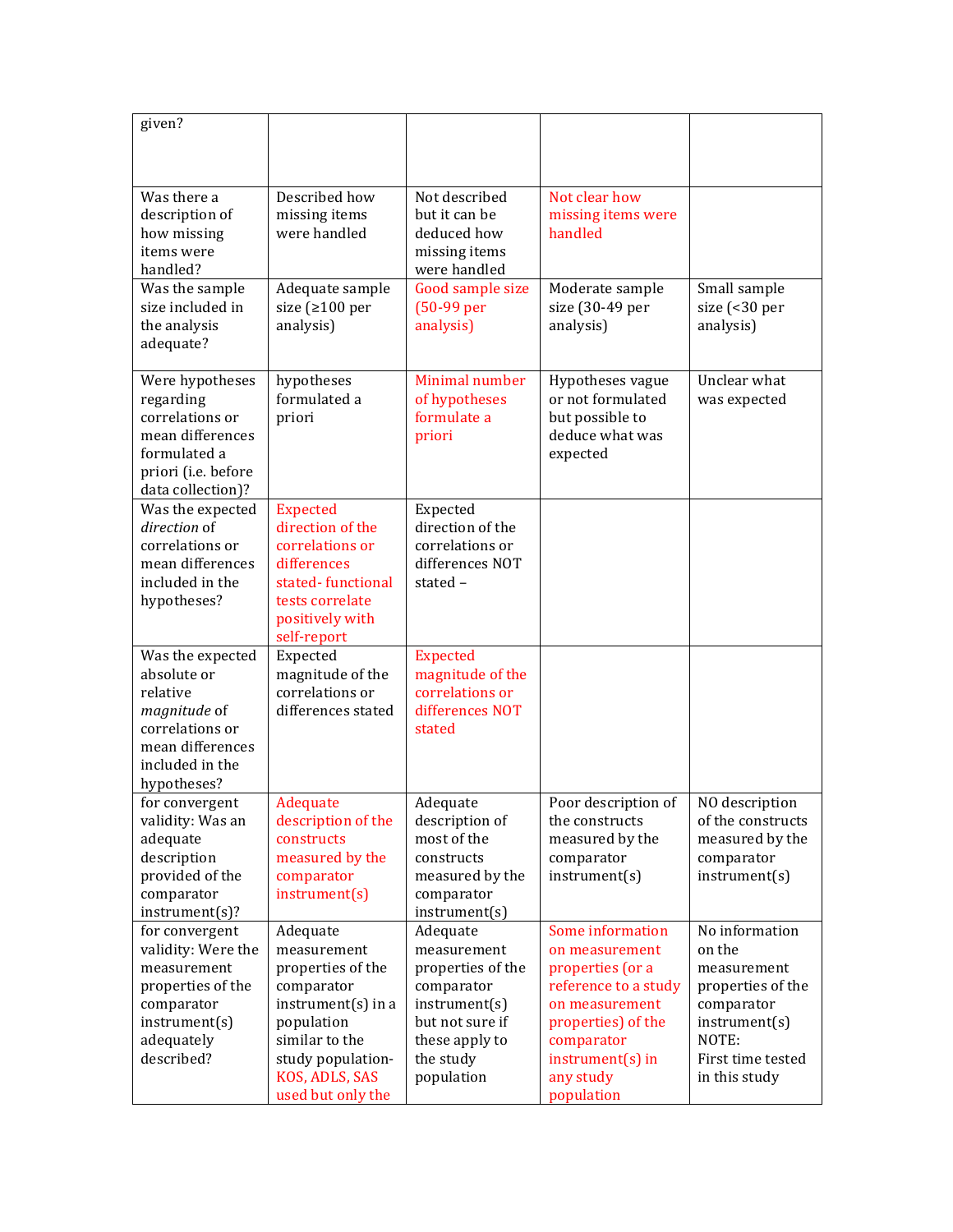|                                                                                              | rel/valid of KOS<br>cited                                                                         |                                                                                                                                                                             |                                                                                                                                                                                                   |                                                                                             |
|----------------------------------------------------------------------------------------------|---------------------------------------------------------------------------------------------------|-----------------------------------------------------------------------------------------------------------------------------------------------------------------------------|---------------------------------------------------------------------------------------------------------------------------------------------------------------------------------------------------|---------------------------------------------------------------------------------------------|
| Were there any<br>important flaws<br>in the design or<br>methods of the<br>study?            | No other<br>important<br>methodological<br>flaws in the<br>design or<br>execution of the<br>study |                                                                                                                                                                             | Other minor<br>methodological<br>flaws in the design<br>or execution of the<br>study (e.g. only<br>data presented on a<br>comparison with<br>an instrument that<br>measures another<br>construct) | Other important<br>methodological<br>flaws in the<br>design or<br>execution of the<br>study |
| Were design and<br>statistical<br>methods<br>adequate for the<br>hypotheses to be<br>tested? | <b>Statistical</b><br>methods applied<br>appropriate                                              | Assumable that<br>statistical<br>methods were<br>appropriate, e.g.<br>Pearson<br>correlations<br>applied, but<br>distribution of<br>scores or mean<br>(SD) not<br>presented | Statistical methods<br>applied NOT<br>optimal                                                                                                                                                     | Statistical<br>methods applied<br>NOT appropriate                                           |

### Ross/Knee Sport Taumatol/2010

STEP1: Evaluated measurement properties in the article

| Check if present | Property                                   | Location |
|------------------|--------------------------------------------|----------|
|                  | Reliability                                | Box A    |
|                  | Agreement/Measurement Error                | Box B    |
|                  | Hypothesis Testing / Construct<br>validity | Box C    |
|                  | Criterion/Predictive Validity              | Box D    |
|                  | Responsiveness                             | Box E    |

| Design                                              | Excellent                                   | Good                                            | Fair               | Poor                           |
|-----------------------------------------------------|---------------------------------------------|-------------------------------------------------|--------------------|--------------------------------|
| requirements                                        |                                             |                                                 |                    |                                |
| Was the<br>percentage of<br>missing items<br>given? | Percentage of<br>missing items<br>described | Percentage of<br>missing items<br>NOT described | <b>NA</b>          | <b>NA</b>                      |
| Was there a                                         | Described how                               | Not described                                   | Not clear how      |                                |
| description of                                      | missing items were                          | but it can be                                   | missing items were |                                |
| how missing                                         | handled                                     | deduced how                                     | handled            |                                |
| items were                                          |                                             | missing items                                   |                    |                                |
| handled?                                            |                                             | were handled                                    |                    |                                |
| Was the sample                                      | Adequate sample                             | Good sample                                     | Moderate sample    | Small sample                   |
| size included in                                    | size ( $\geq 100$ per                       | size (50-99 per                                 | size (30-49 per    | size $\left( < 30 \right)$ per |
| the analysis                                        | analysis)                                   | analysis)                                       | analysis)          | analysis)                      |
| adequate?                                           |                                             |                                                 |                    |                                |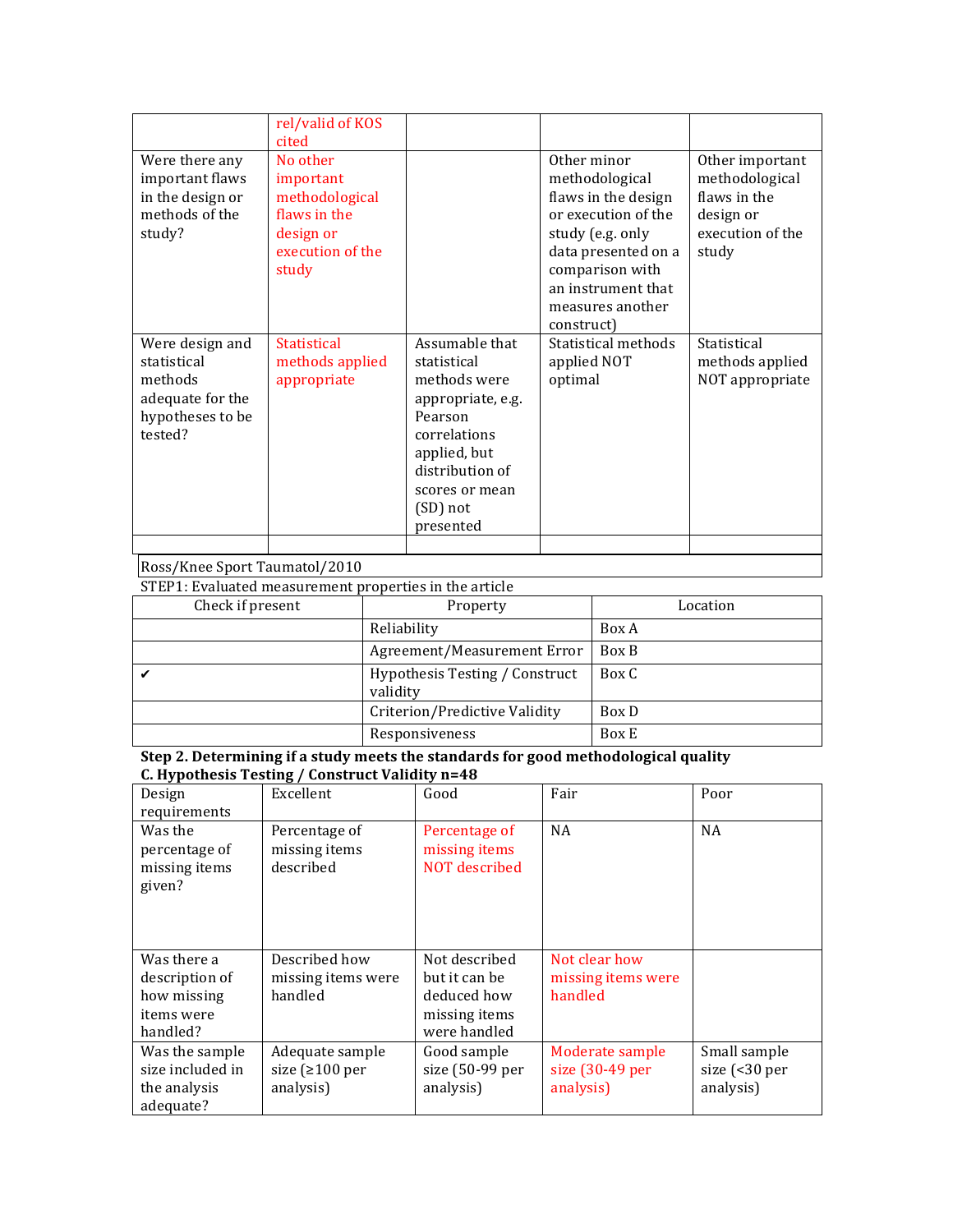| Were<br>hypotheses<br>regarding<br>correlations or<br>mean<br>differences<br>formulated a<br>priori (i.e. before<br>data collection)?      | hypotheses<br>formulated a priori                                                                                                                                                                                 | Minimal<br>number of<br>hypotheses<br>formulate a<br>priori                                                                                 | Hypotheses vague<br>or not formulated<br>but possible to<br>deduce what was<br>expected                                                                                             | Unclear what<br>was expected                                                                                                               |
|--------------------------------------------------------------------------------------------------------------------------------------------|-------------------------------------------------------------------------------------------------------------------------------------------------------------------------------------------------------------------|---------------------------------------------------------------------------------------------------------------------------------------------|-------------------------------------------------------------------------------------------------------------------------------------------------------------------------------------|--------------------------------------------------------------------------------------------------------------------------------------------|
| Was the                                                                                                                                    | <b>Expected direction</b>                                                                                                                                                                                         | Expected                                                                                                                                    |                                                                                                                                                                                     |                                                                                                                                            |
| expected<br>direction of<br>correlations or<br>mean<br>differences<br>included in the                                                      | of the correlations<br>or differences<br>stated-FABQ<br>correlate positively<br>with self-report                                                                                                                  | direction of the<br>correlations or<br>differences NOT<br>stated-                                                                           |                                                                                                                                                                                     |                                                                                                                                            |
| hypotheses?                                                                                                                                |                                                                                                                                                                                                                   |                                                                                                                                             |                                                                                                                                                                                     |                                                                                                                                            |
| Was the<br>expected<br>absolute or<br>relative<br>magnitude of<br>correlations or<br>mean<br>differences<br>included in the<br>hypotheses? | Expected magnitude<br>of the correlations<br>or differences<br>stated                                                                                                                                             | <b>Expected</b><br>magnitude of<br>the correlations<br>or differences<br><b>NOT</b> stated                                                  |                                                                                                                                                                                     |                                                                                                                                            |
| for convergent<br>validity: Was an<br>adequate<br>description<br>provided of the<br>comparator<br>instrument(s)?                           | Adequate<br>description of the<br>constructs<br>measured by the<br>comparator<br>instrument(s)                                                                                                                    | Adequate<br>description of<br>most of the<br>constructs<br>measured by<br>the comparator<br>instrument(s)                                   | Poor description of<br>the constructs<br>measured by the<br>comparator<br>instrument(s)                                                                                             | NO description<br>of the constructs<br>measured by the<br>comparator<br>instrument(s)                                                      |
| for convergent<br>validity: Were<br>the<br>measurement<br>properties of the<br>comparator<br>instrument(s)<br>adequately<br>described?     | Adequate<br>measurement<br>properties of the<br>comparator<br>$instrument(s)$ in a<br>population similar<br>to the study<br>population-<br>KOS, SAS, ADLS<br>used and the<br>reliability/validity<br>of KOS cited | Adequate<br>measurement<br>properties of<br>the comparator<br>instrument(s)<br>but not sure if<br>these apply to<br>the study<br>population | Some information<br>on measurement<br>properties (or a<br>reference to a study<br>on measurement<br>properties) of the<br>comparator<br>instrument(s) in<br>any study<br>population | No information<br>on the<br>measurement<br>properties of the<br>comparator<br>instrument(s)<br>NOTE:<br>First time tested<br>in this study |
| Were there any<br>important flaws<br>in the design or<br>methods of the<br>study?                                                          | No other important<br>methodological<br>flaws in the design<br>or execution of the<br>study                                                                                                                       |                                                                                                                                             | Other minor<br>methodological<br>flaws in the design<br>or execution of the<br>study (e.g. only data<br>presented on a<br>comparison with an                                        | Other important<br>methodological<br>flaws in the<br>design or<br>execution of the<br>study-                                               |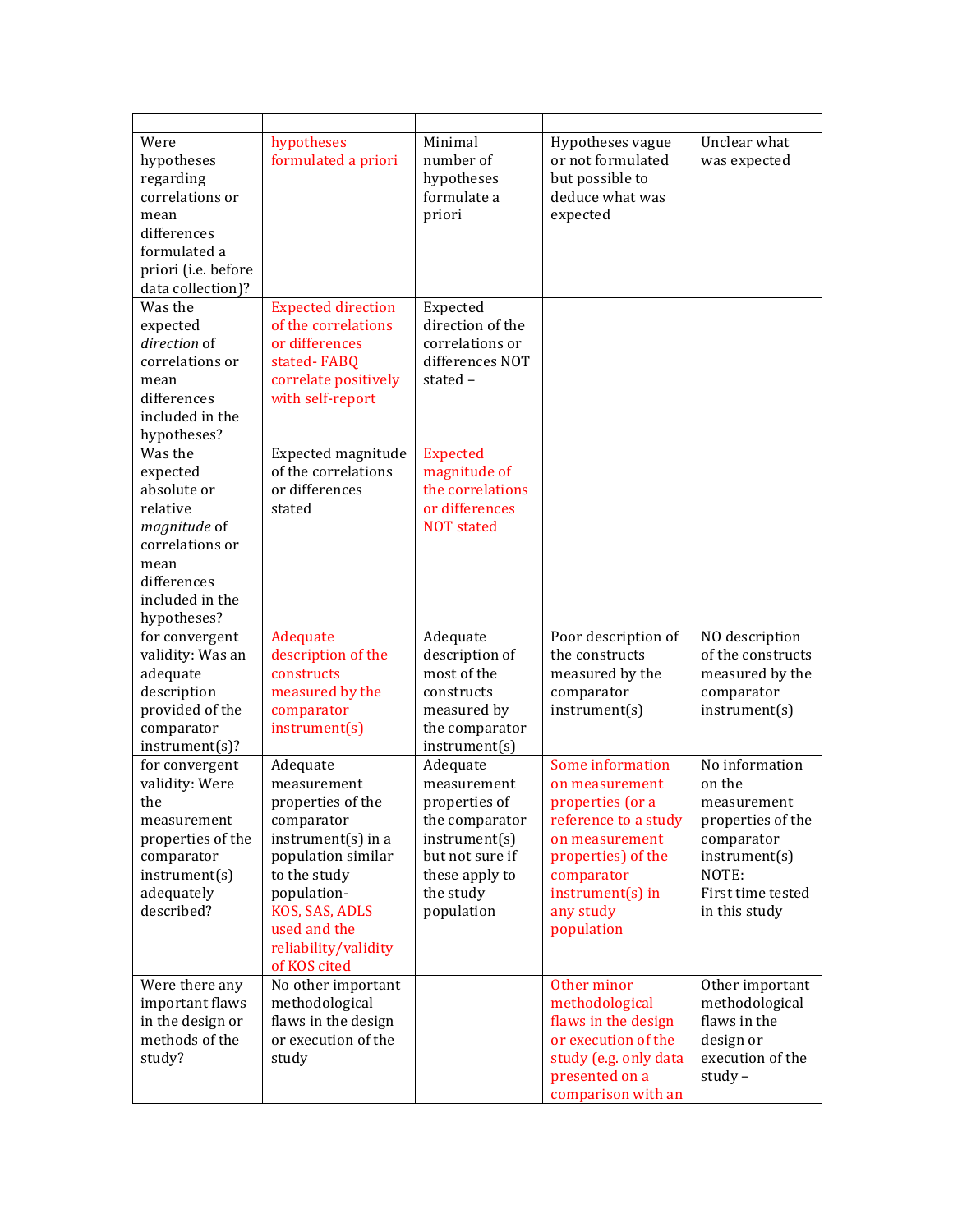|                                                                                              |                                            |                                                                                                                                                                             | instrument that<br>measures another<br>construct) - they<br>adapted FABQ to<br>knee so metrics of<br>FABQ not known in<br>knee |                                                       |
|----------------------------------------------------------------------------------------------|--------------------------------------------|-----------------------------------------------------------------------------------------------------------------------------------------------------------------------------|--------------------------------------------------------------------------------------------------------------------------------|-------------------------------------------------------|
| Were design and<br>statistical<br>methods<br>adequate for the<br>hypotheses to be<br>tested? | Statistical methods<br>applied appropriate | Assumable that<br>statistical<br>methods were<br>appropriate, e.g.<br>Pearson<br>correlations<br>applied, but<br>distribution of<br>scores or mean<br>(SD) not<br>presented | Statistical methods<br>applied NOT<br>optimal                                                                                  | Statistical<br>methods applied<br>NOT.<br>appropriate |

| Svensson/Knee Sport Taumatol/2006                      |                                      |          |  |  |  |
|--------------------------------------------------------|--------------------------------------|----------|--|--|--|
| STEP1: Evaluated measurement properties in the article |                                      |          |  |  |  |
| Check if present                                       | Property                             | Location |  |  |  |
|                                                        | Reliability                          | Box A    |  |  |  |
|                                                        | Agreement/Measurement Error<br>Box B |          |  |  |  |
| Hypothesis Testing / Construct<br>Box C<br>validity    |                                      |          |  |  |  |
| Criterion/Predictive Validity<br>Box D                 |                                      |          |  |  |  |
| ✔                                                      | Responsiveness                       | Box E    |  |  |  |

### **Step 2. Determining if a study meets the standards for good methodological quality E. Responsiveness n=59**

| Design<br>requirements                                                    | Excellent                                      | Good                                                                           | Fair                                           | Poor                           |
|---------------------------------------------------------------------------|------------------------------------------------|--------------------------------------------------------------------------------|------------------------------------------------|--------------------------------|
| Was the<br>percentage of<br>missing items<br>given?                       | Percentage of<br>missing items<br>described    | Percentage of<br>missing items<br>NOT described                                |                                                |                                |
| Was there a<br>description of how<br>missing items<br>were handled?       | Described how<br>missing items<br>were handled | Not described<br>but it can be<br>deduced how<br>missing items<br>were handled | Not clear how<br>missing items were<br>handled |                                |
| Was the sample<br>size included in<br>the analysis<br>adequate?           | Adequate sample<br>size $(2100)$               | Good sample<br>size (50-99)                                                    | Moderate sample<br>size (30-49)                | Small sample size<br>( < 30)   |
| Was a longitudinal<br>design with at<br>least two<br>measurement<br>used? | Longitudinal<br>design used                    |                                                                                |                                                | No longitudinal<br>design used |
| Was the time<br>interval stated?                                          | Time interval<br>adequately<br>described       |                                                                                |                                                | Time interval<br>NOT described |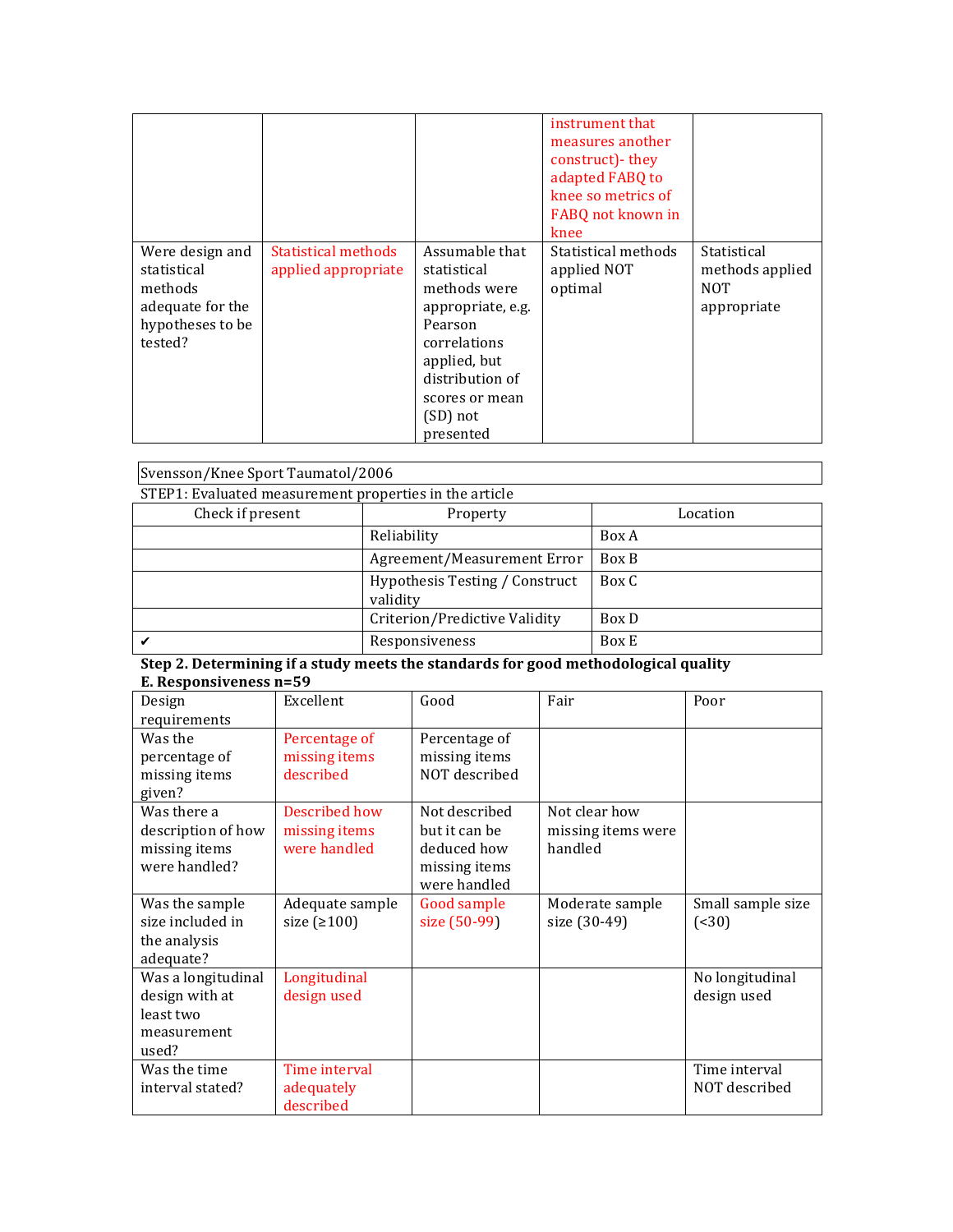| If anything<br>occurred in the<br>interim period<br>(e.g. intervention,<br>other relevant<br>events), was it<br>adequately<br>described?<br>Was a proportion<br>of the patients          | Anything that<br>occurred during<br>the interim<br>period (e.g.<br>treatment)<br>adequately<br>described<br>Part of the<br>patients were                   | Assumable what<br>occurred during<br>the interim<br>period<br>NO evidence<br>provided, but       | Unclear or NOT<br>described what<br>occurred during<br>the interim period<br>Unclear if part of<br>the patients were | If anything<br>occurred in the<br>interim period<br>(e.g. intervention,<br>other relevant<br>events), was it<br>adequately<br>described?<br>Patients were<br>NOT changed |
|------------------------------------------------------------------------------------------------------------------------------------------------------------------------------------------|------------------------------------------------------------------------------------------------------------------------------------------------------------|--------------------------------------------------------------------------------------------------|----------------------------------------------------------------------------------------------------------------------|--------------------------------------------------------------------------------------------------------------------------------------------------------------------------|
| changed (i.e.<br>improvement or<br>deterioration)?                                                                                                                                       | changed<br>(evidence<br>provided)-<br>actually, all were<br>improved at 2<br>year follow-up<br>For constructs for which a gold standard was not available: | assumable that<br>part of the<br>patients were<br>changed                                        | changed                                                                                                              |                                                                                                                                                                          |
| Were hypotheses<br>about changes in<br>scores formulated<br>a priori (i.e. before<br>data collection)?                                                                                   | Hypotheses<br>formulated a<br>priori                                                                                                                       |                                                                                                  | Hypotheses vague<br>or not formulated<br>but possible to<br>deduce what was<br>expected                              | Unclear what was<br>expected                                                                                                                                             |
| Was the expected<br>direction of<br>correlations or<br>mean differences<br>of the change<br>scores of HR-PRO<br>instruments<br>included in these<br>hypotheses?                          | <b>Expected</b><br>direction of the<br>correlations or<br>differences stated                                                                               | Expected<br>direction of the<br>correlations or<br>differences NOT<br>stated                     |                                                                                                                      |                                                                                                                                                                          |
| Were the expected<br>absolute or<br>relative magnitude<br>of correlations or<br>mean differences<br>of the change<br>scores of HR-PRO<br>instruments<br>included in these<br>hypotheses? | Expected<br>magnitude of the<br>correlations or<br>differences stated                                                                                      | <b>Expected</b><br>magnitude of<br>th $\sqrt{e}$<br>correlations or<br>differences NOT<br>stated |                                                                                                                      |                                                                                                                                                                          |
| Was an adequate<br>description<br>provided of the<br>comparator<br>instrument(s)?                                                                                                        | Adequate<br>description of the<br>constructs<br>measured by the<br>comparator<br>instrument(s)                                                             |                                                                                                  | Poor description of<br>the constructs<br>measured by the<br>comparator<br>instrument(s)                              | NO description of<br>the constructs<br>measured by the<br>comparator<br>instrument(s)                                                                                    |
| Were the<br>measurement<br>properties of the<br>comparator<br>instrument(s)<br>adequately                                                                                                | Adequate<br>measurement<br>properties of the<br>comparator<br>instrument(s) in<br>a population                                                             | Adequate<br>measurement<br>properties of<br>the comparator<br>instrument(s)<br>but not sure if   | Some information<br>on measurement<br>properties (or a<br>reference to a<br>study on<br>measurement                  | NO information<br>on the<br>measurement<br>properties of the<br>comparator<br>instrument(s)                                                                              |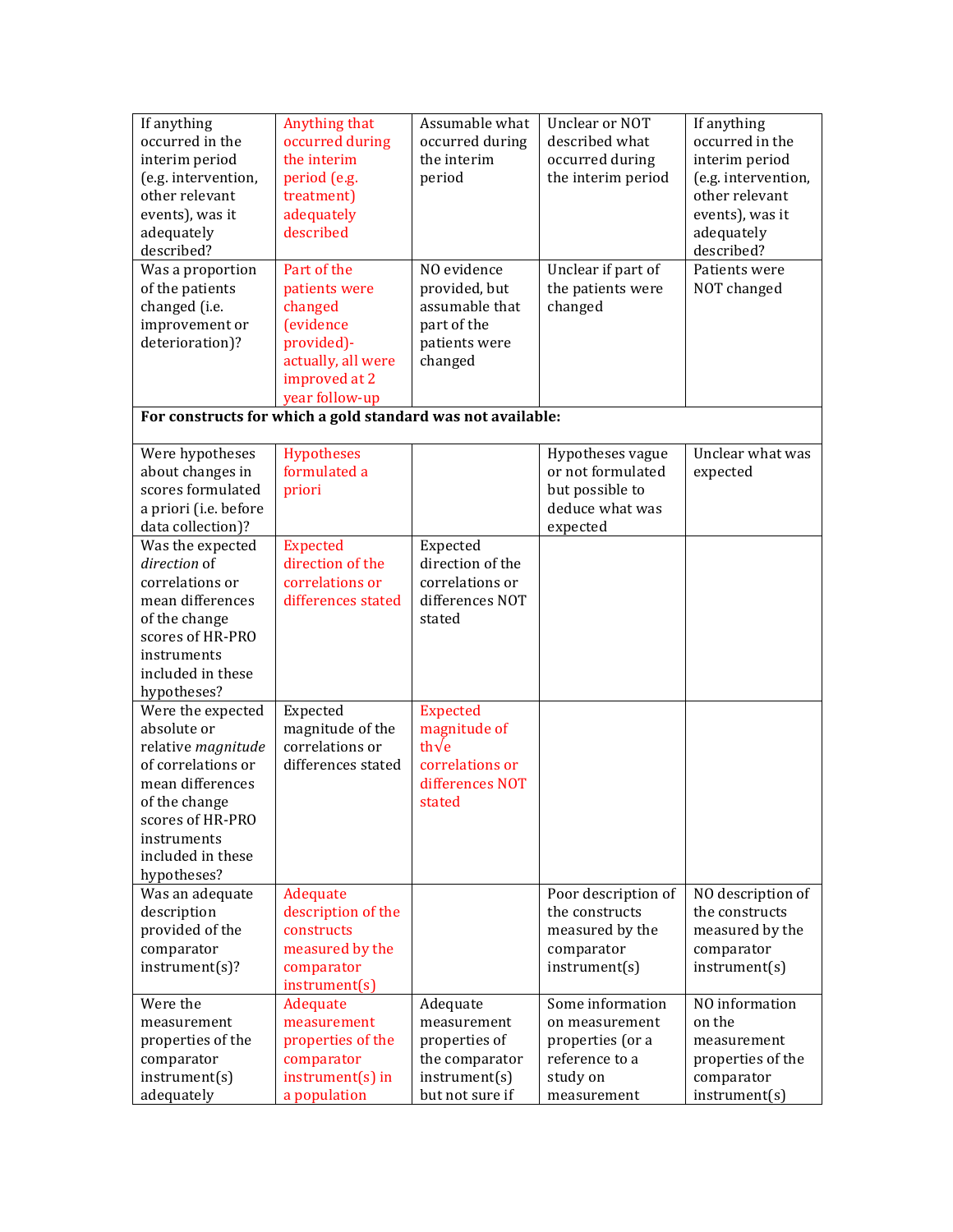| described?                                                                                                                                                    | similar to the<br>study population                                                                | these apply to<br>the study<br>population                                      | properties) of the<br>comparator<br>instrument(s) in<br>any study<br>population                                                                                                                   |                                                                                             |
|---------------------------------------------------------------------------------------------------------------------------------------------------------------|---------------------------------------------------------------------------------------------------|--------------------------------------------------------------------------------|---------------------------------------------------------------------------------------------------------------------------------------------------------------------------------------------------|---------------------------------------------------------------------------------------------|
| Were there any<br>important flaws in<br>the design or<br>methods of the<br>study?                                                                             | No other<br>important<br>methodological<br>flaws in the<br>design or<br>execution of the<br>study |                                                                                | Other minor<br>methodological<br>flaws in the design<br>or execution of the<br>study (e.g. only<br>data presented on<br>a comparison with<br>an instrument that<br>measures another<br>construct) | Other important<br>methodological<br>flaws in the<br>design or<br>execution of the<br>study |
| Were design and<br>statistical methods<br>adequate for the<br>hypotheses to be<br>tested?                                                                     | <b>Statistical</b><br>methods applied<br>appropriate                                              |                                                                                | Statistical methods<br>applied NOT<br>optimal                                                                                                                                                     | Statistical<br>methods applied<br>NOT appropriate                                           |
|                                                                                                                                                               | For constructs for which a gold standard was available:                                           |                                                                                |                                                                                                                                                                                                   |                                                                                             |
| <b>Can the criterion</b><br>for change be<br>considered as a<br>reasonable gold<br>standard?                                                                  | <b>Criterion used</b><br>can be<br>considered an<br>adequate 'gold<br>standard'                   | No evidence<br>provided, but<br>assumable that<br>the criterion<br>used can be | Unclear whether<br>the criterion used<br>can be considered<br>an adequate 'gold<br>standard'                                                                                                      | <b>Criterion used</b><br>can NOT be<br>considered an<br>adequate 'gold<br>standard'         |
|                                                                                                                                                               | fevidence<br>provided)                                                                            | considered an<br>adequate 'gold<br>standard'                                   |                                                                                                                                                                                                   |                                                                                             |
| Were there any<br>important flaws in<br>the design or<br>methods of the<br>study?                                                                             | No other<br>important<br>methodological<br>flaws in the<br>design or<br>execution of the<br>study |                                                                                | Other minor<br>methodological<br>flaws in the design<br>or execution of the<br>study                                                                                                              | Other important<br>methodological<br>flaws in the<br>design or<br>execution of the<br>study |
| for continuous<br>scores: Were<br>correlations<br>between change<br>scores, or the area<br>under the<br>Receiver Operator<br>Gurve (ROG) curve<br>calculated? | <b>Correlations or</b><br>Area under the<br>ROG Gurve (AUG)<br>calculated                         |                                                                                |                                                                                                                                                                                                   | <b>Correlations or</b><br><b>AUC NOT</b><br>calculated                                      |
| for dichotomous<br>scales: Were<br>sensitivity and<br>specificity<br>(changed versus<br>not changed)<br>determined?                                           | Sensitivity and<br>specificity<br>calculated                                                      |                                                                                |                                                                                                                                                                                                   | Sensitivity and<br>specificity NOT<br>calculated                                            |

Tegner/Am J Sports Med/1986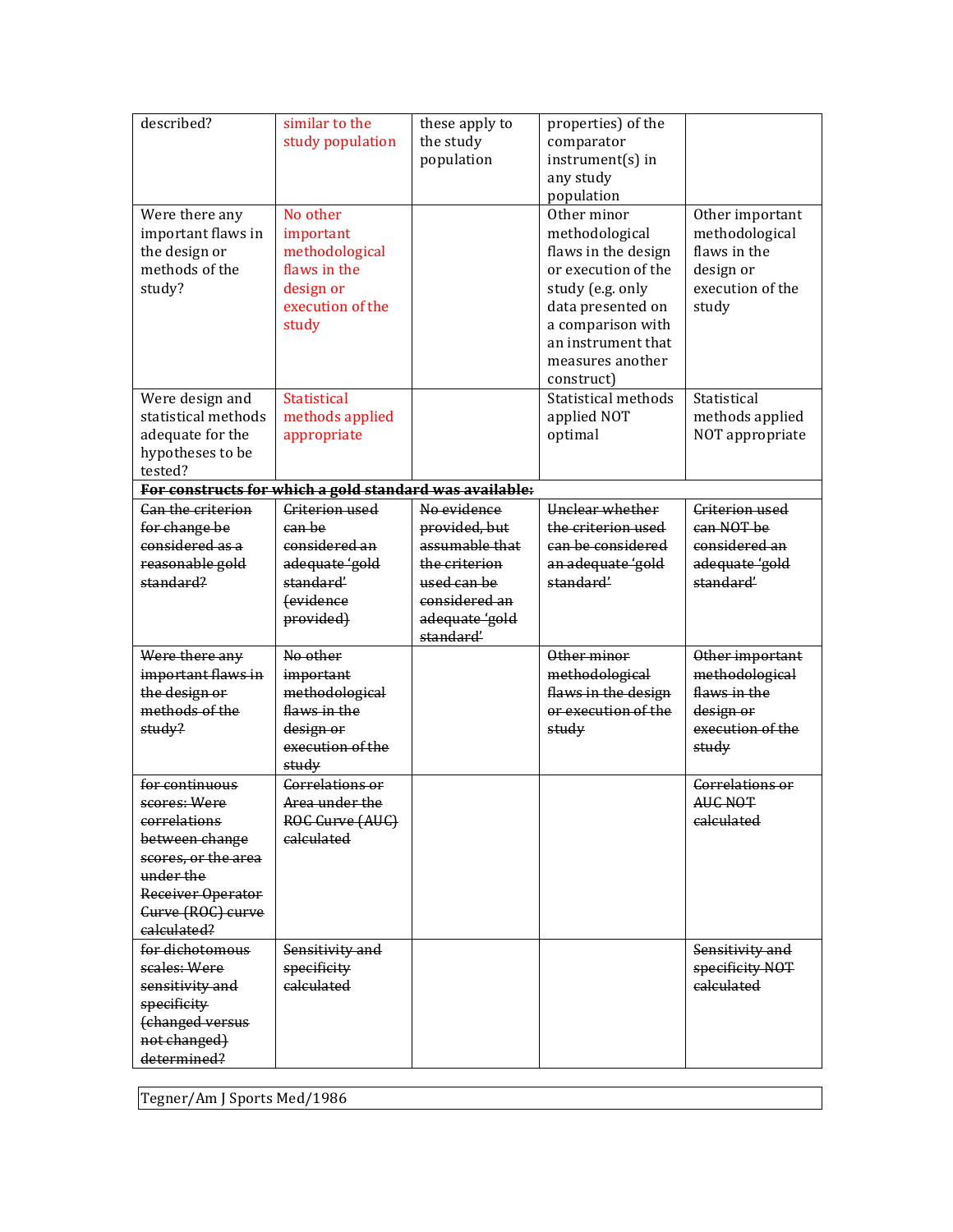| Check if present | Property                                   | Location     |
|------------------|--------------------------------------------|--------------|
|                  | Reliability                                | Box A        |
|                  | Agreement/Measurement Error                | Box B        |
|                  | Hypothesis Testing / Construct<br>validity | <b>Box</b> C |
|                  | Criterion/Predictive Validity              | Box D        |
|                  | Responsiveness                             | Box E        |

## STEP1: Evaluated measurement properties in the article

| Design                          | Excellent             | Good                 | Fair                    | Poor              |
|---------------------------------|-----------------------|----------------------|-------------------------|-------------------|
| requirements                    |                       |                      |                         |                   |
| Was the                         | Percentage of         | Percentage of        | <b>NA</b>               | <b>NA</b>         |
| percentage of                   | missing items         | missing items        |                         |                   |
| missing items                   | described             | <b>NOT</b> described |                         |                   |
| given?                          |                       |                      |                         |                   |
|                                 |                       |                      |                         |                   |
|                                 |                       |                      |                         |                   |
| Was there a                     | Described how         | Not described        | Not clear how           |                   |
| description of                  | missing items         | but it can be        | missing items were      |                   |
| how missing                     | were handled          | deduced how          | handled                 |                   |
| items were                      |                       | missing items        |                         |                   |
| handled?                        |                       | were handled         |                         |                   |
| Was the sample                  | Adequate sample       | Good sample size     | Moderate sample         | Small sample      |
| size included in                | size ( $\geq 100$ per | (50-99 per           | size (30-49 per         | size (<30 per     |
| the analysis                    | analysis)             | analysis)            | analysis)               | analysis)         |
| adequate?                       |                       |                      |                         |                   |
|                                 |                       |                      |                         |                   |
| Were hypotheses                 | hypotheses            | Minimal number       | <b>Hypotheses vague</b> | Unclear what      |
| regarding                       | formulated a          | of hypotheses        | or not formulated       | was expected      |
| correlations or                 | priori                | formulate a          | but possible to         |                   |
| mean differences                |                       | priori               | deduce what was         |                   |
| formulated a                    |                       |                      | expected                |                   |
| priori (i.e. before             |                       |                      |                         |                   |
| data collection)?               |                       |                      |                         |                   |
| Was the expected                | Expected              | <b>Expected</b>      |                         |                   |
| direction of                    | direction of the      | direction of the     |                         |                   |
| correlations or                 | correlations or       | correlations or      |                         |                   |
| mean differences                | differences           | differences NOT      |                         |                   |
| included in the                 | stated-               | stated $-$           |                         |                   |
| hypotheses?<br>Was the expected | Expected              | <b>Expected</b>      |                         |                   |
| absolute or                     | magnitude of the      | magnitude of the     |                         |                   |
| relative                        | correlations or       | correlations or      |                         |                   |
| magnitude of                    | differences stated    | differences NOT      |                         |                   |
| correlations or                 |                       | stated               |                         |                   |
| mean differences                |                       |                      |                         |                   |
| included in the                 |                       |                      |                         |                   |
| hypotheses?                     |                       |                      |                         |                   |
| for convergent                  | <b>Adequate</b>       | Adequate             | Poor description of     | NO description    |
| validity: Was an                | description of the    | description of       | the constructs          | of the constructs |
| adequate                        | constructs            | most of the          | measured by the         | measured by the   |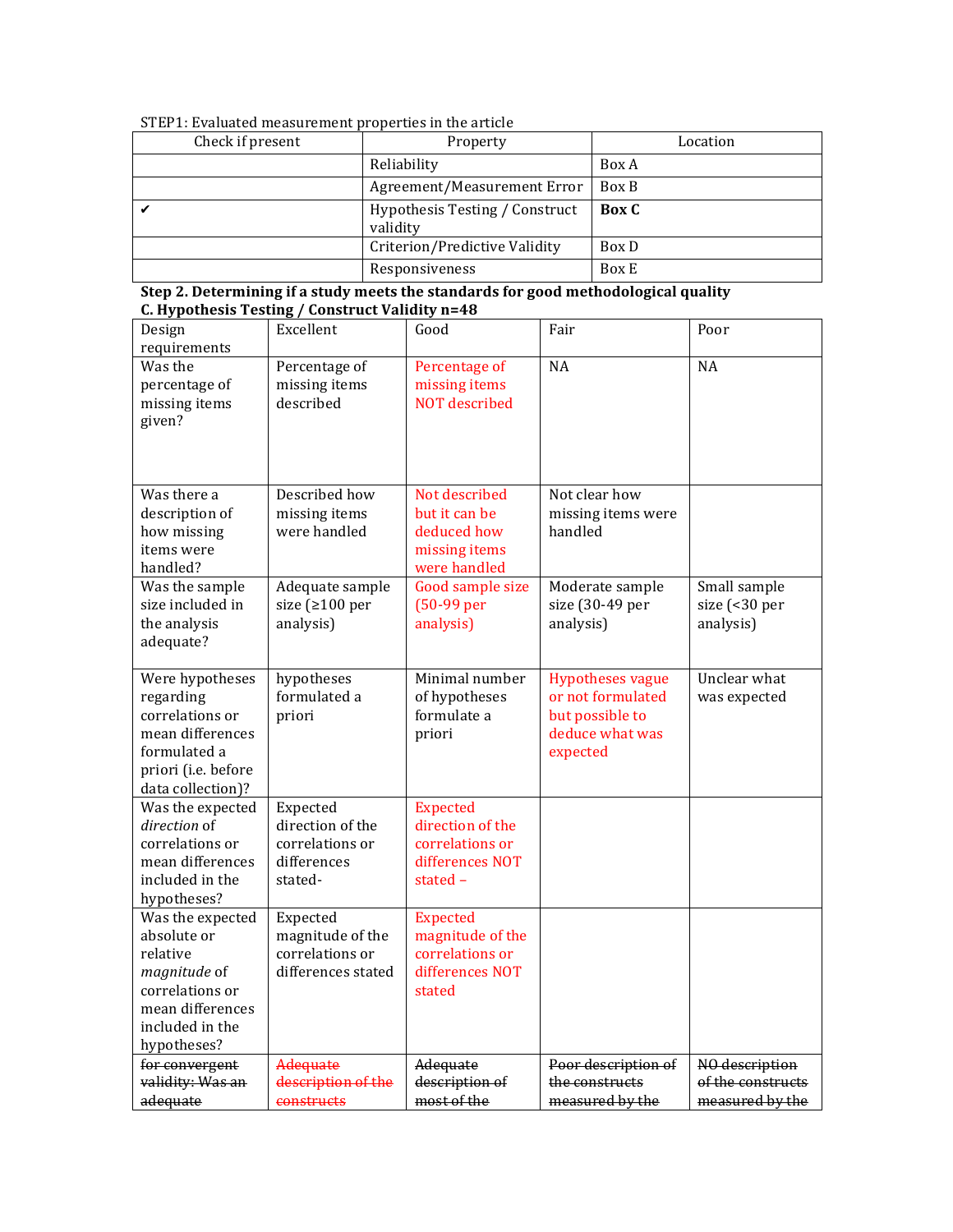| description<br>provided of the<br>comparator<br>$instrument(s)$ ?                                                                    | measured by the<br>comparator<br>instrument(s)                                                                                                                                                         | constructs<br>measured by the<br>comparator<br>instrument(s)                                                                                                                | comparator<br>instrument(s)                                                                                                                                                                       | comparator<br>instrument(s)                                                                                                                |
|--------------------------------------------------------------------------------------------------------------------------------------|--------------------------------------------------------------------------------------------------------------------------------------------------------------------------------------------------------|-----------------------------------------------------------------------------------------------------------------------------------------------------------------------------|---------------------------------------------------------------------------------------------------------------------------------------------------------------------------------------------------|--------------------------------------------------------------------------------------------------------------------------------------------|
| for convergent<br>validity: Were the<br>measurement<br>properties of the<br>comparator<br>instructor(fs)<br>adequately<br>described? | Adequate<br>measurement<br>properties of the<br>comparator<br>$instrument(s)$ in a<br>population<br>similar to the<br>study population-<br>KOS, SAS, ADLS<br>used and the<br>rel/valid of KOS<br>eited | Adequate<br>measurement<br>properties of the<br>comparator<br>instrument(s)<br>but not sure if<br>these apply to<br>the study<br>population                                 | Some information<br>on measurement<br>properties (or a<br>reference to a study<br>on measurement<br>properties) of the<br>comparator<br>$instrument(s)$ in<br>any study<br>population             | No information<br>on the<br>measurement<br>properties of the<br>comparator<br>instrument(s)<br>NOTE:<br>First time tested<br>in this study |
| Were there any<br>important flaws<br>in the design or<br>methods of the<br>study?                                                    | No other<br>important<br>methodological<br>flaws in the<br>design or<br>execution of the<br>study                                                                                                      |                                                                                                                                                                             | Other minor<br>methodological<br>flaws in the design<br>or execution of the<br>study (e.g. only<br>data presented on a<br>comparison with<br>an instrument that<br>measures another<br>construct) | Other important<br>methodological<br>flaws in the<br>design or<br>execution of the<br>$study -$                                            |
| Were design and<br>statistical<br>methods<br>adequate for the<br>hypotheses to be<br>tested?                                         | Statistical<br>methods applied<br>appropriate                                                                                                                                                          | Assumable that<br>statistical<br>methods were<br>appropriate, e.g.<br>Pearson<br>correlations<br>applied, but<br>distribution of<br>scores or mean<br>(SD) not<br>presented | <b>Statistical methods</b><br>applied NOT<br>optimal-<br>correlation<br>coefficients would<br>be more<br>appropriate                                                                              | Statistical<br>methods applied<br>NOT appropriate                                                                                          |

| Witvrouw/Scand J Med Sci Sports/2002                   |                                            |          |  |  |  |  |
|--------------------------------------------------------|--------------------------------------------|----------|--|--|--|--|
| STEP1: Evaluated measurement properties in the article |                                            |          |  |  |  |  |
| Check if present                                       | Property                                   | Location |  |  |  |  |
|                                                        | Reliability                                | Box A    |  |  |  |  |
|                                                        | Box B<br>Agreement/Measurement Error       |          |  |  |  |  |
|                                                        | Hypothesis Testing / Construct<br>validity | Box C    |  |  |  |  |
| Criterion/Predictive Validity<br>Box D                 |                                            |          |  |  |  |  |
|                                                        | Responsiveness                             | Box E    |  |  |  |  |

 $\overline{\mathbf{1}}$ 

### **Step 2. Determining if a study meets the standards for good methodological quality A. Reliability n=25 for reliability**

| Design requirements           | Excellent     | Good          | Fair | Poor |
|-------------------------------|---------------|---------------|------|------|
| Was the percentage of missing | Percentage of | Percentage of |      |      |
| subjects given?               | missing       | missing       |      |      |
| none                          | subjects      | subjects NOT  |      |      |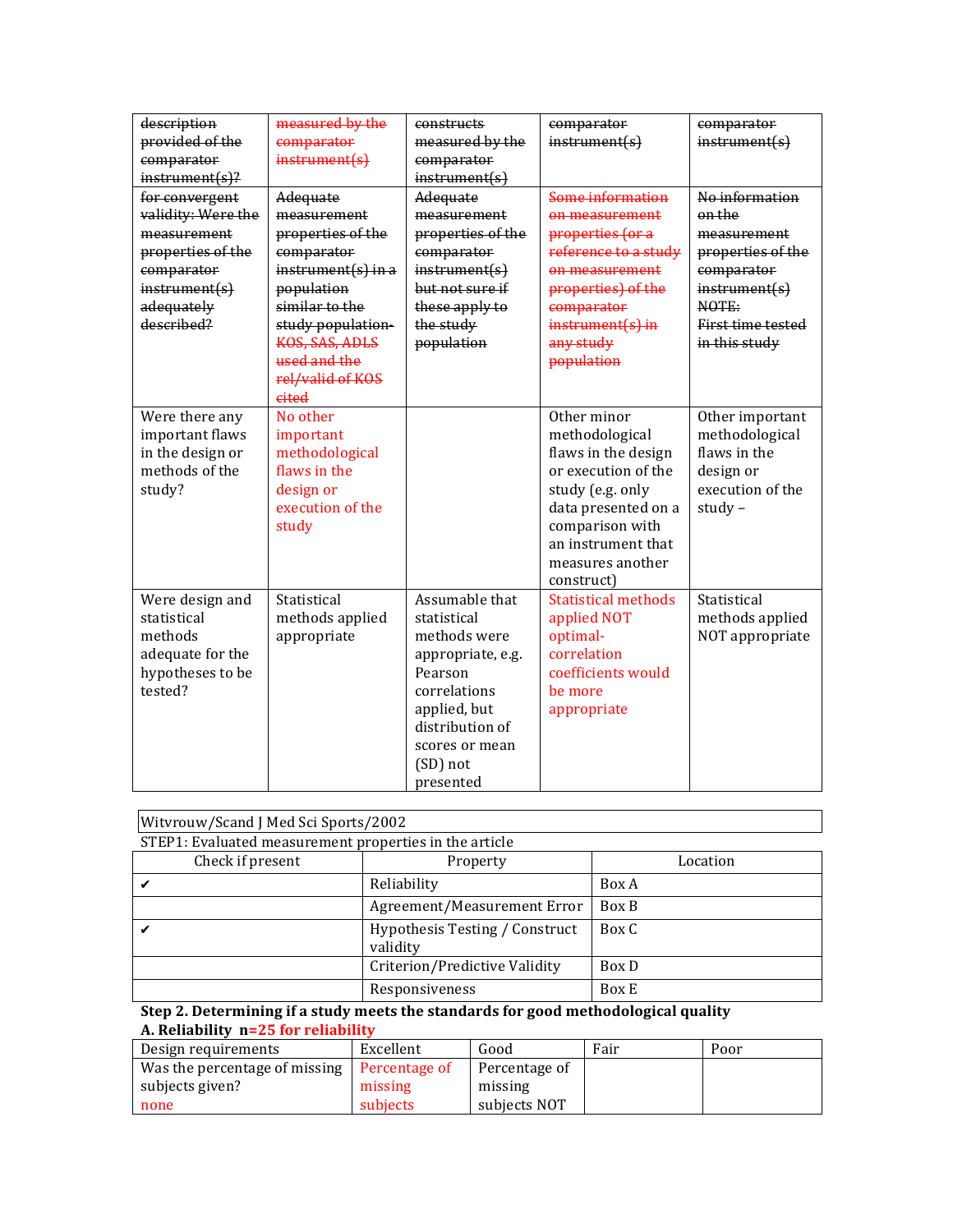|                               | described             | described             |                              |                          |
|-------------------------------|-----------------------|-----------------------|------------------------------|--------------------------|
| Was there a description of    | Described how         | Not described         | Not clear how                |                          |
| how missing subjects were     | missing               | but it can be         | missing                      |                          |
| handled?                      | subjects were         | deduced how           | subjects were                |                          |
|                               | handled               |                       |                              |                          |
|                               |                       | missing               | handled                      |                          |
|                               |                       | subjects were         |                              |                          |
|                               |                       | handled               |                              |                          |
| Was the sample size included  | Adequate              | Good sample           | Moderate                     | <b>Small sample</b>      |
| in the analysis adequate?     | sample size           | size (50-99)          | sample size                  | size $(30)$              |
|                               | (2100)                |                       | $(30-49)$                    |                          |
| Were at least two             | At least two          |                       |                              | Only one                 |
| measurements available?       | measurements          |                       |                              | measurement              |
| Intra and inter intra only    |                       |                       |                              |                          |
| Were the administrations      | Independent           | Assumable             | Doubtful                     | Measurements             |
| independent? Intra            | measurements          | that the              | whether the                  | <b>NOT</b>               |
|                               |                       | measurement           | measurements                 | independent              |
|                               |                       | s were                | were                         |                          |
|                               |                       | independent           |                              |                          |
| Was the time interval stated? |                       |                       | independent<br>Time interval |                          |
|                               | Time interval         |                       |                              |                          |
| Intra                         | stated                |                       | NOT stated                   |                          |
| Were patients stable in the   | Patients were         | Assumable             | Unclear if                   | Patients were            |
| interim period on the         | stable                | that patients         | patients were                | NOT stable               |
| construct to be measured?     | <i>(evidence)</i>     | were stable           | stable                       |                          |
| Intra                         | provided)             |                       |                              |                          |
| Was the time interval         | Time interval         |                       | Doubtful                     | Time interval            |
| appropriate?                  | appropriate           |                       | whether time                 | <b>NOT</b>               |
| Intra                         |                       |                       | interval was                 | appropriate              |
|                               |                       |                       | appropriate                  |                          |
| Were the test conditions      | Test                  | Assumable             | <b>Unclear if test</b>       | Test                     |
| similar for both              | conditions            | that test             | conditions                   | conditions               |
|                               |                       |                       |                              |                          |
| measurements? e.g. type of    | were similar          | conditions            | were similar                 | were NOT                 |
| administration, environment,  | (evidence             | were similar          |                              | similar                  |
| instructions                  | provided)             |                       |                              |                          |
| Were there any important      | No other              |                       | Other minor                  | Other                    |
| flaws in the design or        | important             |                       | methodologica                | important                |
| methods of the study?         | methodologica         |                       | I flaws in the               | methodologica            |
| Intra                         | I flaws in the        |                       | design or                    | I flaws in the           |
|                               | design or             |                       | execution of                 | design or                |
|                               | execution of          |                       | the study                    | execution of             |
|                               | the study             |                       |                              | the study                |
| for continuous scores: Was an | <b>ICC</b> calculated | <b>ICC</b> calculated | Pearson or                   | No ICC or                |
| intraclass correlation        | and model or          | but model or          | Spearman                     | Pearson or               |
|                               | formula of the        | formula of the        | correlation                  |                          |
| coefficient (ICC) calculated? | ICC is                | <b>ICC</b> not        |                              | Spearman<br>correlations |
|                               |                       |                       | coefficient                  |                          |
|                               | described             | described or          | calculated                   | calculated               |
|                               |                       | not optimal.          | WITHOUT                      |                          |
|                               |                       | Pearson or            | evidence                     |                          |
|                               |                       | Spearman              | provided that                |                          |
|                               |                       | correlation           | no systematic                |                          |
|                               |                       | coefficient           | change has                   |                          |
|                               |                       | calculated            | occurred or                  |                          |
|                               |                       | with evidence         | <b>WITH</b>                  |                          |
|                               |                       | provided that         | evidence that                |                          |
|                               |                       | no systematic         | systematic                   |                          |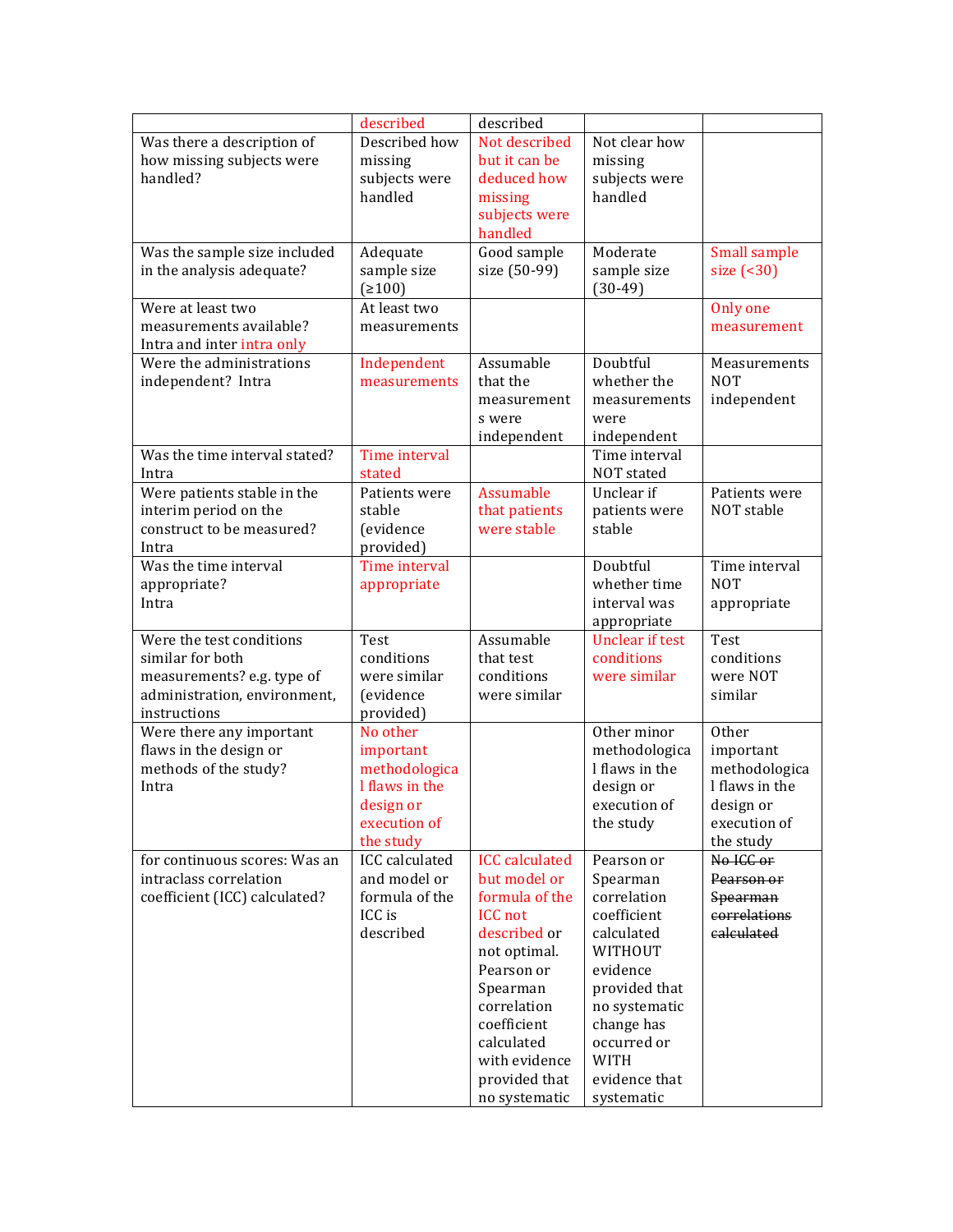|                                                                                      |                                            | change has<br>occurred               | change has<br>occurred                                           |                                                                                                  |
|--------------------------------------------------------------------------------------|--------------------------------------------|--------------------------------------|------------------------------------------------------------------|--------------------------------------------------------------------------------------------------|
| For<br>dichotomous/nominal/ordina<br>I scores: Was kappa<br>calculated?              | Kappa<br>calculated                        |                                      |                                                                  | $\theta$ nlv<br>percentage<br>agreement<br><del>calculated</del>                                 |
| for ordinal scores: Was a<br>weighted kappa calculated?                              | Weighted<br>Kappa<br><del>calculated</del> |                                      | Unweighted<br>Карра<br>calculated                                | $\theta$ nlv<br>percentage<br>agreement<br><del>calculated</del> -<br>actually TEM<br>ealculated |
| for ordinal scores: Was the<br>weighting scheme described?<br>e.g. linear, quadratic | Weighting<br>scheme<br>described           | Weighting<br>scheme NOT<br>described | With TEM-not<br><del>sure how to</del><br><del>answer this</del> |                                                                                                  |

## **C. Hypothesis Testing / Construct Validity n=30**

| Design<br>requirements                                                                                                          | Excellent                                                                 | Good                                                                                    | Fair                                                                                           | Poor                                       |
|---------------------------------------------------------------------------------------------------------------------------------|---------------------------------------------------------------------------|-----------------------------------------------------------------------------------------|------------------------------------------------------------------------------------------------|--------------------------------------------|
| Was the<br>percentage of<br>missing items<br>given?<br>none                                                                     | Percentage of<br>missing items<br>described                               | Percentage of<br>missing items<br><b>NOT</b> described                                  | <b>NA</b>                                                                                      | <b>NA</b>                                  |
| Was there a<br>description of<br>how missing<br>items were<br>handled?                                                          | Described how<br>missing items<br>were handled-all<br>in final analysis   | Not described<br>but it can be<br>deduced how<br>missing items<br>were handled          | Not clear how<br>missing items were<br>handled                                                 |                                            |
| Was the sample<br>size included in<br>the analysis<br>adequate?                                                                 | Adequate sample<br>size ( $\geq 100$ per<br>analysis)                     | Good sample size<br>(50-99 per<br>analysis)                                             | Moderate sample<br>size (30-49 per<br>analysis)                                                | Small sample<br>size (<30 per<br>analysis) |
| Were hypotheses<br>regarding<br>correlations or<br>mean differences<br>formulated a<br>priori (i.e. before<br>data collection)? | hypotheses<br>formulated a<br>priori                                      | Minimal number<br>of hypotheses<br>formulate a<br>priori                                | <b>Hypotheses vague</b><br>or not formulated<br>but possible to<br>deduce what was<br>expected | Unclear what<br>was expected               |
| Was the expected<br>direction of<br>correlations or<br>mean differences<br>included in the<br>hypotheses?                       | Expected<br>direction of the<br>correlations or<br>differences<br>stated- | <b>Expected</b><br>direction of the<br>correlations or<br>differences NOT<br>stated $-$ |                                                                                                |                                            |
| Was the expected<br>absolute or<br>relative<br>magnitude of<br>correlations or                                                  | Expected<br>magnitude of the<br>correlations or<br>differences stated     | <b>Expected</b><br>magnitude of the<br>correlations or<br>differences NOT<br>stated     |                                                                                                |                                            |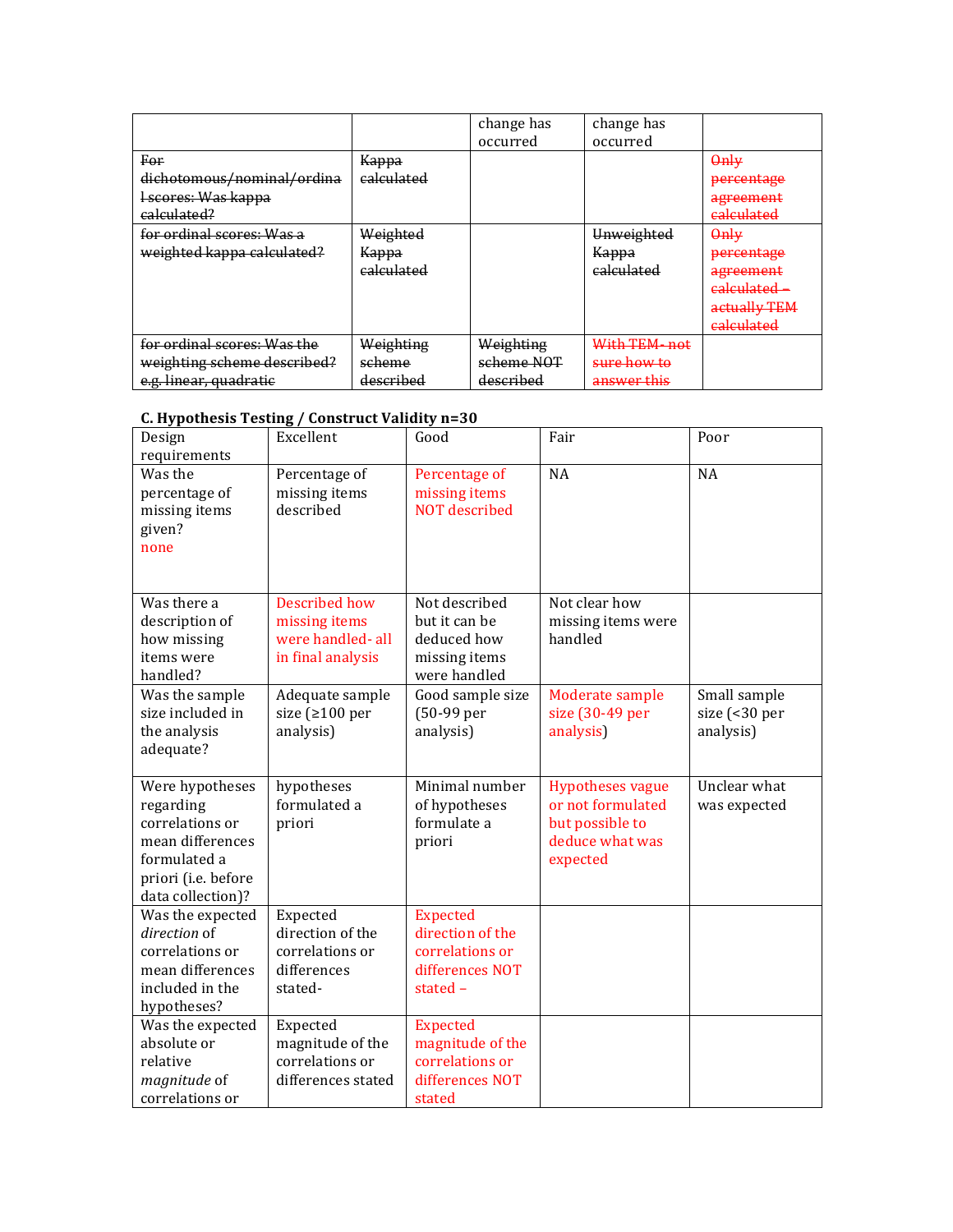| mean differences<br>included in the<br>hypotheses?                                                                                  |                                                                                                                                         |                                                                                                                                                                             |                                                                                                                                                                                                   |                                                                                                                                            |
|-------------------------------------------------------------------------------------------------------------------------------------|-----------------------------------------------------------------------------------------------------------------------------------------|-----------------------------------------------------------------------------------------------------------------------------------------------------------------------------|---------------------------------------------------------------------------------------------------------------------------------------------------------------------------------------------------|--------------------------------------------------------------------------------------------------------------------------------------------|
| for convergent<br>validity: Was an<br>adequate<br>description<br>provided of the<br>comparator<br>instrument(s)?                    | Adequate<br>description of the<br>constructs<br>measured by the<br>comparator<br>instrument(s)                                          | Adequate<br>description of<br>most of the<br>constructs<br>measured by the<br>comparator<br>instrument(s)                                                                   | Poor description of<br>the constructs<br>measured by the<br>comparator<br>instrument(s)                                                                                                           | NO description<br>of the constructs<br>measured by the<br>comparator<br>instrument(s)                                                      |
| for convergent<br>validity: Were the<br>measurement<br>properties of the<br>comparator<br>instrument(s)<br>adequately<br>described? | Adequate<br>measurement<br>properties of the<br>comparator<br>$instrument(s)$ in a<br>population<br>similar to the<br>study population- | Adequate<br>measurement<br>properties of the<br>comparator<br>instrument(s)<br>but not sure if<br>these apply to<br>the study<br>population                                 | Some information<br>on measurement<br>properties (or a<br>reference to a study<br>on measurement<br>properties) of the<br>comparator<br>$instrument(s)$ in<br>any study<br>population             | No information<br>on the<br>measurement<br>properties of the<br>comparator<br>instrument(s)<br>NOTE:<br>First time tested<br>in this study |
| Were there any<br>important flaws<br>in the design or<br>methods of the<br>study?                                                   | No other<br>important<br>methodological<br>flaws in the<br>design or<br>execution of the<br>study                                       |                                                                                                                                                                             | Other minor<br>methodological<br>flaws in the design<br>or execution of the<br>study (e.g. only<br>data presented on a<br>comparison with<br>an instrument that<br>measures another<br>construct) | Other important<br>methodological<br>flaws in the<br>design or<br>execution of the<br>$study -$                                            |
| Were design and<br>statistical<br>methods<br>adequate for the<br>hypotheses to be<br>tested?                                        | Statistical<br>methods applied<br>appropriate                                                                                           | Assumable that<br>statistical<br>methods were<br>appropriate, e.g.<br>Pearson<br>correlations<br>applied, but<br>distribution of<br>scores or mean<br>(SD) not<br>presented | <b>Statistical methods</b><br>applied NOT<br>optimal-<br>correlation<br>coefficients would<br>be more<br>appropriate                                                                              | Statistical<br>methods applied<br>NOT appropriate                                                                                          |

| Zouita/Annals of Phys & Rehab Medicine/2009 |                                                        |       |  |  |  |  |  |  |
|---------------------------------------------|--------------------------------------------------------|-------|--|--|--|--|--|--|
|                                             | STEP1: Evaluated measurement properties in the article |       |  |  |  |  |  |  |
| Check if present<br>Location<br>Property    |                                                        |       |  |  |  |  |  |  |
|                                             | Reliability                                            | Box A |  |  |  |  |  |  |
| Box B<br>Agreement/Measurement Error        |                                                        |       |  |  |  |  |  |  |
|                                             | Hypothesis Testing / Construct<br>validity             | Box C |  |  |  |  |  |  |
| Criterion/Predictive Validity<br>Box D      |                                                        |       |  |  |  |  |  |  |
|                                             | Responsiveness                                         | Box E |  |  |  |  |  |  |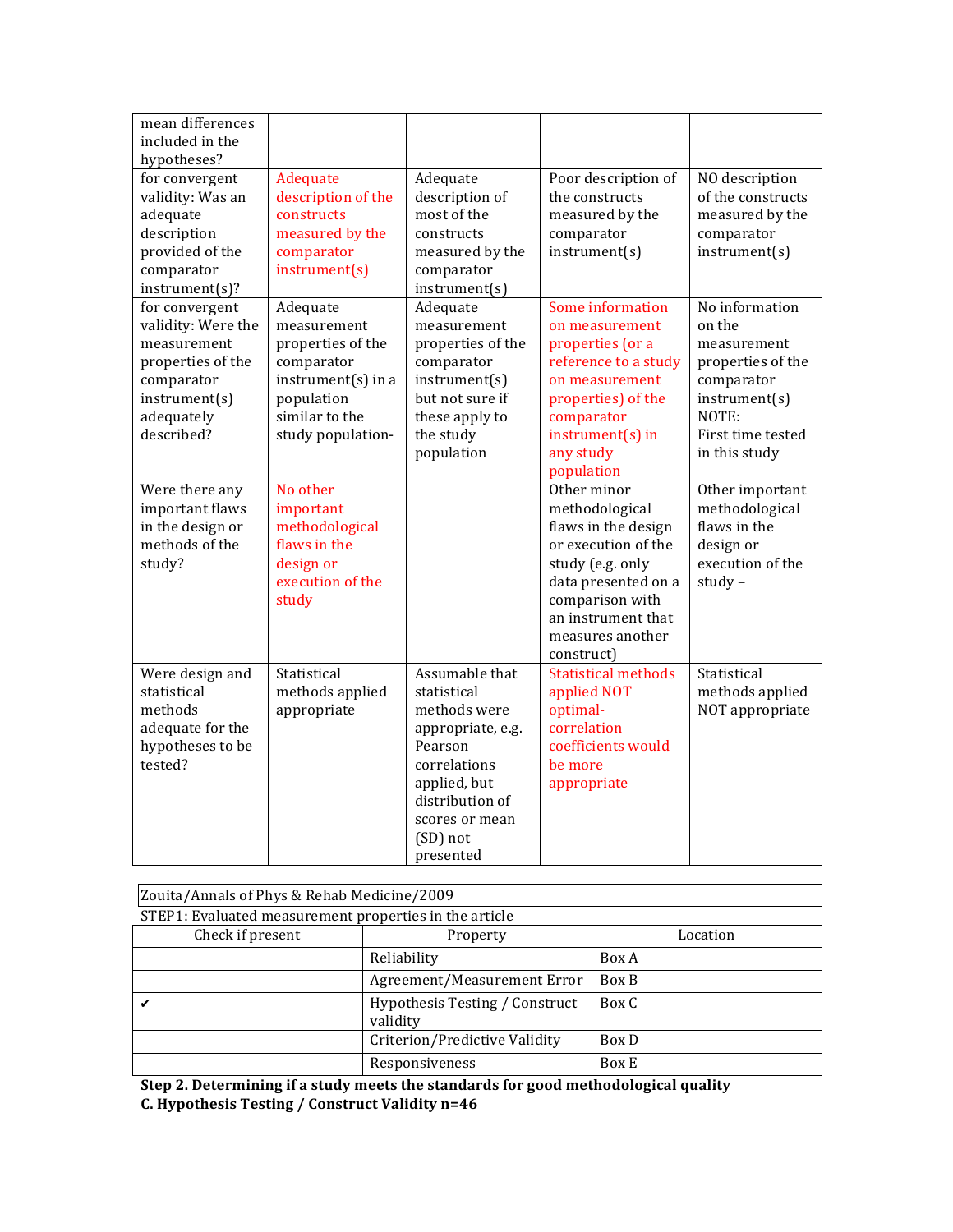| Design<br>requirements                                                                                                               | Excellent                                                                                                                                     | Good                                                                                                      | Fair                                                                                           | Poor                                                                                  |
|--------------------------------------------------------------------------------------------------------------------------------------|-----------------------------------------------------------------------------------------------------------------------------------------------|-----------------------------------------------------------------------------------------------------------|------------------------------------------------------------------------------------------------|---------------------------------------------------------------------------------------|
| Was the<br>percentage of<br>missing items<br>given?                                                                                  | Percentage of<br>missing items<br>described                                                                                                   | Percentage of<br>missing items<br><b>NOT</b> described                                                    | NA                                                                                             | NA                                                                                    |
| Was there a<br>description of<br>how missing<br>items were<br>handled?                                                               | Described how<br>missing items<br>were handled- all<br>in final analysis                                                                      | Not described<br>but it can be<br>deduced how<br>missing items<br>were handled                            | Not clear how<br>missing items were<br>handled                                                 |                                                                                       |
| Was the sample<br>size included in<br>the analysis<br>adequate?                                                                      | Adequate sample<br>size ( $\geq 100$ per<br>analysis)                                                                                         | Good sample size<br>(50-99 per<br>analysis)                                                               | Moderate sample<br>size (30-49 per<br>analysis)                                                | Small sample<br>size (<30 per<br>analysis)                                            |
| Were hypotheses<br>regarding<br>correlations or<br>mean differences<br>formulated a<br>priori (i.e. before<br>data collection)?      | hypotheses<br>formulated a<br>priori                                                                                                          | Minimal number<br>of hypotheses<br>formulate a<br>priori                                                  | <b>Hypotheses vague</b><br>or not formulated<br>but possible to<br>deduce what was<br>expected | Unclear what<br>was expected                                                          |
| Was the expected<br>direction of<br>correlations or<br>mean differences<br>included in the<br>hypotheses?                            | Expected<br>direction of the<br>correlations or<br>differences<br>stated-                                                                     | <b>Expected</b><br>direction of the<br>correlations or<br>differences NOT<br>stated -                     |                                                                                                |                                                                                       |
| Was the expected<br>absolute or<br>relative<br>magnitude of<br>correlations or<br>mean differences<br>included in the<br>hypotheses? | Expected<br>magnitude of the<br>correlations or<br>differences stated                                                                         | <b>Expected</b><br>magnitude of the<br>correlations or<br>differences NOT<br>stated                       |                                                                                                |                                                                                       |
| for convergent<br>validity: Was an<br>adequate<br>description<br>provided of the<br>comparator<br>instrument(s)?                     | Adequate<br>description of the<br>constructs<br>measured by the<br>comparator<br>$instrument(s) -$<br>same test in a<br>healthy<br>population | Adequate<br>description of<br>most of the<br>constructs<br>measured by the<br>comparator<br>instrument(s) | Poor description of<br>the constructs<br>measured by the<br>comparator<br>instrument(s)        | NO description<br>of the constructs<br>measured by the<br>comparator<br>instrument(s) |
| for convergent<br>validity: Were the<br>measurement<br>properties of the<br>comparator                                               | Adequate<br>measurement<br>properties of the<br>comparator<br>$instrument(s)$ in a                                                            | Adequate<br>measurement<br>properties of the<br>comparator<br>instrument(s)                               | Some information<br>on measurement<br>properties (or a<br>reference to a<br>study on           | No information<br>on the<br>measurement<br>properties of the<br>comparator            |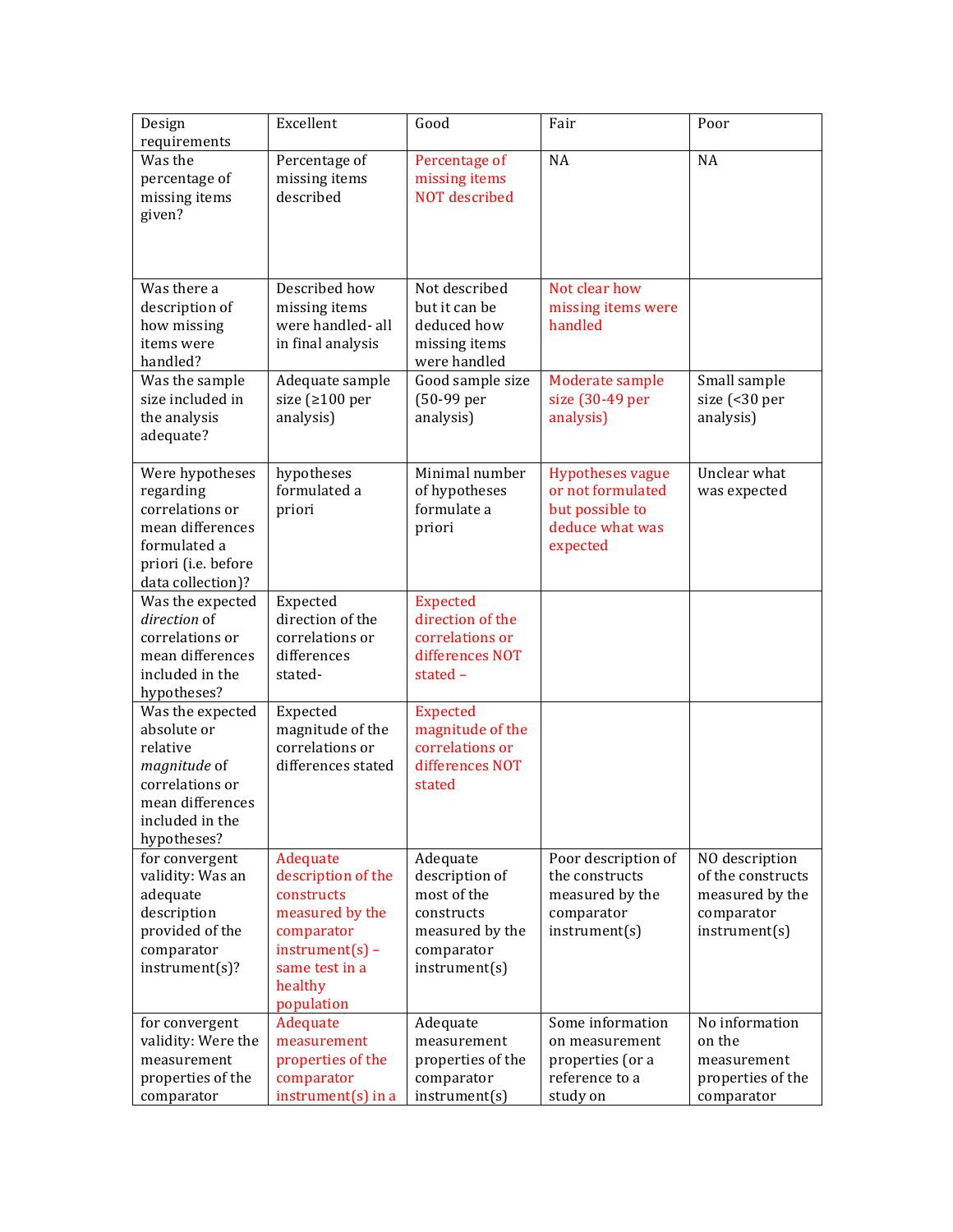| instrument(s)<br>adequately<br>described?                                                    | population<br>similar to the<br>study population-                                                 | but not sure if<br>these apply to<br>the study<br>population                                                                                                                | measurement<br>properties) of the<br>comparator<br>$instrument(s)$ in<br>any study<br>population                                                                                                  | instrument(s)<br>NOTE:<br>First time tested<br>in this study                                    |
|----------------------------------------------------------------------------------------------|---------------------------------------------------------------------------------------------------|-----------------------------------------------------------------------------------------------------------------------------------------------------------------------------|---------------------------------------------------------------------------------------------------------------------------------------------------------------------------------------------------|-------------------------------------------------------------------------------------------------|
| Were there any<br>important flaws<br>in the design or<br>methods of the<br>study?            | No other<br>important<br>methodological<br>flaws in the<br>design or<br>execution of the<br>study |                                                                                                                                                                             | Other minor<br>methodological<br>flaws in the design<br>or execution of the<br>study (e.g. only<br>data presented on a<br>comparison with<br>an instrument that<br>measures another<br>construct) | Other important<br>methodological<br>flaws in the<br>design or<br>execution of the<br>study $-$ |
| Were design and<br>statistical<br>methods<br>adequate for the<br>hypotheses to be<br>tested? | Statistical<br>methods applied<br>appropriate                                                     | Assumable that<br>statistical<br>methods were<br>appropriate, e.g.<br>Pearson<br>correlations<br>applied, but<br>distribution of<br>scores or mean<br>(SD) not<br>presented | Statistical methods<br>applied NOT<br>optimal-<br>correlation<br>coefficients would<br>be more<br>appropriate                                                                                     | Statistical<br>methods applied<br>NOT appropriate                                               |

| Barber/CORR/1990 |
|------------------|
|------------------|

| STEP1: Evaluated measurement properties in the article |                                            |          |  |  |  |  |
|--------------------------------------------------------|--------------------------------------------|----------|--|--|--|--|
| Check if present                                       | Property                                   | Location |  |  |  |  |
|                                                        | Reliability                                | Box A    |  |  |  |  |
|                                                        | Agreement/Measurement Error                | Box B    |  |  |  |  |
|                                                        | Hypothesis Testing / Construct<br>validity | Box C    |  |  |  |  |
|                                                        | Criterion/Predictive Validity              | Box D    |  |  |  |  |
|                                                        | Responsiveness                             | Box E    |  |  |  |  |

| $-1$ , $-1$<br>Design<br>requirements                                  | Excellent                                                               | Good                                                                           | Fair                                           | Poor      |
|------------------------------------------------------------------------|-------------------------------------------------------------------------|--------------------------------------------------------------------------------|------------------------------------------------|-----------|
| Was the<br>percentage of<br>missing items<br>given?<br>none            | Percentage of<br>missing items<br>described                             | Percentage of<br>missing items<br>NOT described                                | <b>NA</b>                                      | <b>NA</b> |
| Was there a<br>description of<br>how missing<br>items were<br>handled? | Described how<br>missing items<br>were handled-all<br>in final analysis | Not described<br>but it can be<br>deduced how<br>missing items<br>were handled | Not clear how<br>missing items were<br>handled |           |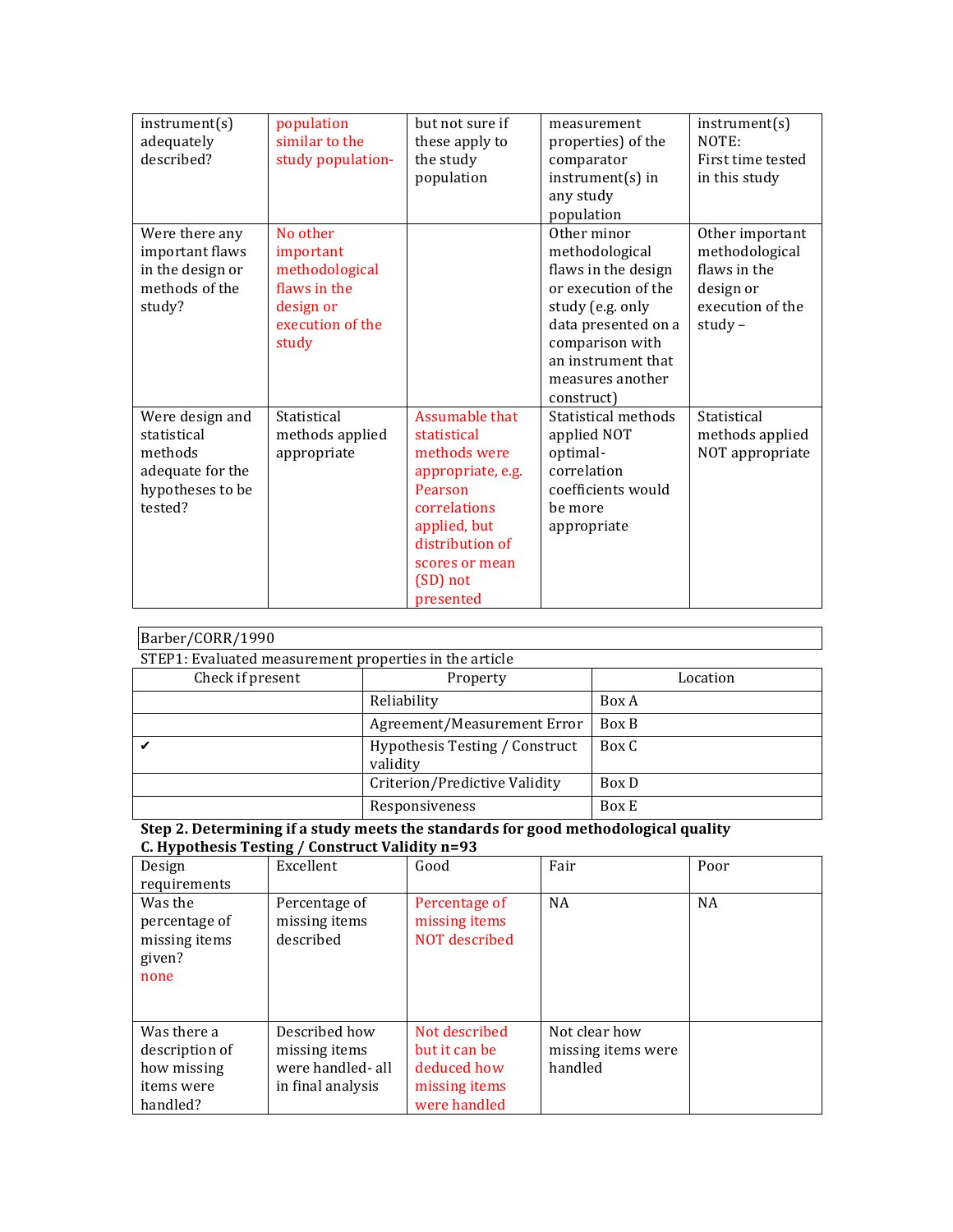| Was the sample<br>size included in<br>the analysis<br>adequate?                                                                             | Adequate sample<br>size ( $\geq 100$ per<br>analysis)                                                                                         | Good sample size<br>(50-99 per<br>analysis)                                                                                                 | Moderate sample<br>size (30-49 per<br>analysis)                                                                                                                                          | Small sample<br>size (<30 per<br>analysis)                                                                                                 |
|---------------------------------------------------------------------------------------------------------------------------------------------|-----------------------------------------------------------------------------------------------------------------------------------------------|---------------------------------------------------------------------------------------------------------------------------------------------|------------------------------------------------------------------------------------------------------------------------------------------------------------------------------------------|--------------------------------------------------------------------------------------------------------------------------------------------|
| Were hypotheses<br>regarding<br>correlations or<br>mean differences<br>formulated a<br>priori (i.e. before<br>data collection)?             | hypotheses<br>formulated a<br>priori                                                                                                          | Minimal number<br>of hypotheses<br>formulate a<br>priori                                                                                    | <b>Hypotheses vague</b><br>or not formulated<br>but possible to<br>deduce what was<br>expected                                                                                           | Unclear what<br>was expected                                                                                                               |
| Was the expected<br>direction of<br>correlations or<br>mean differences<br>included in the<br>hypotheses?                                   | Expected<br>direction of the<br>correlations or<br>differences<br>stated-                                                                     | <b>Expected</b><br>direction of the<br>correlations or<br>differences NOT<br>stated $-$                                                     |                                                                                                                                                                                          |                                                                                                                                            |
| Was the expected<br>absolute or<br>relative<br><i>magnitude</i> of<br>correlations or<br>mean differences<br>included in the<br>hypotheses? | Expected<br>magnitude of the<br>correlations or<br>differences stated                                                                         | <b>Expected</b><br>magnitude of the<br>correlations or<br>differences NOT<br>stated                                                         |                                                                                                                                                                                          |                                                                                                                                            |
| for convergent<br>validity: Was an<br>adequate<br>description<br>provided of the<br>comparator<br>$instrument(s)$ ?                         | Adequate<br>description of the<br>constructs<br>measured by the<br>comparator<br>$instrument(s) -$<br>same test in a<br>healthy<br>population | Adequate<br>description of<br>most of the<br>constructs<br>measured by the<br>comparator<br>instrument(s)                                   | Poor description of<br>the constructs<br>measured by the<br>comparator<br>instrument(s)                                                                                                  | NO description<br>of the constructs<br>measured by the<br>comparator<br>instrument(s)                                                      |
| for convergent<br>validity: Were the<br>measurement<br>properties of the<br>comparator<br>instrument(s)<br>adequately<br>described?         | Adequate<br>measurement<br>properties of the<br>comparator<br>instrument(s) in a<br>population<br>similar to the<br>study population-         | Adequate<br>measurement<br>properties of the<br>comparator<br>instrument(s)<br>but not sure if<br>these apply to<br>the study<br>population | Some information<br>on measurement<br>properties (or a<br>reference to a<br>study on<br>measurement<br>properties) of the<br>comparator<br>$instrument(s)$ in<br>any study<br>population | No information<br>on the<br>measurement<br>properties of the<br>comparator<br>instrument(s)<br>NOTE:<br>First time tested<br>in this study |
| Were there any<br>important flaws<br>in the design or<br>methods of the<br>study?                                                           | No other<br>important<br>methodological<br>flaws in the<br>design or<br>execution of the<br>study                                             |                                                                                                                                             | Other minor<br>methodological<br>flaws in the design<br>or execution of the<br>study (e.g. only<br>data presented on a<br>comparison with<br>an instrument that                          | Other important<br>methodological<br>flaws in the<br>design or<br>execution of the<br>study -                                              |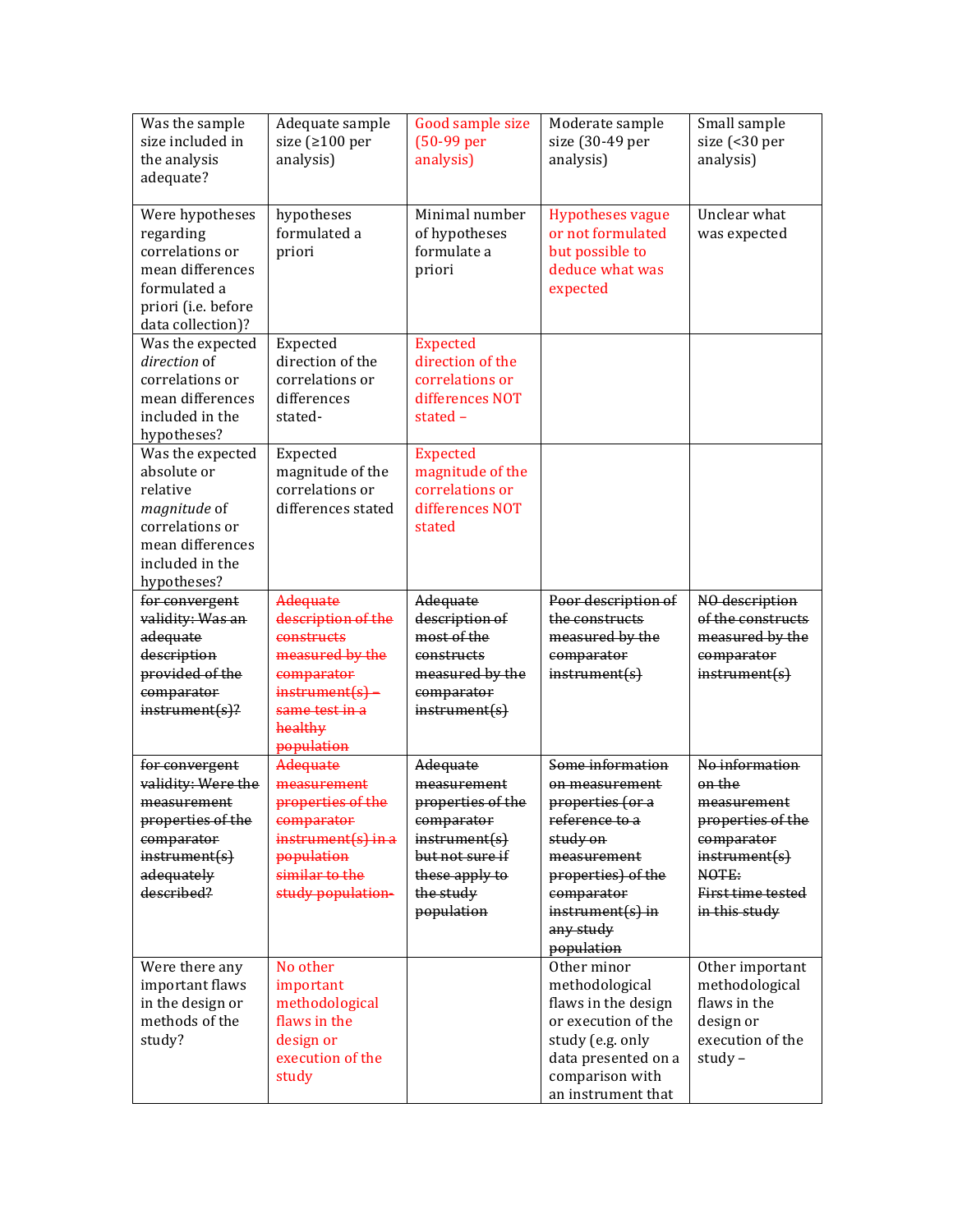|                                                                                              |                                                      |                                                                                                                                                                             | measures another<br>construct)                                                                                |                                                   |
|----------------------------------------------------------------------------------------------|------------------------------------------------------|-----------------------------------------------------------------------------------------------------------------------------------------------------------------------------|---------------------------------------------------------------------------------------------------------------|---------------------------------------------------|
| Were design and<br>statistical<br>methods<br>adequate for the<br>hypotheses to be<br>tested? | <b>Statistical</b><br>methods applied<br>appropriate | Assumable that<br>statistical<br>methods were<br>appropriate, e.g.<br>Pearson<br>correlations<br>applied, but<br>distribution of<br>scores or mean<br>(SD) not<br>presented | Statistical methods<br>applied NOT<br>optimal-<br>correlation<br>coefficients would<br>be more<br>appropriate | Statistical<br>methods applied<br>NOT appropriate |

| Brosky/JOSPT/1999                                      |                                                   |          |  |  |  |  |  |
|--------------------------------------------------------|---------------------------------------------------|----------|--|--|--|--|--|
| STEP1: Evaluated measurement properties in the article |                                                   |          |  |  |  |  |  |
| Check if present                                       | Property                                          | Location |  |  |  |  |  |
|                                                        | Reliability                                       | Box A    |  |  |  |  |  |
|                                                        | Agreement/Measurement Error                       | Box B    |  |  |  |  |  |
|                                                        | <b>Hypothesis Testing / Construct</b><br>validity | Box C    |  |  |  |  |  |
|                                                        | Criterion/Predictive Validity                     | Box D    |  |  |  |  |  |
|                                                        | Responsiveness                                    | Box E    |  |  |  |  |  |

#### **Step 2. Determining if a study meets the standards for good methodological quality A. Reliability n=15 for reliability**

| Design requirements           | Excellent     | Good          | Fair          | Poor                |
|-------------------------------|---------------|---------------|---------------|---------------------|
| Was the percentage of missing | Percentage of | Percentage of |               |                     |
| subjects given?               | missing       | missing       |               |                     |
| none                          | subjects      | subjects NOT  |               |                     |
|                               | described     | described     |               |                     |
| Was there a description of    | Described how | Not described | Not clear how |                     |
| how missing subjects were     | missing       | but it can be | missing       |                     |
| handled?                      | subjects were | deduced how   | subjects were |                     |
| none                          | handled       | missing       | handled       |                     |
|                               |               | subjects were |               |                     |
|                               |               | handled       |               |                     |
| Was the sample size included  | Adequate      | Good sample   | Moderate      | <b>Small sample</b> |
| in the analysis adequate?     | sample size   | size (50-99)  | sample size   | size $( 30)$        |
|                               | (2100)        |               | $(30-49)$     | $n=15$              |
| Were at least two             | At least two  |               |               | Only one            |
| measurements available?       | measurements  |               |               | measurement         |
| Intra and inter intra only    |               |               |               |                     |
| Were the administrations      | Independent   | Assumable     | Doubtful      | Measurements        |
| independent? Intra            | measurements  | that the      | whether the   | <b>NOT</b>          |
|                               |               | measurement   | measurements  | independent         |
|                               |               | s were        | were          |                     |
|                               |               | independent   | independent   |                     |
| Was the time interval stated? | Time interval |               | Time interval |                     |
| Intra                         | stated        |               | NOT stated    |                     |
| Were patients stable in the   | Patients were | Assumable     | Unclear if    | Patients were       |
| interim period on the         | stable        | that patients | patients were | NOT stable          |
| construct to be measured?     | (evidence     | were stable   | stable        |                     |
| Intra                         | provided)     |               |               |                     |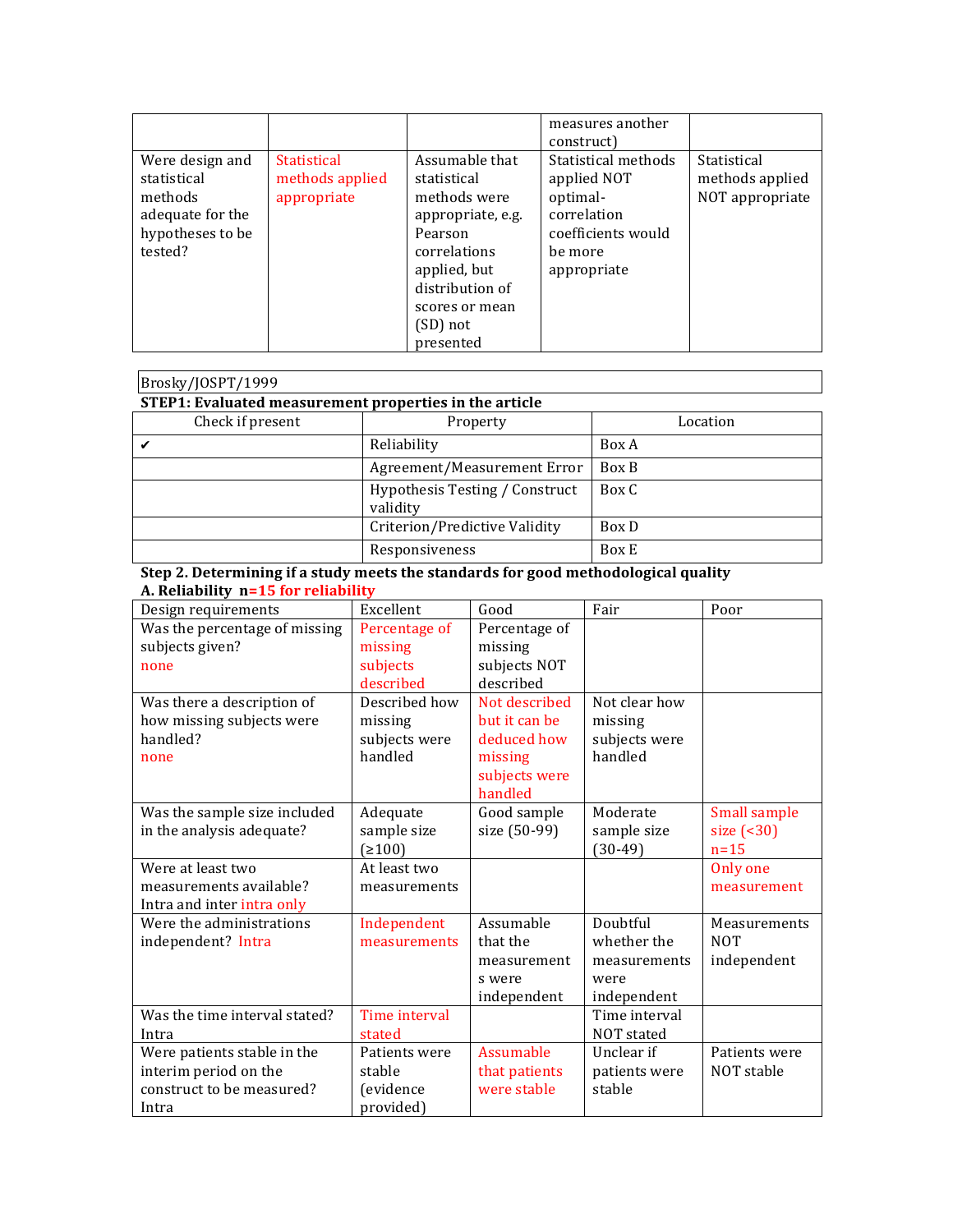| Was the time interval<br>appropriate?<br>Intra                                                                             | Time interval<br>appropriate                                                                       |                                                                                                                                                                                                                                                              | Doubtful<br>whether time<br>interval was<br>appropriate                                                                                                                                                                          | Time interval<br><b>NOT</b><br>appropriate                                                      |
|----------------------------------------------------------------------------------------------------------------------------|----------------------------------------------------------------------------------------------------|--------------------------------------------------------------------------------------------------------------------------------------------------------------------------------------------------------------------------------------------------------------|----------------------------------------------------------------------------------------------------------------------------------------------------------------------------------------------------------------------------------|-------------------------------------------------------------------------------------------------|
| Were the test conditions<br>similar for both<br>measurements? e.g. type of<br>administration, environment,<br>instructions | <b>Test</b><br>conditions<br>were similar<br>(evidence<br>provided)                                | Assumable<br>that test<br>conditions<br>were similar                                                                                                                                                                                                         | <b>Unclear if test</b><br>conditions<br>were similar                                                                                                                                                                             | <b>Test</b><br>conditions<br>were NOT<br>similar                                                |
| Were there any important<br>flaws in the design or<br>methods of the study?<br>Intra                                       | No other<br>important<br>methodologica<br>I flaws in the<br>design or<br>execution of<br>the study |                                                                                                                                                                                                                                                              | Other minor<br>methodologica<br>I flaws in the<br>design or<br>execution of<br>the study                                                                                                                                         | Other<br>important<br>methodologica<br>I flaws in the<br>design or<br>execution of<br>the study |
| for continuous scores: Was an<br>intraclass correlation<br>coefficient (ICC) calculated?                                   | <b>ICC</b> calculated<br>and model or<br>formula of the<br>ICC is<br>described                     | <b>ICC</b> calculated<br>but model or<br>formula of the<br><b>ICC</b> not<br>described or<br>not optimal.<br>Pearson or<br>Spearman<br>correlation<br>coefficient<br>calculated<br>with evidence<br>provided that<br>no systematic<br>change has<br>occurred | Pearson or<br>Spearman<br>correlation<br>coefficient<br>calculated<br>WITHOUT<br>evidence<br>provided that<br>no systematic<br>change has<br>occurred or<br><b>WITH</b><br>evidence that<br>systematic<br>change has<br>occurred | No ICC or<br>Pearson or<br>Spearman<br>correlations<br>calculated                               |
| For<br>dichotomous/nominal/ordina<br>I scores: Was kappa<br>calculated?                                                    | Kappa<br>calculated                                                                                |                                                                                                                                                                                                                                                              |                                                                                                                                                                                                                                  | $\theta$ nly<br>percentage<br>agreement<br>calculated                                           |
| for ordinal scores: Was a<br>weighted kappa calculated?                                                                    | Weighted<br>Kappa<br>calculated                                                                    |                                                                                                                                                                                                                                                              | Unweighted<br>Kappa<br>calculated                                                                                                                                                                                                | $\theta$ nly<br>percentage<br>agreement<br>calculated<br>actually TEM<br>calculated             |
| for ordinal scores: Was the<br>weighting scheme described?<br>e.g. linear, quadratic                                       | Weighting<br>scheme<br>described                                                                   | Weighting<br>scheme NOT<br>described                                                                                                                                                                                                                         | With TEM-not<br>sure how to<br>answer this                                                                                                                                                                                       |                                                                                                 |

| Grindem/Am J Sports Med/2011 |                                                        |          |  |  |  |  |
|------------------------------|--------------------------------------------------------|----------|--|--|--|--|
|                              | STEP1: Evaluated measurement properties in the article |          |  |  |  |  |
| Check if present             | Property                                               | Location |  |  |  |  |
|                              | Reliability                                            | Box A    |  |  |  |  |
|                              | Agreement/Measurement Error                            | Box B    |  |  |  |  |
|                              | Hypothesis Testing / Construct<br>validity             | Box C    |  |  |  |  |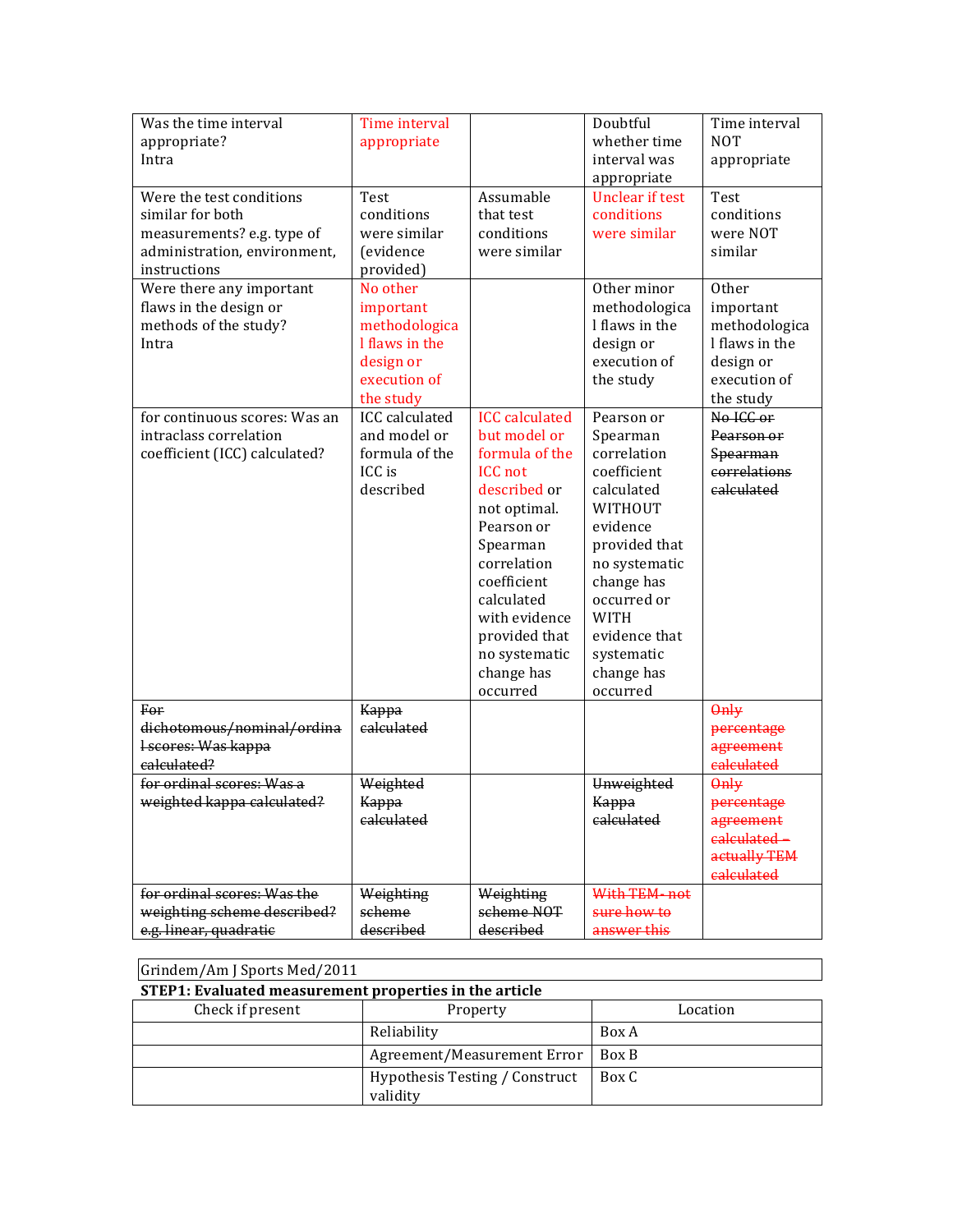| Criterion/Predictive Validity | Box D |  |
|-------------------------------|-------|--|
| Responsiveness                | Box E |  |

**Step 2. Determining if a study meets the standards for good methodological quality D. Criterion/predictive Validity n=91 but 10 were lost in follow-up so n=81**

| requirements<br>$\overline{NA}$<br>Was the<br>Percentage of<br><b>NA</b><br>Percentage of<br>percentage of<br>missing items<br>missing items NOT<br>described<br>described<br>missing items<br>given?<br>Not described but it<br>Was there a<br><b>Described how</b><br>Not clear how<br>can be deduced<br>description of<br>missing items<br>missing items<br>were handled<br>were handled<br>how missing items<br>how missing<br>items were<br>were handled-<br>Not clear if there<br>handled?<br>were missing<br>items<br>Moderate sample<br>Small sample<br>Was the sample<br>Adequate sample<br>Good sample size<br>size included in<br>size $(2100)$<br>$(50-99)$<br>size (30-49)<br>size $($ <30)<br>the analysis<br>adequate?<br>Criterion used can<br>No evidence<br>Can the criterion<br>Unclear whether<br>Criterion used<br>be considered an<br>the criterion used<br>can NOT be<br>used or employed<br>provided, but<br>be considered as<br>adequate 'gold<br>assumable that the<br>can be considered<br>considered an<br>standard'<br>a reasonable<br>criterion used can<br>an adequate 'gold<br>adequate 'gold<br>standard'<br>standard'<br>'gold standard'?<br><i><u><b>fevidence</b></u></i><br>be considered an<br>provided)<br>adequate 'gold<br>standard'<br>Were there<br>Were there any<br>No other<br>Other minor<br>Other important<br>methodological<br>important flaws<br>important<br>methodological<br>any important<br>in the design or<br>methodological<br>flaws in the design<br>flaws in the design<br>flaws in the<br>methods of the<br>flaws in the design<br>or execution of the<br>or execution of the<br>design or<br>or execution of the<br>methods of the<br>study?<br>study<br>study<br>study<br>study?<br><b>Correlations or</b><br>Correlations or<br>for continuous<br><b>AUC NOT</b><br>scores: Were<br>AUC calculated-<br>correlations, or<br>Single hop is only<br>calculated<br>the area under<br>test correlated<br>the receiver<br>with self-reported<br><b>IKDC</b> function at 1<br>operating curve<br>calculated?<br>vear<br>for dichotomous<br>Sensitivity and<br>Sensitivity and<br>scores: Were<br>specificity<br>specificity NOT<br>calculated<br>calculated<br>sensitivity and<br>specificity<br>Single hop 71;71;<br>determined?<br>$LR + 2.52$ | Design | Excellent | Good | Fair | Poor |
|------------------------------------------------------------------------------------------------------------------------------------------------------------------------------------------------------------------------------------------------------------------------------------------------------------------------------------------------------------------------------------------------------------------------------------------------------------------------------------------------------------------------------------------------------------------------------------------------------------------------------------------------------------------------------------------------------------------------------------------------------------------------------------------------------------------------------------------------------------------------------------------------------------------------------------------------------------------------------------------------------------------------------------------------------------------------------------------------------------------------------------------------------------------------------------------------------------------------------------------------------------------------------------------------------------------------------------------------------------------------------------------------------------------------------------------------------------------------------------------------------------------------------------------------------------------------------------------------------------------------------------------------------------------------------------------------------------------------------------------------------------------------------------------------------------------------------------------------------------------------------------------------------------------------------------------------------------------------------------------------------------------------------------------------------------------------------------------------------------------------------------------------------------------------------------------------------------------------------------------------------------------------------------------------------------|--------|-----------|------|------|------|
|                                                                                                                                                                                                                                                                                                                                                                                                                                                                                                                                                                                                                                                                                                                                                                                                                                                                                                                                                                                                                                                                                                                                                                                                                                                                                                                                                                                                                                                                                                                                                                                                                                                                                                                                                                                                                                                                                                                                                                                                                                                                                                                                                                                                                                                                                                            |        |           |      |      |      |
|                                                                                                                                                                                                                                                                                                                                                                                                                                                                                                                                                                                                                                                                                                                                                                                                                                                                                                                                                                                                                                                                                                                                                                                                                                                                                                                                                                                                                                                                                                                                                                                                                                                                                                                                                                                                                                                                                                                                                                                                                                                                                                                                                                                                                                                                                                            |        |           |      |      |      |
|                                                                                                                                                                                                                                                                                                                                                                                                                                                                                                                                                                                                                                                                                                                                                                                                                                                                                                                                                                                                                                                                                                                                                                                                                                                                                                                                                                                                                                                                                                                                                                                                                                                                                                                                                                                                                                                                                                                                                                                                                                                                                                                                                                                                                                                                                                            |        |           |      |      |      |
|                                                                                                                                                                                                                                                                                                                                                                                                                                                                                                                                                                                                                                                                                                                                                                                                                                                                                                                                                                                                                                                                                                                                                                                                                                                                                                                                                                                                                                                                                                                                                                                                                                                                                                                                                                                                                                                                                                                                                                                                                                                                                                                                                                                                                                                                                                            |        |           |      |      |      |
|                                                                                                                                                                                                                                                                                                                                                                                                                                                                                                                                                                                                                                                                                                                                                                                                                                                                                                                                                                                                                                                                                                                                                                                                                                                                                                                                                                                                                                                                                                                                                                                                                                                                                                                                                                                                                                                                                                                                                                                                                                                                                                                                                                                                                                                                                                            |        |           |      |      |      |
|                                                                                                                                                                                                                                                                                                                                                                                                                                                                                                                                                                                                                                                                                                                                                                                                                                                                                                                                                                                                                                                                                                                                                                                                                                                                                                                                                                                                                                                                                                                                                                                                                                                                                                                                                                                                                                                                                                                                                                                                                                                                                                                                                                                                                                                                                                            |        |           |      |      |      |
|                                                                                                                                                                                                                                                                                                                                                                                                                                                                                                                                                                                                                                                                                                                                                                                                                                                                                                                                                                                                                                                                                                                                                                                                                                                                                                                                                                                                                                                                                                                                                                                                                                                                                                                                                                                                                                                                                                                                                                                                                                                                                                                                                                                                                                                                                                            |        |           |      |      |      |
|                                                                                                                                                                                                                                                                                                                                                                                                                                                                                                                                                                                                                                                                                                                                                                                                                                                                                                                                                                                                                                                                                                                                                                                                                                                                                                                                                                                                                                                                                                                                                                                                                                                                                                                                                                                                                                                                                                                                                                                                                                                                                                                                                                                                                                                                                                            |        |           |      |      |      |
|                                                                                                                                                                                                                                                                                                                                                                                                                                                                                                                                                                                                                                                                                                                                                                                                                                                                                                                                                                                                                                                                                                                                                                                                                                                                                                                                                                                                                                                                                                                                                                                                                                                                                                                                                                                                                                                                                                                                                                                                                                                                                                                                                                                                                                                                                                            |        |           |      |      |      |
|                                                                                                                                                                                                                                                                                                                                                                                                                                                                                                                                                                                                                                                                                                                                                                                                                                                                                                                                                                                                                                                                                                                                                                                                                                                                                                                                                                                                                                                                                                                                                                                                                                                                                                                                                                                                                                                                                                                                                                                                                                                                                                                                                                                                                                                                                                            |        |           |      |      |      |
|                                                                                                                                                                                                                                                                                                                                                                                                                                                                                                                                                                                                                                                                                                                                                                                                                                                                                                                                                                                                                                                                                                                                                                                                                                                                                                                                                                                                                                                                                                                                                                                                                                                                                                                                                                                                                                                                                                                                                                                                                                                                                                                                                                                                                                                                                                            |        |           |      |      |      |
|                                                                                                                                                                                                                                                                                                                                                                                                                                                                                                                                                                                                                                                                                                                                                                                                                                                                                                                                                                                                                                                                                                                                                                                                                                                                                                                                                                                                                                                                                                                                                                                                                                                                                                                                                                                                                                                                                                                                                                                                                                                                                                                                                                                                                                                                                                            |        |           |      |      |      |
|                                                                                                                                                                                                                                                                                                                                                                                                                                                                                                                                                                                                                                                                                                                                                                                                                                                                                                                                                                                                                                                                                                                                                                                                                                                                                                                                                                                                                                                                                                                                                                                                                                                                                                                                                                                                                                                                                                                                                                                                                                                                                                                                                                                                                                                                                                            |        |           |      |      |      |
|                                                                                                                                                                                                                                                                                                                                                                                                                                                                                                                                                                                                                                                                                                                                                                                                                                                                                                                                                                                                                                                                                                                                                                                                                                                                                                                                                                                                                                                                                                                                                                                                                                                                                                                                                                                                                                                                                                                                                                                                                                                                                                                                                                                                                                                                                                            |        |           |      |      |      |
|                                                                                                                                                                                                                                                                                                                                                                                                                                                                                                                                                                                                                                                                                                                                                                                                                                                                                                                                                                                                                                                                                                                                                                                                                                                                                                                                                                                                                                                                                                                                                                                                                                                                                                                                                                                                                                                                                                                                                                                                                                                                                                                                                                                                                                                                                                            |        |           |      |      |      |
|                                                                                                                                                                                                                                                                                                                                                                                                                                                                                                                                                                                                                                                                                                                                                                                                                                                                                                                                                                                                                                                                                                                                                                                                                                                                                                                                                                                                                                                                                                                                                                                                                                                                                                                                                                                                                                                                                                                                                                                                                                                                                                                                                                                                                                                                                                            |        |           |      |      |      |
|                                                                                                                                                                                                                                                                                                                                                                                                                                                                                                                                                                                                                                                                                                                                                                                                                                                                                                                                                                                                                                                                                                                                                                                                                                                                                                                                                                                                                                                                                                                                                                                                                                                                                                                                                                                                                                                                                                                                                                                                                                                                                                                                                                                                                                                                                                            |        |           |      |      |      |
|                                                                                                                                                                                                                                                                                                                                                                                                                                                                                                                                                                                                                                                                                                                                                                                                                                                                                                                                                                                                                                                                                                                                                                                                                                                                                                                                                                                                                                                                                                                                                                                                                                                                                                                                                                                                                                                                                                                                                                                                                                                                                                                                                                                                                                                                                                            |        |           |      |      |      |
|                                                                                                                                                                                                                                                                                                                                                                                                                                                                                                                                                                                                                                                                                                                                                                                                                                                                                                                                                                                                                                                                                                                                                                                                                                                                                                                                                                                                                                                                                                                                                                                                                                                                                                                                                                                                                                                                                                                                                                                                                                                                                                                                                                                                                                                                                                            |        |           |      |      |      |
|                                                                                                                                                                                                                                                                                                                                                                                                                                                                                                                                                                                                                                                                                                                                                                                                                                                                                                                                                                                                                                                                                                                                                                                                                                                                                                                                                                                                                                                                                                                                                                                                                                                                                                                                                                                                                                                                                                                                                                                                                                                                                                                                                                                                                                                                                                            |        |           |      |      |      |
|                                                                                                                                                                                                                                                                                                                                                                                                                                                                                                                                                                                                                                                                                                                                                                                                                                                                                                                                                                                                                                                                                                                                                                                                                                                                                                                                                                                                                                                                                                                                                                                                                                                                                                                                                                                                                                                                                                                                                                                                                                                                                                                                                                                                                                                                                                            |        |           |      |      |      |
|                                                                                                                                                                                                                                                                                                                                                                                                                                                                                                                                                                                                                                                                                                                                                                                                                                                                                                                                                                                                                                                                                                                                                                                                                                                                                                                                                                                                                                                                                                                                                                                                                                                                                                                                                                                                                                                                                                                                                                                                                                                                                                                                                                                                                                                                                                            |        |           |      |      |      |
|                                                                                                                                                                                                                                                                                                                                                                                                                                                                                                                                                                                                                                                                                                                                                                                                                                                                                                                                                                                                                                                                                                                                                                                                                                                                                                                                                                                                                                                                                                                                                                                                                                                                                                                                                                                                                                                                                                                                                                                                                                                                                                                                                                                                                                                                                                            |        |           |      |      |      |
|                                                                                                                                                                                                                                                                                                                                                                                                                                                                                                                                                                                                                                                                                                                                                                                                                                                                                                                                                                                                                                                                                                                                                                                                                                                                                                                                                                                                                                                                                                                                                                                                                                                                                                                                                                                                                                                                                                                                                                                                                                                                                                                                                                                                                                                                                                            |        |           |      |      |      |
|                                                                                                                                                                                                                                                                                                                                                                                                                                                                                                                                                                                                                                                                                                                                                                                                                                                                                                                                                                                                                                                                                                                                                                                                                                                                                                                                                                                                                                                                                                                                                                                                                                                                                                                                                                                                                                                                                                                                                                                                                                                                                                                                                                                                                                                                                                            |        |           |      |      |      |
|                                                                                                                                                                                                                                                                                                                                                                                                                                                                                                                                                                                                                                                                                                                                                                                                                                                                                                                                                                                                                                                                                                                                                                                                                                                                                                                                                                                                                                                                                                                                                                                                                                                                                                                                                                                                                                                                                                                                                                                                                                                                                                                                                                                                                                                                                                            |        |           |      |      |      |
|                                                                                                                                                                                                                                                                                                                                                                                                                                                                                                                                                                                                                                                                                                                                                                                                                                                                                                                                                                                                                                                                                                                                                                                                                                                                                                                                                                                                                                                                                                                                                                                                                                                                                                                                                                                                                                                                                                                                                                                                                                                                                                                                                                                                                                                                                                            |        |           |      |      |      |
|                                                                                                                                                                                                                                                                                                                                                                                                                                                                                                                                                                                                                                                                                                                                                                                                                                                                                                                                                                                                                                                                                                                                                                                                                                                                                                                                                                                                                                                                                                                                                                                                                                                                                                                                                                                                                                                                                                                                                                                                                                                                                                                                                                                                                                                                                                            |        |           |      |      |      |
|                                                                                                                                                                                                                                                                                                                                                                                                                                                                                                                                                                                                                                                                                                                                                                                                                                                                                                                                                                                                                                                                                                                                                                                                                                                                                                                                                                                                                                                                                                                                                                                                                                                                                                                                                                                                                                                                                                                                                                                                                                                                                                                                                                                                                                                                                                            |        |           |      |      |      |
|                                                                                                                                                                                                                                                                                                                                                                                                                                                                                                                                                                                                                                                                                                                                                                                                                                                                                                                                                                                                                                                                                                                                                                                                                                                                                                                                                                                                                                                                                                                                                                                                                                                                                                                                                                                                                                                                                                                                                                                                                                                                                                                                                                                                                                                                                                            |        |           |      |      |      |
|                                                                                                                                                                                                                                                                                                                                                                                                                                                                                                                                                                                                                                                                                                                                                                                                                                                                                                                                                                                                                                                                                                                                                                                                                                                                                                                                                                                                                                                                                                                                                                                                                                                                                                                                                                                                                                                                                                                                                                                                                                                                                                                                                                                                                                                                                                            |        |           |      |      |      |
|                                                                                                                                                                                                                                                                                                                                                                                                                                                                                                                                                                                                                                                                                                                                                                                                                                                                                                                                                                                                                                                                                                                                                                                                                                                                                                                                                                                                                                                                                                                                                                                                                                                                                                                                                                                                                                                                                                                                                                                                                                                                                                                                                                                                                                                                                                            |        |           |      |      |      |
|                                                                                                                                                                                                                                                                                                                                                                                                                                                                                                                                                                                                                                                                                                                                                                                                                                                                                                                                                                                                                                                                                                                                                                                                                                                                                                                                                                                                                                                                                                                                                                                                                                                                                                                                                                                                                                                                                                                                                                                                                                                                                                                                                                                                                                                                                                            |        |           |      |      |      |
|                                                                                                                                                                                                                                                                                                                                                                                                                                                                                                                                                                                                                                                                                                                                                                                                                                                                                                                                                                                                                                                                                                                                                                                                                                                                                                                                                                                                                                                                                                                                                                                                                                                                                                                                                                                                                                                                                                                                                                                                                                                                                                                                                                                                                                                                                                            |        |           |      |      |      |
|                                                                                                                                                                                                                                                                                                                                                                                                                                                                                                                                                                                                                                                                                                                                                                                                                                                                                                                                                                                                                                                                                                                                                                                                                                                                                                                                                                                                                                                                                                                                                                                                                                                                                                                                                                                                                                                                                                                                                                                                                                                                                                                                                                                                                                                                                                            |        |           |      |      |      |
|                                                                                                                                                                                                                                                                                                                                                                                                                                                                                                                                                                                                                                                                                                                                                                                                                                                                                                                                                                                                                                                                                                                                                                                                                                                                                                                                                                                                                                                                                                                                                                                                                                                                                                                                                                                                                                                                                                                                                                                                                                                                                                                                                                                                                                                                                                            |        |           |      |      |      |
|                                                                                                                                                                                                                                                                                                                                                                                                                                                                                                                                                                                                                                                                                                                                                                                                                                                                                                                                                                                                                                                                                                                                                                                                                                                                                                                                                                                                                                                                                                                                                                                                                                                                                                                                                                                                                                                                                                                                                                                                                                                                                                                                                                                                                                                                                                            |        |           |      |      |      |
|                                                                                                                                                                                                                                                                                                                                                                                                                                                                                                                                                                                                                                                                                                                                                                                                                                                                                                                                                                                                                                                                                                                                                                                                                                                                                                                                                                                                                                                                                                                                                                                                                                                                                                                                                                                                                                                                                                                                                                                                                                                                                                                                                                                                                                                                                                            |        |           |      |      |      |
|                                                                                                                                                                                                                                                                                                                                                                                                                                                                                                                                                                                                                                                                                                                                                                                                                                                                                                                                                                                                                                                                                                                                                                                                                                                                                                                                                                                                                                                                                                                                                                                                                                                                                                                                                                                                                                                                                                                                                                                                                                                                                                                                                                                                                                                                                                            |        |           |      |      |      |
|                                                                                                                                                                                                                                                                                                                                                                                                                                                                                                                                                                                                                                                                                                                                                                                                                                                                                                                                                                                                                                                                                                                                                                                                                                                                                                                                                                                                                                                                                                                                                                                                                                                                                                                                                                                                                                                                                                                                                                                                                                                                                                                                                                                                                                                                                                            |        | LR-0.40   |      |      |      |

| Logerstedt/Am J Sports Med/2012                        |                                |          |  |  |  |
|--------------------------------------------------------|--------------------------------|----------|--|--|--|
| STEP1: Evaluated measurement properties in the article |                                |          |  |  |  |
| Check if present                                       | Property                       | Location |  |  |  |
|                                                        | Reliability                    | Box A    |  |  |  |
|                                                        | Agreement/Measurement Error    | Box B    |  |  |  |
|                                                        | Hypothesis Testing / Construct | Box C    |  |  |  |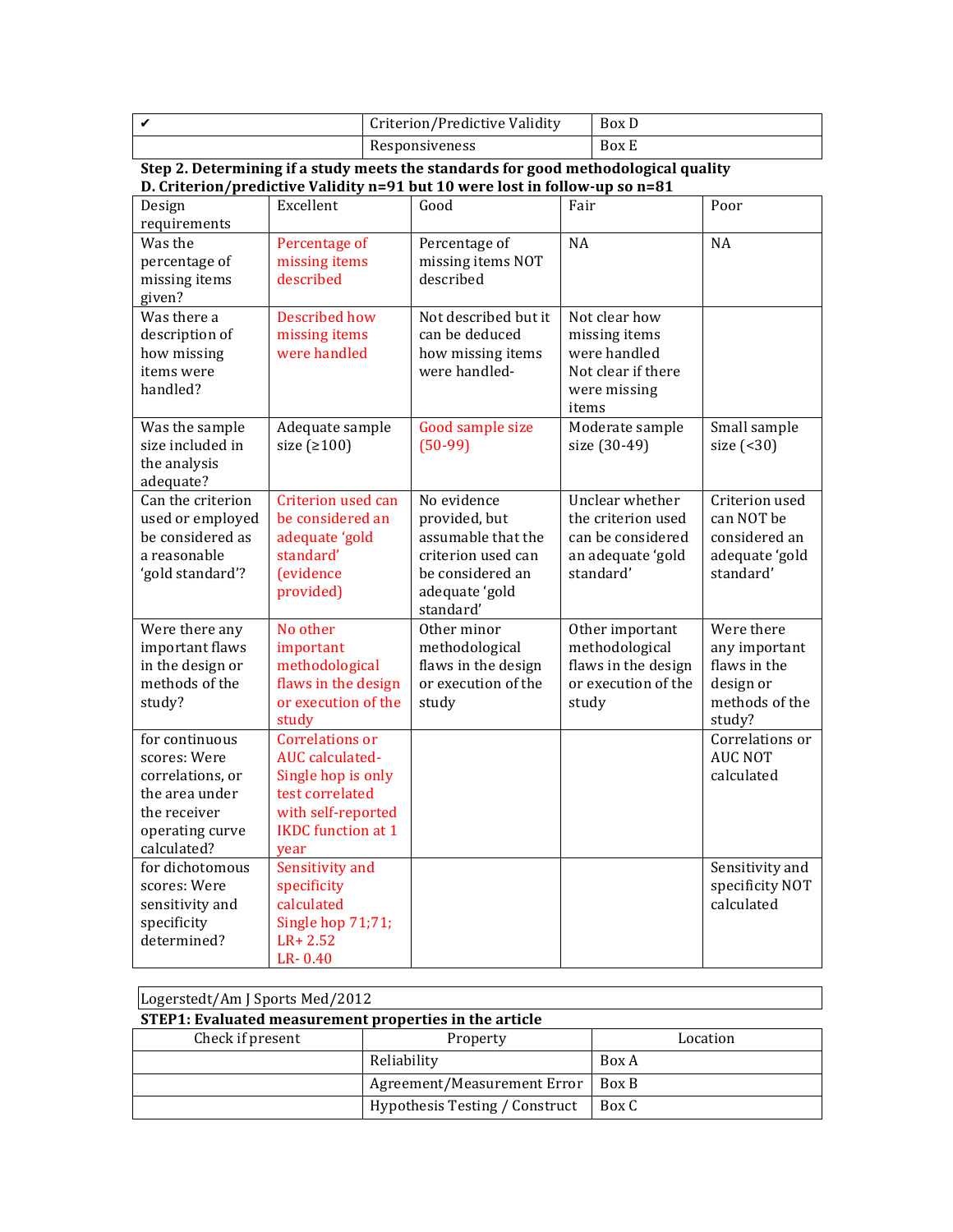| validity                      |       |
|-------------------------------|-------|
| Criterion/Predictive Validity | Box D |
| Responsiveness                | Box E |

**Step 2. Determining if a study meets the standards for good methodological quality D.** Criterion/predictive Validity pre-op to 1 year n=79; 6 mos to 1 year n=85

| Design                             | Excellent                             | Good                 | Fair                | Poor            |
|------------------------------------|---------------------------------------|----------------------|---------------------|-----------------|
| requirements                       |                                       |                      |                     |                 |
| Was the                            | Percentage of                         | Percentage of        | <b>NA</b>           | <b>NA</b>       |
| percentage of                      | missing items                         | missing items NOT    |                     |                 |
| missing items                      | described                             | described            |                     |                 |
| given?                             |                                       |                      |                     |                 |
| Was there a                        | <b>Described how</b>                  | Not described but it | Not clear how       |                 |
| description of                     | missing items                         | can be deduced       | missing items       |                 |
| how missing                        | were handled                          | how missing items    | were handled        |                 |
| items were                         |                                       | were handled-        | Not clear if there  |                 |
| handled?                           |                                       |                      | were missing        |                 |
|                                    |                                       |                      | items               |                 |
| Was the sample                     | Adequate sample                       | Good sample size     | Moderate sample     | Small sample    |
| size included in                   | size $(2100)$                         | $(50-99)$            | size (30-49)        | size $($ <30)   |
| the analysis                       |                                       |                      |                     |                 |
| adequate?                          |                                       |                      |                     |                 |
| Can the criterion                  | Criterion used can                    | No evidence          | Unclear whether     | Criterion used  |
| used or employed                   | be considered an                      | provided, but        | the criterion used  | can NOT be      |
| be considered as                   | adequate 'gold                        | assumable that the   | can be considered   | considered an   |
| a reasonable                       | standard'                             | criterion used can   | an adequate 'gold   | adequate 'gold  |
| 'gold standard'?                   | <i>(evidence)</i>                     | be considered an     | standard'           | standard'       |
|                                    | provided)                             | adequate 'gold       |                     |                 |
|                                    |                                       | standard'            |                     |                 |
| Were there any                     | No other                              | Other minor          | Other important     | Were there      |
| important flaws                    | important                             | methodological       | methodological      | any important   |
| in the design or                   | methodological                        | flaws in the design  | flaws in the design | flaws in the    |
| methods of the                     | flaws in the design                   | or execution of the  | or execution of the | design or       |
| study?                             | or execution of the                   | study                | study               | methods of the  |
|                                    | study                                 |                      |                     | study?          |
| for continuous                     | <b>Correlations or</b>                |                      |                     | Correlations or |
| scores: Were                       | AUC calculated-                       |                      |                     | <b>AUC NOT</b>  |
| correlations, or<br>the area under | Single hop is only<br>test correlated |                      |                     | calculated      |
| the receiver                       | with self-reported                    |                      |                     |                 |
|                                    | <b>IKDC</b> function at 1             |                      |                     |                 |
| operating curve<br>calculated?     | vear                                  |                      |                     |                 |
| for dichotomous                    | Sensitivity and                       |                      |                     | Sensitivity and |
| scores: Were                       | specificity                           |                      |                     | specificity NOT |
| sensitivity and                    | calculated                            |                      |                     | calculated      |
| specificity                        | 6m timed hop                          |                      |                     |                 |
| determined?                        | $(87.7\%$ LSI)                        |                      |                     |                 |
|                                    | 53;90; LR+ 5.14                       |                      |                     |                 |
|                                    | LR-0.40                               |                      |                     |                 |
|                                    | Crossover hop                         |                      |                     |                 |
|                                    | (94.9% LSI) 88;47                     |                      |                     |                 |
|                                    | LR-0.25                               |                      |                     |                 |

Ostenberg/Scand J Med Sci Sports/1998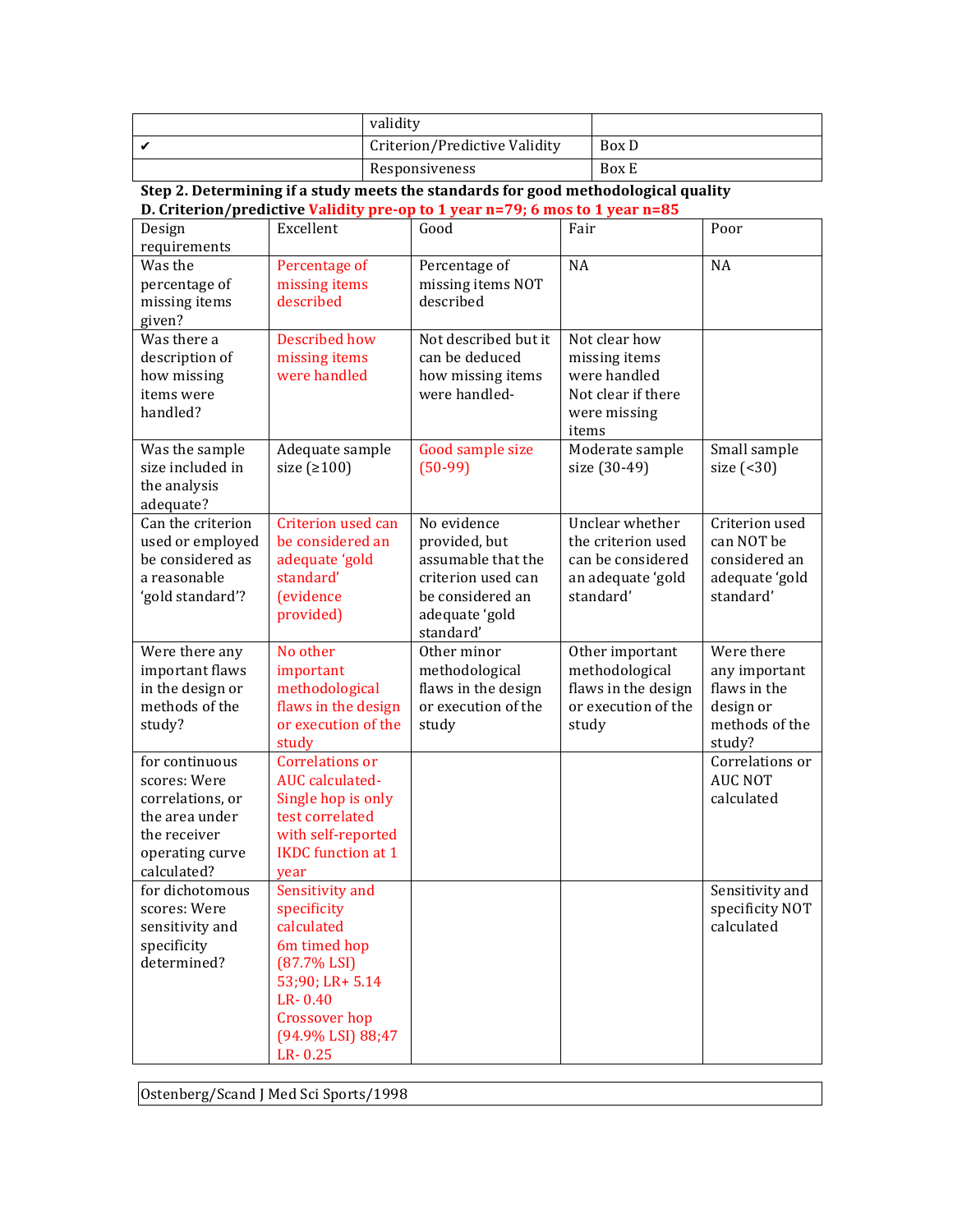| Check if present | Property                                   | Location |
|------------------|--------------------------------------------|----------|
|                  | Reliability                                | Box A    |
|                  | Agreement/Measurement Error                | Box B    |
|                  | Hypothesis Testing / Construct<br>validity | Box C    |
|                  | Criterion/Predictive Validity              | Box D    |
|                  | Responsiveness                             | Box E    |

## **STEP1: Evaluated measurement properties in the article**

| Design<br>requirements                                                                                                          | Excellent                                                                 | Good                                                                                    | Fair                                                                                           | Poor                                       |
|---------------------------------------------------------------------------------------------------------------------------------|---------------------------------------------------------------------------|-----------------------------------------------------------------------------------------|------------------------------------------------------------------------------------------------|--------------------------------------------|
| Was the<br>percentage of<br>missing items<br>given?<br>none                                                                     | Percentage of<br>missing items<br>described                               | Percentage of<br>missing items<br><b>NOT</b> described                                  | NA                                                                                             | <b>NA</b>                                  |
| Was there a<br>description of<br>how missing<br>items were<br>handled? none                                                     | Described how<br>missing items<br>were handled- all<br>in final analysis  | Not described<br>but it can be<br>deduced how<br>missing items<br>were handled          | Not clear how<br>missing items were<br>handled                                                 |                                            |
| Was the sample<br>size included in<br>the analysis<br>adequate?                                                                 | Adequate sample<br>size ( $\geq 100$ per<br>analysis)                     | Good sample size<br>(50-99 per<br>analysis)                                             | Moderate sample<br>size (30-49 per<br>analysis)                                                | Small sample<br>size (<30 per<br>analysis) |
| Were hypotheses<br>regarding<br>correlations or<br>mean differences<br>formulated a<br>priori (i.e. before<br>data collection)? | hypotheses<br>formulated a<br>priori                                      | Minimal number<br>of hypotheses<br>formulate a<br>priori                                | <b>Hypotheses vague</b><br>or not formulated<br>but possible to<br>deduce what was<br>expected | Unclear what<br>was expected               |
| Was the expected<br>direction of<br>correlations or<br>mean differences<br>included in the<br>hypotheses?                       | Expected<br>direction of the<br>correlations or<br>differences<br>stated- | <b>Expected</b><br>direction of the<br>correlations or<br>differences NOT<br>stated $-$ |                                                                                                |                                            |
| Was the expected<br>absolute or<br>relative<br>magnitude of<br>correlations or<br>mean differences<br>included in the           | Expected<br>magnitude of the<br>correlations or<br>differences stated     | <b>Expected</b><br>magnitude of the<br>correlations or<br>differences NOT<br>stated     |                                                                                                |                                            |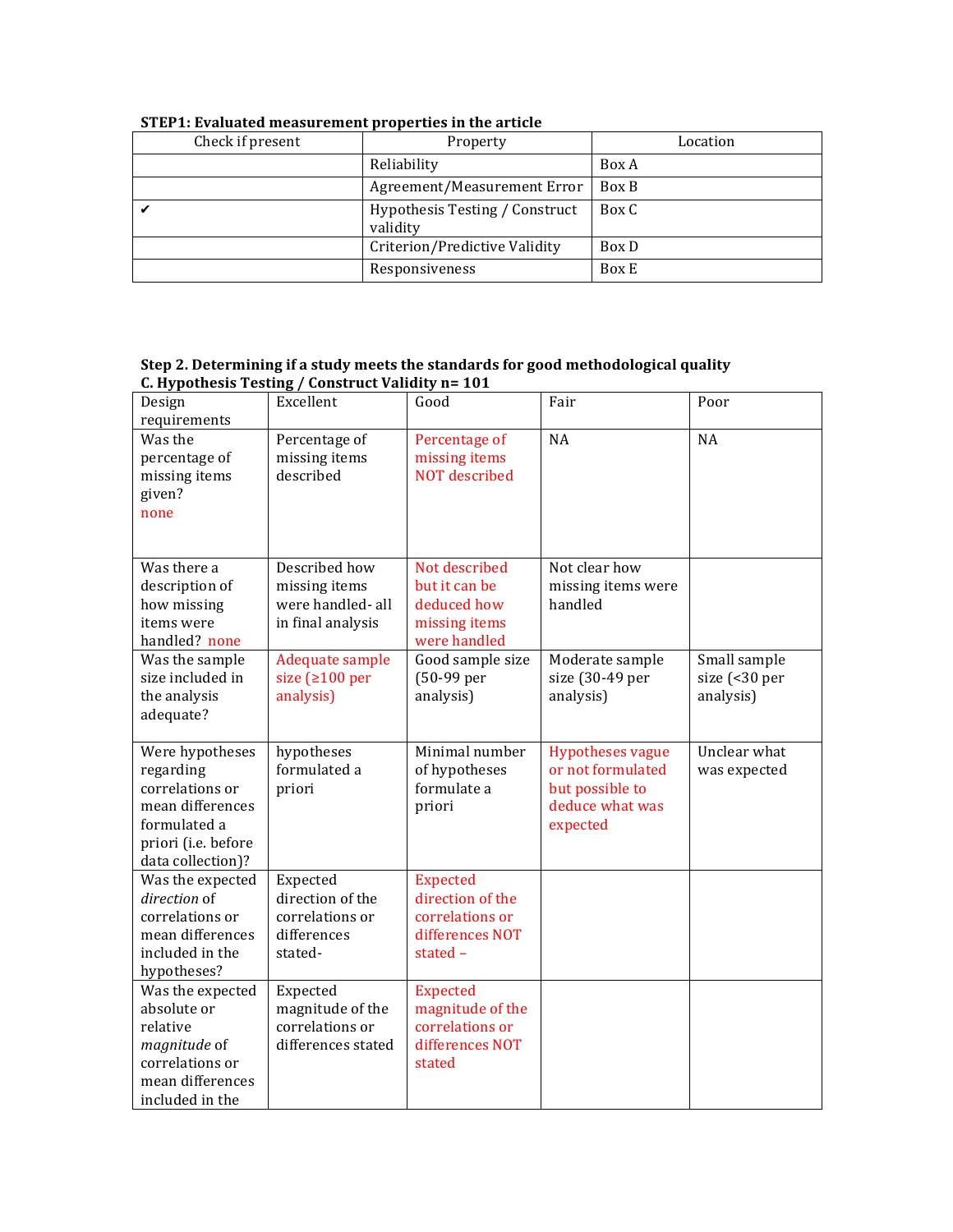| hypotheses?        |                      |                                 |                            |                   |
|--------------------|----------------------|---------------------------------|----------------------------|-------------------|
| for convergent     | Adequate             | Adequate                        | Poor description of        | NO description    |
| validity: Was an   | description of the   | description of                  | the constructs             | of the constructs |
| adequate           | constructs           | most of the                     | measured by the            | measured by the   |
| description        | measured by the      | constructs                      | comparator                 | comparator        |
| provided of the    | comparator           | measured by the                 | instrument(s)              | instrument(s)     |
| comparator         | $instrument(s) -$    | comparator                      |                            |                   |
| $instrument(s)$ ?  | same test in a       | instrument(s)                   |                            |                   |
|                    | healthy              |                                 |                            |                   |
|                    | population           |                                 |                            |                   |
| for convergent     | <b>Adequate</b>      | Adequate                        | Some information           | No information    |
| validity: Were the | measurement          | measurement                     | on measurement             | on the            |
| measurement        | properties of the    | properties of the               | properties (or a           | measurement       |
| properties of the  | comparator           | comparator                      | reference to a             | properties of the |
| comparator         | $instrument(s)$ in a | instrument(s)                   | study on                   | comparator        |
| instrument(s)      | population           | but not sure if                 | measurement                | instrument(s)     |
| adequately         | similar to the       | these apply to                  | properties) of the         | NOTE:             |
| described?         | study population-    | the study                       | comparator                 | First time tested |
|                    |                      | population                      | $instrument(s)$ in         | in this study     |
|                    |                      |                                 | any study                  |                   |
|                    |                      |                                 | population                 |                   |
| Were there any     | No other             |                                 | Other minor                | Other important   |
| important flaws    | important            |                                 | methodological             | methodological    |
| in the design or   | methodological       |                                 | flaws in the design        | flaws in the      |
| methods of the     | flaws in the         |                                 | or execution of the        | design or         |
| study?             | design or            |                                 | study (e.g. only           | execution of the  |
|                    | execution of the     |                                 | data presented on a        | study $-$         |
|                    | study                |                                 | comparison with            |                   |
|                    |                      |                                 | an instrument that         |                   |
|                    |                      |                                 | measures another           |                   |
|                    |                      |                                 | construct)                 |                   |
| Were design and    | <b>Statistical</b>   | Assumable that                  | <b>Statistical methods</b> | Statistical       |
| statistical        | methods applied      | statistical                     | applied NOT                | methods applied   |
| methods            | appropriate          | methods were                    | optimal-                   | NOT appropriate   |
| adequate for the   |                      | appropriate, e.g.               | correlation                |                   |
| hypotheses to be   |                      | Pearson                         | coefficients would         |                   |
| tested?            |                      | correlations                    | be more                    |                   |
|                    |                      | applied, but<br>distribution of | appropriate                |                   |
|                    |                      |                                 |                            |                   |
|                    |                      | scores or mean                  |                            |                   |
|                    |                      | (SD) not                        |                            |                   |
|                    |                      | presented                       |                            |                   |

| Wilk/JOSPT/1994  |                                                        |          |  |  |  |  |  |
|------------------|--------------------------------------------------------|----------|--|--|--|--|--|
|                  | STEP1: Evaluated measurement properties in the article |          |  |  |  |  |  |
| Check if present | Property                                               | Location |  |  |  |  |  |
|                  | Reliability                                            | Box A    |  |  |  |  |  |
|                  | Agreement/Measurement Error                            | Box B    |  |  |  |  |  |
|                  | Hypothesis Testing / Construct<br>validity             | Box C    |  |  |  |  |  |
|                  | Criterion/Predictive Validity                          | Box D    |  |  |  |  |  |
|                  | Responsiveness                                         | Box E    |  |  |  |  |  |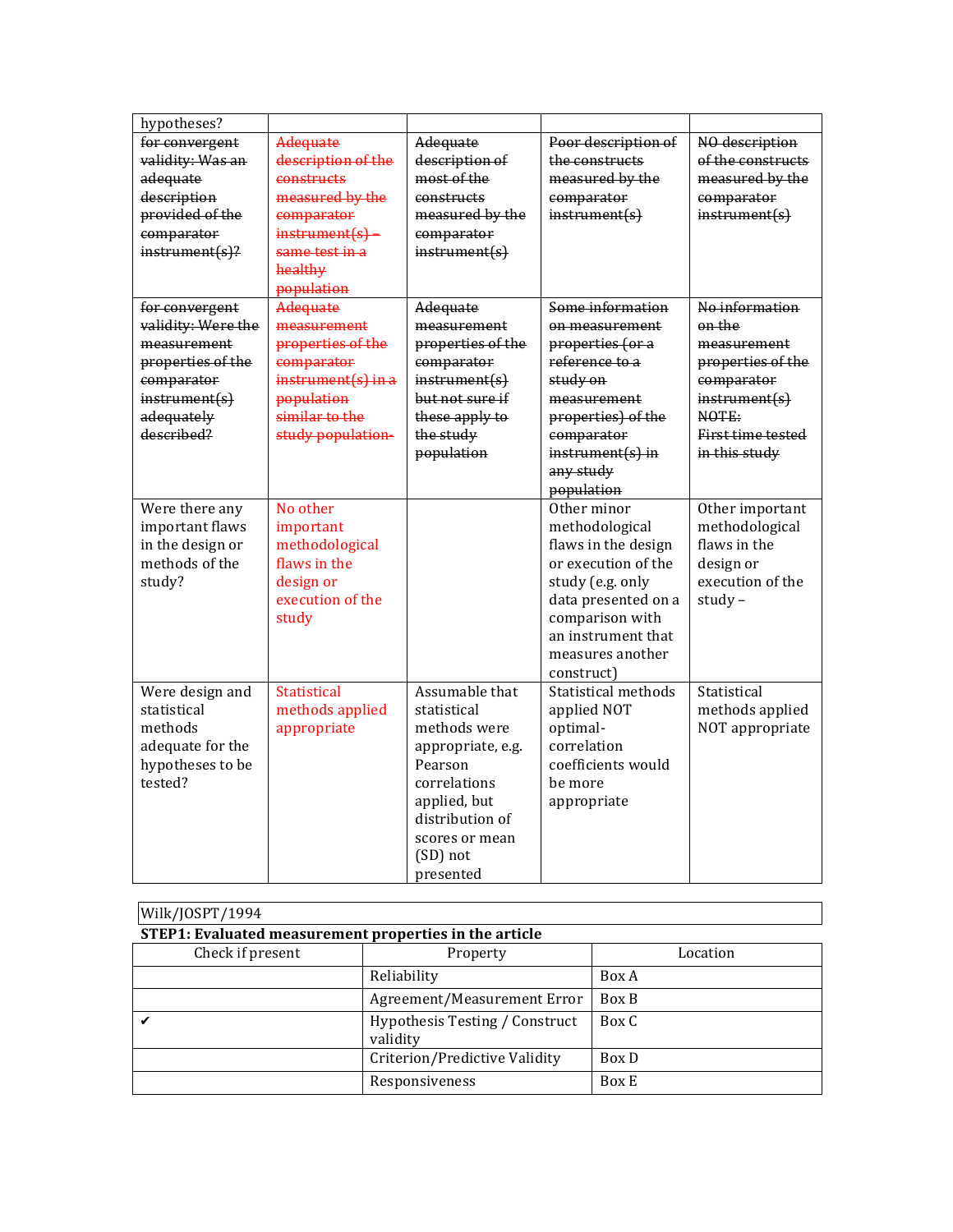| Design                          | Excellent            | Good                         | Fair                                 | Poor              |
|---------------------------------|----------------------|------------------------------|--------------------------------------|-------------------|
| requirements                    |                      |                              |                                      |                   |
| Was the                         | Percentage of        | Percentage of                | <b>NA</b>                            | NA                |
| percentage of                   | missing items        | missing items                |                                      |                   |
| missing items                   | described            | <b>NOT</b> described         |                                      |                   |
| given?                          |                      |                              |                                      |                   |
|                                 |                      |                              |                                      |                   |
|                                 |                      |                              |                                      |                   |
| Was there a                     | Described how        | Not described                | Not clear how                        |                   |
| description of                  | missing items        | but it can be                | missing items were                   |                   |
| how missing                     | were handled-all     | deduced how                  | handled                              |                   |
| items were                      | in final analysis    | missing items                |                                      |                   |
| handled?                        |                      | were handled                 |                                      |                   |
| Was the sample                  | Adequate sample      | Good sample size             | Moderate sample                      | Small sample      |
| size included in                | size (≥100 per       | $(50-99)$ per                | size (30-49 per                      | size (<30 per     |
| the analysis                    | analysis)            | analysis)                    | analysis)                            | analysis)         |
| adequate?                       |                      |                              |                                      |                   |
|                                 |                      |                              |                                      |                   |
| Were hypotheses                 | hypotheses           | Minimal number               | <b>Hypotheses vague</b>              | Unclear what      |
| regarding<br>correlations or    | formulated a         | of hypotheses<br>formulate a | or not formulated<br>but possible to | was expected      |
| mean differences                | priori               |                              | deduce what was                      |                   |
| formulated a                    |                      | priori                       | expected                             |                   |
| priori (i.e. before             |                      |                              |                                      |                   |
| data collection)?               |                      |                              |                                      |                   |
| Was the expected                | Expected             | <b>Expected</b>              |                                      |                   |
| direction of                    | direction of the     | direction of the             |                                      |                   |
| correlations or                 | correlations or      | correlations or              |                                      |                   |
| mean differences                | differences          | differences NOT              |                                      |                   |
| included in the                 | stated-              | stated $-$                   |                                      |                   |
| hypotheses?                     |                      |                              |                                      |                   |
| Was the expected                | Expected             | <b>Expected</b>              |                                      |                   |
| absolute or                     | magnitude of the     | magnitude of the             |                                      |                   |
| relative                        | correlations or      | correlations or              |                                      |                   |
| magnitude of<br>correlations or | differences stated   | differences NOT              |                                      |                   |
| mean differences                |                      | stated                       |                                      |                   |
| included in the                 |                      |                              |                                      |                   |
| hypotheses?                     |                      |                              |                                      |                   |
| for convergent                  | Adequate             | Adequate                     | Poor description of                  | NO description    |
| validity: Was an                | description of the   | description of               | the constructs                       | of the constructs |
| adequate                        | constructs           | most of the                  | measured by the                      | measured by the   |
| description                     | measured by the      | constructs                   | comparator                           | comparator        |
| provided of the                 | comparator           | measured by the              | instrument(s)                        | instrument(s)     |
| comparator                      | instrument(s)        | comparator                   |                                      |                   |
| instrument(s)?                  |                      | instrument(s)                |                                      |                   |
| for convergent                  | Adequate             | Adequate                     | Some information                     | No information    |
| validity: Were the              | measurement          | measurement                  | on measurement                       | on the            |
| measurement                     | properties of the    | properties of the            | properties (or a                     | measurement       |
| properties of the               | comparator           | comparator                   | reference to a study                 | properties of the |
| comparator                      | $instrument(s)$ in a | instrument(s)                | on measurement                       | comparator        |

**Step 2. Determining if a study meets the standards for good methodological quality C. Hypothesis Testing / Construct Validity n= 50**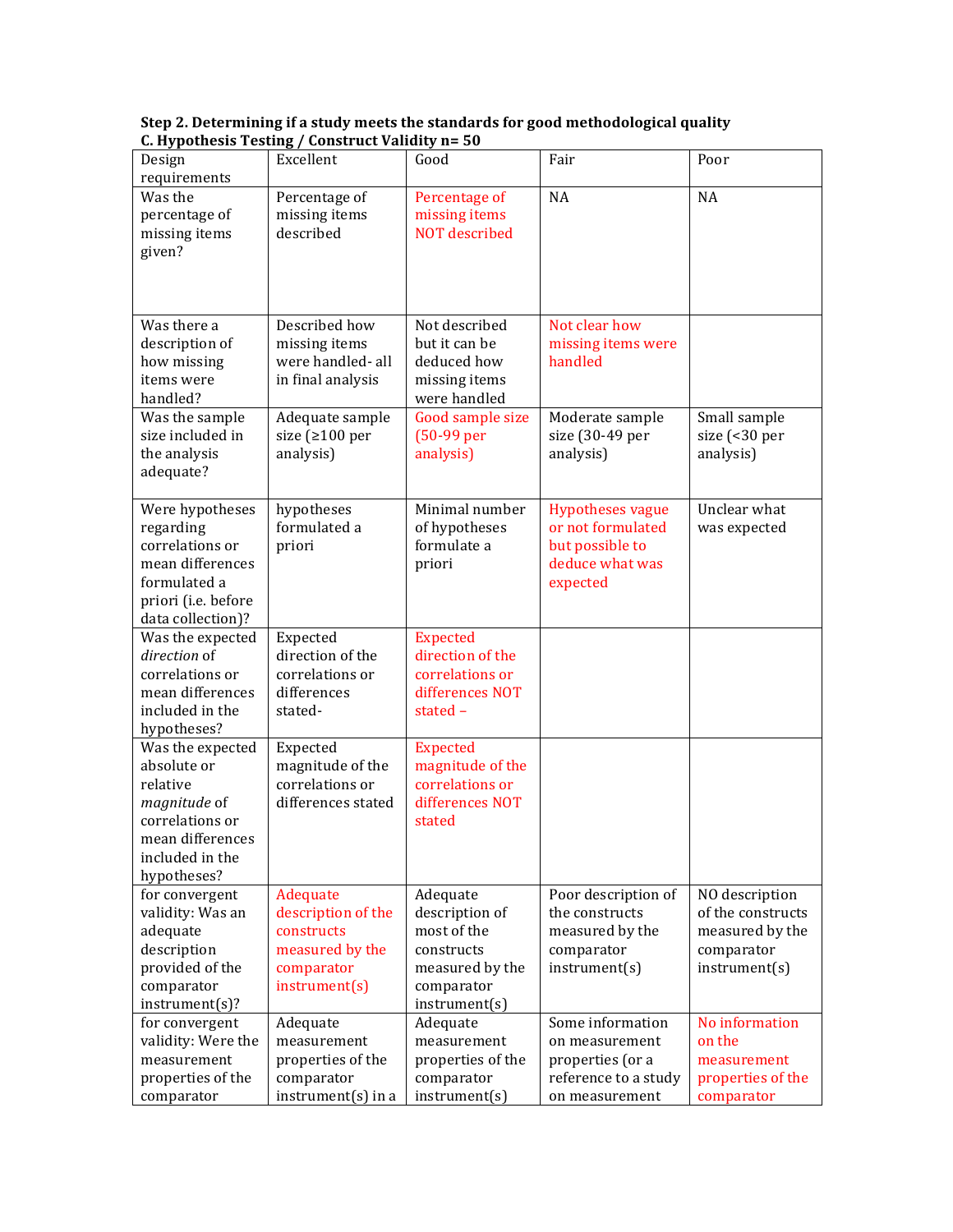| instrument(s)<br>adequately<br>described?                                                    | population<br>similar to the<br>study population-                                                 | but not sure if<br>these apply to<br>the study                                                                                                                              | properties) of the<br>comparator<br>$instrument(s)$ in                                                                                                                                            | instrument(s)                                                                                   |
|----------------------------------------------------------------------------------------------|---------------------------------------------------------------------------------------------------|-----------------------------------------------------------------------------------------------------------------------------------------------------------------------------|---------------------------------------------------------------------------------------------------------------------------------------------------------------------------------------------------|-------------------------------------------------------------------------------------------------|
|                                                                                              |                                                                                                   | population                                                                                                                                                                  | any study<br>population                                                                                                                                                                           |                                                                                                 |
| Were there any<br>important flaws<br>in the design or<br>methods of the<br>study?            | No other<br>important<br>methodological<br>flaws in the<br>design or<br>execution of the<br>study |                                                                                                                                                                             | Other minor<br>methodological<br>flaws in the design<br>or execution of the<br>study (e.g. only<br>data presented on a<br>comparison with<br>an instrument that<br>measures another<br>construct) | Other important<br>methodological<br>flaws in the<br>design or<br>execution of the<br>study $-$ |
| Were design and<br>statistical<br>methods<br>adequate for the<br>hypotheses to be<br>tested? | <b>Statistical</b><br>methods applied<br>appropriate                                              | Assumable that<br>statistical<br>methods were<br>appropriate, e.g.<br>Pearson<br>correlations<br>applied, but<br>distribution of<br>scores or mean<br>(SD) not<br>presented | Statistical methods<br>applied NOT<br>optimal-<br>correlation<br>coefficients would<br>be more<br>appropriate                                                                                     | Statistical<br>methods applied<br>NOT appropriate                                               |

# Augustsson/Knee Surg Sports Traumatol Arthrosc/2004

| STEP1: Evaluated measurement properties in the article |                                            |          |  |  |  |
|--------------------------------------------------------|--------------------------------------------|----------|--|--|--|
| Check if present                                       | Property                                   | Location |  |  |  |
|                                                        | Reliability                                | Box A    |  |  |  |
|                                                        | Agreement/Measurement Error                | Box B    |  |  |  |
|                                                        | Hypothesis Testing / Construct<br>validity | Box C    |  |  |  |
|                                                        | Criterion / Predictive Validity            | Box D    |  |  |  |
|                                                        | Responsiveness                             | Box E    |  |  |  |

| - <i>;</i> r - -<br>Design<br>requirements                             | Excellent                                                                | Good                                                                           | Fair                                           | Poor      |
|------------------------------------------------------------------------|--------------------------------------------------------------------------|--------------------------------------------------------------------------------|------------------------------------------------|-----------|
| Was the<br>percentage of<br>missing items<br>given?                    | Percentage of<br>missing items<br>described                              | Percentage of<br>missing items<br>NOT described                                | <b>NA</b>                                      | <b>NA</b> |
| Was there a<br>description of<br>how missing<br>items were<br>handled? | Described how<br>missing items<br>were handled- all<br>in final analysis | Not described<br>but it can be<br>deduced how<br>missing items<br>were handled | Not clear how<br>missing items were<br>handled |           |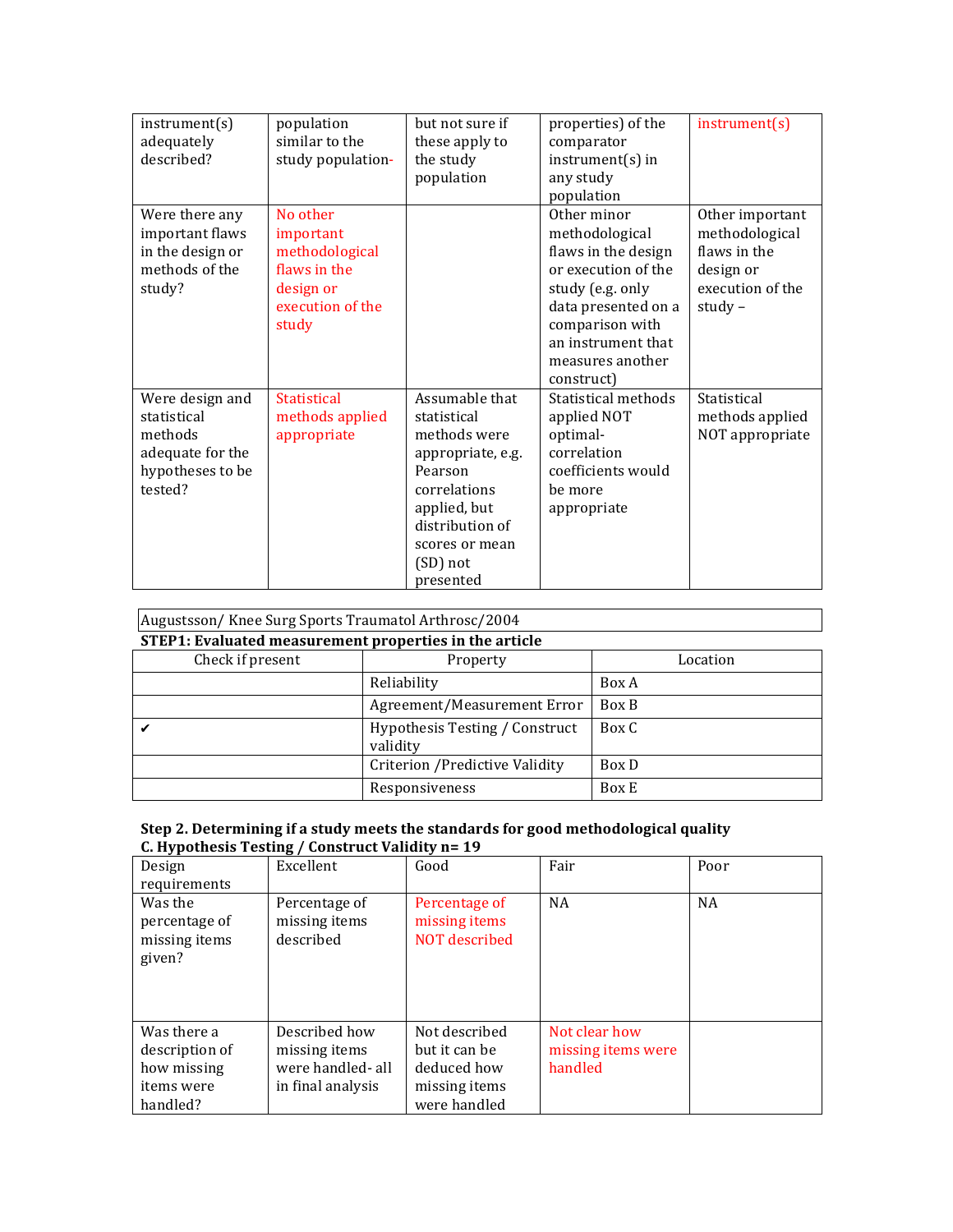| Was the sample<br>size included in<br>the analysis<br>adequate?                                                                      | Adequate sample<br>size ( $\geq 100$ per<br>analysis)                                                                                   | Good sample size<br>(50-99 per<br>analysis)                                                                                                 | Moderate sample<br>size (30-49 per<br>analysis)                                                                                                                                                   | Small sample<br>size (<30 per<br>analysis)                                                      |
|--------------------------------------------------------------------------------------------------------------------------------------|-----------------------------------------------------------------------------------------------------------------------------------------|---------------------------------------------------------------------------------------------------------------------------------------------|---------------------------------------------------------------------------------------------------------------------------------------------------------------------------------------------------|-------------------------------------------------------------------------------------------------|
| Were hypotheses<br>regarding<br>correlations or<br>mean differences<br>formulated a<br>priori (i.e. before<br>data collection)?      | hypotheses<br>formulated a<br>priori                                                                                                    | Minimal number<br>of hypotheses<br>formulate a<br>priori                                                                                    | Hypotheses vague<br>or not formulated<br>but possible to<br>deduce what was<br>expected                                                                                                           | Unclear what<br>was expected                                                                    |
| Was the expected<br>direction of<br>correlations or<br>mean differences<br>included in the<br>hypotheses?                            | <b>Expected</b><br>direction of the<br>correlations or<br>differences<br>stated-                                                        | Expected<br>direction of the<br>correlations or<br>differences NOT<br>stated-                                                               |                                                                                                                                                                                                   |                                                                                                 |
| Was the expected<br>absolute or<br>relative<br>magnitude of<br>correlations or<br>mean differences<br>included in the<br>hypotheses? | Expected<br>magnitude of the<br>correlations or<br>differences stated                                                                   | <b>Expected</b><br>magnitude of the<br>correlations or<br>differences NOT<br>stated                                                         |                                                                                                                                                                                                   |                                                                                                 |
| for convergent<br>validity: Was an<br>adequate<br>description<br>provided of the<br>comparator<br>$instrument(s)$ ?                  | Adequate<br>description of the<br>constructs<br>measured by the<br>comparator<br>$insert(s)$                                            | Adequate<br>description of<br>most of the<br>constructs<br>measured by the<br>comparator<br>instrument(s)                                   | Poor description of<br>the constructs<br>measured by the<br>comparator<br>instrument(s)                                                                                                           | NO description<br>of the constructs<br>measured by the<br>comparator<br>instrument(s)           |
| for convergent<br>validity: Were the<br>measurement<br>properties of the<br>comparator<br>instrument(s)<br>adequately<br>described?  | Adequate<br>measurement<br>properties of the<br>comparator<br>$instrument(s)$ in a<br>population<br>similar to the<br>study population- | Adequate<br>measurement<br>properties of the<br>comparator<br>instrument(s)<br>but not sure if<br>these apply to<br>the study<br>population | Some information<br>on measurement<br>properties (or a<br>reference to a study<br>on measurement<br>properties) of the<br>comparator<br>$instrument(s)$ in<br>any study<br>population             | No information<br>on the<br>measurement<br>properties of the<br>comparator<br>instrument(s)     |
| Were there any<br>important flaws<br>in the design or<br>methods of the<br>study?                                                    | No other<br>important<br>methodological<br>flaws in the<br>design or<br>execution of the<br>study                                       |                                                                                                                                             | Other minor<br>methodological<br>flaws in the design<br>or execution of the<br>study (e.g. only<br>data presented on a<br>comparison with<br>an instrument that<br>measures another<br>construct) | Other important<br>methodological<br>flaws in the<br>design or<br>execution of the<br>study $-$ |
| Were design and                                                                                                                      | Statistical                                                                                                                             | Assumable that                                                                                                                              | Statistical methods                                                                                                                                                                               | Statistical                                                                                     |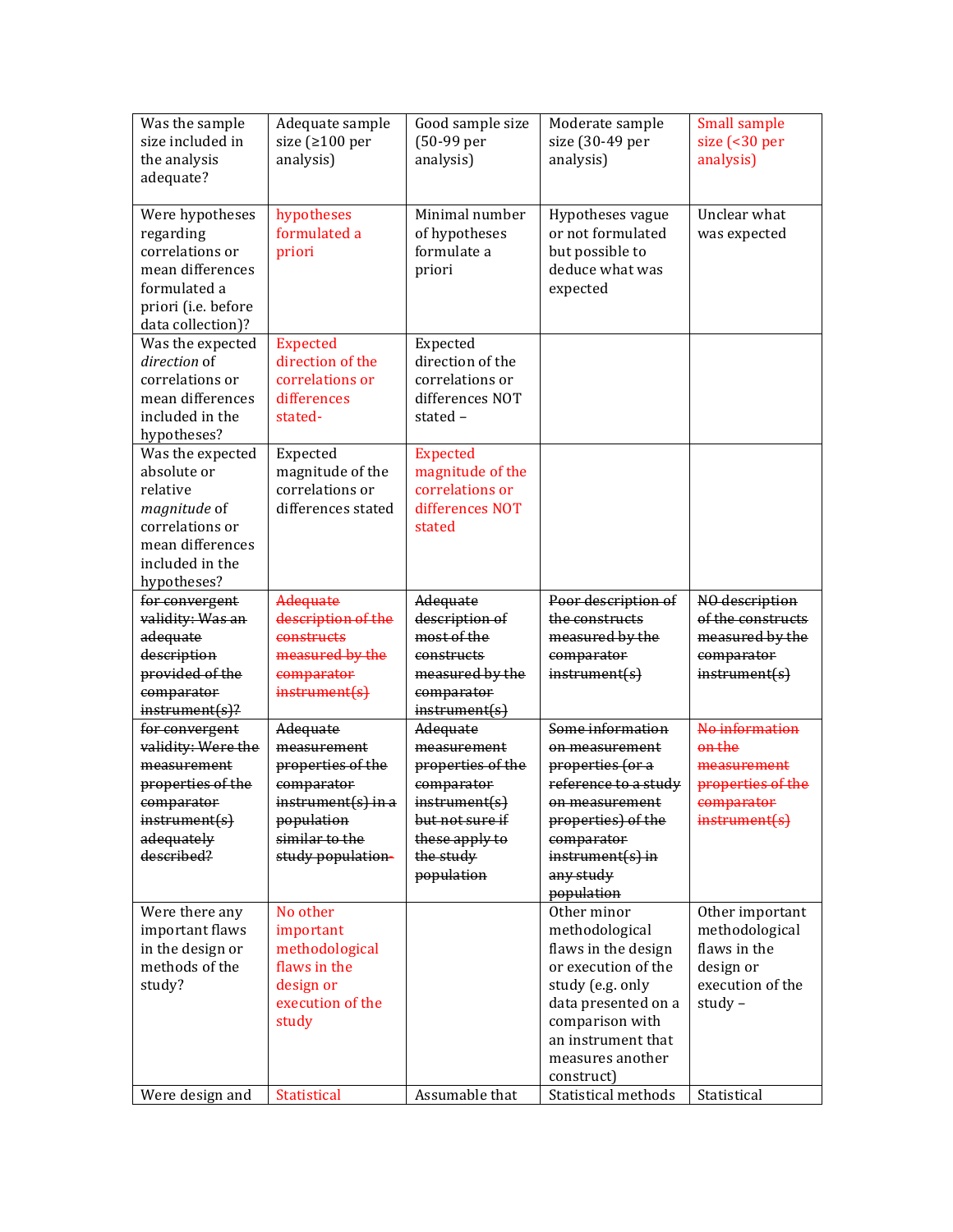| statistical<br>methods<br>adequate for the<br>hypotheses to be<br>tested? | methods applied<br>appropriate | statistical<br>methods were<br>appropriate, e.g.<br>Pearson<br>correlations<br>applied, but<br>distribution of<br>scores or mean<br>(SD) not<br>presented | applied NOT<br>optimal-<br>correlation<br>coefficients would<br>be more<br>appropriate | methods applied<br>NOT appropriate |
|---------------------------------------------------------------------------|--------------------------------|-----------------------------------------------------------------------------------------------------------------------------------------------------------|----------------------------------------------------------------------------------------|------------------------------------|
|---------------------------------------------------------------------------|--------------------------------|-----------------------------------------------------------------------------------------------------------------------------------------------------------|----------------------------------------------------------------------------------------|------------------------------------|

| Jerre/ Scan J Med Sci Sports / 2001                    |                                            |       |  |  |  |
|--------------------------------------------------------|--------------------------------------------|-------|--|--|--|
| STEP1: Evaluated measurement properties in the article |                                            |       |  |  |  |
| Check if present<br>Property<br>Location               |                                            |       |  |  |  |
|                                                        | Reliability                                | Box A |  |  |  |
|                                                        | Agreement/Measurement Error                | Box B |  |  |  |
|                                                        | Hypothesis Testing / Construct<br>validity | Box C |  |  |  |
| Criterion/Predictive Validity<br>Box D                 |                                            |       |  |  |  |
|                                                        | Responsiveness                             | Box E |  |  |  |

| Design<br>requirements                                                                                                          | Excellent                                                               | Good                                                                           | Fair                                                                                    | Poor                                                        |
|---------------------------------------------------------------------------------------------------------------------------------|-------------------------------------------------------------------------|--------------------------------------------------------------------------------|-----------------------------------------------------------------------------------------|-------------------------------------------------------------|
| Was the<br>percentage of<br>missing items<br>given?<br>none                                                                     | Percentage of<br>missing items<br>described                             | Percentage of<br>missing items<br>NOT described                                | <b>NA</b>                                                                               | <b>NA</b>                                                   |
| Was there a<br>description of<br>how missing<br>items were<br>handled?                                                          | Described how<br>missing items<br>were handled-all<br>in final analysis | Not described<br>but it can be<br>deduced how<br>missing items<br>were handled | Not clear how<br>missing items were<br>handled                                          |                                                             |
| Was the sample<br>size included in<br>the analysis<br>adequate?                                                                 | Adequate sample<br>size $(2100 \text{ per})$<br>analysis)               | Good sample size<br>(50-99 per<br>analysis)                                    | Moderate sample<br>size (30-49 per<br>analysis)                                         | Small sample<br>size $\left( < 30 \right)$ per<br>analysis) |
| Were hypotheses<br>regarding<br>correlations or<br>mean differences<br>formulated a<br>priori (i.e. before<br>data collection)? | hypotheses<br>formulated a<br>priori                                    | Minimal number<br>of hypotheses<br>formulate a<br>priori                       | Hypotheses vague<br>or not formulated<br>but possible to<br>deduce what was<br>expected | Unclear what<br>was expected                                |
| Was the expected<br>direction of<br>correlations or<br>mean differences                                                         | <b>Expected</b><br>direction of the<br>correlations or<br>differences   | Expected<br>direction of the<br>correlations or<br>differences NOT             |                                                                                         |                                                             |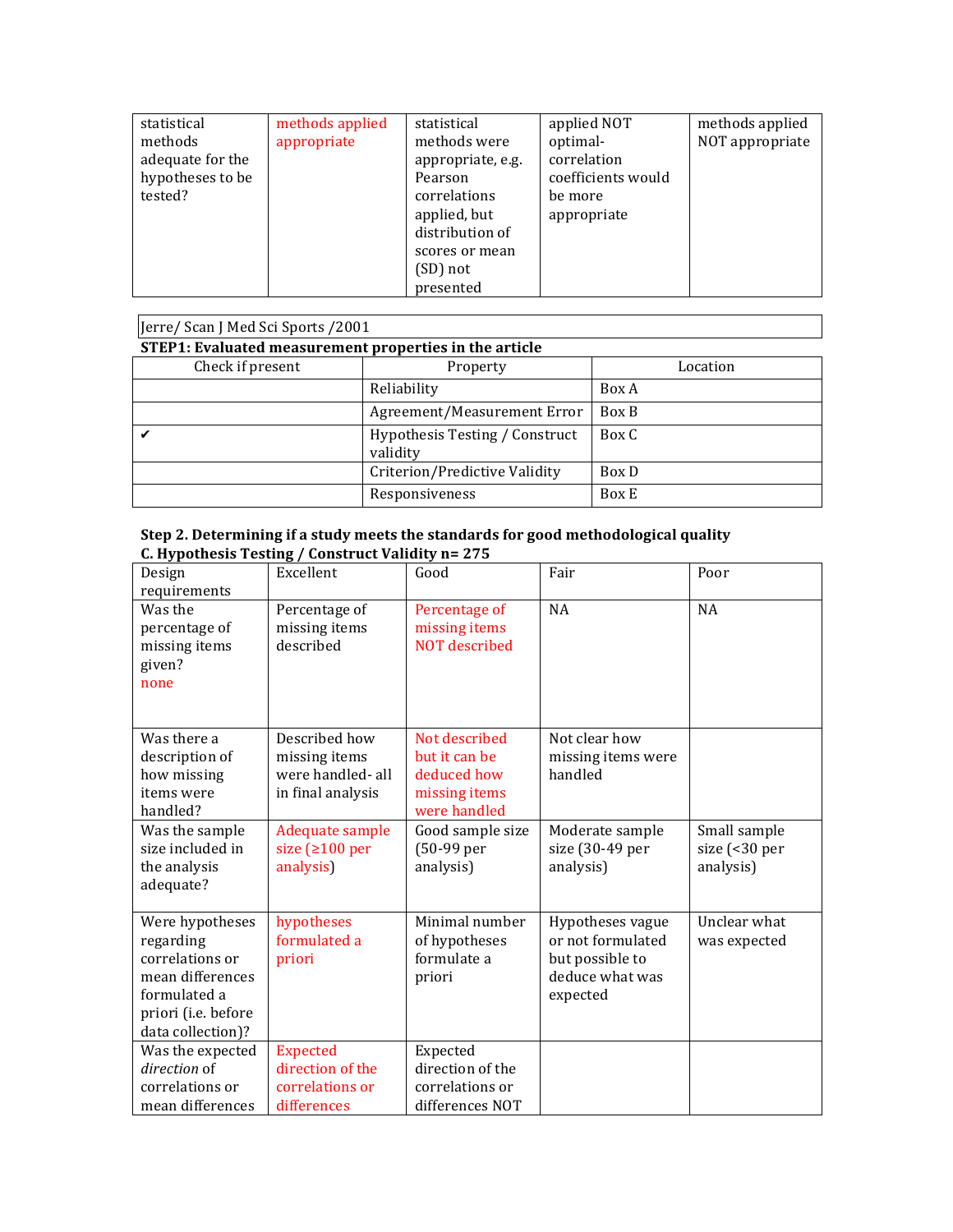| included in the<br>hypotheses?                                                                                                       | stated-                                                                                                                                 | stated-                                                                                                                                                                     |                                                                                                                                                                                                   |                                                                                              |
|--------------------------------------------------------------------------------------------------------------------------------------|-----------------------------------------------------------------------------------------------------------------------------------------|-----------------------------------------------------------------------------------------------------------------------------------------------------------------------------|---------------------------------------------------------------------------------------------------------------------------------------------------------------------------------------------------|----------------------------------------------------------------------------------------------|
| Was the expected<br>absolute or<br>relative<br>magnitude of<br>correlations or<br>mean differences<br>included in the<br>hypotheses? | <b>Expected</b><br>magnitude of the<br>correlations or<br>differences stated                                                            | Expected<br>magnitude of the<br>correlations or<br>differences NOT<br>stated                                                                                                |                                                                                                                                                                                                   |                                                                                              |
| for convergent<br>validity: Was an<br>adequate<br>description<br>provided of the<br>comparator<br>instrument(s)?                     | Adequate<br>description of the<br>constructs<br>measured by the<br>comparator<br>instrument(s)                                          | Adequate<br>description of<br>most of the<br>constructs<br>measured by the<br>comparator<br>instrument(s)                                                                   | Poor description of<br>the constructs<br>measured by the<br>comparator<br>instrument(s)                                                                                                           | NO description<br>of the constructs<br>measured by the<br>comparator<br>instrument(s)        |
| for convergent<br>validity: Were the<br>measurement<br>properties of the<br>comparator<br>instrument(s)<br>adequately<br>described?  | Adequate<br>measurement<br>properties of the<br>comparator<br>$instrument(s)$ in a<br>population<br>similar to the<br>study population- | Adequate<br>measurement<br>properties of the<br>comparator<br>instrument(s)<br>but not sure if<br>these apply to<br>the study<br>population                                 | Some information<br>on measurement<br>properties (or a<br>reference to a study<br>on measurement<br>properties) of the<br>comparator<br>$instrument(s)$ in<br>any study<br>population             | No information<br>on the<br>measurement<br>properties of the<br>comparator<br>instrument(s)  |
| Were there any<br>important flaws<br>in the design or<br>methods of the<br>study?                                                    | No other<br>important<br>methodological<br>flaws in the<br>design or<br>execution of the<br>study                                       |                                                                                                                                                                             | Other minor<br>methodological<br>flaws in the design<br>or execution of the<br>study (e.g. only<br>data presented on a<br>comparison with<br>an instrument that<br>measures another<br>construct) | Other important<br>methodological<br>flaws in the<br>design or<br>execution of the<br>study- |
| $\overline{W}$ ere design and<br>statistical<br>methods<br>adequate for the<br>hypotheses to be<br>tested?                           | Statistical<br>methods applied<br>appropriate                                                                                           | Assumable that<br>statistical<br>methods were<br>appropriate, e.g.<br>Pearson<br>correlations<br>applied, but<br>distribution of<br>scores or mean<br>(SD) not<br>presented | Statistical methods<br>applied NOT<br>optimal-<br>correlation<br>coefficients would<br>be more<br>appropriate                                                                                     | Statistical<br>methods applied<br>NOT appropriate                                            |

| Vandermeulen/Physother Can/1995                        |             |       |  |  |  |
|--------------------------------------------------------|-------------|-------|--|--|--|
| STEP1: Evaluated measurement properties in the article |             |       |  |  |  |
| Check if present<br>Property<br>Location               |             |       |  |  |  |
|                                                        | Reliability | Box A |  |  |  |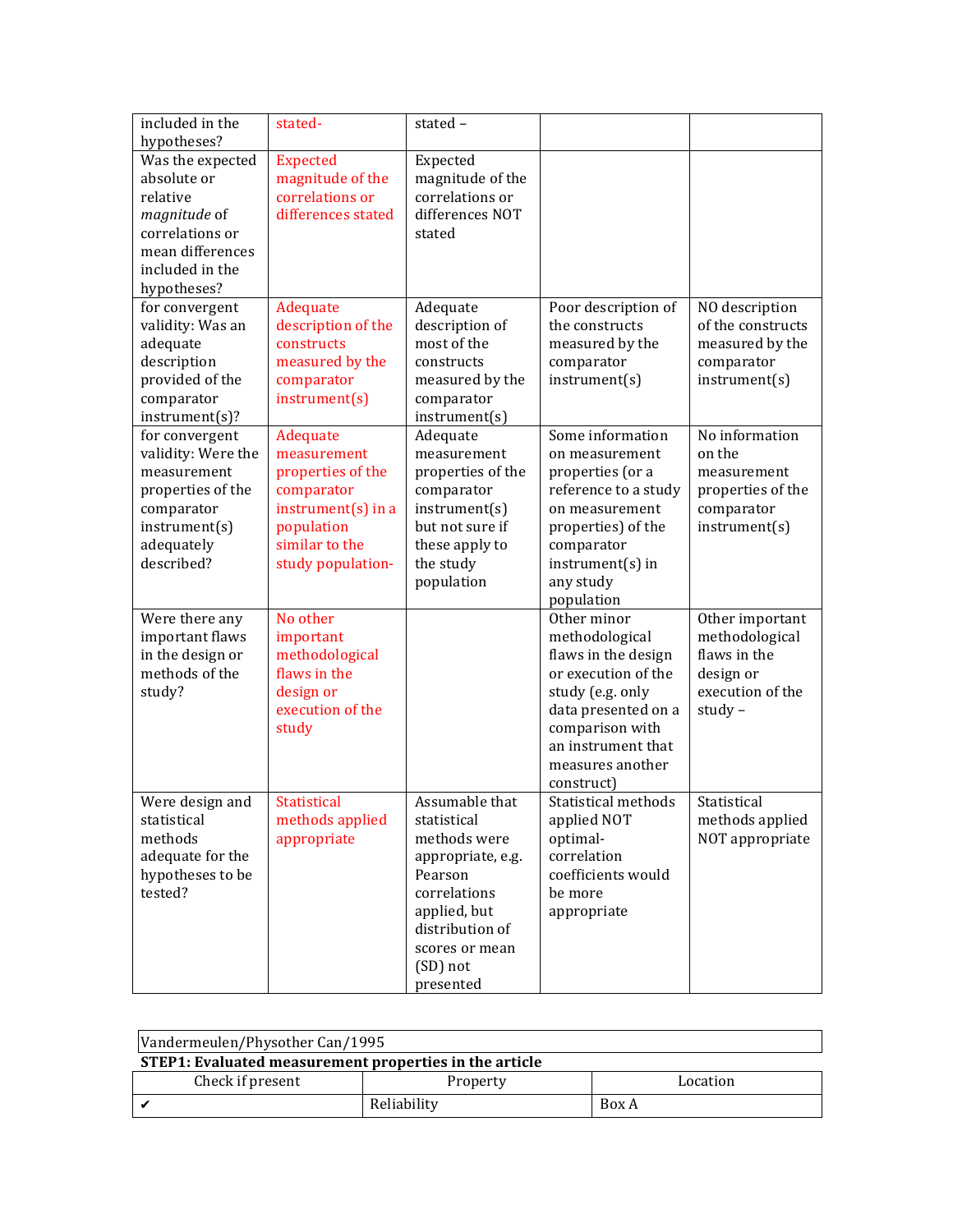| Agreement/Measurement Error                       | <b>Box B</b> |
|---------------------------------------------------|--------------|
| Hypothesis Testing /<br><b>Construct validity</b> | <b>Box</b> C |
| Criterion/Predictive Validity                     | Box D        |
| Responsiveness                                    | Box E        |

| Step 2. Determining if a study meets the standards for good methodological quality |
|------------------------------------------------------------------------------------|
| A. Reliability $n=46$                                                              |

| Design requirements                                        | Excellent                  | Good           | Fair                                  | Poor                    |
|------------------------------------------------------------|----------------------------|----------------|---------------------------------------|-------------------------|
| Was the percentage of missing                              | Percentage of              | Percentage of  |                                       |                         |
| subjects given?                                            | missing                    | missing        |                                       |                         |
| none                                                       | subjects                   | subjects NOT   |                                       |                         |
|                                                            | described                  | described      |                                       |                         |
| Was there a description of                                 | Described how              | Not described  | Not clear how                         |                         |
| how missing subjects were                                  | missing                    | but it can be  | missing                               |                         |
| handled?                                                   | subjects were              | deduced how    | subjects were                         |                         |
| none                                                       | handled                    | missing        | handled                               |                         |
|                                                            |                            | subjects were  |                                       |                         |
|                                                            |                            | handled        |                                       |                         |
| Was the sample size included                               | Adequate                   | Good sample    | Moderate                              | Small sample            |
| in the analysis adequate?                                  | sample size<br>(2100)      | size (50-99)   | sample size<br>$(30-49)$              | size $($ <30)           |
| Were at least two                                          | At least two               |                |                                       |                         |
| measurements available?                                    | measurements               |                |                                       | Only one<br>measurement |
| Intra and inter intra only                                 |                            |                |                                       |                         |
| Were the administrations                                   | Independent                | Assumable      | Doubtful                              | Measurements            |
| independent? Intra                                         | measurements               | that the       | whether the                           | <b>NOT</b>              |
|                                                            |                            | measurement    | measurements                          | independent             |
|                                                            |                            | s were         | were                                  |                         |
|                                                            |                            | independent    | independent                           |                         |
| Was the time interval stated?                              | Time interval              |                | Time interval                         |                         |
| Intra                                                      | stated                     |                | <b>NOT</b> stated                     |                         |
| Were patients stable in the                                | Patients were              | Assumable      | Unclear if                            | Patients were           |
| interim period on the                                      | stable                     | that patients  | patients were                         | NOT stable              |
| construct to be measured?                                  | (evidence                  | were stable    | stable                                |                         |
| Intra                                                      | provided)                  |                |                                       |                         |
| Was the time interval                                      | Time interval              |                | Doubtful                              | Time interval           |
| appropriate?                                               | appropriate                |                | whether time                          | <b>NOT</b>              |
| Intra                                                      |                            |                | interval was                          | appropriate             |
|                                                            |                            | Assumable      | appropriate<br><b>Unclear if test</b> |                         |
| Were the test conditions<br>similar for both               | Test                       | that test      | conditions                            | <b>Test</b>             |
|                                                            | conditions<br>were similar | conditions     | were similar                          | conditions<br>were NOT  |
| measurements? e.g. type of<br>administration, environment, | (evidence                  | were similar   |                                       | similar                 |
| instructions                                               | provided)                  |                |                                       |                         |
| Were there any important                                   | No other                   |                | Other minor                           | Other                   |
| flaws in the design or                                     | important                  |                | methodologica                         | important               |
| methods of the study?                                      | methodologica              |                | I flaws in the                        | methodologica           |
| Intra                                                      | I flaws in the             |                | design or                             | I flaws in the          |
|                                                            | design or                  |                | execution of                          | design or               |
|                                                            | execution of               |                | the study                             | execution of            |
|                                                            | the study                  |                |                                       | the study               |
| for continuous scores: Was an                              | <b>ICC</b> calculated      | ICC calculated | Pearson or                            | No ICC or               |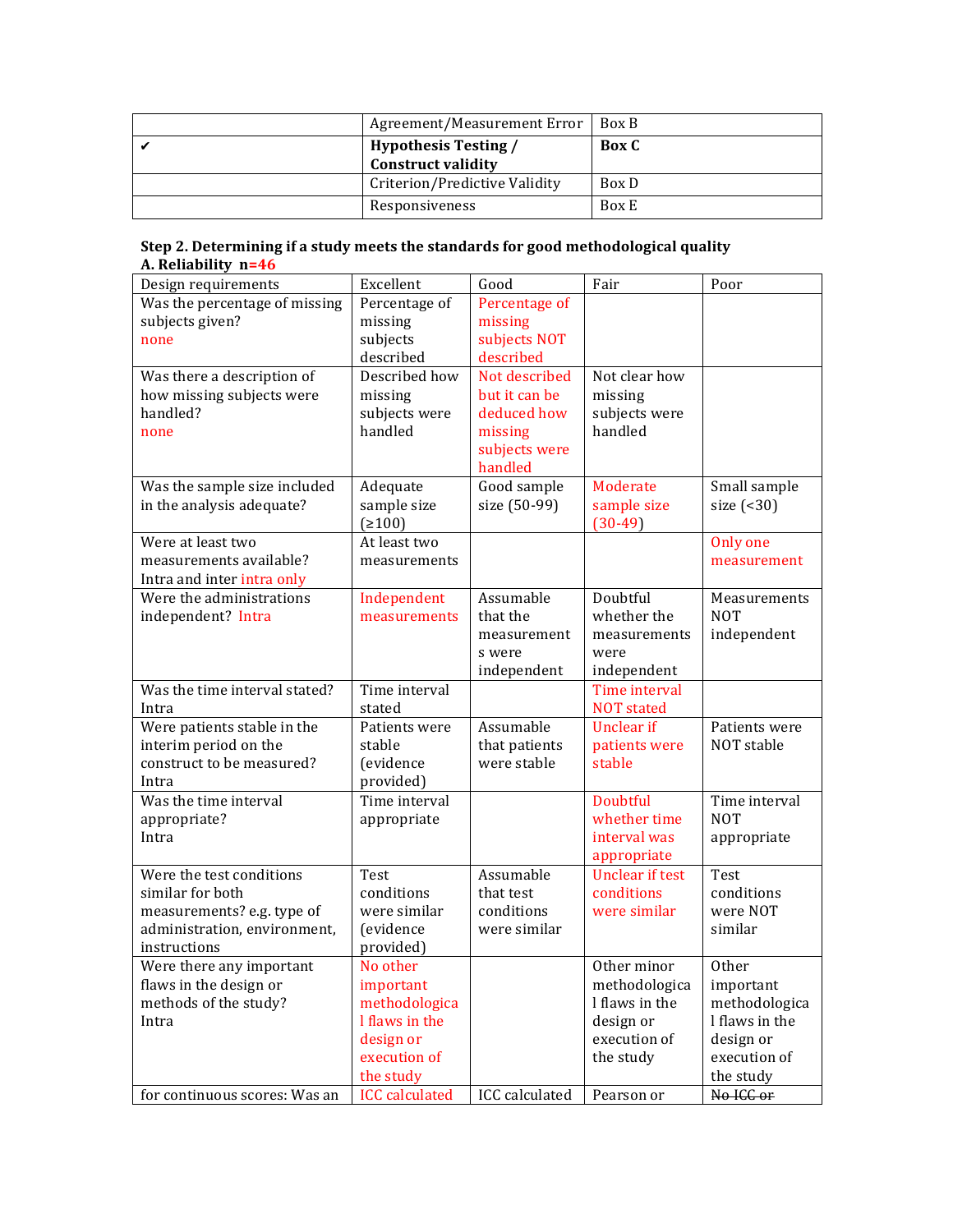| intraclass correlation        | and model or   | but model or   | Spearman       | Pearson or   |
|-------------------------------|----------------|----------------|----------------|--------------|
| coefficient (ICC) calculated? | formula of the | formula of the | correlation    | Spearman     |
|                               | <b>ICC</b> is  | ICC not        | coefficient    | correlations |
|                               | described      | described or   | calculated     | calculated   |
|                               |                | not optimal.   | <b>WITHOUT</b> |              |
|                               |                | Pearson or     | evidence       |              |
|                               |                | Spearman       | provided that  |              |
|                               |                | correlation    | no systematic  |              |
|                               |                | coefficient    | change has     |              |
|                               |                | calculated     | occurred or    |              |
|                               |                | with evidence  | <b>WITH</b>    |              |
|                               |                | provided that  | evidence that  |              |
|                               |                | no systematic  | systematic     |              |
|                               |                | change has     | change has     |              |
|                               |                | occurred       | occurred       |              |
| For                           | Kappa          |                |                | $\theta$ nly |
| dichotomous/nominal/ordina    | calculated     |                |                | percentage   |
| I scores: Was kappa           |                |                |                | agreement    |
| calculated?                   |                |                |                | calculated   |
| for ordinal scores: Was a     | Weighted       |                | Unweighted     | $Qn\psi$     |
| weighted kappa calculated?    | Kappa          |                | Kappa          | percentage   |
|                               | calculated     |                | calculated     | agreement    |
|                               |                |                |                | calculated - |
|                               |                |                |                | actually TEM |
|                               |                |                |                | calculated   |
| for ordinal scores: Was the   | Weighting      | Weighting      | With TEM-not   |              |
| weighting scheme described?   | scheme         | scheme NOT     | sure how to    |              |
| e.g. linear, quadratic        | described      | described      | answer this    |              |

## **C. Hypothesis Testing / Construct Validity n= 46**

|                  | .,                    |                  |                         |                                |
|------------------|-----------------------|------------------|-------------------------|--------------------------------|
| Design           | Excellent             | Good             | Fair                    | Poor                           |
| requirements     |                       |                  |                         |                                |
| Was the          | Percentage of         | Percentage of    | NA                      | NA                             |
| percentage of    | missing items         | missing items    |                         |                                |
| missing items    | described             | NOT described    |                         |                                |
| given?           |                       |                  |                         |                                |
| none             |                       |                  |                         |                                |
|                  |                       |                  |                         |                                |
|                  |                       |                  |                         |                                |
| Was there a      | Described how         | Not described    | Not clear how           |                                |
| description of   | missing items         | but it can be    | missing items were      |                                |
| how missing      | were handled- all     | deduced how      | handled                 |                                |
| items were       | in final analysis     | missing items    |                         |                                |
| handled?         |                       | were handled     |                         |                                |
| Was the sample   | Adequate sample       | Good sample size | Moderate sample         | Small sample                   |
| size included in | size ( $\geq 100$ per | (50-99 per       | size (30-49 per         | size $\left( < 30 \right)$ per |
| the analysis     | analysis)             | analysis)        | analysis)               | analysis)                      |
| adequate?        |                       |                  |                         |                                |
|                  |                       |                  |                         |                                |
| Were hypotheses  | hypotheses            | Minimal number   | <b>Hypotheses vague</b> | Unclear what                   |
| regarding        | formulated a          | of hypotheses    | or not formulated       | was expected                   |
| correlations or  | priori                | formulate a      | but possible to         |                                |
| mean differences |                       | priori           | deduce what was         |                                |
| formulated a     |                       |                  | expected                |                                |